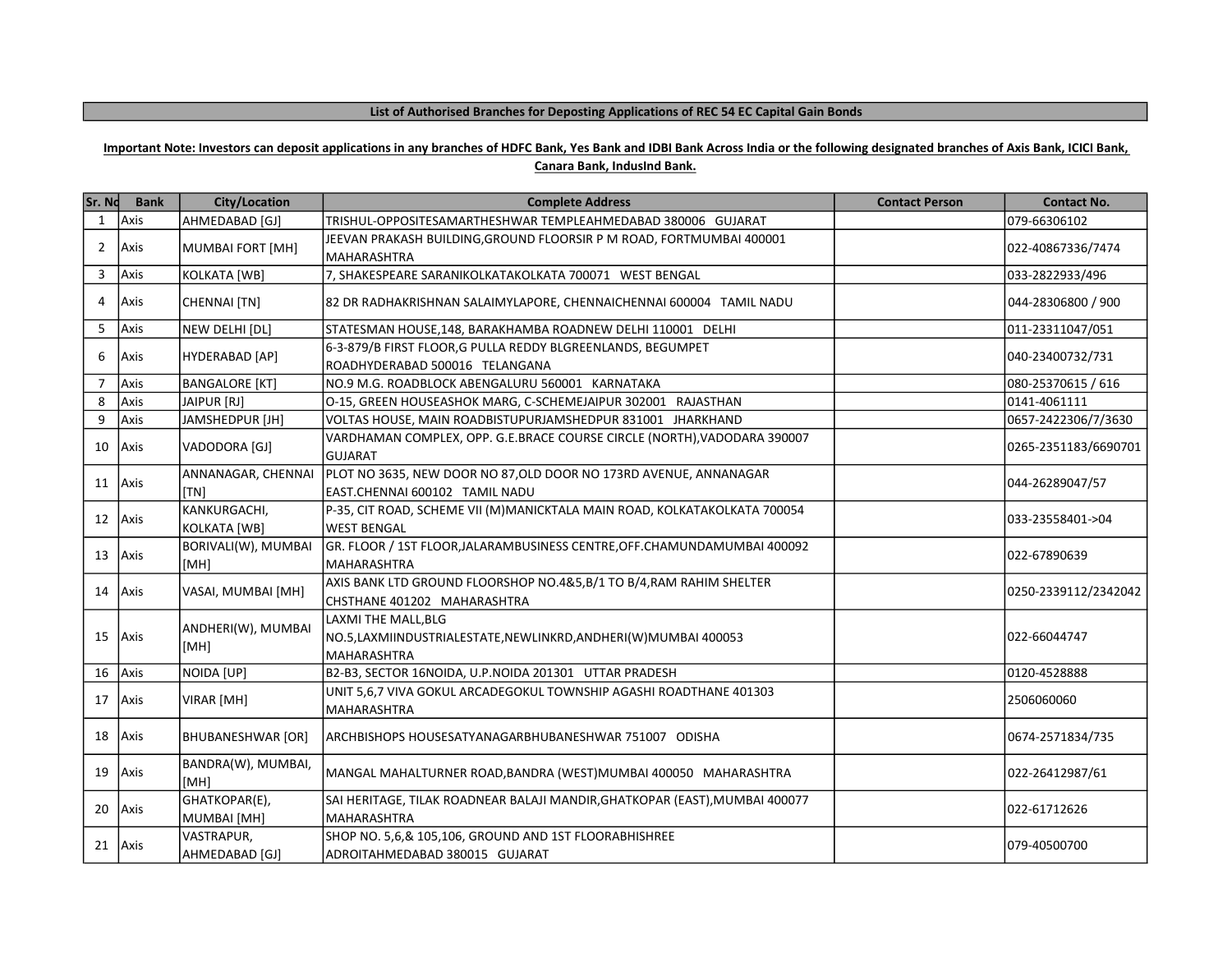|    | 22 Axis | SILIGURI [WB]                       | SPECTRUM HOUSESEVOKE ROAD, SILIGURI, SILIGURI 734401 WEST BENGAL                                                                   | 0353-2642745/46      |
|----|---------|-------------------------------------|------------------------------------------------------------------------------------------------------------------------------------|----------------------|
| 23 | Axis    | PANVEL [MH]                         | RAJE COMPLEX, PLOT NO 198ASHIVAJI CHOWK, PANVEL 410206 MAHARASHTRA                                                                 | 022-27464228/2746714 |
| 24 | Axis    | PUNE [MH] MAIN                      | INDRA PUSHTI, OPPOSITE FERGUSSON COLLEGE GATE NO 2, PUNE 411004<br>MAHARASHTRA                                                     | 020-25552500 / 2555  |
| 25 | Axis    | <b>VALLABH VIDYANAGAR</b><br>[GJ]   | TARA TERRACES, MOTA BAZAR, VALLABH VIDYANAGARVALLABH-VIDYA NAGAR 388120<br><b>GUJARAT</b>                                          | 02692-660200-660250  |
| 26 | Axis    | <b>BALLABHGARH [HR]</b>             | PLOT NO.40, SCO, SECTOR 7, BALLABHGARH, FARIDABADFARIDABAD 121006 HARYANA                                                          | 0129-5017604/3       |
| 27 | Axis    | CHANDIGARH [CH]                     | SCO 343-344, SECTOR 35-B, CHANDIGARH 160022 CHANDIGARH                                                                             | 0172-4601401/02/03   |
| 28 | Axis    | LUDHIANA [PB]                       | AG 01 TO 11, LOWER GROUND FLOOR, THE BOULEVARD, LUDHIANA 141001 PUNJAB                                                             | 0161-4684630/46846   |
| 29 | Axis    | INDORE [MP]                         | KAMAL PALACE, 1 YESHWANT COLONYYESHWANT NIWAS ROADINDORE 452003 MADHYA<br>PRADESH                                                  | 0731-4295201/333     |
| 30 | Axis    | BHOPAL [MP]                         | PLOT NO 165A & 166, STAR ARCADEM P NAGAR, ZONE 1BHOPAL 462011 MADHYA<br>PRADESH                                                    | 0755-4085010/12      |
| 31 | Axis    | THRISSUR [KL]                       | CITY CENTRE, XXV/1130ROUND WESTTHRISSUR 680001 KERALA                                                                              | 0487-335820/25823    |
| 32 | Axis    | SURAT [GJ]                          | DIGVIJAY TOWERS, OPP. ST XAVIERS SCHOOLGHOD DOD ROADSURAT 395001 GUJARAT                                                           | 0261-4082300/399/366 |
| 33 | Axis    | NAGPUR [MH]                         | M. G. HOUSE, RABINDRANATH TAGORE ROAD, BESIDES BOARD OFFICE, CIVIL<br>LINESNAGPUR 440001 MAHARASHTRA                               | 0712-6621800/6621801 |
| 34 | Axis    | SHIMLA [HP]                         | GF/FF DURGA COTTAGESDA COMMERCIAL COMPLEX, KASUMPTISHIMLA 171009<br>HIMACHAL PRADESH                                               | 0177-2622352/076     |
| 35 | Axis    | KOTTAYAM [KL]                       | NO. IX-311, A/2 CENTURY TOWERSNEAR YWCA, M C ROADKOTTAYAM 686001 KERALA                                                            | 0481-2303171/75/7172 |
| 36 | Axis    | JAYANAGAR,<br><b>BANGALORE [KT]</b> | NO.8 SONA TOWER32 E CROSS 4TH T BLOCKBENGALURU 560041 KARNATAKA                                                                    | 080-22456244/45      |
| 37 | Axis    | LUCKNOW [UP]                        | 31/93, GROUND FLOOR, I & II FLOORLUCKNOW 226001 UTTAR PRADESH                                                                      | 0522-4152000/1-32    |
| 38 | Axis    | SHAKTI NAGAR, DELHI<br><b>[DL]</b>  | 23/10, SHAKTI NAGARINDRA CHAND SHASTRI MARGDELHI 110007 DELHI                                                                      | 011-23843389/440     |
| 39 | Axis    | SECTOR 14, GURGAON<br>[HR]          | SCO-29, SECTOR-14, NEAR HUDA OFFICE, OLD DELHI-GURGAON RDGURGAON 122001<br><b>HARYANA</b>                                          | 0124-2221930/31      |
| 40 | Axis    | JODHPUR [RJ]                        | PRINCE TOWER, PLOT NO 654, NEARJALJOG CHOWRAHA, RESIDENCY<br>ROADJODHPUR 342003 RAJASTHAN                                          | 0291-2647622/44      |
|    | 41 Axis | [GJ]                                | VEJALPUR, AHMEDABAD GROUND & FIRST FLOOR, G-02 AND F-102, SAMAANPRAHLADNAGAR 100 FEET<br>ROAD, SATELLITE, AHMEDABAD 380051 GUJARAT | 079 -61904300        |
| 42 | Axis    | VALSAD [GJ]                         | HALAR ROAD, nullVALSAD 396001 GUJARAT                                                                                              | 02632-253119/253019  |
| 43 | Axis    | WORLI, MUMBAI [MH]                  | GRND FLR, AMAN CHAMBERS, OPP. NEW PASSPORTOFFICE, VEER SAVARKAR MARG,<br>PRABHADEVIMUMBAI 400025 MAHARASHTRA                       | 022-61586978         |
| 44 | Axis    | THANE [MH]                          | DHIRAJ BAUG, (NEAR HARI NIWAS CIRCLE)LBS MARG, THANE (WEST). THANE 400602<br>MAHARASHTRA                                           | 022-66905300/5301    |
|    | 45 Axis | MALAD, MUMBAI [MH]                  | SONIMUR APARTMENTS, TIMBER ESTATES V ROAD, MALADMUMBAI 400064<br>MAHARASHTRA                                                       | 022-67750200/2806102 |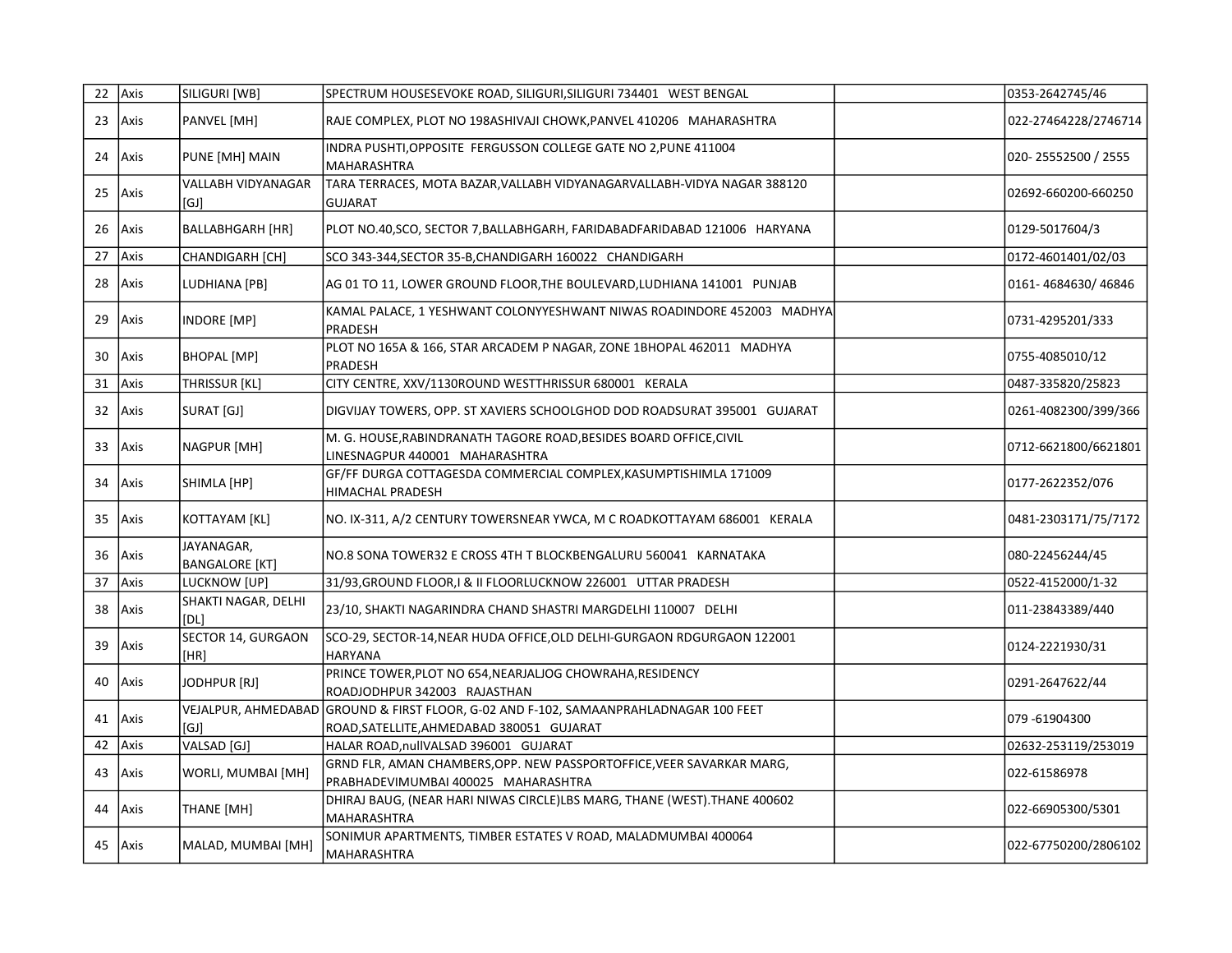|    | 46 Axis | CHEMBUR, MUMBAI               | PLOT NO.C/20, OPP. M WARD BMC OFFICECHEMBUR EASTMUMBAI 400071                                     | 022-25275757/80/5757 |
|----|---------|-------------------------------|---------------------------------------------------------------------------------------------------|----------------------|
|    |         | [MH]                          | MAHARASHTRA                                                                                       |                      |
|    | 47 Axis | VILE PARLE(W),                | SENORITA, PLOT NO 11, GULMOHAR ROADNEAR JUHU CIRCLE, VILE PARLE                                   | 022 -26705852/5791   |
|    |         | MUMBAI [MH]                   | (WEST) MUMBAI 400049 MAHARASHTRA                                                                  |                      |
|    | 48 Axis | RAJOURI GARDEN, DELHI<br>[DL] | A-11 VISHAL ENCLAVE.OPP. RAJOURI GARDENNEW DELHI 110027 DELHI                                     | 011-42131006/1297    |
| 49 | Axis    | SECUNDERABAD [AP]             | MODI SQUARE, GROUND FLOOR D.NO.S.NO-5-2-183/184, (8571 OLD), RP                                   | 040-27543186/87      |
|    |         |                               | ROAD, SECUNDERABAD 500003 TELANGANA                                                               |                      |
| 50 | Axis    | VIJAYAWADA [AP]               | D NO.59A 1-7, GR FLR, MATHA TOWERSRING RD, NEAR BENZ                                              | 0866-2469384/5/6     |
|    |         |                               | CIRCLE, VIJAYAWADAVIJAYAWADA 520008 ANDHRA PRADESH                                                |                      |
| 51 | Axis    | <b>GUNTUR [AP]</b>            | 5-25-92, PRASAD NILAYAM, 3/7, BRODIPET, GUNTUR 522002 ANDHRA PRADESH                              | 0863-217979/89       |
| 52 | Axis    | PHAGWARA [PB]                 | MUNICIPAL NO XXXI/73,G T ROADPHAGWARA 144401 PUNJAB                                               | 01824-409901/2/3/4/5 |
|    | 53 Axis | VASHI, MUMBAI [MH]            | VARDHAMAN CHAMBERS CO-OP-SOPLOT NO 84, SECTOR 17, VASHI, NAVI MUMBAI 400705<br><b>MAHARASHTRA</b> | 022-66299800/2766013 |
| 54 | Axis    | <b>BUNDGARDEN, PUNE</b>       | GROUND FLOOR, MANIKCHAND ICONDHOLE PATIL ROAD, BUNDGARDENPUNE 411001                              | 020-66278600         |
|    |         | [MH]                          | MAHARASHTRA                                                                                       |                      |
| 55 | Axis    | RAMAPURAM, CHENNAI<br>[TN]    | 149 1C/1D, MOUNT POONAMALLE ROADRAMAPURAMCHENNAI 600089 TAMIL NADU                                | 044-22492184/86/3604 |
| 56 | Axis    | MANGALORE [KT]                | ESSEL TOWER GROUND FLOORBUNTS HOSTEL CIRCLEMANGALURU 575003 KARNATAKA                             | 0824-2410981/2/3/4   |
| 57 | Axis    | PANAJI [GA]                   | SIDDHARTH BANDODKAR BHAVAN,P. SHIRGAONKAR ROADPANAJI 403001 GOA                                   | 0832-6640808/03/05   |
| 58 | Axis    | VIKASPURI, NEW DELHI<br>[DL]  | G 12AVIKASPURINEW DELHI 110018 DELHI                                                              | 011-28542404/393     |
|    |         | MANINAGAR,                    | GROUND FLOOR, BUSINESS SQUARE BUILDING, NR KIRSHNABAUG CHAR                                       |                      |
| 59 | Axis    | AHMEDABAD [GJ]                | RASTAAHMEDABAD 380008 GUJARAT                                                                     | 079-40260400/1/2/3   |
| 60 | Axis    | KOCHI [KL]                    | 41/419, GROUND FLOOR CHICAGO PLAZA, RAJAJI ROAD, ERNAKULAMKOCHI 682035<br><b>KERALA</b>           | 0484-4411044/05      |
|    | 61 Axis | SHYAMBAZAR, KOLKATA<br>[WB]   | 126A, BIDHAN SARANISHYAMBAZARKOLKATA 700004 WEST BENGAL                                           | 033-25437846/49      |
| 62 | Axis    | <b>MOHALI</b> [PB]            | SCF-113-114, PHASE-VIISAS NAGAR, MOHALIMOHALI 160062 PUNJAB                                       | 0172-4680900         |
|    |         |                               | SHOP NO. 1, 3 TO 16, BLOCK NO 51ANUPAM PLAZA II, SANJAY PLACEAGRA 282002 UTTAR                    |                      |
| 63 | Axis    | AGRA [UP]                     | PRADESH                                                                                           | 0562-4037500         |
| 64 | Axis    | RAJKOT [GJ]                   | TITAN, NEAR K K V CIRCLE, KALAWAD ROAD, RAJKOTRAJKOT 360005 GUJARAT                               | 0281-6695999/901/2   |
| 65 |         |                               | 1ST FLOOR NANHA COMPLEX MALL ROADOPP SHIV MANDHIRKAPURTHALA 144601                                |                      |
|    | Axis    | <b>KAPURTHALA [PB]</b>        | <b>PUNJAB</b>                                                                                     | 01822-237966/77/88   |
| 66 | Axis    | SIVAKASI [TN]                 | 64 N R K R RAJARATHINAM STREETSIVAKASISIVAKASI 626123 TAMIL NADU                                  | 04562-272705/06/07   |
| 67 | Axis    | COIMBATORE [TN]               | NO 1133,1135 AND 1136, AVINASHI ROADPAPPANAICKAN PALAYAMCOIMBATORE 641037                         | 0422-4343000/001/2   |
|    |         |                               | <b>TAMIL NADU</b>                                                                                 |                      |
| 68 | Axis    | <b>CUTTACK [OR]</b>           | JAYASHREE PLAZA, BADAMBADI, CUTTACK 753009 ODISHA                                                 | 0671-2335601/3/6     |
| 69 | Axis    | DEHRADUN [UT]                 | UGF & SECOND FLOOR SHRI RAM ARCADE74 (NEW NO.250/466),<br>DEHRADUNDEHRADUN 248001 UTTARAKHAND     | 0135-2740919/920     |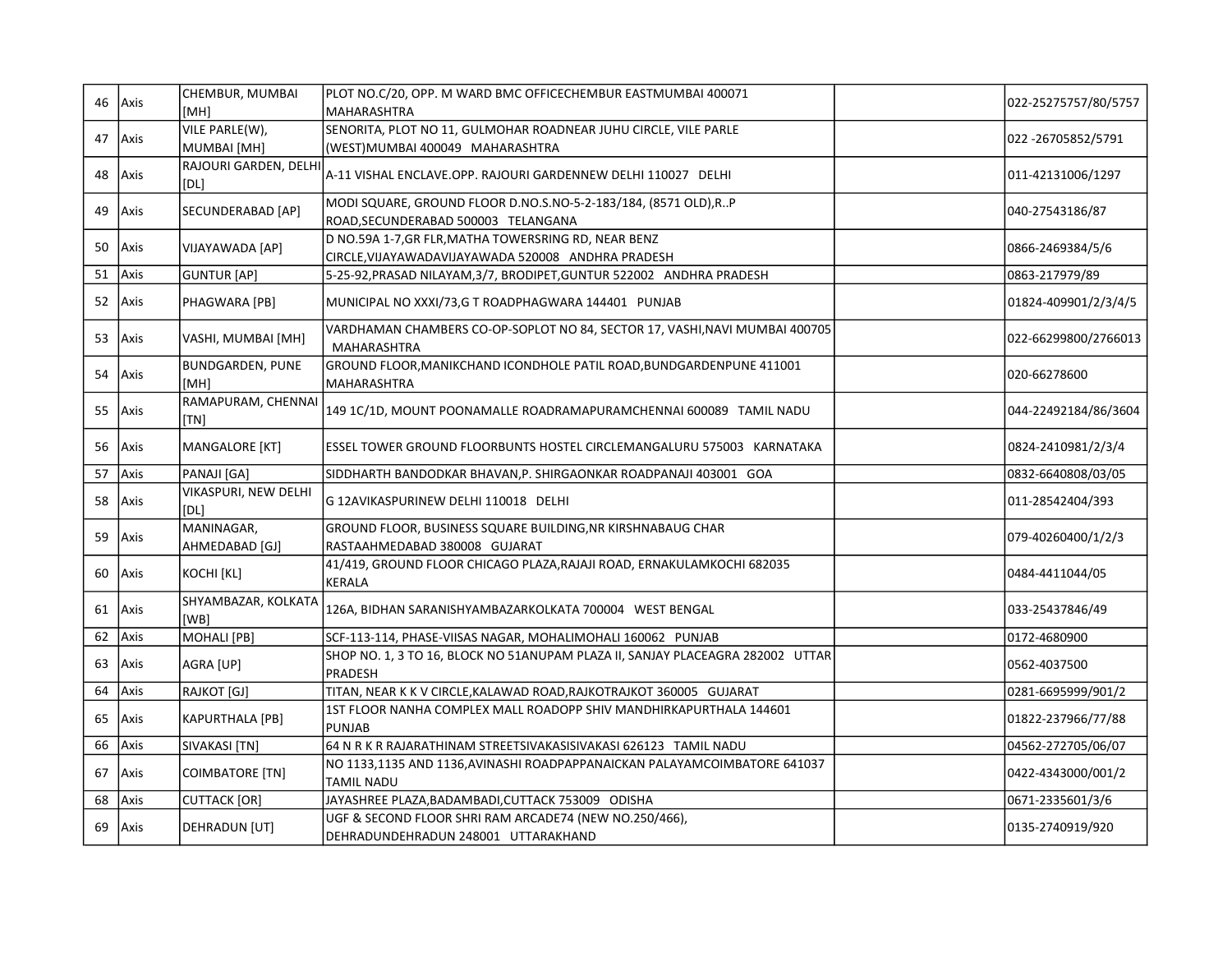|    | 70 Axis | GHAZIABAD [UP]                 | PLOT NO 3,N-30 AMBEDKAR ROAD NEHRUNAGAR GHAZIABAD (U.P.)GHAZIABAD 201001<br><b>UTTAR PRADESH</b>              | 0120-2757115/120     |
|----|---------|--------------------------------|---------------------------------------------------------------------------------------------------------------|----------------------|
|    | 71 Axis | <b>UDAIPUR [RJ]</b>            | 222/21, SAHELI MARGNEAR UIT CIRCLEUDAIPUR 313004 RAJASTHAN                                                    | 0294-2424431/2/3/4/5 |
|    | 72 Axis | NABHA [PB]                     | SHOP NO 12, AMBEDKAR MARKET,NEAR NABHA IMPROVEMENT TRUST,PATIALA<br>GATENABHA PUNJAB 147201 PUNJAB            | 01765-229644/3/7     |
| 73 | Axis    | <b>PUTTUR [KT]</b>             | DOOR NO-1-659-A MAHESH PRASADPUTTUR MAIN ROAD NEAR MAYURA<br>THEATREPUTTUR 574201 KARNATAKA                   | 08251-234751/2/3     |
| 74 | Axis    | CHOWPATTY, MUMBAI<br>[MH]      | GROUND & MEZZANINE FLOOR, 34, ADERBAD HOUSING SOCIETY, BABULNATH<br>ROAD, MUMBAI 400007 MAHARASHTRA           | 022-23615770/1/2     |
| 75 | Axis    | BATALA [PB]                    | GROUND FLOOR, PLOT NO. 13, JALANDHAR ROAD, SHASTRI NAGARBATALA 143505<br><b>PUNJAB</b>                        | 01871-503207/6       |
| 76 | Axis    | TIRUPATI [AP]                  | TIRUPATINO. 83, K. T. ROADTIRUPATI 517501 ANDHRA PRADESH                                                      | 0877-2286954/75/85   |
| 77 | Axis    | HAPUR [UP]                     | GROUND FLOOR , MUNICIPAL NO 21-23WARD NO 9, MEERUT<br>ROAD, GHAZIABADHAPUR 245101 UTTAR PRADESH               | 0122-2306331/2/5     |
| 78 | Axis    | GONDAL [GJ]                    | CITY SURVEY NO. 1276, WARD NO. 1, PALACE ROAD, OPP. ZANANA<br>HOSPITAL, GONDAL 360311 GUJARAT                 | 02825-222202/52      |
| 79 | Axis    | <b>OSMANABAD [MH]</b>          | KINGS CORNERSHIVAJI CHOWKOSMANABAD 413501 MAHARASHTRA                                                         | 02472-226643/44      |
| 80 | Axis    | PIMPRI-CHINCHWAD,<br>PUNE [MH] | SURVEY NO.186, STATION ROAD, OPP RAMKRISHNAMORE SABHAGRIHA, NEAR TATA<br>MOTORS GATE, PUNE 411033 MAHARASHTRA | 020-66343434         |
|    | 81 Axis | DHORAJI [GJ]                   | SHOP NO.7 TO 12&29 TO 34, HEERA PANNA COMPLEXGALAXY ROAD, MAIN POST OFFICE<br>CHOWK, DHORAJI 360410 GUJARAT   | 02824-223352/3       |
|    | 82 Axis | WASHIM [MH]                    | SHOP NO.24 TO 28, PARAS PLAZA, S.NO. 320/1, RISOD ROAD, WASHIM 444505<br>MAHARASHTRA                          | 07252-231642         |
| 83 | Axis    | KOTHRUD, PUNE [MH]             | BUSINESS SQUARE PLOT NO-57, MAYUR COLONY, NEXT TO JOG HIGH SCHOOL,<br>KOTHRUDPUNE 411038 MAHARASHTRA          | 020-66438400/409     |
| 84 | Axis    | PARBHANI [MH]                  | GROUND FLOOR, KANHEKAR SANKULPLOT NO. 7, EKTA COLONY, PARBHANI 431401<br>MAHARASHTRA                          | null                 |
| 85 | Axis    | BHANDARA [MH]                  | GRND FLR, PLOT NO. 84, SHASTRI WARD, BHANDARA MAIN MARKET<br>ROAD, BHANDARA 441904 MAHARASHTRA                | 0718-4257424/14      |
| 86 | Axis    | MAHUVA [GJ]                    | GRD & 1ST FLR, SHREEJI KRUPA, NUTAN NGRHSG, CO-OP SOC. KUBERBAUG RD, PLT NO<br>200MAHUVA 364290 GUJARAT       | 0284-4224301/2/3     |
| 87 | Axis    | <b>TUTICORIN [TN]</b>          | VVD MAHAL181, PALAYAMKOTTAI HIGH ROADTUTICORIN 628003 TAMIL NADU                                              | 0461-2339071/72/81   |
| 88 | Axis    | [MH]                           | ULHASNAGAR(E), THANE GROUND FLOOR, BRK NO. 1838, SECTION 38NEAR SAI BABA MANDIRTHANE 421005<br>MAHARASHTRA    | null                 |
| 89 | Axis    | BALOTRA [RJ]                   | E-90A, INDUSTRIAL AREA PHASE-IKHER ROAD, BALOTRA 344022 RAJASTHAN                                             | 02988-221548/9/50    |
| 90 | Axis    | RANCHI [JH]                    | SHAMBHU COMPLEX, H B ROADNEAR FIRAYALAL CHOWKRANCHI 834001 JHARKHAND                                          | 0651-2301039         |
| 91 | Axis    | PALDI, AHMEDABAD [GJ]          | GROUND AND FIRST FLOOR, SHIVALIK-V, MAHALAXMI CHAR RASTA,<br>PALDI, AHMEDABAD 380007 GUJARAT                  | 079-26650213/14      |
|    | 92 Axis | RAJAHMUNDRY [AP]               | D NO.7-27-8, VYGRAM ROAD, T NAGAR, RAJAMUNDRY 533101 ANDHRA PRADESH                                           | 0883-6661166/67      |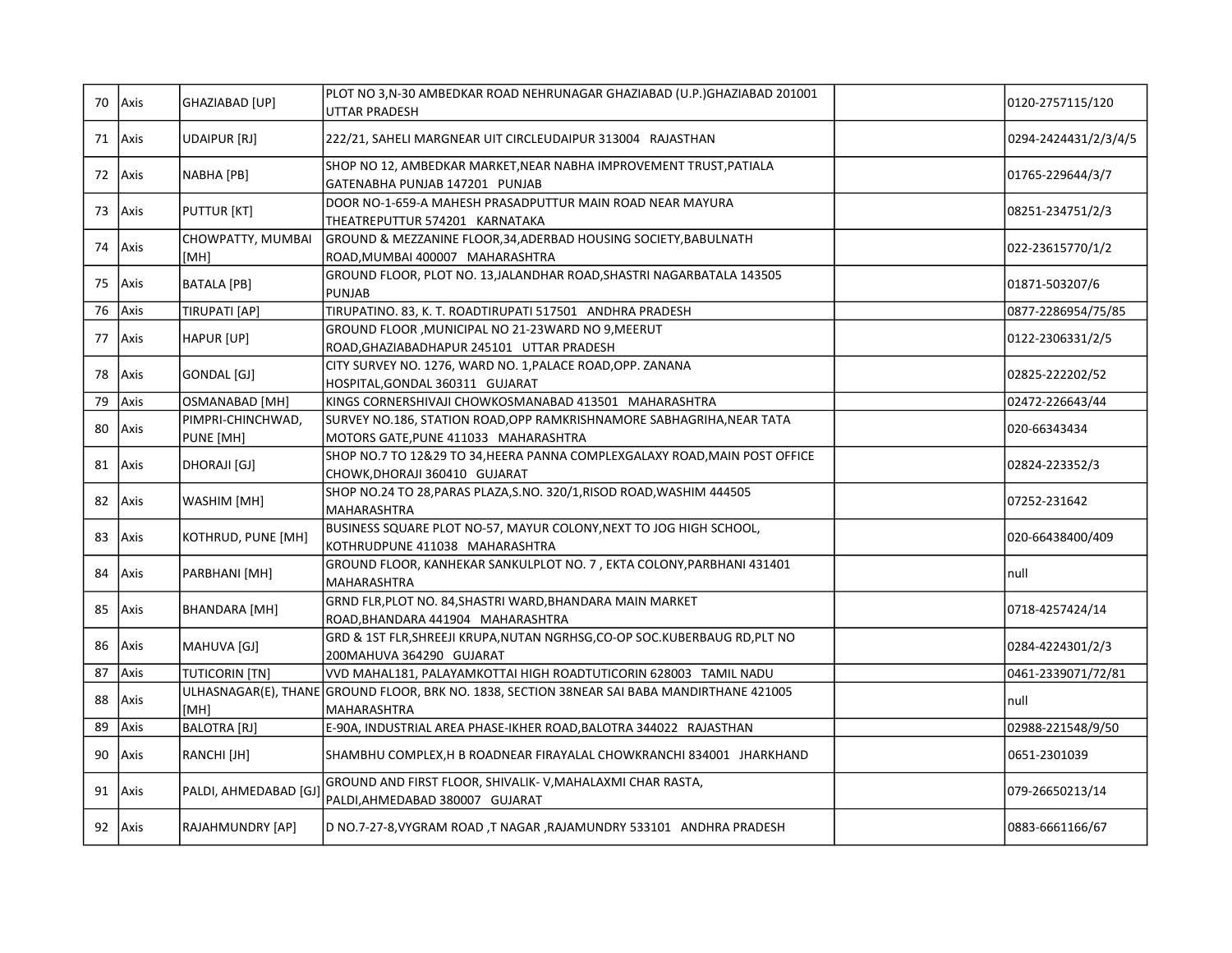| 93           | Axis       | MULUND(W), MUMBAI        | KONARK DARSHAN, NEW SURVEY 1000, CTS NO.1195, ZAVER                          | 022-25605071/2/3     |
|--------------|------------|--------------------------|------------------------------------------------------------------------------|----------------------|
|              |            | [MH]                     | ROAD, MULUND(W) MUMBAI 400080 MAHARASHTRA                                    |                      |
| 94           | Axis       | MADURAI [TN]             | OLD NO.39, NEW NO.37, NAICKER NEW STREET, MADURAI 625001 TAMIL NADU          | 0452-2327534/5/6/7   |
| 95           | Axis       | BEED [MH]                | VAIDYANATH CHAMBERS, SHIVAJI CHOWK, OPP. POLICE COMMISSIONERS                | 02442-233530/531     |
|              |            |                          | OFFICE, BEED 431122 MAHARASHTRA                                              |                      |
| 96           | Axis       | BOTAD [GJ]               | BHAGYODAY COMPLEX, NEAR NEW S.T. BUS STATION, PARIYAD ROAD, BOTAD 364710     | 02849 - 231041/42    |
|              |            |                          | <b>GUJARAT</b>                                                               |                      |
| 97           | Axis       | WANAWADI, PUNE [MH]      | PLOT NO 75/2/2-B, BUILDING NO -YSACRED HEART TOWN WANAWADIPUNE 411040        | 020-66434400         |
|              |            |                          | <b>MAHARASHTRA</b>                                                           |                      |
| 98           | Axis       | VAPI [GJ]                | HOTEL FORTUNE GALAXY COMM PLOTNO C7/67/P N.H. NO 8 NEAR KOPALI RD            | 0260-6616600/2401203 |
|              |            |                          | GIDCVAPI 396195 GUJARAT                                                      |                      |
| 99           | Axis       | <b>GANGTOK [SK]</b>      | M G ROADnullGANGTOK 737101 SIKKIM                                            | 03592-221808/09/10   |
| $100$ Axis   |            | THIRUVANANTHAPURA        | TC NO 3/1914-4/5, DANIELS TOWER ,M G ROAD , PATTOM P                         | 0471-4400500/711     |
|              |            | M [KL]                   | O, THIRUVANANTHAPURAM 695004 KERALA                                          |                      |
| $101$ Axis   |            | <b>BBD BAGH, KOLKATA</b> | 1:AXIS BANK LTD, BBD BAGH BRANCH21, HEMANTA BASU SARANI, CENTRE POINT        | null                 |
|              |            | [WB]                     | BUILDINGKOLKATA 700001 WEST BENGAL                                           |                      |
| 102 Axis     |            | NASHIK [MH]              | MAZDA TOWERS, TRYAMBAK NAKA F.P.NO.183, C.T.SNO.620/9 GPO ROAD,              | 0253-6627497/99      |
|              |            |                          | NASHIKNASHIK 422001 MAHARASHTRA                                              |                      |
| 103          | Axis       | <b>ERODE [TN]</b>        | NEAR SUDHA NURSING HOMEPERUNDURAI ROADERODE 638011 TAMIL NADU                | 0424-2240670/860     |
| 104          | Axis       | MANAVADAR [GJ]           | VAIDYA HOUSERAJVAIDYA MANIBHAI MARG, MANAVADAR 362630 GUJARAT                | 02874-222450/1       |
| 105          | Axis       | DHROL [GJ]               | KAMAL COMPLEXOPP. POLICE CHOWKIDHROL 361210 GUJARAT                          | 02897-222103/6       |
| 106          | Axis       | RAJULA [GJ]              | SHREE GOVERDHANNATHCOMMERCIAL CENTRERAJULA 365560 GUJARAT                    | 02794-223322/3       |
| 107          | Axis       | BAGASARA [GJ]            | AMARSARANEAR NAGAR PALLIKABAGASARA 365440 GUJARAT                            | 0746-220441/2/3      |
| 108          | Axis       | VASNA [GJ]               | VISHWAM COMPLEXNEAR DREAM LAND PARTY PLOTVASNA 380007 GUJARAT                | 079 - 26641786/87    |
| 109          | Axis       | KARUR [TN]               | VP TOWERS, NO. 126, KOVAI ROAD NORTH, OPP. AKC PETROL BUNKKARUR 639002 TAMIL | 04324-239411/12      |
|              |            |                          | <b>NADU</b>                                                                  |                      |
| $110$ Axis   |            | DADAR, MUMBAI [MH]       | BROADWAY PREMISES CO-OP SOCIETY LTD., DRBABASAHEB AMBEDKAR ROAD, DADAR       | 022-24171479/80/81   |
|              |            |                          | TT, DADAR (EAST) MUMBAI 400014 MAHARASHTRA                                   |                      |
| $111$   Axis |            | JABALPUR [MP]            | GRD & 1ST FLR, PANCHRATNA BLGPLOT NO.902, MODEL RD, WRIGHT                   | 0761-4027700/1/2/3/4 |
|              |            |                          | TOWNJABALPUR 482002 MADHYA PRADESH                                           |                      |
|              | $112$ Axis | HUBLI [KT]               | 1ST FLOORNO.122-146WARD NO.IIINEAR MANDAKINI HOSPITALNEWHUBBALLI 580029      | 0836-356981/82/84/85 |
|              |            |                          | KARNATAKA                                                                    |                      |
| $113$ Axis   |            | MEHSANA [GJ]             | BHIMNATH HOUSE, NEAR HOTEL JANPATHRADHANPUR CROSS ROADS, HIGHWAY             | 02762-259845/846/847 |
|              |            |                          | ROADMEHSANA 384002 GUJARAT                                                   |                      |
| $114$ Axis   |            | PADDHARI [GJ]            | PLOT NO 34-35, JAY JALARAM COMPLEX, BESIDES BANK OF BARODA, PADDHARI 360110  | 2820 233093/94       |
|              |            |                          | <b>GUJARAT</b>                                                               |                      |
|              | $115$ Axis | DWARKA [GJ]              | NR AMBEDKAR STATUEBHADRAKALI MATA ROADDWARKA GUJARAT 361335   GUJARAT        | null                 |
|              |            |                          |                                                                              |                      |
| 116          | Axis       | KALAVAD [GJ]             | OPP. STATE BANK OF INDIALIMDA CHOWKKALAVAD 361160 GUJARAT                    | null                 |
| $117$ Axis   |            | KHAMBHALIA [GJ]          | GROUND FLOOR, GAYATRI COMPLEX, OPP. ICICI BANK, KHAMBALIA 361305 GUJARAT     | null                 |
|              |            |                          |                                                                              |                      |
| $118$ Axis   |            | KANPUR [UP]              | 16/104 A , CIVIL LINES, INFRONT OF ICAI BHAWANKANPUR 208001 UTTAR PRADESH    | 0512-2346206/9/10    |
|              |            |                          |                                                                              |                      |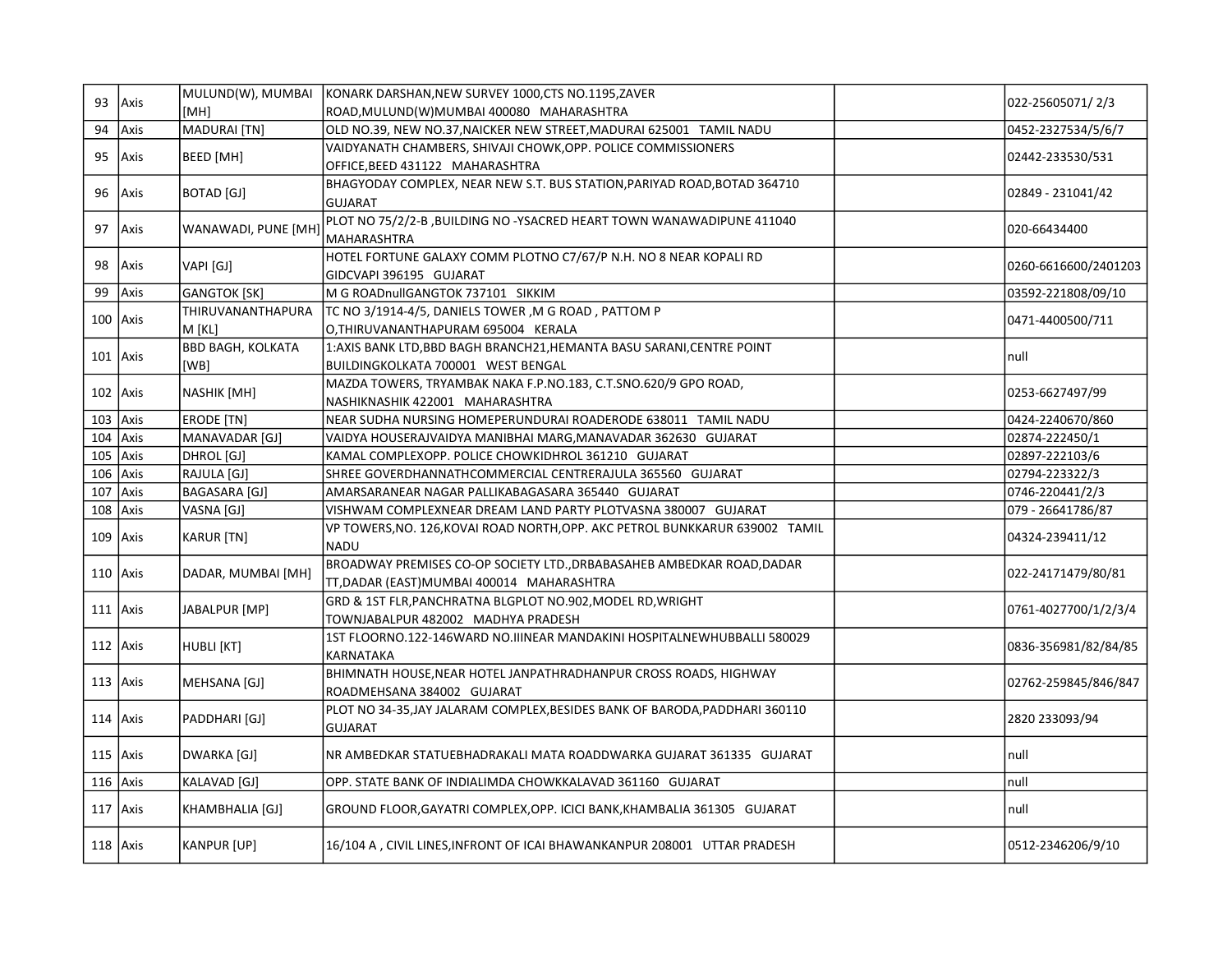| $119$ Axis  | GHATLODIA [GJ]                         | GROUND FLOOR, PUSHPRAJ ARCADENEAR BHUYANGDEV CHAR<br>RASTAAHMEDABAD 380061 GUJARAT                                     | 079-                 |
|-------------|----------------------------------------|------------------------------------------------------------------------------------------------------------------------|----------------------|
| $120$ Axis  | NAVRANGPURA [GJ]                       | GROUND FLOOR, ABHILASA BUSINESS CENTERNEAR SARDAR PATEL STATUE, SADAR PATEL<br>STAHMEDABAD 380009 GUJARAT              | 079-                 |
| $121$ Axis  | <b>SCIENCE</b><br>CITY, AHMEDABAD [GJ] | SHOP NO 1-2, GROUND FLOOR, SARJAN ARCADEAHMEDABAD 380061 GUJARAT                                                       | $079 -$              |
| $122$ Axis  | ISANPUR, AHMEDABAD<br>[GJ]             | GROUND FLOOR , DEV CASTLEISANPURAHMEDABAD 382443 GUJARAT                                                               | 079-                 |
| $123$ Axis  | <b>KESHOD [GJ]</b>                     | RIDDHI SIDDHI COMPLEXCHAR CHOWKKESHOD 362220 GUJARAT                                                                   | null                 |
| $124$ Axis  | KOLHAPUR [MH]                          | NAMDEO NEST, GROUND FLOOR, PLOT NO.1160, RAJARAM ROAD, OPP. KAMLA COLLEGE,<br>SYKES EXTN., KOLHAPUR 416001 MAHARASHTRA | 0231-6621700/1/2/3   |
| $125$ Axis  | DHRANGADHRA [GJ]                       | SITARAM COMPLEX, NEAR NAGARPALIKA, DHRANGDHRA 363310 GUJARAT                                                           | null                 |
| $126$ Axis  | MALAD [E], MUMBAI<br>[MH]              | SHOP NO. 1,2,3 AND 6, SHREE VALLABH DARSHAN BLDG, MUMBAI 400097 MAHARASHTRA                                            | 022-28441995/6/6744  |
| $127$ Axis  | <b>BARAMATI</b> [MH]                   | PLOT NO 485,CITY SURVEY NO 881BHIGWAN ROADBARAMATI 413102 MAHARASHTRA                                                  | 02112-226168/69      |
| $128$ Axis  | KOZHIKODE [KL]                         | AXIS BANK LTD, MARINA MALLYMCA CROSS ROADKOZHIKODE 673001 KERALA                                                       | 0495-4020598/97      |
| $129$ Axis  | TIRUCHIRAPALLY [TN]                    | NO 75 E/3, SALAI ROADTHILLAI NAGARTIRUCHIRAPALLY TRICHY 620018 TAMIL NADU                                              | 0431-2769790/91      |
| 130 $Axis$  | <b>BELGAUM [KT]</b>                    | GEETHANJALI PLAZA CTS NO.2672KHANAPUR ROAD TILAKWADIBELAGAVI 590006<br>KARNATAKA                                       | 0831-2463915/19/26   |
| $131$ Axis  | <b>BARMER</b> [RJ]                     | GOSWAMI TOWERRAI COLONY ROADBARMER 344001 RAJASTHAN                                                                    | 02982-230510/11/12   |
| 132 $Axis$  | <b>RAIPUR [CT]</b>                     | OPP NEW BUS STAND JEEVAN BIMA MARGPANDRIRAIPUR 492004   CHHATTISGARH                                                   | 0771-2445501/502/504 |
| $133$  Axis | <b>GUWAHATI</b> [AS]                   | CHIBBER HOUSE G S ROAD, DISPURGUWAHATI 781005 ASSAM                                                                    | 0361-2340522/2340561 |
| $134$ Axis  | CHITRA, BHAVNAGAR<br>[GJ]              | 23/A, GAYATRI NAGAR CO-HSG. SOCIETY LTD, NEAR CHITRA PETROLBHAVNAGAR 364003<br><b>GUJARAT</b>                          | null                 |
| 135 Axis    | PATNA [BH]                             | LOK NAYAK JAY PRAKASH BHAWANDAK BUNGALOW CROSSINGPATNA 800001 BIHAR                                                    | 0612-2214701/2/3/4   |
| $136$ Axis  | VISAVADAR [GJ]                         | AXIS BANK LTD PLOT NO.28, SHOP NO. 10P & 369P, VISAVADAR 362130 GUJARAT                                                | null                 |
| 137 $Axis$  | JAMJODHPUR [GJ]                        | GROUND FLOOR, POWER HOUSEROAD, MINI BUS STANDJAMJODHPUR 360530 GUJARAT                                                 | null                 |
| $138$ Axis  | TALAJA [GJ]                            | SHOP 1-2, FIVE STAR COMPLEXNEAR OLD BUS STAND, TALAJA 364140 GUJARAT                                                   | null                 |
| $139$ Axis  | JETPUR [GJ]                            | KANAKIA PLOTOPP VANIK WADIJETPUR 360370 GUJARAT                                                                        | null                 |
| $140$ Axis  | JAMMU [JK]                             | HIGHLAND TOWER, RAILHEAD ROAD COMPLEXBAHU PLAZA, GANDHI<br>NAGARJAMMU 180004 JAMMU & KASHMIR                           | 0191-2474531/34/1156 |
| $141$ Axis  | BURDWAN [WB]                           | 2ND FLOOR, CITY TOWER23, G.T. ROADBURDWAN 713101 WEST BENGAL                                                           | 0342-2569171/2566415 |
| $142$ Axis  | HARIJ [GJ]                             | SHRI HARI COMPLEXNEAR GUJARAT WAREHOUSEHARIJ 384240 GUJARAT                                                            | null                 |
| $143$ Axis  | ASANSOL [WB]                           | GROUND, 1ST & 2ND FLOOR. VIVEKANANDA SARANI(SEN RALEIGH ROAD), WEST APCAR<br>GARDENASANSOL 713304 WEST BENGAL          | 0341-2254619/20/18   |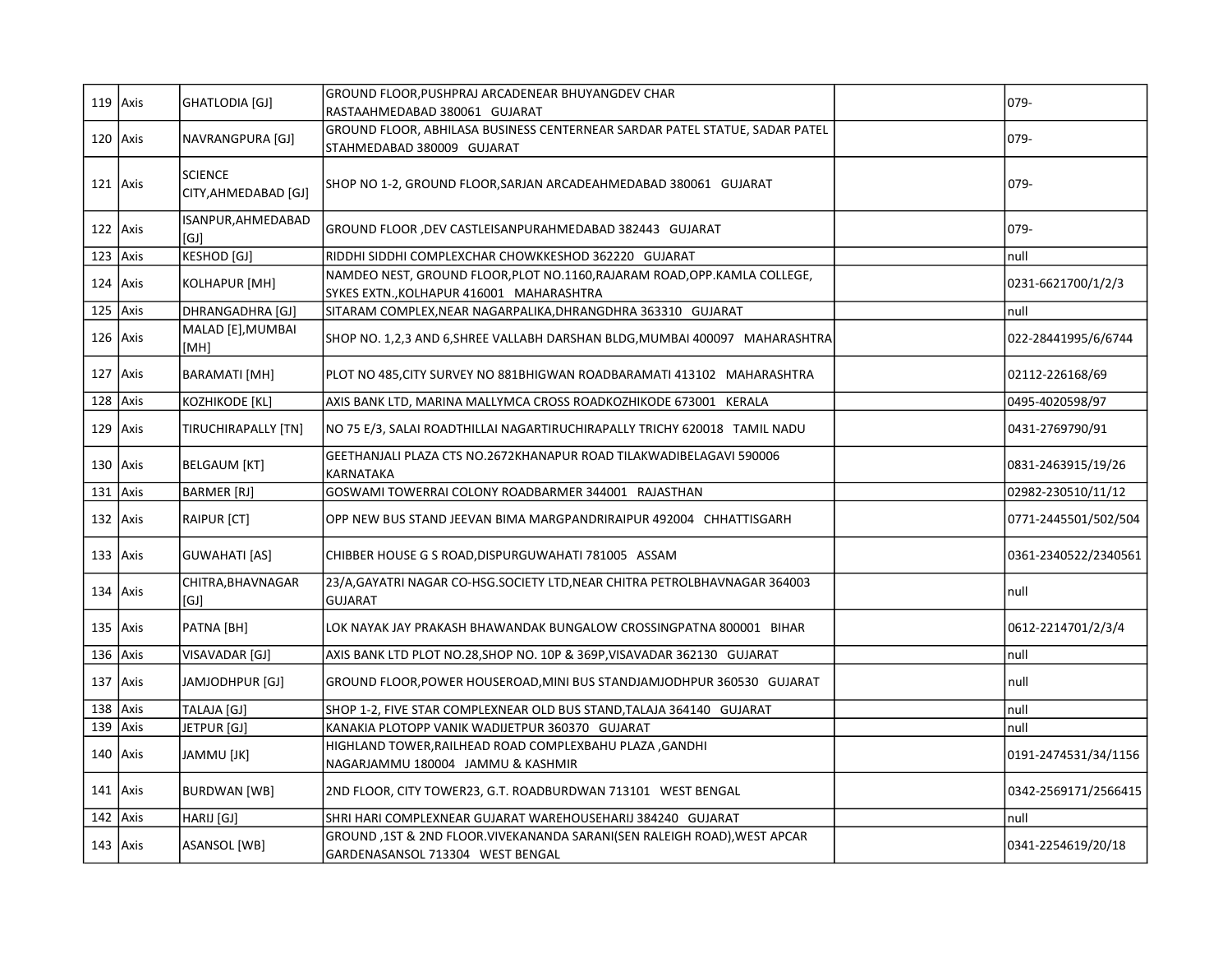|            | $144$ Axis | MYSORE [KT]                        | HARIPRIYA COMPLEX TEMPLE ROADV V MAHALLAMYSURU 570002 KARNATAKA                                            | 0821-2512093/3026/27 |
|------------|------------|------------------------------------|------------------------------------------------------------------------------------------------------------|----------------------|
|            | $145$ Axis | NELLORE [AP]                       | 22/1223/A-1, FIRST FLOOR, G T. ROADOPP.SARVODAYA COLLEGENELLORE 524003<br>ANDHRA PRADESH                   | 0861 - 2346961/62    |
|            | $146$ Axis | DALHOUSIE, KOLKATA<br>[WB]         | 14 N.S. ROAD, GROUND FLOOR, KOLKATAKOLKATA 700001 WEST BENGAL                                              | 033-22420074/75/72   |
|            | $147$ Axis | WANKANER [GJ]                      | GROUND FLOOR, PRATAP RAODNEAR JAWASHA ROADWANKANER 363621 GUJARAT                                          | null                 |
| $148$ Axis |            | JASDAN [GJ]                        | OPP. NEW BUS STANDNEAR CHAMUNDA TYRESJASDAN 360050 GUJARAT                                                 | 02821-221605/6       |
|            | $149$ Axis | JALANDHAR [PB]                     | SCO 30-31, GURU RAM DASSDIVINE TOWER OPPOSITE MINIJALANDHAR 144001 PUNJAB                                  | 0181-4633970/71/73   |
|            | $150$ Axis | BHADRA [RJ]                        | GROUND FLOOR & FIRST FLOORBUIDING NO.955/2ABHADRA 335501   RAJASTHAN                                       | 01504-222151/4151    |
|            | $151$ Axis | RISHIKESH [UT]                     | GROUND FLOOR & IST FLOORCITY CENTRE, KHEWAT NO. 1RISHIKESH 249201<br>UTTARAKHAND                           | 0135-2436185/187/206 |
|            | $152$ Axis | AIROLI, NAVI MUMBAI<br>[MH]        | SHOP NOS. 6, 7 8 & 12SHIV SHANKAR CHSNAVI MUMBAI 400708 MAHARASHTRA                                        | null                 |
|            | $153$ Axis | SIHOR [GJ]                         | SHOP NO. 24-29 & 31MARUTI DARSHAN COMPLEXSIHOR 364240 GUJARAT                                              | 02846-224002/3       |
|            | $154$ Axis | KANDIVALI(W),LINK<br>ROAD, MUMBAI  | GIRIRAJ HIGHT(VRAJBHOOMI COMPLEX)MUMBAI 400067   MAHARASHTRA                                               | 022-29672798/97/96/9 |
|            | $155$ Axis | M G ROAD,KANDIVALI<br>(W), MUMBAI  | SHOP NO.1,3&4, RAJKIRAN CO-OPHOUSING SOCIETY, M. G ROADMUMBAI 400067<br><b>MAHARASHTRA</b>                 | null                 |
|            | $156$ Axis | <b>GWALIOR</b> [MP]                | ATHENA, TULSI VIHAR COLONY, BEHIND SPOFFICSHRIMANT MADHAV RAO SCINDIA<br>MARGGWALIOR 474002 MADHYA PRADESH | 0751-2233770,80,90   |
| 157        | Axis       | KANNUR [KL]                        | CW-35-3773/A GROUND FLOOR, ZUHARA ARCADE, KANNUR 670001 KERALA                                             | 0497-2766416/6627    |
|            | $158$ Axis | <b>BAHARAMPUR [WB]</b>             | 3 / 20 K K BANERJEE ROADBAHARAMPURBAHARAMPUR 742101 WEST BENGAL                                            | 03482-260698/872     |
|            | $159$ Axis | <b>BILASPUR [CT]</b>               | RAMA TRADE CENTRE, OPP.RAJIV PLAZANEAR BUS STAND BILASPURBILASPUR 495001<br>CHHATTISGARH                   | 07752-221257-60      |
|            | $160$ Axis | AURANGABAD [MH]                    | SAKAR BLDG. CTS NO. 18030ADALAT ROAD, KRANTI CHOWKAURANGABAD 431001<br>MAHARASHTRA                         | 0240-6621969/70      |
|            | $161$ Axis | VASTRAL, AHMEDABAD<br>[GJ]         | GROUND FLOOR, SWASTIK MALLSHOP NO.1& 2, OPP. JAIN MILAN<br>SOCIETYAHMEDABAD 382415 GUJARAT                 | Inull                |
|            | $162$ Axis | SARANGPUR, AHMEDAB<br>AD [GJ]      | FIRST FLOOR, E-101 TO 105SHREE GHANTKARNA MAHAVIR COMMERCIAL<br>MKTAHMEDABAD 380002 GUJARAT                | 079-22162973/4/5     |
|            | $163$ Axis | NARODA, AHMEDABAD<br>[GJ]          | GROUND FLOOR, A-1 TO A-5, GALAXY ARCADE, BEHIND GALAXY<br>AVENUEAHMEDABAD 382330 GUJARAT                   | 079-22803085/86/87   |
|            | $164$ Axis | <b>BHAKTINAGAR, RAJKOT</b><br>[GJ] | GROUND FLOOR, SHIVALIK -5,G-2B, GONDAL MAIN ROADRAJKOT 360002 GUJARAT                                      | 0281-2381116/8/9     |
|            | $165$ Axis | SANGLI [MH]                        | GROUND FLOOR, DSP PLAZA, CITY SURVEYNO.32/A, AMBRAI ROAD, AZAD CHOWKSANGLI-<br>DISTRICT 416416 MAHARASHTRA | 0233-2328940/41/42   |
|            | $166$ Axis | SALEM [TN]                         | 41/2, FIRST & SECOND FLOORRAMAKRISHNA ROADSALEM 636007 TAMIL NADU                                          | 0427-2315421/2316421 |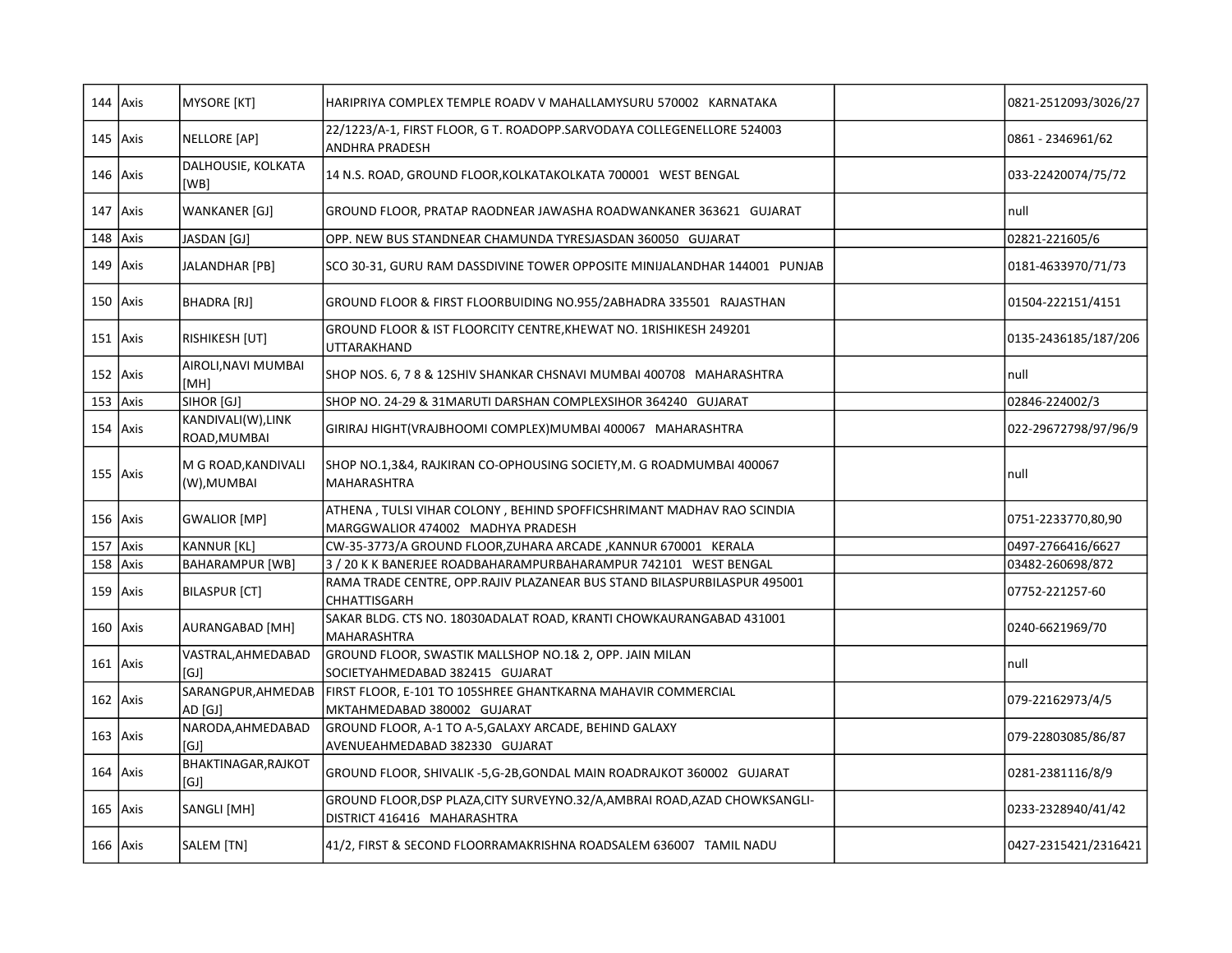| 167 Axis   |            | <b>BOKARO [JH]</b>         | HOTEL BLUE DIAMOND, 15 D/1 WESTERN AVENUEGROUND FLOOR, BOKARO STEEL<br>CITYBOKARO 827001 JHARKHAND                       | 06542-226123,42,44,  |
|------------|------------|----------------------------|--------------------------------------------------------------------------------------------------------------------------|----------------------|
| $168$ Axis |            | DHANBAD [JH]               | SHRI RAM PLAZA, 1ST FLOOR, BANK MOREDHANBAD 826001 JHARKHAND                                                             | 0326-2300667/669     |
| $169$ Axis |            | JALGAON [MH]               | PATEL PLAZA, C.S.NO.2683A 1 / 17, M.G.ROADJALGAON 425001 MAHARASHTRA                                                     | 0257-2226900/8100    |
| 170 Axis   |            | JAMNAGAR [GJ]              | JAIDEV ARCADE, GRND FLR, PARK CLY MAINMAIN RD, NR JOGGERS PARKJAMNAGAR 361008<br><b>GUJARAT</b>                          | 10288-2665219        |
| 171 Axis   |            | RUDRAPUR [UT]              | PLOT NO.20, AWAS VIKAS COLONYNAINITAL ROADRUDRAPUR 263153 UTTARAKHAND                                                    | 05944-245361/2/4     |
| $172$ Axis |            | MEERUT [UP]                | HOTEL CRYSTAL PALACE, G-2/47 CIVILLINES, BOUNDARY ROAD, MEERUT<br>DIST.MEERUT 250001 UTTAR PRADESH                       | 0121-4012300/313/301 |
| $173$ Axis |            | GANDHIDHAM [GJ]            | PLOT NO. 349SECTOR 12 / BGANDHIDHAM 370201 GUJARAT                                                                       | 02836-668100/668121  |
| $174$ Axis |            | AMRITSAR [PB]              | 29, KENNEDY AVENUE, COURT ROAD, AMRITSAR 143001 PUNJAB                                                                   | 0183-2566840/41/42   |
|            | $175$ Axis | <b>UDUPI [KT]</b>          | 1ST FLOORSIMAZ COMERCIAL COMPLEXNEAR DIANA CIRCLEUDUPI 576101 KARNATAKA                                                  | 0820-2521861/62/63   |
|            | 176 Axis   | BEAWAR BEA RJ              | GROUND FLOOR, PROPERTY NO-11(OLD NO-8/1) MODI CITY CENTREBEAWER 305901<br>RAJASTHAN                                      | Inull                |
|            | $177$ Axis | [MH]                       | VILE PARLE(E), MUMBAI MATHARU ARCADE, GROUND FLOOR, PLOT: 32SUBHASH ROAD, VILE PARLE<br>(EAST) MUMBAI 400057 MAHARASHTRA | 022-26849563         |
| $178$ Axis |            | SRIGANGANAGAR [RJ]         | 4-B-22,JAWAHAR NAGAR, SRIGANGANAGARSRIGANGANAGAR 335001 RAJASTHAN                                                        | 01571 - 241011/012   |
|            | $179$ Axis | MALOUT [PB]                | G.T.ROADDIST, MUKTASARMALOUT PUNJAB 152107 PUNJAB                                                                        | 1637-261127/30/33/39 |
|            | 180 Axis   | MEMNAGAR AHM GJ            | GF G-1, GCP BUSINESS CENTRE, OPP. MEMNAGAR FIRE STATION, AHMEDABAD 380052<br><b>GUJARAT</b>                              | 079-40092531/2/3/4/5 |
|            | $181$ Axis | PILAJI GUNJ, ME MEHS<br>GJ | GROUND & FIRST FLOOR, OPP. NATARAJ HOTEL, MEHSANA 384001 GUJARAT                                                         | null                 |
| 182 Axis   |            | SATARA [MH]                | ABANJANI S.NO.257, PLOT NO.2BHOSALE MALA, G.D.TAPASE MARGSATARA 415001<br>MAHARASHTRA                                    | 02162-238992/3       |
| $183$ Axis |            | KHARAGPUR [WB]             | 180/1, MALANCHA ROAD, KHARAGPURPASCHIM MIDNAPOREKHARAGPUR 721304 WEST<br><b>BENGAL</b>                                   | 03222-242720/1/2/3   |
|            | $184$ Axis | LAKE TOWN, KOLKATA<br>[WB] | MANSHA BARI, P-249 LAKE TOWNBLOCK B, KOLKATAKOLKATA 700089 WEST BENGAL                                                   | 033-25344668/4738/81 |
| 185 $Axis$ |            | PATIALA [PB]               | 4464/5, RAJWARA ROADTHE MALL ROADPATIALA 147001 PUNJAB                                                                   | 0175-2205977/9/956   |
| 186 Axis   |            | MADHAPAR [GJ]              | NAVA VAS, NEAR PANCHAYAT OFFICEMADHAPAR, TALUKA BHUJ,<br>DIST.KACHCHHMADHAPAR GUJARAT 370020 GUJARAT                     | 02832-240676/240818  |
| $187$ Axis |            | BHAVNAGAR [GJ]             | PLOT NO. 4/B, VASUNDHARA COMPLEXOPP. DAKSHINAMURTHY SCHOOL, WAGHAWADI<br>ROADBHAVNAGAR 364002 GUJARAT                    | 0278-2573702/03      |
|            | 188   Axis | UPLETA (RAJKOT RAJ GJ      | GROUND FLOOR & FIRST FLOOR, SHOP NO.: 101-102, FORTUNE PLUS, UPLETA 360490<br><b>GUJARAT</b>                             | 02826-223005/6/7     |
|            | $189$ Axis | GJ                         | VIRAMGAM (AHMED VIR GROUND FLOOR, SHOP NO.: 5/1, 6 & 7,AKSHARNAGAR, MANDAL<br>ROAD, VIRAMGAM 382150 GUJARAT              | 02715-231332         |
| 190 Axis   |            | [MH]                       | KANDIVALI(W), MUMBAI SHOP.8-12,RAJ ARCADE CHS LTD,90FT ROADMAHAVIR NAGAR, KANDIVALI<br>(WEST) MUMBAI 400067 MAHARASHTRA  | 022-42223456         |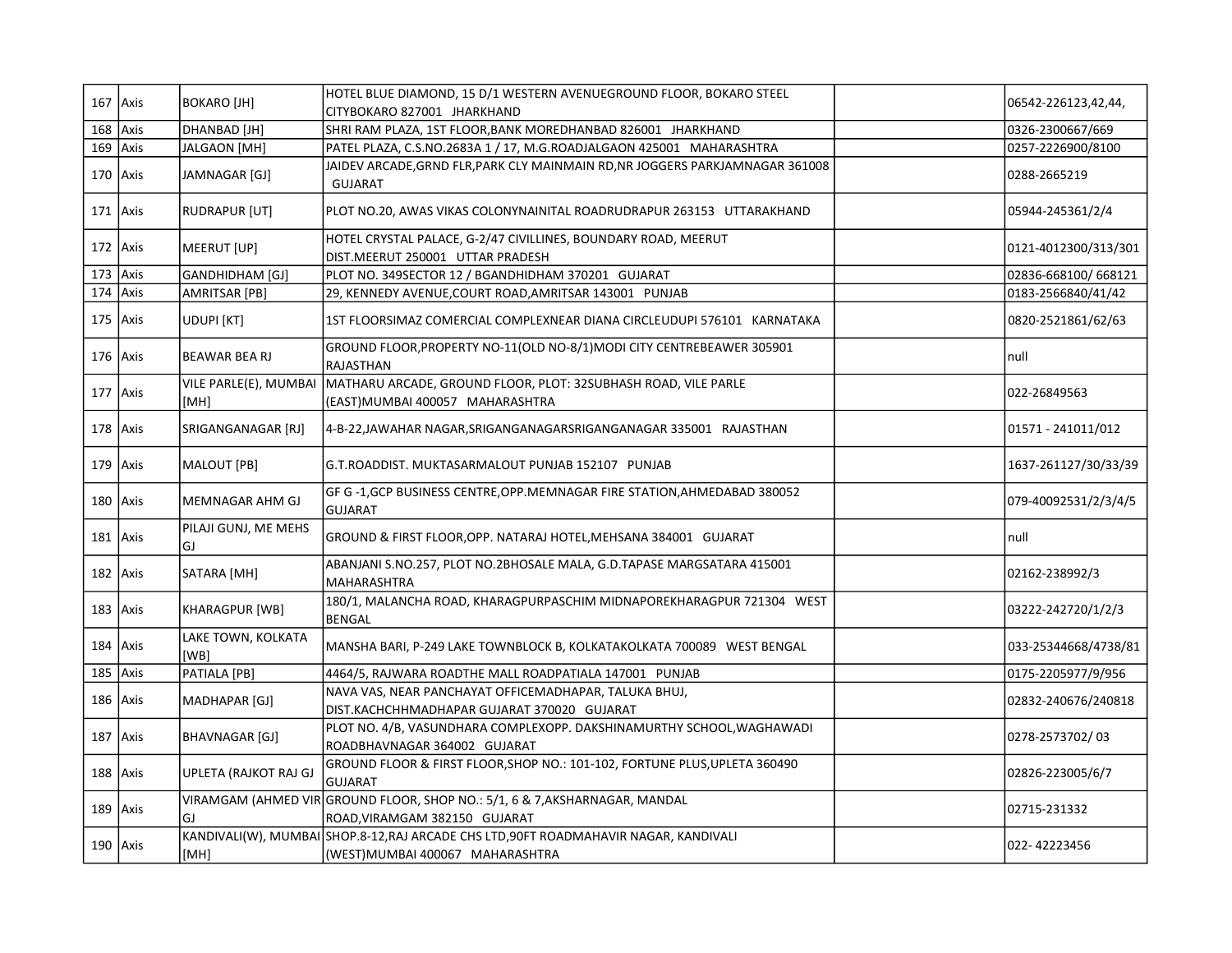|            | $191$ Axis   | SATNA [MP]                              | TIWARI TOWERS,UPPER GROUND FLOORREWA ROAD, SATNASATNA 485001 MADHYA<br>PRADESH                                       | 07672-505141/2/3/5   |
|------------|--------------|-----------------------------------------|----------------------------------------------------------------------------------------------------------------------|----------------------|
|            | $192$ Axis   | HASSAN [KT]                             | GROUND FLOOR LALITHA KRUPAB.M.ROAD HASSANHASSAN 573201 KARNATAKA                                                     | 08172-231137/231149  |
|            | $193$ Axis   | SECTOR 13, HISS HSR HR                  | GROUND FLOOR AND BASEMENT, SCO NO. 56 - P, SECTOR 13 - P, HISSAR 125005<br><b>HARYANA</b>                            | 01662-248361/2/3     |
| 194 $Axis$ |              | <b>HANSI HSR HR</b>                     | PLOT NO. 22 AND 23, CHAUDHARY DEVILAL MARKET, HISSAR 125033 HARYANA                                                  | null                 |
| 195 $Axis$ |              | ROHTAK [HR]                             | SHOP NO.1, MUNJAL COMPLEXDELHI ROAD, ROHTAKROHTAK 124001 HARYANA                                                     | 01262-246466/268465  |
|            | $196$ Axis   | <b>BAREILLY [UP]</b>                    | 148, CIVIL LINESBAREILLY, UTTAR PRADESH STATEBAREILLY 243001 UTTAR PRADESH                                           | 0581-2420127/135/113 |
|            | $197$ Axis   | ASHOK VIHAR, NEW<br>DELHI [DL]          | C-3, ASHOK VIHARPHASE - INEW DELHI 110052 DELHI                                                                      | 27441716/8/27429091  |
| 198 $Axis$ |              | PONDICHERRY [PY]                        | NO 6, ST ANGE STREETPONDICHERRYPONDICHERRY 605001 PONDICHERRY                                                        | 0413-2227311/12/23   |
|            | 199 $Axis$   | TIRUPUR [TN]                            | S & S ARCADE, BLOCK NO.33,10-1 SREE KANNAPIRAN COLONY, B.S. SUNDARAM<br>RDTIRUPPUR 641601 TAMIL NADU                 | 0421-2237212/13      |
|            | $200$   Axis | GJ                                      | DAHEGAM, GUJRAT DGA A 1-2 & 3-VANDEMATRAM COMPLEXNR.HDFC BANK, NEHRU CHOKDIDAHEGAM 382305<br><b>GUJARAT</b>          | 02716-230248         |
|            | $201$ Axis   | BERHAMPURGANJAM<br>[OR]                 | GROUND FLOOR, NANDIGHOSH PLAZA, JAYPRAKASH NAGANEAR SALES TAX SQURE,<br>BERHAMPUR DIST-GANJAMBERHAMPUR 760010 ODISHA | 0680-2292802/03      |
|            | $202$ Axis   | GJ                                      | RANIP, AHMEDABA AHM GROUND FLOOR, SHOP NO.: 2ARYA ARCADE, NEAR ANAND PARTY<br>PLOTAHMEDABAD 382480 GUJARAT           | Inull                |
| $203$ Axis |              | <b>DURGAPUR [WB]</b>                    | SAHID KHUDIRAM SARANI, CITY CENTREDURGAPUR 713216 WEST BENGAL                                                        | 0343-2544403/04/05   |
|            | 204 Axis     | <b>BHILAI</b> [CT]                      | BLOCK A, PLOT NO.5, UTTAR GANGOTRIOFF.G.E.ROAD, SUPELA<br>CHOWK, DIST. DURGBHILAI 490020 CHHATTISGARH                | 0788-2295848/2294579 |
|            | $205$   Axis | AHMEDNAGAR [MH]                         | HOTEL SANKET COMPLEX,189/6,TILAK ROADnullAHMEDNAGAR 414001 MAHARASHTRA                                               | 0241-2471140/065/6   |
|            | 206 Axis     | KOLLAM [KL]                             | VAIDYA COMMERCIAL ARCADEASRAMAM ROAD, CHINNAKADAKOLLAM / QUILON 691001<br>KERALA                                     | 0474-2768957/58      |
|            | $207$ Axis   | <b>GOREGAON LINK ROAD</b><br>MUMBAI [MH | SHOP NO.5,6 & 7LINK HOUSE, MUMBAI 400064 MAHARASHTRA                                                                 | 022-61415400-020     |
|            | 208 Axis     | <b>BOLPUR [WB]</b>                      | MUNICIPAL SUPER MARKET, OPP. BICHITRACINEMA HALL, SHANTINIKETAN ROADBOLPUR<br>WEST BENGAL 731204 WEST BENGAL         | 03463-256118/256119  |
|            | $209$ Axis   | <b>BALASORE [OR]</b>                    | SUBHRA PLAZA, O T ROAD, PADHUAN PADA(NEAR POLICE LINES SQUARE)<br>BALASOREBALASORE 756001 ODISHA                     | 06782-241540/26/10   |
|            | $210$ Axis   | PORBANDAR [GJ]                          | P H WADIA & SONS BUILDING, GROUND FLOORM G ROAD, OPP. STATE BANK OF<br>INDIAPORBANDAR 360575 GUJARAT                 | 0286-2213330/3333    |
|            | $211$ Axis   | KAROL BAGH, NEW<br>DELHI [DL]           | 6/83, PADAM SINGH RD, WESTERN EXTN AREAKAROL BAGH, WEST DELHINEW<br>DELHI 110005 DELHI                               | 011-41451175/1988    |
|            | $212$   Axis | KOBADI BHA GJ                           | GROUND FLOOR, SHOP NO.1-4, YOGESHWAR COMPLEX, KOBADIBHAVNAGAR 364001<br><b>GUJARAT</b>                               | Inull                |
| $213$ Axis |              | KOTA [RJ]                               | 414, SHOPPING CENTERKOTA DISTRICTKOTA 324007 RAJASTHAN                                                               | 0744-2365511/13/14   |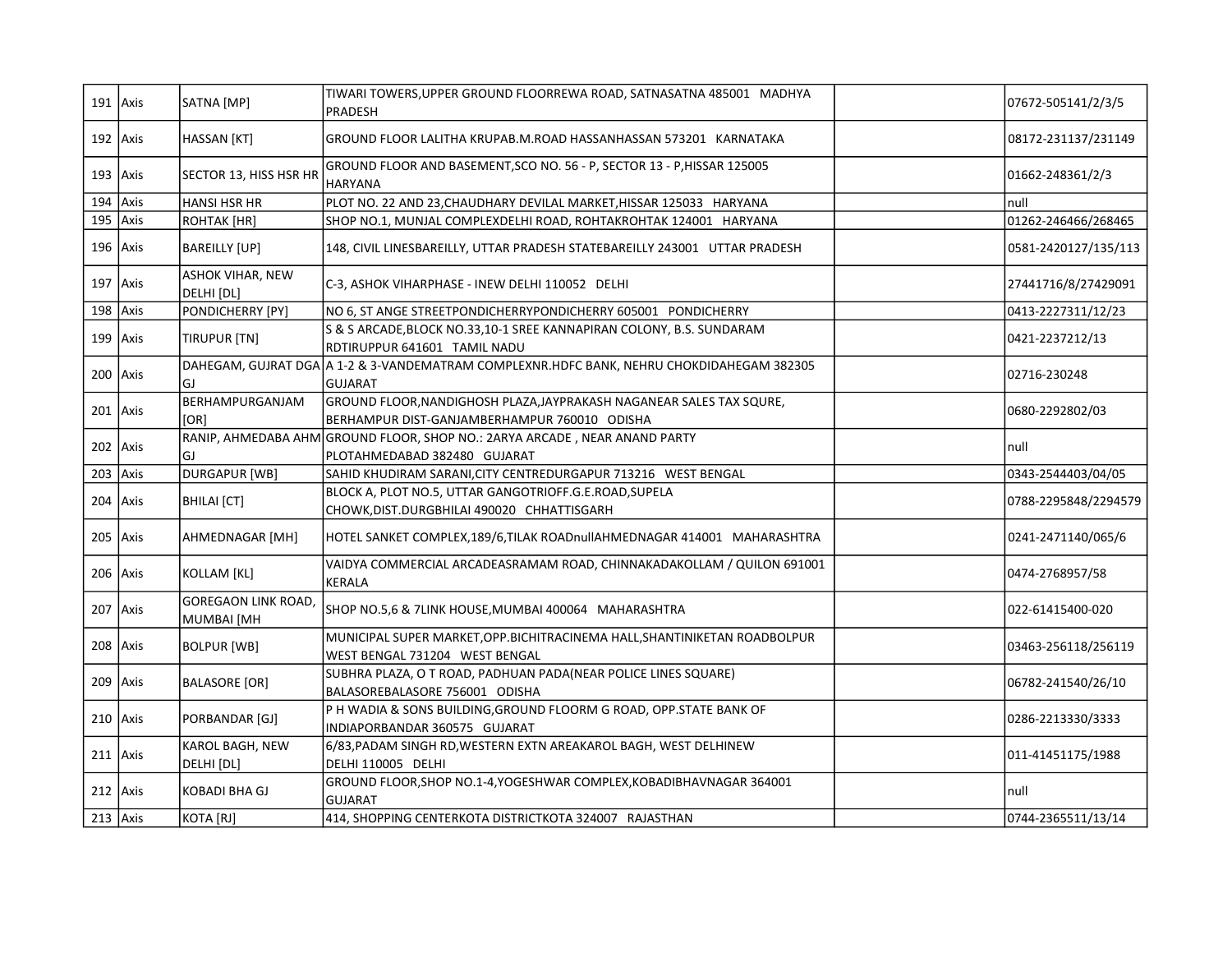|     | $214$ Axis | <b>BANDRA KURLA</b><br>COMPLEX, MUMBAI [MH | FORTUNE 2000, GROUND FLOOR, BANDRA-KURLA COMPLEX, BANDRA(E) MUMBAI 400051<br><b>MAHARASHTRA</b>            | 022-30620066/7/71    |
|-----|------------|--------------------------------------------|------------------------------------------------------------------------------------------------------------|----------------------|
|     | $215$ Axis | <b>GHANTESHWAR RAJ GJ</b>                  | FIRST FLOOR, SHOP NO.13, 14 & 15 PATEL CHOWNAGESHWAR PARSHNATH<br>AREARAJKOT 360006 GUJARAT                | Inull                |
|     | $216$ Axis | PANIPAT [HR]                               | GAYLORD HOTEL BUILDINGNEAR HDFC BANK, G.T.ROADPANIPAT 132103 HARYANA                                       | 0180-4015001/02/03   |
|     | $217$ Axis | BHILWARA [RJ]                              | GANPATI ENCLAVE, HEERA PANNA CAMPUSOP. NAHAR BROTHERS PETROL PUMP, PUR<br>ROADBHILWARA 311001 RAJASTHAN    | 01482-247861/2/3/4/5 |
|     | $218$ Axis | <b>BATHINDA</b> [PB]                       | BATHINDA, PUNJAB, POCKET NO/6MC BUILDING NO/2089BATHINDA 151005 PUNJAB                                     | 0164-5000452/453     |
|     | 219 $Axis$ | KURNOOL [AP]                               | 40/581, SV COMPLEXR S ROADKURNOOL 518004 ANDHRA PRADESH                                                    | 08518-225422 / 6674  |
|     | 220 Axis   | PATAN [GJ]                                 | SHRIDEV COMPLEX, OPPSITE GPOSTATION ROADPATAN GUJARAT 384265 GUJARAT                                       | 02766-222399/665     |
| 221 | Axis       | BULANDPUR JAL PB                           | GROUND FLOOR, VILLAGE BULANDPUR, JALANDHAR 144012 PUNJAB                                                   | Inull                |
|     | 222 Axis   | <b>ADAMPUR HISSAR ADA</b><br>IHR.          | KHEWAT NO. 964, NEAR SHIV COLONY, BY PASS ROAD, ADAMPURADAMPUR 125052<br><b>HARYANA</b>                    | null                 |
|     | $223$ Axis | RATNAGIRI [MH]                             | GROUND FLOOR, HOTEL VIHAR DELUXE, MAL-NAKA, M.D.NAIK<br>ROAD, RATNAGIRIRATNAGIRI 415612 MAHARASHTRA        | 02352-271262/3/4/6   |
|     | $224$ Axis | JUNAGADH [GJ]                              | SHOP:1,2,3 RAIJI NAGAR SHOPPING CENTERN K MEHTA ROAD, MOTI<br>BAUG, JUNAGADHJUNAGADH 362001 GUJARAT        | 0285-2673413 / 14    |
|     | 225 Axis   | AKWADA BHA GJ                              | GR FLOOR, PLOT NO. 4, CHAMUNDA NAGAR, GHOGHA RD, BHAVNAGAR 364002 GUJARAT                                  | null                 |
|     | $226$ Axis | SORO BALA OR                               | PLOT NO. 448, GROUND FLOOR, UNIT-3, NH5, SORO, INFRONT OF BSNL TELEPHONE<br>EXCHANGEBALASORE 756045 ODISHA | Inull                |
| 227 | Axis       | PALANPUR [GJ]                              | MOVIE WORLD BUILDINGCOLLEGE ROAD, PALANPUR 385002 GUJARAT                                                  | 02742-256101,102     |
|     | 228 Axis   | LOKHAND BAZAR, BHA<br>GJ                   | GROUND FLOOR & FIRST FLOORPRASHANT, LOKHAND BAZAR, BHAVNAGAR 364001<br><b>GUJARAT</b>                      | null                 |
|     | $229$ Axis | HISSAR [HR]                                | SCO NO. 177COMMERCIAL URBAL ESTATE NO. 1 HISSARHISSAR 125001 HARYANA                                       | 01662-227442/5/8/56  |
| 230 | Axis       | <b>ROURKELA [OR]</b>                       | MANGAL KUNJKACHERY ROADROURKELA 769012 ODISHA                                                              | 0661-2514138/43/46   |
|     | $231$ Axis | GODHRA [GJ]                                | 20, BHAGWAT NAGAR, PRABHA ROADGODHRA-DAHOD HIGHWAYGODHRA<br>GUJARAT 389001 GUJARAT                         | 02672-248228/9/30/33 |
|     | 232 Axis   | C G ROAD AHM GJ                            | GROUND FLOOR, 3 SHUKAN BUSSINESS CENTRENEAR FAIR DEAL HOUSE, SWASTIK CHAR<br>RASTAAHMEDABAD 380009 GUJARAT | Inull                |
|     | $233$ Axis | DHOLKA AHM GJ                              | GROUND FLOOR, SAI ELEGANCE, SHOP NO. 1, 2, 3 & 4, KALIKUND BAVLA<br>ROADAHMEDABAD 382225 GUJARAT           | Inull                |
|     | 234 Axis   | HATKESHWAR AHM GJ                          | SHOP NO 1 & 2, GROUND FLOOR, TRADE SQUARKHOKHARA CIRCLEAHMEDABAD 380026<br><b>GUJARAT</b>                  | 079 29293070-71      |
|     | $235$ Axis | KUDASAN GHR GJ                             | GROUND FLOOR, SHOP NOS 16 TO 19 AND 23MAIN ROAD,<br>KUDASAN,GANDHINAGAR 382421 GUJARAT                     | Inull                |
|     | $236$ Axis | SATELLITE AHM GJ                           | GROUND FLOOR, SHOP NO. 2, 3, 4, 5, & 6, NEAR PRERNA TIRTH<br>DERASAR, AHMEDABAD 380015 GUJARAT             | 079-40093850/51/52   |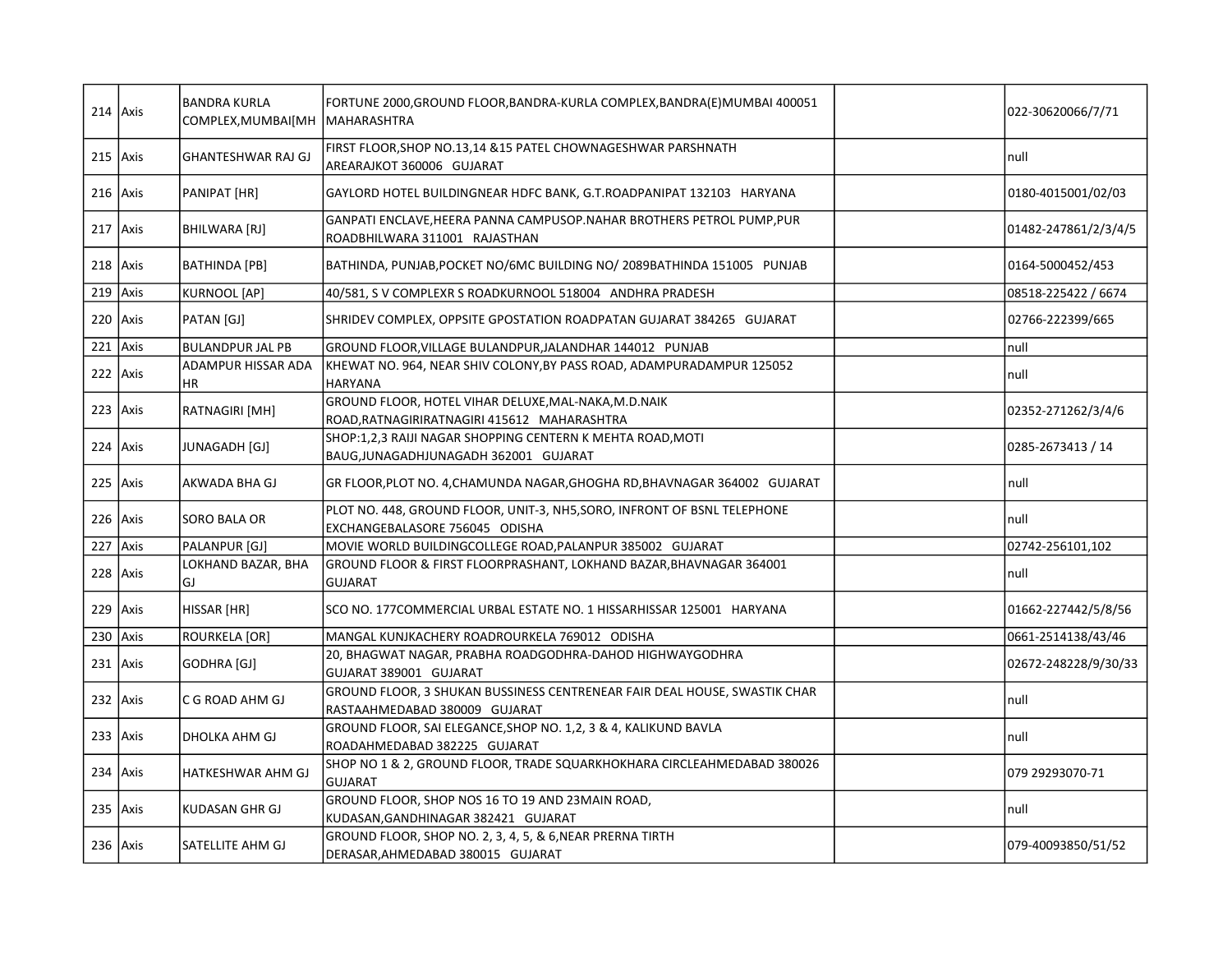|            | $237$ Axis |                      | SOLA CROSS ROAD AHM GROUND FLOOR, SHOP NO. 2 & 3, BINALI COMOPP A.E.C.ZONAL OFFICE, NEAR BRTS | null                 |
|------------|------------|----------------------|-----------------------------------------------------------------------------------------------|----------------------|
|            |            | GJ                   | ROAD, AHMEDABAD 380013 GUJARAT                                                                |                      |
| $238$ Axis |            | SAVARKUNDLA AMRE GJ  | GROUND FLOOR, CHANDARANA AUTOMOTIVECHARDARANA ARCADE, OPP LOHANA                              | null                 |
|            |            |                      | BOARDING, AMRELI 364515 GUJARAT                                                               |                      |
| $239$ Axis |            | AMRAVATI [MH]        | GULSHAN TOWER, MOFUSSIL PLOTS, NEAR PANCHSHEELTALKIES, N H NO:6, NEAR                         | 0721-2565314         |
|            |            |                      | JAISTAMBH CHOWKAMRAVATI 444601 MAHARASHTRA                                                    |                      |
|            | $240$ Axis | <b>ODHAV AHM GJ</b>  | GROUND FLOOR, SHOP 21A, 22/A, 20/A, 23 & OPP BRTS BUS STOP, AHMEDABAD 382415                  | null                 |
|            |            |                      | <b>GUJARAT</b>                                                                                |                      |
| $241$ Axis |            | SOLAPUR [MH]         | KANALE KALYAN MANDAP, GROUND FLOOR, DUFFERIN CHOWK, RAILWAY                                   | 0217-2311421/22/23   |
|            |            |                      | LINESSOLAPUR 413001 MAHARASHTRA                                                               |                      |
|            | $242$ Axis | BELLARY [KT]         | DOOR-SNO.8MAIN ROADSIDDARTHA COMPLEXPARVATHI NAGARBALLARI 583103                              | 08392-267171/78/80   |
|            |            |                      | KARNATAKA                                                                                     |                      |
| $243$ Axis |            | SHILLONG [ML]        | OB SHOPPING MALL, POLICE BAZAR JUNCTIONJAIL ROADSHILLLONG 793001 MEGHALAYA                    | 0364-2211553         |
|            |            |                      |                                                                                               |                      |
| 244 $Axis$ |            | SILCHAR [AS]         | U. K. DUTTA SARANIJAIL ROAD, OPP. SHANI MANDIR, SILCHAR 788004 ASSAM                          | 03842-237790/75      |
|            | $245$ Axis | <b>AGARTALA [TR]</b> | BANIK TOWER, H G BASAK ROAD, AGARTALA, TRIPURA, AGARTALA 799001 TRIPURA                       | 0381-2385324         |
|            |            |                      |                                                                                               |                      |
|            | $246$ Axis | MORADABAD [UP]       | MORADABAD KHASRA , NO-431, CHAWNI CIVIL LINESNEAR PILI KOTHI                                  | 0591-2426601/2/4     |
|            |            |                      | CHAURAHAMORADABAD 244001 UTTAR PRADESH                                                        |                      |
|            | $247$ Axis | HIMATNAGAR [GJ]      | ASHOKA HOUSE, GROUND FLOOR, OPP. CIVIL HOSPITALHIMATNAGAR 383001 GUJARAT                      | (02772) 242240, 241  |
|            |            |                      |                                                                                               |                      |
|            | $248$ Axis | ALLAHABAD [UP]       | 28 B, CIVIL STATION, M.G.MARG, CIVIL LINESALLAHABAD 211001 UTTAR PRADESH                      | 0532-2427645/46/47   |
|            |            |                      |                                                                                               |                      |
|            | $249$ Axis | MAVDI, RAJ GJ        | GROUND FLOOR, SHOP NO. 1 & 2, RAJPATH AVENUE, OPP. TAPOVAN<br>SCHOOL, RAJKOT 360004 GUJARAT   | null                 |
|            |            |                      | GROUND FLOOR, MOMAI PLAZA, SHOP NO.1ABESIDES BANK OF MAHARASHTRA, OPP.                        |                      |
|            | 250 Axis   | PALITANA BHA GJ      | DENA BBHAVNAGAR 364270 GUJARAT                                                                | null                 |
|            |            | RANCHHOD NAGAR RAJ   | GROUND FLOOR, KRISHNA PALACE, NEAR DENA BANK, BRAHMANIYA PARA, RAJKOT 360003                  |                      |
|            | $251$ Axis | GJ                   | <b>GUJARAT</b>                                                                                | null                 |
|            |            |                      | TULSI COMPLEX C-19/134, M-B,GR & 1ST FLRSHASTRI NAGAR, SIGRA                                  |                      |
|            | $252$ Axis | VARANASI [UP]        | VARANASIVARANASI 221002 UTTAR PRADESH                                                         | 0542-2227395/7/8     |
| $253$ Axis |            | USMANPURA AHM GJ     | GROUND FLOOR, ANUSHRI, SHOP NO.1 & 2, AHMEDABAD 380015 GUJARAT                                | null                 |
| 254 Axis   |            | <b>WARANGAL</b> [AP] | AYYAPPA ARCADE, 14-2-66, M.G. ROAD, WARANGAL 506002 TELANGANA                                 | (0870) 2444555/855   |
|            |            | ROHTAK HUDA COM      | GROUND FLOOR & FIRST FLOOR, SCF ? 179HUDA COMPLEX, NEAR BSNL                                  |                      |
| $255$ Axis |            | ROH HR               | OFFICEROHTAK 124001 HARYANA                                                                   | null                 |
|            |            | MAYUR VIHAR, NEW     |                                                                                               |                      |
|            | $256$ Axis | DELHI [DL]           | PLOT NO. 22, LSC, MAYUR VIHAR, PHASE IINEW DELHI 110091 DELHI                                 | 22775472-92,99       |
|            |            | NARANPURA,           | STHAPANA, OPP: G.H.B COMPLEXANKUR ROAD, NARANPURA, AHMEDABAD 380013                           |                      |
|            | $257$ Axis | AHMEDABAD [GJ]       | <b>GUJARAT</b>                                                                                | (079) 27410241 / 42  |
|            |            | SHIVRANJANI CRO AHM  | GROUND FLOOR, HIMALAYA EMERALD, NEAR SHIVRANJANI CROSSAHMEDABAD 380015                        |                      |
| $258$ Axis |            | GJ                   | <b>GUJARAT</b>                                                                                | 9426867566           |
|            |            |                      |                                                                                               |                      |
|            | 259 Axis   | SAMBALPUR [OR]       | NEAR AINTHAPALI CHOWKBUDHARAJA ROADSAMBALPUR 768004 ODISHA                                    | 0663-2540377/588/599 |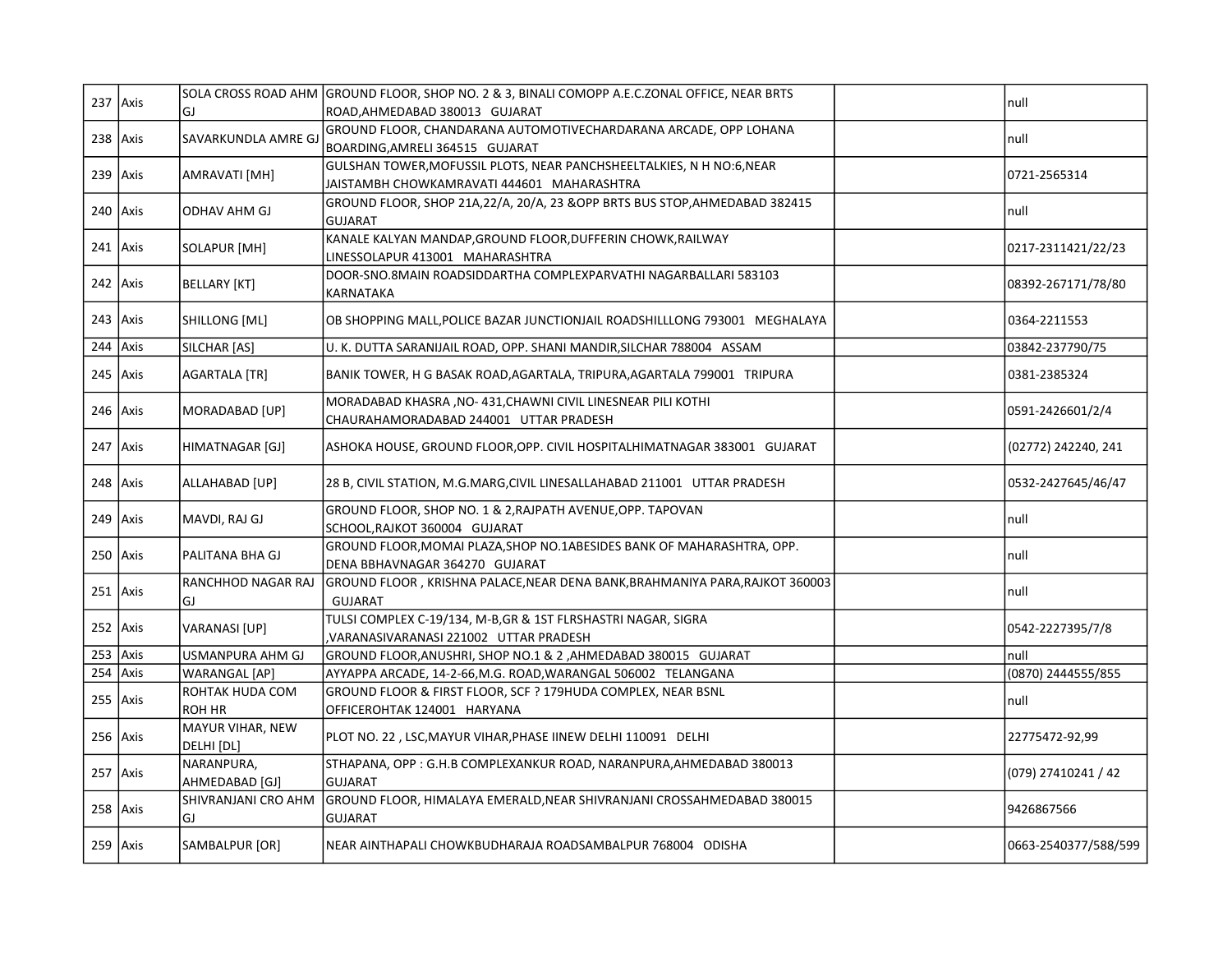|              | $260$ Axis | KORBA [CT]                                 | POWER HOUSE ROADKORBA, CHATTISGARHKORBA 495678 CHHATTISGARH                                                            | 07759-246041/42/43/4 |
|--------------|------------|--------------------------------------------|------------------------------------------------------------------------------------------------------------------------|----------------------|
| $261$ Axis   |            | MUZAFFARPUR [BH]                           | GROUND FLOOR, 707, JAISWAL COMPOUNDNEAR JUBBA SAHANI<br>PARKMUZAFFARPUR 842002 BIHAR                                   | (0621) 2244009/14    |
| $262$ Axis   |            | ALIGARH [UP]                               | OMJI COMPLEX, RAMGHAT ROAD, NIRANJAN PURI, ALIGARHALIGARH 202001 UTTAR<br>PRADESH                                      | 0571-2741852/2743977 |
| $263$ Axis   |            | <b>HISSAR SECTOR 14</b><br><b>HISAR HR</b> | GROUND FLOOR & FIRST FLOOR, SCO NO. 12POCKET B, SECTOR 14 PHISSAR 125001<br><b>HARYANA</b>                             | 01662-275137/38      |
| $264$ Axis   |            | NIKOL AHM GJ                               | GROUND FLOOR, SHOP NO. 20, 21 AND 22, SILVER SQUARE, OPP. DIPAK<br>SCHOOL, AHMEDABAD 382350 GUJARAT                    | 18002095577          |
| $265$ Axis   |            | HOSHIARPUR [PB]                            | B-XX/214, MAIN COURT ROAD, HOSHIARPURHOSHIARPUR 146001 PUNJAB                                                          | 01882-247480/83/84   |
| $266$   Axis |            | <b>KUBERNAGAR AHM GJ</b>                   | GROUND FLOOR, GURUKRUPA AVENUE, SHOP NO.1, MAYA CINEMA<br>ROAD, AHMEDABAD 382475 GUJARAT                               | 8000567050           |
|              | $267$ Axis | FEROZEPUR [PB]                             | ES-30/3, HARJI NIWAS ,1-THE MALL,FEROZEPUR CITYFEROZEPUR 152002 PUNJAB                                                 | 01632-224346/226597  |
| $268$ Axis   |            | <b>KURUKSHETRA [HR]</b>                    | 577/8 RAILWAY ROAD, nullKURUKSHETRA 136118 HARYANA                                                                     | 01744-293237/8/9     |
| 269 Axis     |            | PUNE [MH]                                  | SENAPATI BAPAT MARG, LOHIA JAIN CAPITAL, CTS 2840/APLOT NO 20, GROUND FLOOR, SENAPATIPUNE 411016<br><b>MAHARASHTRA</b> | 020-25321000/001/013 |
| 270 Axis     |            | TOWN HALL, JAMN JNR<br>GJ                  | GROUND FLOOR, SHOP NO.12 TO 14SHREE DHAM PALACE, JAMNAGAR 361001 GUJARAT                                               | 8980801751           |
| 271 Axis     |            | <b>BHAGALPUR [BH]</b>                      | 34, PATAL BABU ROADBHAGALPUR, BIHARBHAGALPUR 812001 BIHAR                                                              | (0641) 2409444/5/6   |
| $272$ Axis   |            | <b>MANSA MNS GJ</b>                        | GROUND FLOOR, SHOP NO. 15, 16 & PART OFMUKTANAND COMPLEX, BELOW WELLMART,<br>OPP.MANSA 382845 GUJARAT                  | 9978856116           |
| $273$ Axis   |            | <b>GURUKUL AHM GJ</b>                      | GROUND FLOOR, SHOP NO. 6, 7 AND 8, HARVYBESIDES A-ONE SCHOOL,<br>GURUKULAHMEDABAD 380052 GUJARAT                       | 9925005782           |
| $274$ Axis   |            | KATNI [MP]                                 | GROUND FLOOR, NAGPUR GOLDEN BUILDING, OPP : OLD COLLECTORATEKATNI 483501<br>MADHYA PRADESH                             | (07622)409900/1/2    |
| $275$ Axis   |            | NANDED [MH]                                | NIKHIL HEIGHTSVAZIRABAD - BUS STAND ROAD, NANDEDNANDED 431601<br>MAHARASHTRA                                           | 02462-245441/442     |
| 276 Axis     |            | ZANZARDA ROAD JAH GJ                       | GROUND FLOOR, SHOP NO. 1 & 2, THE GARDEN ICON, ZANZARDA ROADJUNAGADH 362205<br><b>GUJARAT</b>                          | 0285-2636500 / 501   |
| 277 Axis     |            | KARGIL CHAR RAS AHM<br>GJ                  | GROUND FLOOR, PART OF SHOP NOS 8, & 9GANESH MERIDIAN A, AHMEDABAD 380061<br><b>GUJARAT</b>                             | 079-29708622/23/24   |
| 278 Axis     |            | SABARMATI AHM GJ                           | GROUND FLOOR, SUNNY HOUSE11/B VAISHNAV SOCIETY, NEAR BRTS BUS<br>STOAHMEDABAD 380005 GUJARAT                           | 18002095577          |
| 279 Axis     |            | SURENDRANAGAR ([GJ]                        | AJMERA CHAMBERS, S.T. ROAD, SURENDRANAGARSURENDRANAGAR 363002 GUJARAT                                                  | 02752-229600,234600  |
|              | $280$ Axis | SARKHEJ AHM GJ                             | GROUND FLOOR, SHOP NO. 107SARKHEJ SANAND ROAD, AHMEDABAD 380007 GUJARAT                                                | 18002095577          |
| $281$ Axis   |            | UJJAIN [MP]                                | HOTEL ASHRAY, GROUND FLOOR, 77, DEWAS ROAD, UJJAINUJJAIN 456010 MADHYA<br>PRADESH                                      | 0734-4295700/1-10    |
|              | 282 Axis   | PAL ROAD, JODHPU JOD<br>RJ.                | 22-S-13, SAMRAT ASHOK UDHYANJODHPUR 342006 RAJASTHAN                                                                   | null                 |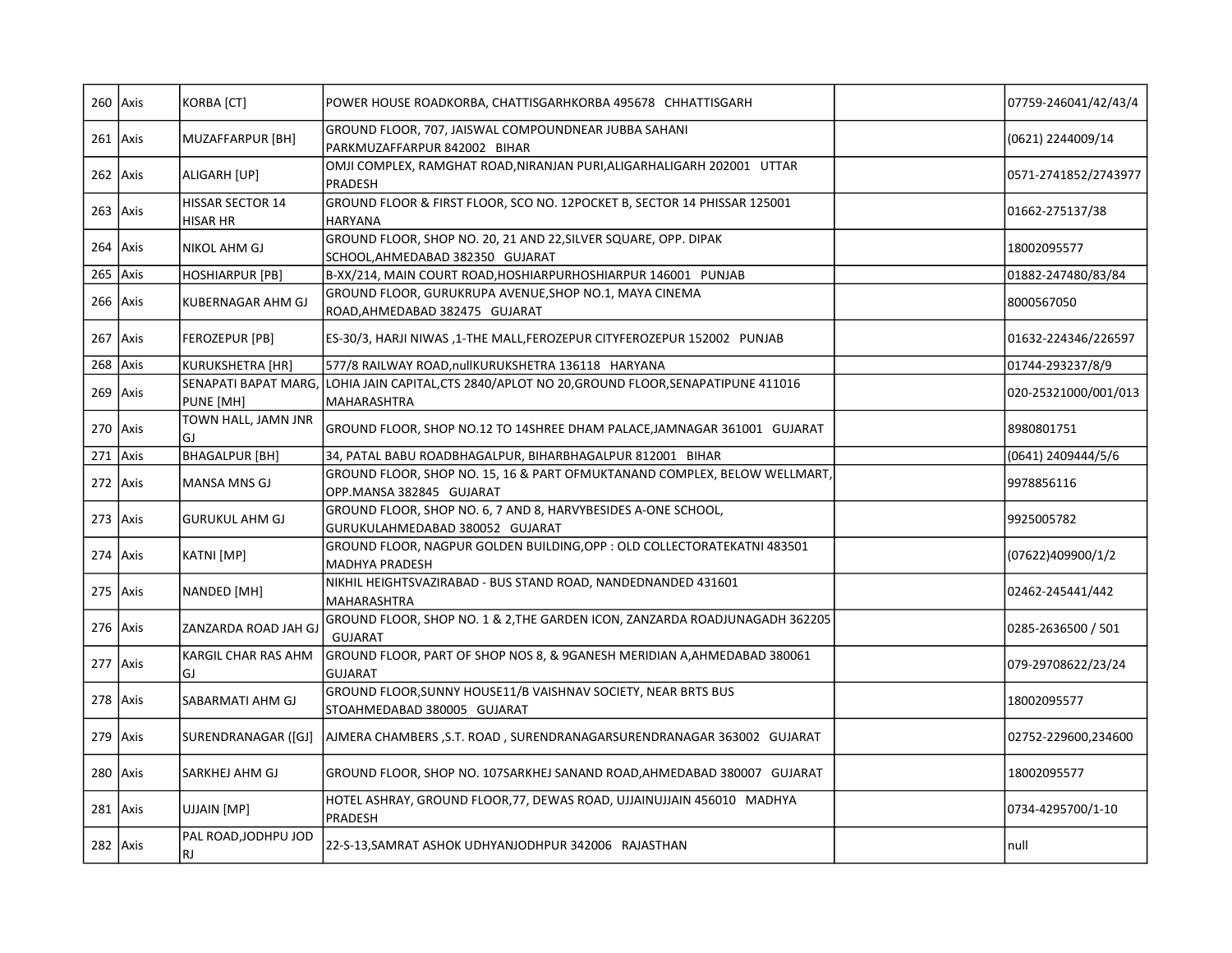| $283$ Axis  | <b>GORAKHPUR [UP]</b>              | PLOT NO.560, MOHALLA PURDITPUR,AD CHOWK, BANK<br>ROAD, GORAKHPURGORAKHPUR 273001 UTTAR PRADESH          | 0551-2334354/73/74   |
|-------------|------------------------------------|---------------------------------------------------------------------------------------------------------|----------------------|
| $284$ Axis  | <b>SECTOR 21 GANDH</b><br>C1871 GJ | GROUND FLOOR & FIRST FLOOR, SHOP NO 41, 42, 43, 44 AND 45 OF GROUNDGANDHI<br>NAGAR 382021 GUJARAT       | 18002095577          |
| $285$ Axis  | <b>BIKANER [RJ]</b>                | SHREE GAURAV COMPLEX , DAGA MAIDANNR DAK BUNGLW & RLY STN, RANI BAZAR<br>RDBIKANER 334001 RAJASTHAN     | 0151-2202132/33/35   |
| $286$ Axis  | AMRELI [GJ]                        | OM NAGNATH COMPLEX, RAJKOT ROADNAGNATH CHOWK, AMRELI 365601 GUJARAT                                     | 2792-231080/28060/70 |
| $287$ Axis  | <b>BHUPENDRA ROAD RAJ</b><br>GJ.   | FIRST FLOOR, F-9, MONARCH COMPLEX, BHUPENDRA ROADRAJKOT 360001 GUJARAT                                  | 0281-2222755/56      |
| $288$ Axis  | VIJAPUR VJA GJ                     | GROUND FLOOR, SHOP NO. 1, 2, 65 & 66, SB EMPIRE, T. B. ROAD, OPP. GOVINDPURA<br>JVIJAPUR 382870 GUJARAT | 9687323212           |
| 289 $Axis$  | JHANSI [UP]                        | CITY PLAZA BUILDINGSNATRAJ CINEMA COMPLEX, CIVIL LINESJHANSI 284001 UTTAR<br>PRADESH                    | 0510-2452466/67/68   |
| $290$ Axis  | SINDHU BHAVAN AHM<br>GJ.           | GROUND FLOOR, PART OF SHOP NO.11, K-158SINDHU BHAWAN<br>ROAD, AHMEDABAD 380054 GUJARAT                  | 9426867566           |
| $291$ Axis  | SHIVAJI PARK, MUMBAI<br>[MH]       | 81, DEV KUNJ, VEER SAVARKAR MARG, SHIVAJI PARK, DADAR, MUMBAI 400028<br>MAHARASHTRA                     | 022-24464951/52      |
| $292$ Axis  | <b>GOGOL MARGAO</b>                | A. R. MANSION, GOGOL-MARGAODIST - SOUTH GOAMARGAO 403601 GOA                                            | 9158810293           |
| $293$ Axis  | DARJEELING [WB]                    | RINK MALL ,16-22, LADEN LA ROADOPPOSITE GENERAL POST OFFICEDARJEELING 734101<br><b>WEST BENGAL</b>      | 0354-2255333/705     |
| 294 $Axis$  | PALAKKAD [KL]                      | CITY CENTREENGLISH CHURCH ROADPALAKKAD 678014 KERALA                                                    | 04912504987/88       |
| $295$ Axis  | FARIDABAD [HR]                     | SHOP NO.-6, CROWN COMPLEX, NEIGHBOURHOOD NO.2, 1-2 CHOWK,<br>N.I.T., FARIDABAD 121001 HARYANA           | 0129-4039739/40/41   |
| 296 Axis    | <b>RTO CIRCLE AHM GJ</b>           | GROUND FLOOR, TIRTH JYOTI PLAZA, SHOP NO C-004 & C005, AHMEDABAD 380027<br><b>GUJARAT</b>               | null                 |
| $297$ Axis  | MEMCO AHMEDABAD<br>GJ              | GROUND FLOOR, SHOP NOS. 4, 5 AND 6, OPP.NEAR J D HIGH<br>SCHOOL, AHMEDABAD 382345 GUJARAT               | null                 |
| $298$ Axis  | <b>BHANDUP, MUMBAI</b><br>[MH]     | R.R.REALITY, LAL BAHADUR SHASTRI MARG, BHANDUP (W) MUMBAI 400078<br><b>MAHARASHTRA</b>                  | 022-25942828/2594549 |
| $299$ Axis  | DINDIGUL [TN]                      | SPENCERS COMPOUNDSALAI ROAD , DINDIGULDINDIGUL 624001 TAMIL NADU                                        | 0451-2424144/45      |
| $300$ Axis  | AJMER [RJ]                         | AMC NO.481-485/10, KUTCHERY ROAD, INDIA MOTOR CIRCLE, AJMERAJMER 305001<br>RAJASTHAN                    | (0145)510 1451/61/81 |
| $301$ Axis  | <b>MATHURA [UP]</b>                | OJAL MALL, OPPOSITE HOTEL MUKUND PALACEJUNCTION<br>ROAD, MATHURAMATHURA 281001 UTTAR PRADESH            | 0565-2400949/50/51   |
| $302$ Axis  | <b>IOC ROAD GJ</b>                 | GROUND FLOOR, SHOP NO. 44SHREENATH COMMERICAL AND HOUSING CO-<br>OPERAHMEDABAD 382424 GUJARAT           | null                 |
| $303$ Axis  | BHIWANI LOHARU ROAD<br>HR          | GROUND AND MEZZANINE FLOORMC UNIT NO 0779BHIWANI 127021 HARYANA                                         | null                 |
| $304$ Axis  | <b>GOTA ROAD AHM GJ</b>            | GROUND FLOOR AKSHAR PRATHAMSHOP NO 78 BLOCK AAHMEDABAD 382481 GUJARAT                                   | null                 |
| $305$  Axis | DAHOD [GJ]                         | GROUND FLOOR , VRUNDAVAN HOTELSTATION ROAD, DAHODDAHOD 389151 GUJARAT                                   | 02673-249601/2/3/4   |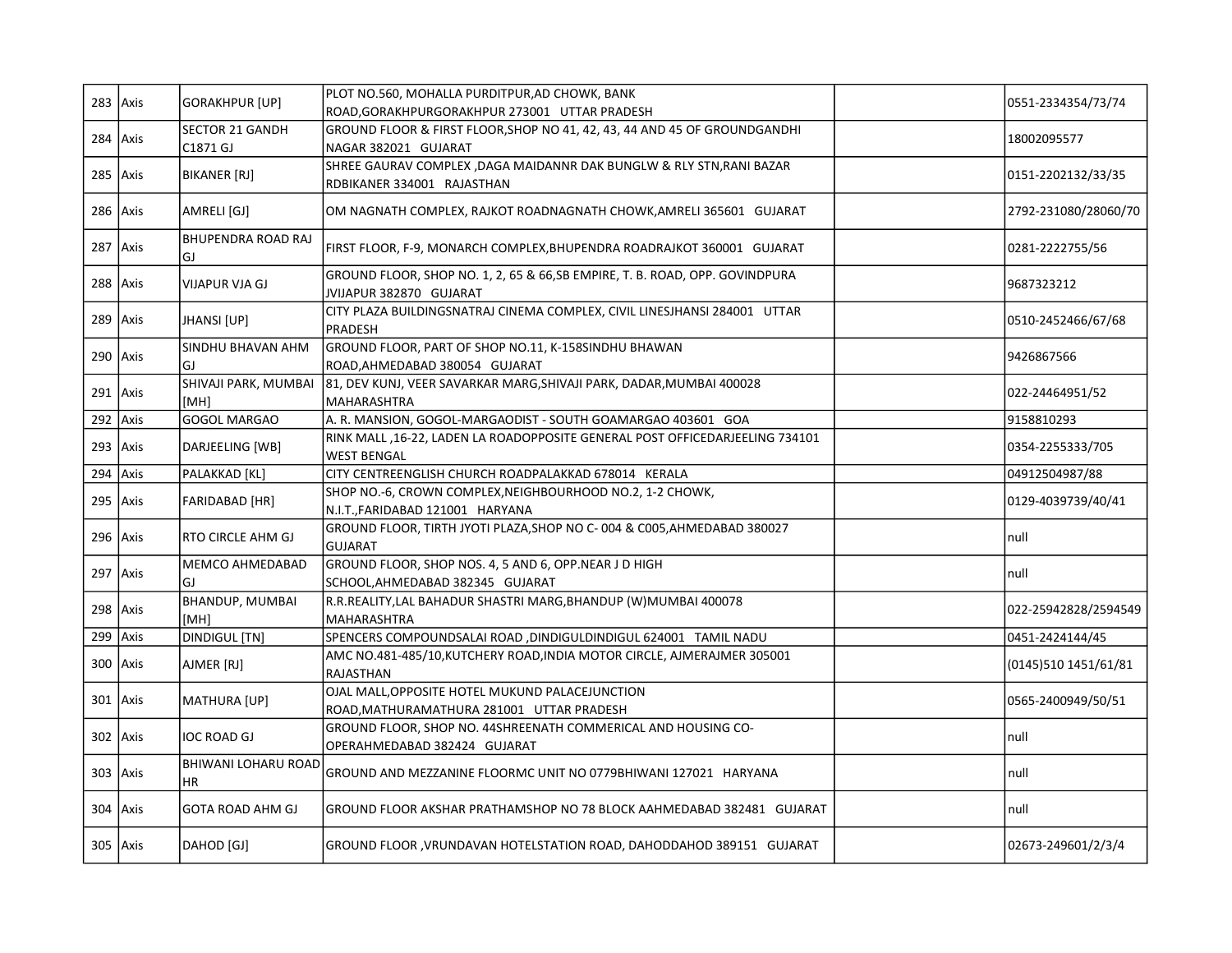|            | $306$ Axis   | VISAKHAPATNAM [AP]         | SARIPALI ELITE, H.NO 47-10-14DIAMOND PARK ROADVISAKHAPATNAM 530016 ANDHRA<br>PRADESH                   | 0891-2562199/200     |
|------------|--------------|----------------------------|--------------------------------------------------------------------------------------------------------|----------------------|
|            | 307 Axis     | NEHRU ROAD MH              | GROUND FLOOR SHOP NO 2 S S HOUSENEHRU ROAD VILEPARLE EASTMUMBAI 400057<br>MAHARASHTRA                  | null                 |
|            | 308 Axis     | HISSAR JINDAL CHOWK<br>HR. | GROUND FIRST FLOOR PLOT NO 4 5SANTRO ENCLAVE NEAR JINDAL CHOWKHISSAR 125005<br><b>HARYANA</b>          | Inull                |
|            | $309$ Axis   | DABHOI GJ                  | GROUND FLOOR SHOP NO 23 PART 24 25PP CORNER COLLEGE ROADDABHOI 391110<br><b>GUJARAT</b>                | null                 |
|            | $310$ Axis   | NAVSARI [GJ]               | GR & 1ST FLR, BLDG A, PREM ANAND CHSLNEAR LUNSIKUL GROUND, NAVSARI GANDEVI<br>RDNAVSARI 396445 GUJARAT | 02637-24143/2/3/4    |
|            | $311$ Axis   | MALDA [WB]                 | 1 K.J SANYAL ROADP.O & DIST: MALDAMALDA 732101 WEST BENGAL                                             | 0351-2223312/3/4     |
|            | $312$   Axis | <b>BHANVAD GJ</b>          | GROUND FLOOR DR VAROTARIA HOSPITALOUTSIDE VERAD NAKA<br>BHANVADBHANVAD 360510 GUJARAT                  | Inull                |
| $313$ Axis |              | PURULIYA [WB]              | RANCHI ROADNEAR PURULIYA CLUB, PURULIYAPURULIYA 723101 WEST BENGAL                                     | 03252-228882/229500  |
|            | $314$ Axis   | ALWAR [RJ]                 | 1, JAI COMPLEXROAD NO 2, ALWARALWAR 301001 RAJASTHAN                                                   | 0144-512 0031/35/36  |
|            | $315$ Axis   | BHIWANI [HR]               | M.C. NO. S-177, 177A, 177B & 177CCIRCULAR ROAD, NEAR OLD BUSBHIWANI 127021<br><b>HARYANA</b>           | 01664-645001/02/03   |
|            | $316$ Axis   | LEELA CIRCLE GJ            | GROUND FLOOR IN THE BLOCK NO ASHRI AALEKH LEELA CIRCLEBHAVNAGAR 364001<br><b>GUJARAT</b>               | null                 |
|            | $317$ Axis   | KAITHAL [HR]               | KHASRA 500/1/1, NR KHURANIA PALACEOPP RKSD COLLEGE, AMBALA<br>ROADKAITHAL 136027 HARYANA               | 01746-223442/310/309 |
|            | $318$ Axis   | NAGERCOIL [TN]             | THAYAMMAL HARRIS TOWERSNO.42, COURT ROAD, NAGERCOIL 629001 TAMIL NADU                                  | 04652-220937/38/40   |
|            | $319$ Axis   | SAHARANPUR [UP]            | A-5, MODEL TOWN MISSION COMPOUNDCOURT ROAD, SAHARANPUR 247001 UTTAR<br>PRADESH                         | 0132-2712480/68/79   |
|            | $320$ Axis   | PALWAL [HR]                | MUNICIPAL NO-4043/1, NEAR RASULPUR CHOWKDELHI- AGRA BY-PASS<br>ROADPALWAL 121102 HARYANA               | 01275-240251/52/54   |
|            | $321$ Axis   | AMBALA CANTONMENT<br>[HR]  | JEEVAN JYOTI BUILDING,LIC OFFICE, JLN MARG,JAGADHARI ROAD,AMBALA<br>CANTTAMBALA 133001 HARYANA         | 0171-2601788/89/90   |
|            | $322$ Axis   | BARWALA BAW HR             | GROUND FLOOR ADJACENT TO UNION BANKHISSAR CHANDIGARH ROAD<br>BARWALABARWALA 125121 HARYANA             | Inull                |
|            | $323$ Axis   | JALPAIGURI [WB]            | GROUND FLOOR , RUPASREE GOLDEN CINEPLEXD.B.C. ROAD, DIST-<br>JALPAIGURIJALPAIGURI 735101 WEST BENGAL   | 03561-224394/594/794 |
|            | $324$ Axis   | NADIAD [GJ]                | 3 SHREE AMBICA AGENCY, OPP: MAHAGUJARAT HOSPITAL, NADIAD 387001 GUJARAT                                | 0268 2528801/2       |
|            | 325 Axis     | GANDHINAGAR [GJ]           | GANDHINAGAR MILK CONSUMERCO-OP UNION LTPLOT NO 436, SECTOR<br>16, GANDHINAGAR 382016 GUJARAT           | 079-23243274/5580    |
|            | $326$ Axis   | ASARWA, AHMEDABAD<br>[GJ]  | ASMITA BHAVANCIVIL CAMPUS, ASARWAAHMEDABAD 380016 GUJARAT                                              | 079-22686690/91      |
|            | 327 Axis     | BHARUCH [GJ]               | SHRI SAD VIDYA MANDAL INSTITUTE OF TECHNOLOHOLD N.H NO.8, BHARUCH 392002<br><b>GUJARAT</b>             | 02642-225221/48219   |
|            | 328 Axis     | KALOL, AHMEDABAD<br>[GJ]   | VAKHARIA P.J.HIGH SCHOOL CAMPUS,OPP VIDYA VIHAR SOCIETY, KALOL 382721 GUJARAT                          | 02764-221596         |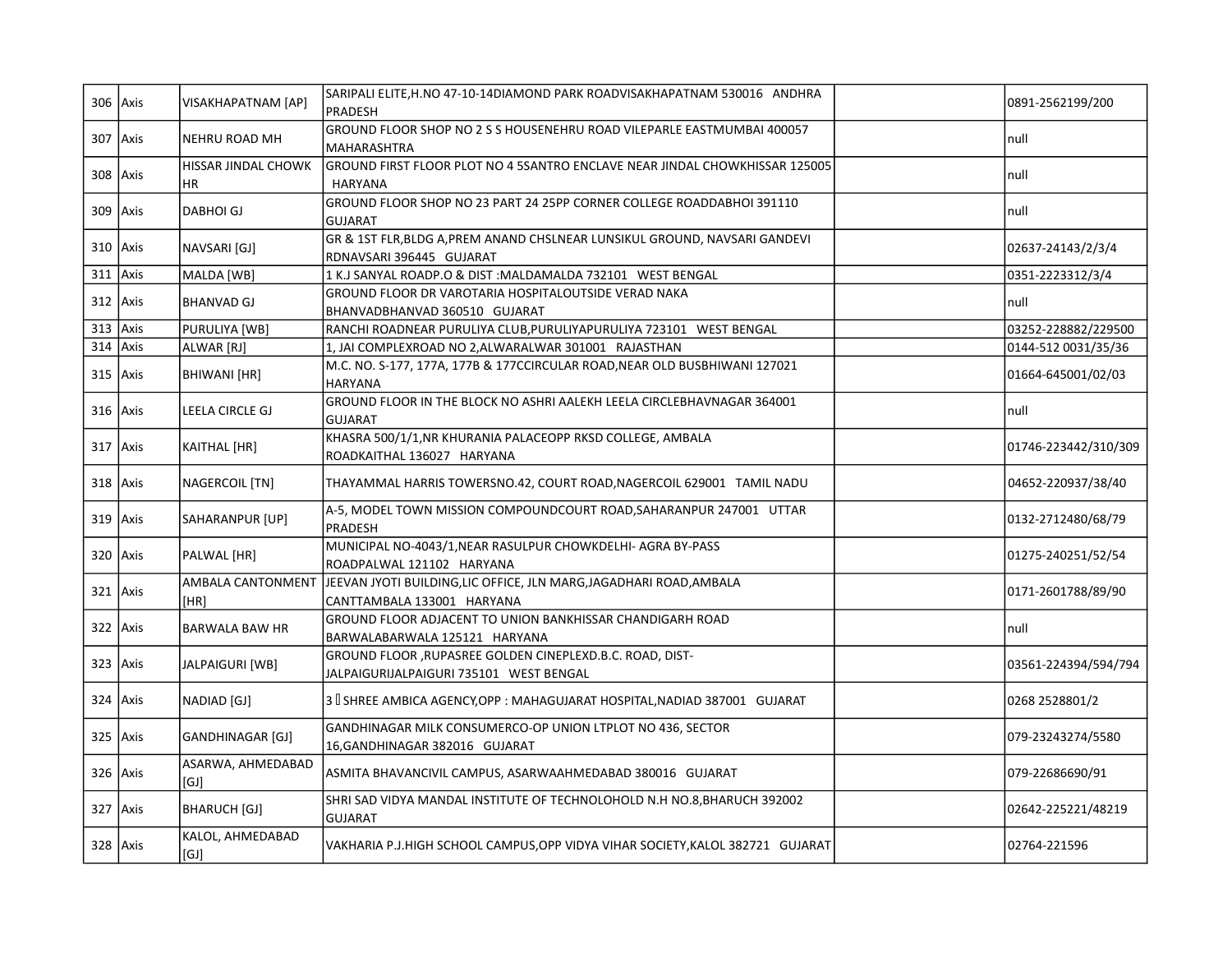|            | $329$ Axis | <b>RELIEF ROAD,</b><br>AHMEDABAD [GJ] | LIC JEEVAN PRABHA BLDG, PATTHAR KUVARELIEF ROADAHMEDABAD 380001 GUJARAT                                        | 079-25509556        |
|------------|------------|---------------------------------------|----------------------------------------------------------------------------------------------------------------|---------------------|
|            | 330 Axis   | ANAND [GJ]                            | SATYAM CHAMBERS, AMUL DAIRY ROADANAND 388001 GUJARAT                                                           | 0269-250975/475     |
|            | 331 Axis   | ANKLESHWAR [GJ]                       | PTNO.C-3/9, OPP.ASOPALAV GUEST HOUSENR RAILWAY<br>STATION, OLDNHNO.8, GIDCANKLESHWAR 393002 GUJARAT            | 02646-226521/22     |
|            | $332$ Axis | ATUL, VALSAD [GJ]                     | AT FIRST GATE, ATUL LTD., OLD POLICE STATIONBLG, NATIONAL HIGHWAY NO. 8, DIST.<br>VALSADATUL 396020 GUJARAT    | 02632-234878/232100 |
|            | $333$ Axis | MUNDRA [GJ]                           | BLDG NO 5-A1, ROOM NO 4,5 & 6, GROUND FLR, NEWPORT USERS BLDG, MUNDRA PORT &<br>SEZ LTD, MUNDRA 370421 GUJARAT | 02838-271243        |
| 334 Axis   |            | VISNAGAR [GJ]                         | OPP. APMC MARKETDAGALA ROAD, VISNAGAR MEHSANA 384315 GUJARAT                                                   | 02765-223350/51     |
|            | $335$ Axis | <b>RATLAM</b> [MP]                    | ANKLESARIA COMPLEX, GROUND FLOOR, OPPOSITE DRM OFFICE, DO<br>BATTI, RATLAM 457001 MADHYA PRADESH               | 07412-244774/5/6/7  |
|            | 336 Axis   | DEESA [GJ]                            | GROUND FLOOR, PANCHAL COMPLEX, RAILWAY STATION ROAD, DEESA 385535 GUJARAT                                      | 02744-228202/03/04  |
| 337 Axis   |            | BARDOLI [GJ]                          | MANCHHABA SANKSKRUTI BHAVAN, SARDAR BAUG, BARDOLI 394601 GUJARAT                                               | 02622-227828/22/929 |
|            | $338$ Axis | DHULE [MH]                            | GROUND FLOOR, MAIN MARKET,LANE NO. 2, LALBAUG,DHULE 424001 MAHARASHTRA                                         | 02562-280301/305    |
|            | $339$ Axis | YAVATMAL [MH]                         | GROUND FLOOR, NAGAR PARISHAD COMMERCIAL COMPLEAZAD MAIDAN ROADYAVATMAL<br>DISTRICT 445001 MAHARASHTRA          | 07232-256452/53/54  |
| 340 Axis   |            | <b>BANKURA [WB]</b>                   | 240/A, NUTAN CHATIPO & DISTRICT : BANKURABANKURA 722101 WEST BENGAL                                            | 03242-252477/781    |
|            | $341$ Axis | <b>ISLAMPUR [MH]</b>                  | GROUND FLOOR, SHANTANU PRIDE, OPPOSITE TO CENTRALISLAMPUR 415409<br>MAHARASHTRA                                | 02342-225204/5/6    |
|            | $342$ Axis | REWA [MP]                             | BLOCK B, SHILPI PLAZA, PILI KOTHI ROAD, REWA 486001 MADHYA PRADESH                                             | 07662-422201/3/4/5  |
|            | $343$ Axis | <b>BARBIL</b> [OR]                    | HOTEL PRACHI, OPPOSITE BARBIL BUS STANDPO: BARBILBARBIL 758035 ODISHA                                          | 06767-276532/3      |
|            | 344 Axis   | SHAHIBAUG,<br>AHMEDABAD [GJ]          | NILKANTH PLAZA, OPP MADHUPUR MARKETPOLICE COMMISSIONER ROAD,<br>SHAHIBAUGAHMEDABAD 380004 GUJARAT              | 079-25631001/2/3    |
|            | $345$ Axis | MOGA [PB]                             | S.C.F. NO. 26 AND 27G.T. ROADMOGA 142001 PUNJAB                                                                | 01636-235626/27     |
|            | $346$ Axis | LATUR [MH]                            | SABDE TOWERS, C.T.S. NO 9906AUSA ROAD, LATURLATUR 413531 MAHARASHTRA                                           | 02382-251533/34/35  |
| 347        | Axis       | RAJPIPLA [GJ]                         | JEEVAN SADHNASTATION ROAD, RAJPIPLA 393145 GUJARAT                                                             | 02640-223201/02     |
|            | $348$ Axis | GAYA [BH]                             | NORTH CHURCH ROAD, NEAR GANDHI MAIDANPS: CIVIL LINESGAYA 823001 BIHAR                                          | 0631-2221258/62/70  |
| $349$ Axis |            | <b>SURI [WB]</b>                      | HERO HONDA SHOWROOMPOST OFFICE MORESURI 731101 WEST BENGAL                                                     | 03462-253199/633/44 |
| 350 Axis   |            | <b>HOSUR [TN]</b>                     | PALANIAPPA BULIDING10-77-28 BYE PASS ROADHOSUR 635109 TAMIL NADU                                               | 04344-245603/30/32  |
|            | $351$ Axis | VERAVAL [GJ]                          | SATGURU ARCADE,PLOT NO. 54NEAR TOWER CHOWK,RAJMAHAL ROADVERAVAL 362265<br><b>GUJARAT</b>                       | 02876-220077/78/79  |
|            | $352$ Axis | SITAPUR [UP]                          | RAJ-SUDHA, EYE HOSPITAL ROAD, CIVIL LINES, SITAPURSITAPUR 261001 UTTAR PRADESH                                 | 05862-270850/244838 |
|            | $353$ Axis | CHINSURAH, HOOGHLY<br>[WB]            | HOOGHLY-CHINSURAH MUNICIPALITY BLDG(NEW COMPLEX) PIPULPATI,<br>HOOGHLYCHINSURAH 712101 WEST BENGAL             | 033-26806206/07/08  |
|            | $354$ Axis | ADAJAN, SURAT [GJ]                    | SHOP NO(S).1A,1B,2A,2B,3A & 3B, NEAR CNGPETROL STATION, GANGESHWAR MAHADEV<br>MANDIR ROASURAT 395009 GUJARAT   | 0261-2747349/50/52  |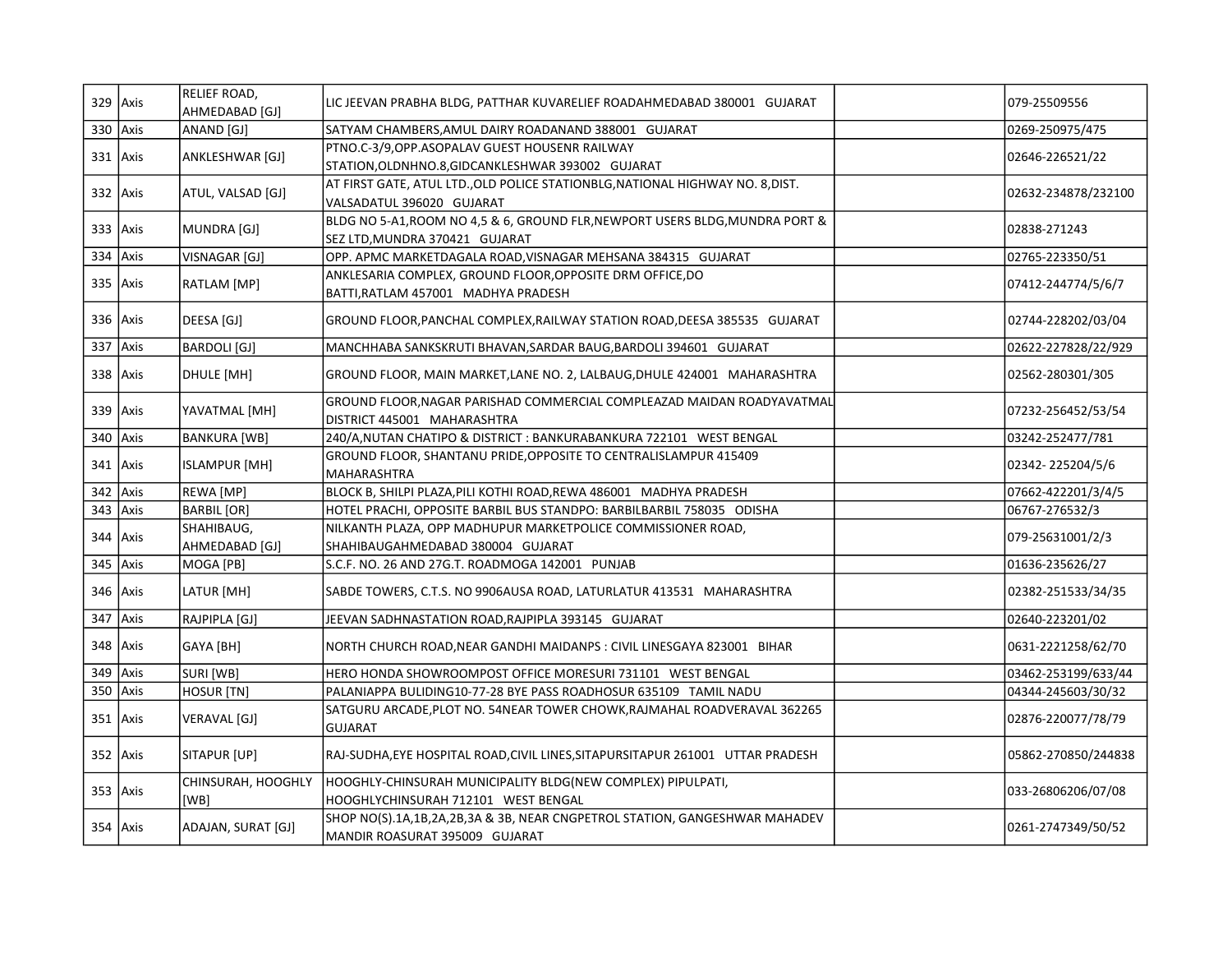|            | $355$ Axis | BHAYANDER(W),<br>MUMBAI [MH]      | MARIE VILLA, STATION ROADNEAR CROSS GARDEN, BHAYANDER (WEST)THANE 401101<br>MAHARASHTRA                                 | 022-28178460         |
|------------|------------|-----------------------------------|-------------------------------------------------------------------------------------------------------------------------|----------------------|
|            | 356 Axis   | ICHALKARANJI [MH]                 | WARD NO.9, BUILDING NO.120, PLOT NO. 78ICHALKARANJI CO-OP ESTATE, KOLHAPUR<br>ROADICHALKARANJI 416115 MAHARASHTRA       | 0230-6450640/41      |
|            | 357 Axis   | SAGAR [MP]                        | GROUND FLOOR, 10, CIVIL LINES, NEAR V C BUNGALOWSAGAR 470001 MADHYA PRADESH                                             | 07582-407140/41/42   |
|            | 358 Axis   | SHASTRI MAIDAN,<br>RAJKOT [GJ]    | K ROSE BUILDING, OPP. SHASTRI MAIDANRAJKOT 360003 GUJARAT                                                               | 0281-2228451/2/3     |
| 359 $Axis$ |            | JEYPORE [OR]                      | NH 43NEAR INSPECTION BUNGALOWJEYPORE 764001 ODISHA                                                                      | 06854-251907/8/9/10  |
|            | $360$ Axis | GOREGAON(W),<br>MUMBAI [MH]       | SNEHDEEP C.H.S, M.G. ROADNEAR WAMAN HARI PETHE JEWELLERSMUMBAI 400062<br><b>MAHARASHTRA</b>                             | 022-28714037/38      |
|            | $361$ Axis | FATEHABAD [HR]                    | KHASRA NO. 170//5/1, 5/2, 6/1 & 6/2, MAUZ, BASTBHIVAN, KARAN PLAZA, NEAR<br>MINI, SECRETARIAT, FATEHABAD 125050 HARYANA | 01667-231144/5/8     |
|            | $362$ Axis | CHANDRAPUR [MH]                   | PLOT NO.22 B,CIVIL LINES, CHANDRAPUR - NAGPUR HIGHWAY, NEXT TO DCCCHANDRAPUR<br>DIST 442402 MAHARASHTRA                 | 07172-270624/31/75   |
|            | $363$ Axis | MORBI [GJ]                        | SCIENTIFIC CLOCK MFG CO., DR TAKHATSINHJI ROADNEAR OLD MAHAJAN<br>CHOWK, MORBI 363641 GUJARAT                           | 02822-228354/5/8     |
|            | $364$ Axis | BAPUNAGAR,<br>AHMEDABAD [GJ]      | PUSHPAK ARCADE, HIRAWADI CROSS ROAD, NAROL-NARODA<br>HIGHWAY, BAPUNAGAR, AHMEDABAD 380024 GUJARAT                       | 079-22731170/1/2     |
| 365 $Axis$ |            | <b>BOLANGIR [OR]</b>              | TARA COMPLEXBHAGARTHI CHOWKBOLANGIR 767001 ODISHA                                                                       | 06652-235632/4/5/6   |
|            | 366 Axis   | CHHATRAL,<br>AHMEDABAD [GJ]       | COMMERCIAL PLOT H-10/1, CHHATRAL GIDC, CHHATRAL 382729 GUJARAT                                                          | 02764-232347/48      |
|            | 367 Axis   | SEHORE [MP]                       | NEAR NEW BUS STANDINDORE BHOPAL ROADSEHORE 466001 MADHYA PRADESH                                                        | 07562-407974         |
|            | $368$ Axis | HANUMANGARH [RJ]                  | BABA SHYAM SINGH COMPLEX, SRIGANGANAGAR RD, HANUMANGARH<br>JUNCTIONHANUMANGARH 335512 RAJASTHAN                         | 01552-269491/6/4     |
|            | $369$ Axis | PARADIP [OR]                      | 1ST FLR, UNIT NO. 1, TRADE CENTRE IPARADIP PORT TRUST BLGDPARADEEP 754142<br><b>ODISHA</b>                              | 06722-223902/03/04   |
|            | 370 Axis   | CHANDLODIYA,<br>AHMEDABAD [GJ]    | GROUND & FIRST FLOOR, DEV NANDAN SHOPPING CENTER & FLATS,<br>CHANDLODIAHMEDABAD 380001 GUJARAT                          | 079-27660576/592/502 |
|            | $371$ Axis | SV ROAD, ANDHERI(W),<br>MUMBAI[MH | AXIS BANK LTD,GROUND FLOOR, IRLA TELEPHONE EXCHANGE BLDGMUMBAI 400058<br><b>MAHARASHTRA</b>                             | 022-67417140/44      |
|            | $372$ Axis | SULTANPUR [UP]                    | PLOT NO.253,254,255,256,257,258MOHALLA CIVIL LINES, CHAWNI<br>SADARSULTANPUR 228001 UTTAR PRADESH                       | Inull                |
| 373 $Axis$ |            | AKOLA [MH]                        | KHATRI HOUSE, AMANKHA PLOT ROADAKOLA 444001 MAHARASHTRA                                                                 | 0724-2453813/23/24   |
|            | $374$ Axis | CHANDKEDA,<br>AHMEDABAD [GJ]      | GROUND FLOOR, BALAJI MALL, VISATGANDHINAGAR HIGHWAY, MOTERA,<br>CHANDKHEDA, AHMEDABAD 382424 GUJARAT                    | 079-27570748/9       |
| $375$ Axis |            | SIRSI [KT]                        | KAMAT CHAMBERSGROUND FLOORHUBBALLI ROADSIRSI 581401 KARNATAKA                                                           | 08384-223550/1/2     |
|            | $376$ Axis | CHALISGAON [MH]                   | GROUND FLOOR, MAJOR CORNER, GHAT ROADCHALISGAON 424101 MAHARASHTRA                                                      | 02589-228571/2/3     |
|            | 377 Axis   | GONDA [UP]                        | KHASRA NO. 3089/051, CHAUHAN COMPLEX, OPP THOMPSON COLLEGE, LUCKNOW<br>ROADGONDA 271001 UTTAR PRADESH                   | 05262-233509/10/12   |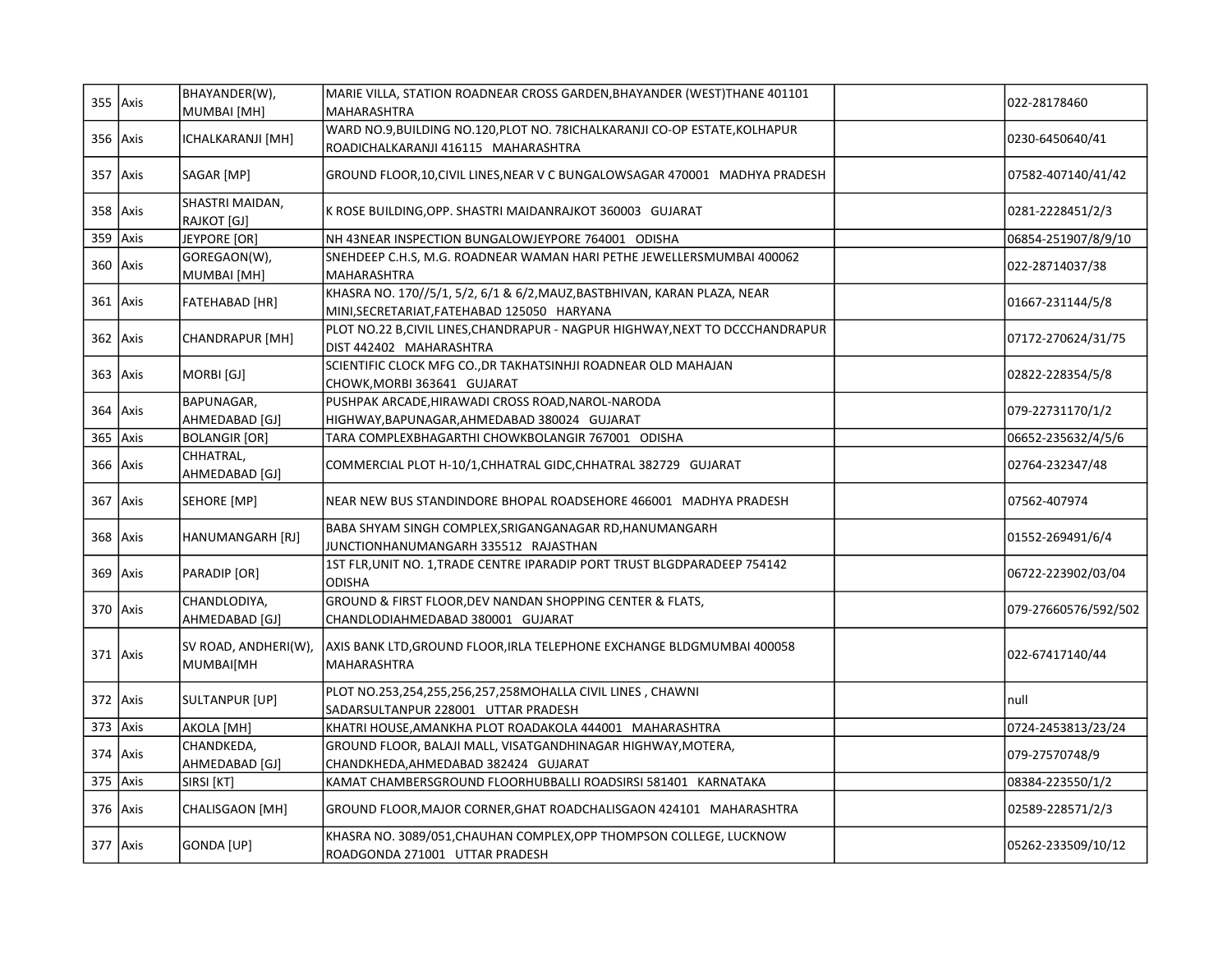|          | 378 Axis    | SIKAR [RJ]            | GROUND FLR AND FIRST FLR, S.R.V MALL, WARD NO.16, DEVIPURA RD, NR CITY DISPENSARY         |                            | 0157-270971/2/3            |
|----------|-------------|-----------------------|-------------------------------------------------------------------------------------------|----------------------------|----------------------------|
|          |             |                       | NO.SIKAR 332001 RAJASTHAN                                                                 |                            |                            |
| 379      | Axis        | KATIHAR [BH]          | GANGA VENTURES PRIVATE LIMITEDSHAHEED CHOWKKATIHAR 854105 BIHAR                           |                            | null                       |
| 380 Axis |             | SILVASSA [DN]         | JIGAR COMPLEX, NAROLI ROAD, SILVASSA 396230 DADRA & NAGAR HAVELI                          |                            | 0260-2630041/2/3           |
|          | 381 Axis    | MIRAJ [MH]            | GRND FLR, RUPA APTS, 3884 MALEKAR WADA, NR LAXMI MARKET, MIRAJ 416410                     |                            | 0233-2227500/02/05         |
|          |             |                       | MAHARASHTRA                                                                               |                            |                            |
| 382 Axis |             | PEN [MH]              | GROUND FLOOR, CENTRE POINT, CHINCHPADA, PEN 402107 MAHARASHTRA                            |                            | 02143-252376               |
|          | $383$ Axis  | SANTACRUS(W),         | B001-101, MAYFAIR HERITAGE CHS LTD., BESANT ROAD, BEHIND HILIFE                           |                            | 022-26630477               |
|          |             | MUMBAI [MH]           | MALL, MUMBAI 400054 MAHARASHTRA                                                           |                            |                            |
| 384 Axis |             | <b>CUDDALORE [TN]</b> | NO.1, NETHAJI ROAD, MANJAKUPPAMCUDDALORE 607001 TAMIL NADU                                |                            | 04142-222291/2/3           |
|          | $385$ Axis  | KARAD [MH]            | DEEPAK PRIDE, NEAR TATHE HOSPITAL, SUPER MARKET ROAD, SHANIVAR                            |                            | 02164-227291/2/4           |
|          |             |                       | PETH, KARAD 415110 MAHARASHTRA                                                            |                            |                            |
|          | 386   Axis  | CHIPLUN [MH]          | GROUND FLOOR, HOTEL ATITHI, MUMBAI GOA HIGHWAYCHIPLUN 415605                              |                            | 02355-254778/9/80          |
|          |             |                       | MAHARASHTRA                                                                               |                            |                            |
| 387 Axis |             | WARDHA [MH]           | PLOT NO. 2560 TO 2562INDIRA MARKET ROADWARDHA 442001 MAHARASHTRA                          |                            | 07152-250131/3/5           |
|          | $388$ Axis  | METODA [GJ]           | GROUND FLOOR, PLOT NO. C - 403/404, GIDC LODHIKA, DIST-RAJKOT, METODA                     |                            | 02827-287173/4/5           |
|          |             |                       | (GUJARAT) METODA 360021 GUJARAT                                                           |                            |                            |
|          | $389$ Axis  | KOLAR [KT]            | NO.326 AR NO.337GANESH TEMPLE STREETOFF M G ROAD COTTON PETKOLAR -                        |                            | 08152-221848/9             |
|          |             |                       | DISTRICT 563101 KARNATAKA                                                                 |                            |                            |
| 390 Axis |             | GONDIA [MH]           | PLOT NO.86. LALANI MANSION, MAIN ROAD, GONDIA 441601 MAHARASHTRA                          |                            | 07182-233428/30/4          |
|          | $391$ Axis  | UNJHA [GJ]            | SHILP ARCADE, GROUND FLOOR, SARDAR CHOWKUNJHA 384170 GUJARAT                              |                            | 02767-240072/3/4           |
| 392 Axis |             | PAOTA, JODHPUR [RJ]   | PLOT NO. 1, FORT ROADPOLO-FIRST, PAOTA, JODHPURJODHPUR 342001 RAJASTHAN                   |                            | 0291-5109921/2/3/5         |
|          | $393$ Axis  | <b>MUKTSAR [PB]</b>   | GROUND FLOOR, SHOP CUM FLAT NO.2,3 AND 4, NEW GRAIN MARKETMUKTSAR 152026<br><b>PUNJAB</b> |                            | 01633-509137/8/9           |
|          |             |                       | D.NO.23B-5-94, EADARAVARI STREETRAMACHANDRA RAO PETELURU 534002 ANDHRA                    |                            |                            |
|          | 394   Axis  | ELURU [AP]            | PRADESH                                                                                   |                            | 08812-221382/4             |
|          |             |                       | PLOT NO.3107, MOHALLA MURLI JOT, INFRONT OF KOTWALIBASTI 272001 UTTAR                     |                            |                            |
|          | 395 Axis    | BASTI [UP]            | PRADESH                                                                                   |                            | 05542-288715/6/74          |
|          |             |                       | KHASRA NO.2497/1455-77,2496/238-07,3344/HAMIRPUR ROAD,UNA 174303 HIMACHAL                 |                            |                            |
|          | 396 Axis    | UNA [HP]              | PRADESH                                                                                   |                            | 01975-22701                |
|          |             |                       | ASTRAL COURT, B BLDG., SURVEY NO.137 & 138, GAIKWAD NAGAR, AUNDHPUNE 411007               |                            |                            |
|          | 397   Axis  | AUNDH, PUNE [MH]      | MAHARASHTRA                                                                               |                            | 020-25882055/8716          |
|          |             |                       | LOWER GROUND FLOOR AND UPPER GROUND FLOORKHATA NO. 438/484, KHASRA NO.                    |                            |                            |
|          | 398 Axis    | PATHANKOT [PB]        | 2462/1093, PATHANKOT PB 145001 PUNJAB                                                     |                            | 0186-5081627/9/30          |
|          |             |                       |                                                                                           | SAURABH SINGH/ HARSH       | 562-4060906/               |
|          | 399   ICICI | Agra                  | ICICI Bank Ltd, No 6,8-13, Ground Floor, Shanta Tower, Sanjay Place, Agra, 282002         | <b>GOYAL</b>               | 9286079629                 |
|          |             |                       |                                                                                           | <b>AMIT KAUSHIK PATEL</b>  |                            |
|          | 400   ICICI | Ahmedabad             | ICICI Bank Ltd, Jmc House, Opp. Parimal Gardens, Off C.G.Road Ambawadi, Ahmedabad,        | /PADMAVATHI                | 79-66523716/79-            |
|          |             |                       | 380006                                                                                    | SUBRAMANIAN                | 66523733                   |
|          | 401   ICICI | Amritsar              | ICICI Bank Ltd, 361, M.C International The Mall Amritsar, Punjab, 143001                  | Anju Joshi / RAVJEET SINGH | 9888551010/1962-<br>260220 |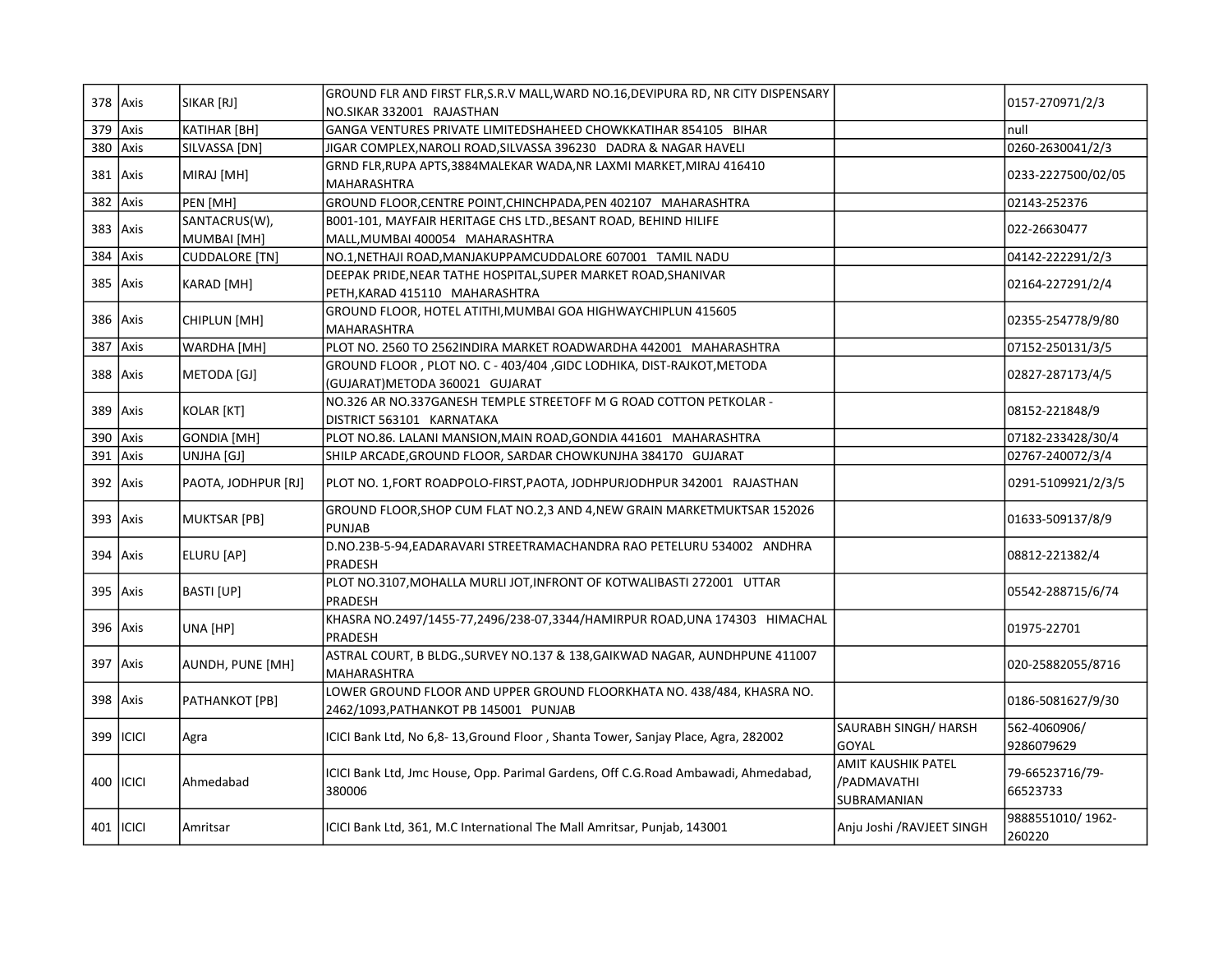|       | 402 ICICI    | Bangalore     | ICICI Bank Ltd, 1, Shobha Pearl, Commissariat Road, Off M G Road, Ground Floor,<br>Bangalore, 560025                                               | MANIVANNAN SUBRAMANI<br>/SASMITA DHAL              | 80-65302651/88-<br>61301834 |
|-------|--------------|---------------|----------------------------------------------------------------------------------------------------------------------------------------------------|----------------------------------------------------|-----------------------------|
|       | 403   ICICI  | Belgaum       | ICICI Bank Ltd, 14, Khanapur Road, Rpd Cross, Tilakwadi, Belgaum, 590006                                                                           | ABDUL AJEEJ NADAF /<br>Kandula sai Pradeep         | 8289-286345/<br>9324950310  |
|       | 404   ICICI  | Bharuch       | ICICI Bank Ltd, Blue Chip Sanitorium Compound, Sevashram Road, Panch Batti, Bharuch,<br>392001                                                     | <b>DEVRAJ MAJMUDAR</b><br>/PRITESH PARMAR          | 2642-252451/2642-<br>252451 |
| 405   | <b>ICICI</b> | Bhavnagar     | ICICI Bank Ltd, Plot No. 2569, Ground Floor, Ratnadeep Complex, Opp. Central Salt<br>Research Institute, Waghawadi Road, Bhavnagar Gujarat, 364002 | KAUMIL GANDHI / PRAVIN<br><b>GHEDIA</b>            | 2764-222110/2838-<br>651992 |
| 406   | <b>ICICI</b> | <b>Bhopal</b> | ICICI Bank Ltd, Alankar Palace, Plot No. Ii, Zone Ii, M P Nagar, Bhopal, Mp, 462011                                                                | KANCHAN RAJDEV / PRADEEP<br><b>PATIDAR</b>         | 755-4031700/922-<br>8000820 |
| 407   | <b>ICICI</b> | Bhubaneswar   | ICICI Bank Ltd, Bhanjaprava Building, Opp. Sriya Talkies, Unit 3, Janpath, Bhubaneshwar,<br>751001                                                 | NIHAR LENKA / JYOTI DUTTA                          | 7759-245936/<br>7894470904  |
|       | 408 ICICI    | Chandigarh    | ICICI Bank Ltd, S.C.O., 9,10 11, Sector 9 D, Madhya Marg, Chandigarh, 160017                                                                       | Anurag Chaudhary / Tushar<br>Kapoor                | 7009523259/<br>8288092779   |
| 409   | ICICI        | Chennai       | ICICI Bank Ltd, 110, Prakash Presidium, Utthamar Gandhi Salai, Nungambakkam High Road<br>Chennai, 600034                                           | Prasad.S Chari / SREERAM J                         | 42104272/9962924929         |
| 410 l | ICICI        | Ernakulam     | ICICI Bank Ltd, Emgee Square, M.G.Road, Ernakulam, Kochi, 682035                                                                                   | <b>DEEPKUMAR R NAIK</b><br>/SUNDARESH S PAI        | 484-4039412/484-<br>4039412 |
|       | 411 ICICI    | Coimbatore    | ICICI Bank Ltd, Cheran Plaza, No.1090 Trichy Road, 641018                                                                                          | <b>BHAGAVATHY KOLATHU /</b><br>SORNAMANI G         | 422-4506750/422-<br>4506759 |
|       | 412 ICICI    | Dehradun      | ICICI Bank Ltd, Ncr Plaza,24, New Cantt Road, Hathibarkala, Dehradun,Uttarakhand, 248001 Pratul Sahai / JYOTI MATHUR                               |                                                    | 7318008517/<br>7781006278   |
|       | 413   ICICI  | Faridabad     | ICICI Bank Ltd, Booth No. 104105, District Centre, Sector 16, Faridabad, Haryana, 121007                                                           | Saurabh Srivastava /<br>ANUPRIYA SHARMA            | 9372784177/129-<br>4310003  |
|       | 414   ICICI  | Ghaziabad     | ICICI Bank Ltd, R1/88, Raj Nagar, Ghaziabad, Uttar Pradesh, 201001                                                                                 | PRIYARANJAN NAYAK/<br>NIRANJAN GUPTA               | 120-4344643/120-<br>4558973 |
|       | 415 ICICI    | Guntur        | ICICI Bank Ltd, 5822, Pmg Complex, Lakshmipuram Main Road, Guntur Andra Pradesh,<br>522002                                                         | <b>BONELA RAJA / VIJAY BABU</b><br><b>POTHURI</b>  | 40-42215091/<br>7032770701  |
| 416 l | <b>ICICI</b> | Gurgaon       | ICICI Bank Ltd, Sco 18 19, Huda Shopping Centre, Sector14, Market Complex, Gurgaon,<br>Haryana, 122001                                             | Gaurav Bhatnagar / Pragati<br>Sharma               | 9899531789/<br>7292070852   |
|       | 417 ICICI    | Guwahati      | ICICI Bank Ltd, Ground Floor, Shanti Complex, G.S. Road, Bhangagarh, Guwahati, 781005                                                              | Abhijit Charan Das/ MUSKAN<br><b>VERMA</b>         | 7086098738/361-<br>2306555  |
|       | 418 ICICI    | lHubli        | ICICI Bank Ltd, Eureka Junction, Travellers Bungalow Road, Hubli, 580029                                                                           | VINAY JOSHI / Krishna Desai                        | 836-2256703/836-<br>2256703 |
| 419 l | <b>ICICI</b> | Hyderabad     | ICICI Bank Ltd, 6-2-1012, Tgv Mansions, Opp. Institution Of Engineers, Khairatabad,<br>Hyderabad, 500004                                           | <b>GIRISH GUPTA / CHANDRA</b><br><b>SEKHAR KVR</b> | 8978889588/40-<br>24745920  |
| 420   | <b>ICICI</b> | Hissar        | ICICI Bank Ltd, Plot No. 5760, Kamla Palace Road, Red Square Market, Hissar, Haryana,<br>125001                                                    | RAJESH KUMAR GUPTA<br>/Ankur Bhatia                | 184-4090411/<br>8295194469  |
|       | 421   ICICI  | Indore        | ICICI Bank Ltd, 4, Chhoti Khajrani, Malav Parisar, Indore, 452008                                                                                  | NIKITA AGRAWAL / DEEPIKA<br><b>CHAVHAN TANPURE</b> | 731-2340050/<br>7225015415  |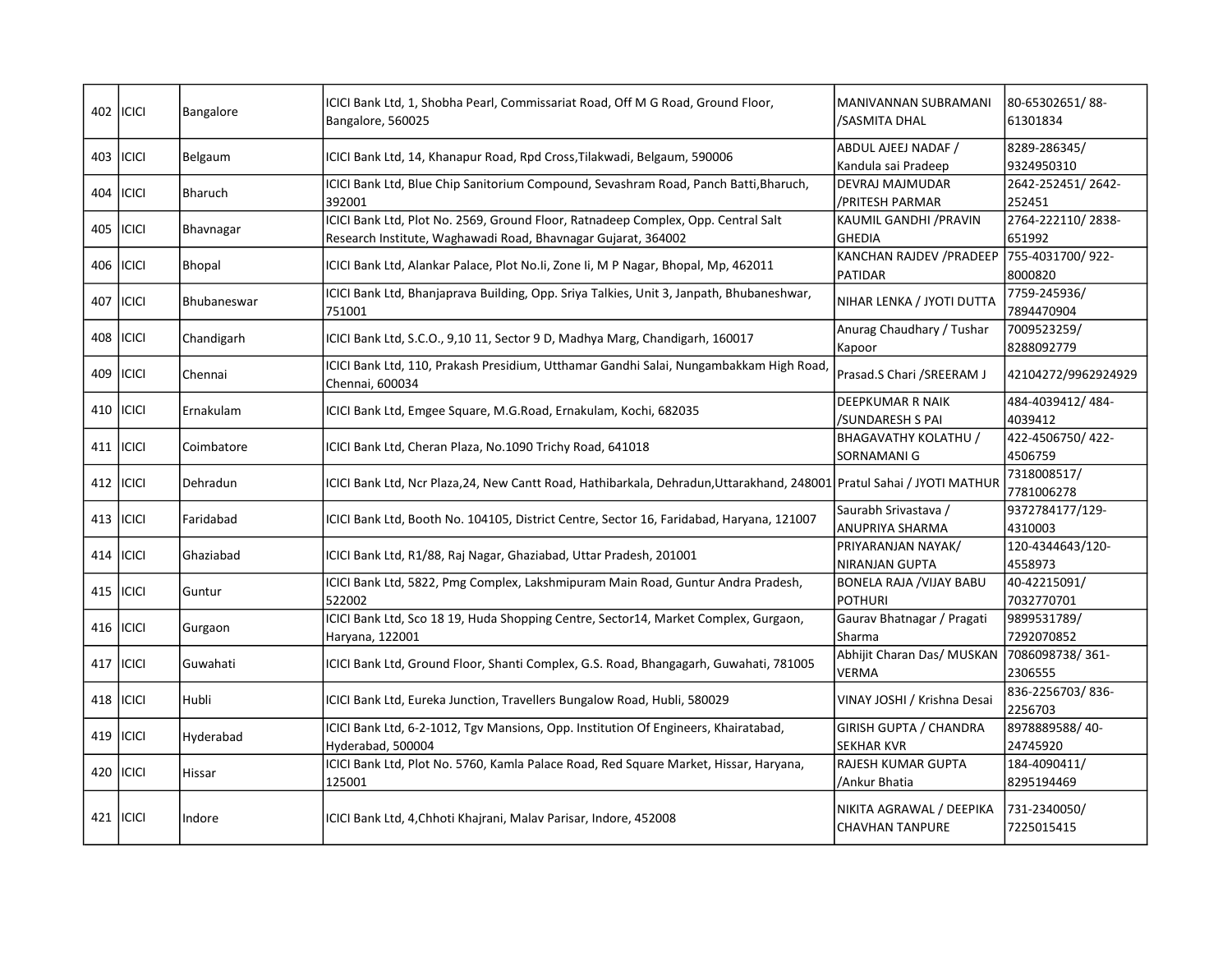|     | 422   ICICI      | Jaipur     | ICICI Bank Ltd, C99, shreeji Towers, Subhash Marg, Near Ahimsa Circle, C Scheme, Jaipur,  | AMIT SANKHLA / MAHENDRA 294-5156101/141-  |                      |
|-----|------------------|------------|-------------------------------------------------------------------------------------------|-------------------------------------------|----------------------|
|     |                  |            | 302001                                                                                    | <b>KUMAR JAIN</b>                         | 4079060              |
|     | 423   ICICI      | Jamshedpur | ICICI Bank Ltd, Natraj Mansion, Main Road, Bistupur, Jamshedpur Jharkhand, 831001         | SHIB PATNAIK / Sneha Prasad               | 6553-230884/657-     |
|     |                  |            |                                                                                           |                                           | 6625105              |
|     |                  |            | ICICI Bank Ltd, Plot No. 10,11, Refugee ColonySindhi Colony, Near Jaljog Circle, Jodhpur, | RAKESH KUMAR / SANDEEP                    | 291-5120984/8852-    |
|     | 424   ICICI      | Jodhpur    | 342003                                                                                    | GARG                                      | 000171               |
|     | 425   ICICI      |            |                                                                                           | Sharad Jain / ABHINAY SINGH               | 7518024986 / 512-    |
|     |                  | Kanpur     | ICICI Bank Ltd, 16/106, J.S.Towers, The Mall, Kanpur, Uttar Pradesh, 208001               |                                           | 6689810              |
|     | 426 <b>ICICI</b> |            | ICICI Bank Ltd, Vasant Plaza, Near Udyog Bhavan, Rajaram Road, Rajarampuri, Kolhapur,     | SAGAR RAJGURU / MAHESH                    | 2162-235648/231-     |
|     |                  | Kolhapur   | 416001                                                                                    | <b>BHALKAR</b>                            | 6454118              |
|     |                  |            |                                                                                           | DIPANKAR BASU / YASIRUL                   | 33-44098213/         |
| 427 | <b>ICICI</b>     | Kolkata    | ICICI Bank Ltd, 22, Sir R.N. Mukherjee Road, Kolkata, 700001                              | <b>HAQUE</b>                              | 9163392824           |
|     |                  |            |                                                                                           | ALOK AGARWAL / GYAN                       | 522-6670118/522-     |
|     | 428   ICICI      | Lucknow    | ICICI Bank Ltd, Shalimar Tower, 31/54 M.G.Marg, Hazratganj, Lucknow, 226001               | <b>CHAND TIWARI</b>                       | 6670160              |
|     |                  |            | ICICI Bank Ltd, Nehru Sidhant Kender Trust Building, Feroz Gandhi Market, Ludhiana,       | RAMINDER KAUR / MONIKA                    | 161-5093072/161-     |
|     | 429   ICICI      | Ludhiana   | Punjab, 141001                                                                            | <b>JASWAL</b>                             | 5083352              |
|     | 430   ICICI      |            |                                                                                           |                                           | 452-4385515/         |
|     |                  | Madurai    | ICICI Bank Ltd, No.21,22,23, North Chitrai Street, Madurai, 625001                        | VEERAKUMAR M / SATHISH S                  | 9324933308           |
|     |                  |            | ICICI Bank Ltd., 1st floor, 122, Mistry Bhavan, Dinshaw Vachha Road, Backbay              | Sunil Nelson / Sushant                    |                      |
|     | 431   ICICI      | Mumbai     | Reclamation, Churchgate, Mumbai, 400021                                                   | Paralkar                                  | 022-66818802/800/801 |
|     |                  |            | ICICI Bank Ltd, 2950, Aishwarya Arcade, 9Th Cross, Kalidasa Road, V.V. Mohalla, Mysore,   | MANJUNATH C K / ARAVINTH 821-4257443/821- |                      |
|     | 432   ICICI      | Mysore     | 570002                                                                                    | S                                         | 4266309              |
|     |                  |            | ICICI Bank Ltd, Shriram Tower, Ground Floor, S V Patel Marg, Near NIT Building, Sadar,    | <b>HRUSHIKESH ASHOK</b>                   | 712-6451968/712-     |
|     | 433   ICICI      | Nagpur     | 440001                                                                                    | SAKALKALE / VINAY BAJAJ                   | 6469801              |
|     |                  |            | ICICI Bank Ltd, Unit NoG19, Utility Center, Opp To Rajiv Gandhi Bhavan, Sharanpur         |                                           | 253-6605191/         |
|     | 434   ICICI      | l Nashik   | Road, Nasik, 422002                                                                       | KIRAN PATIL / AMIT SHINDE                 | 9766539813           |
|     |                  |            |                                                                                           | KRISHNA JHA / SHASHANK                    | 9650963403/11-       |
|     | 435   ICICI      | New Delhi  | ICICI Bank Ltd, 9A, Phelps Building, Connaught Place, New Delhi, 110001                   | <b>SINGH</b>                              | 42499767             |
|     |                  |            |                                                                                           | <b>VIVEK RAJGARHIA / NAVEEN</b>           | 11-65980904/011-     |
|     | 436   ICICI      | Noida      | ICICI Bank Ltd, K1, Senior Mall, Sec18, Noida, Uttar Prades, 201301                       | SRIVASTAVA                                | 2240063              |
|     |                  |            | ICICI Bank Ltd, 65, Sindur Business Centre, Swami Vivekanada Road, Opp. Passport Office,  | Shaneshkumar Kerkar                       | 9168660164/          |
|     | 437   ICICI      | Panaji     | Panaji Goa, 403001                                                                        | /Omkar Raikar                             | 9324930945           |
| 438 | ICICI            | Puducherry | ICICI Bank Ltd, 49 Mission Street, Puducherry, 605001                                     | Naresh S / Durgadevi V                    | 9244916584/413-      |
|     |                  |            |                                                                                           |                                           |                      |
|     | 439   ICICI      | Pune       | ICICI Bank Ltd, A Wing Shangrila Gardens Bund Garden Road Pune, 411001                    | PARDHU BHARATH SALADI /                   | 20-32396187/20-      |
|     |                  |            |                                                                                           | SARANG SURESH BHAGWAT                     | 66406823             |
|     |                  |            | ICICI Bank Ltd, Jai Hind Press Annexe, Opp. Shardabaug, Near Dharam Cinema, Rajkot,       | NILESH BAVISHI / NAYAN                    | 281-2572849 / 281-   |
|     | 440   ICICI      | Rajkot     | 360001                                                                                    | MURJANI                                   | 6459808              |
|     |                  |            |                                                                                           | KAUSHAL KISHOR / AJIT                     | 9204-795290/651-     |
|     | 441   ICICI      | Ranchi     | ICICI Bank Ltd, Main Road, Near Rattanlal Petrol Pump, Ranchi, Jharkhand, 834001          | <b>KUMAR RAI</b>                          | 6660527              |
|     |                  |            |                                                                                           |                                           |                      |
|     | 442   ICICI      | Salem      | ICICI Bank Ltd, Swarnambigai Plaza, S.F.No. 6/5, Block No. 7, WardC, Omalur Main Road,    | SATHEESH ABIMANYU /                       | 0428-280112 /427-    |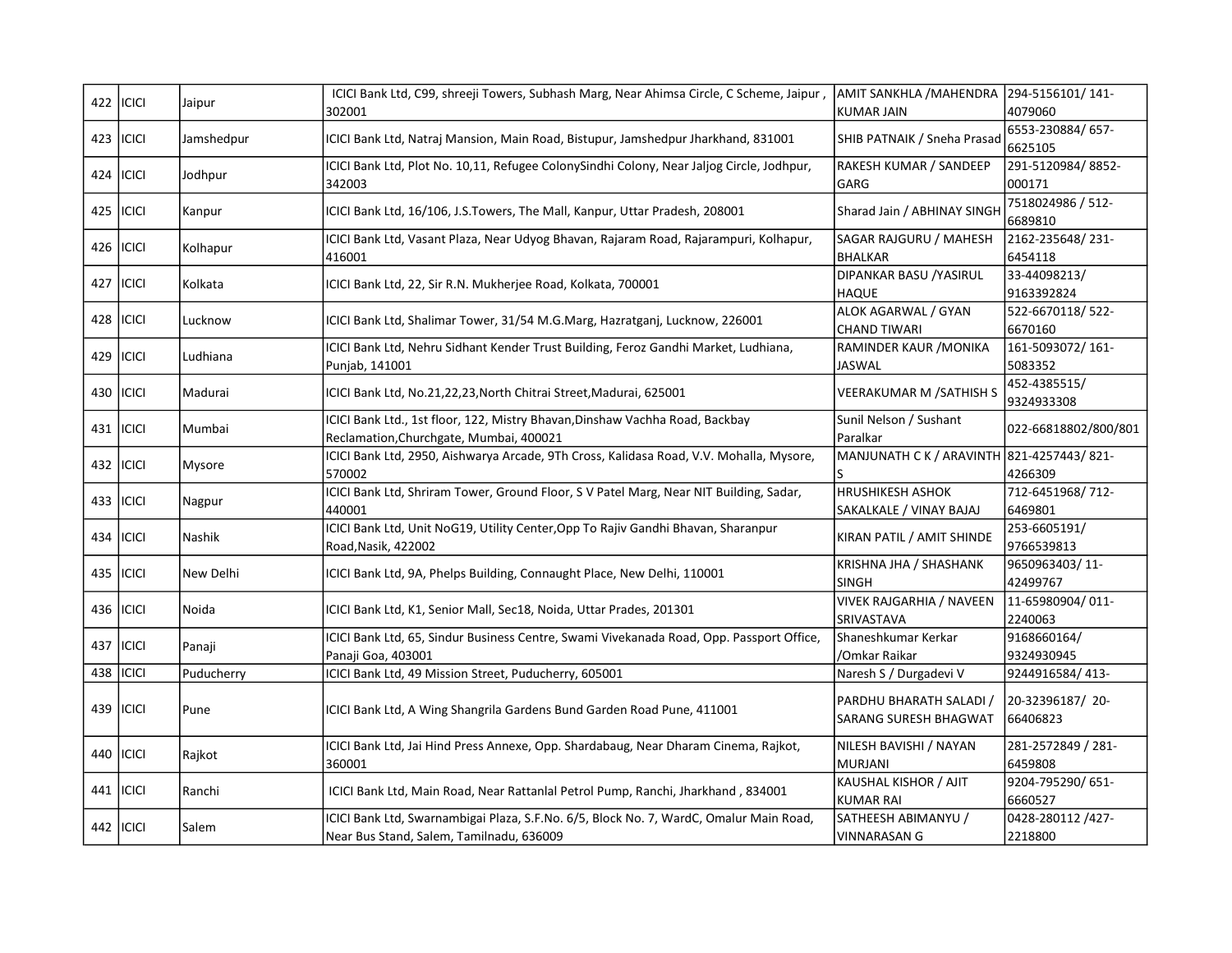|     | 443   ICICI | Surat               | ICICI Bank Ltd, Platinum Plaza, Opp. V.T. Choksi Law College, Athwalines, Surat, 395007  | WAHAB HAKIM / SAURARAJ                   | 261-4001990 / 261- |
|-----|-------------|---------------------|------------------------------------------------------------------------------------------|------------------------------------------|--------------------|
|     |             |                     |                                                                                          | <b>NATH</b>                              | 4004488            |
| 444 | ICICI       | Trichy              | ICICI Bank Ltd, New no - 58, West Bouleward Road, Sivapoorna complex, Trichy-620002,     | Karuppiah K / SAMIDASS                   | 92-44930157 / 431- |
|     |             |                     | 620002                                                                                   | <b>ESWARAN</b>                           | 4010283            |
|     | 445   ICICI | Vadodara            | ICICI Bank Ltd, 42, Haribhakti Society, Nr. Chakli Circle, O.P. Road, Vadodara, 390007   | NITIGNA SHAH / MITESH                    | 265-6722107 / 265- |
|     |             |                     |                                                                                          | RANA                                     | 6722106            |
|     |             |                     |                                                                                          | SREENADHA TAMMAREDDY / 9908734739 / 866- |                    |
|     | 446   ICICI | Vijayawada          | ICICI Bank Ltd, #401127,128 129, Murali Chambers, M.G.Road, Vijayawada, 520010           | HARI KAMMULA                             | 6677002            |
|     |             |                     |                                                                                          |                                          |                    |
|     | 447   ICICI | Visakhapatnam       | ICICI Bank Ltd, 47-14-18, Isnar Satya Sri Complex, Dwarkanagar Main Road, Visakhapatnam, | RAMA KUPPANNAGARI / K N                  | 8812-250006/8744-  |
|     |             |                     | 530016                                                                                   | V SWAMY                                  | 244048             |
| 448 | Canara      | <b>AGRA</b>         | BELANGANJ, AGRA - 282004                                                                 |                                          | 562-2621245        |
| 449 | Canara      | AHMEDABAD           | Ashram Road Br. Ground floor Narin Chamber Asram Road Ahmedabad                          |                                          | 79-26578837        |
| 450 | Canara      | AHMEDABAD           | 1, Girukunj Coop Hsng Society New Sharda Main Road Ahmedabad 380007                      |                                          | 79-26605654        |
| 451 | Canara      | AHMEDABAD           | PB No. 4035, Near Police Station Navrangpura, Ahmedabad 380009                           |                                          | 79-26440292        |
| 452 | Canara      | AHMEDABAD           | Maninagar Branch, Avishanand Aptts Behind Sindi Market Ahmedabad 380008                  |                                          | 79-25469125        |
| 453 | Canara      | AHMEDABAD           | Azad Society PO Old Sachivalya Ahmedabad 380015                                          |                                          | 79-26730312        |
| 454 | Canara      | AHMEDNAGAR          | BURUDGOAN ROAD, AHMEDNAGAR - 414001                                                      |                                          | 241-2346204        |
| 455 | Canara      | <b>AJMER</b>        | M G MARG, Ajmer-305001                                                                   |                                          | 145-2621376        |
| 456 | Canara      | <b>AKOLA</b>        | M.G.ROAD, AKOLA-444001                                                                   |                                          | 724-2427802        |
| 457 | Canara      | ALIGARH             | Main Branch Gandhi Marg Aligarh - 202001                                                 |                                          | 571-2525220        |
| 458 | Canara      | ALWAR               | Gurumath Samagam Building ALWAR-301001                                                   |                                          | 144-2347739        |
| 459 | Canara      | AMBALA              | CANTONMENT, Ambala - 133001                                                              |                                          | 171-2630642        |
| 460 | Canara      | AMRAVATI            | PATEL MARKET OPP.KOTWALI AMRAWATI-444601                                                 |                                          | 721-2575633        |
| 461 | Canara      | AMRITSAR            | D S MARKET, Amritsar- 143001                                                             |                                          | 183-2556397        |
| 462 | Canara      | ANAND               | Near Old Power House, Station Road PB No 59 Anand -388001                                |                                          | 2692-241413        |
| 463 | Canara      | AURANGABAD          | SHAGUNJ, Aurngabad - 431001                                                              |                                          | 240-2334524        |
| 464 | Canara      | <b>BANGALORE</b>    | Welfare Centre Branch, 112, J C Road, Head Office Building, Bangalore 560002             |                                          | 80-22237194        |
| 465 | Canara      | <b>BANGALORE</b>    | TOWN HALL Branch, Stock Exchange Tower 1st Cross JC Road, BANGALORE - 560027             |                                          | 80-22238186        |
| 466 | Canara      | BANGALORE           | PB No. 1161, Jayanagar 4th Block Bangalore 560011                                        |                                          | 80-26630751        |
| 467 | Canara      | BANGALORE           | PB No 493, 180/1, Gandhi Bazar Basavangudi, Bangalore - 560004                           |                                          | 80-26679983        |
| 468 | Canara      | <b>BANGALORE</b>    | 19/7, Cunningham Road Bangalore 560052                                                   |                                          | 80-22261260        |
| 469 | Canara      | BANGALORE           | 88, M.G. Road, Cantonement, Bangalore 560001                                             |                                          | 80-25589502        |
| 470 | Canara      | BANGALORE           | C 269, Industrial Estate, Peenya, Bangalore 560058                                       |                                          | 80-28395217        |
| 471 | Canara      | <b>BAREILLY</b>     | Main Branch, CIVIL LINES Bareilly - 243005                                               |                                          | 581-2578047        |
| 472 | Canara      | <b>BELGAUM</b>      | KHADE BAZAR, BELGAUM - 590002                                                            |                                          | 831-2429480        |
| 473 | Canara      | <b>BHARUCH</b>      | Blue Chip Complex, Sewashram Road Bharuch 392001, Gujrat                                 |                                          | 2642-244667        |
| 474 | Canara      | <b>BHATINDA</b>     | THE MALL BHATINDA-151001                                                                 |                                          | 164-2254875        |
| 475 | Canara      | <b>BHILAI</b>       | SECTOR 6, NEAR B, MARKET BHILI 490006                                                    |                                          | 788-2283358        |
| 476 | Canara      | BHIMAVARAM          | P P ROAD, BHIMAVAARM - 534201                                                            |                                          | 8816-230524        |
| 477 | Canara      | <b>BHOPAL</b>       | BERASIA ROAD BHOPAL - 462001                                                             |                                          | 755-2736720        |
| 478 | Canara      | <b>BHUBANESHWAR</b> | Bapuji Nagar, Janapath, Bhubaneshwar-751009                                              |                                          | 674-2596294        |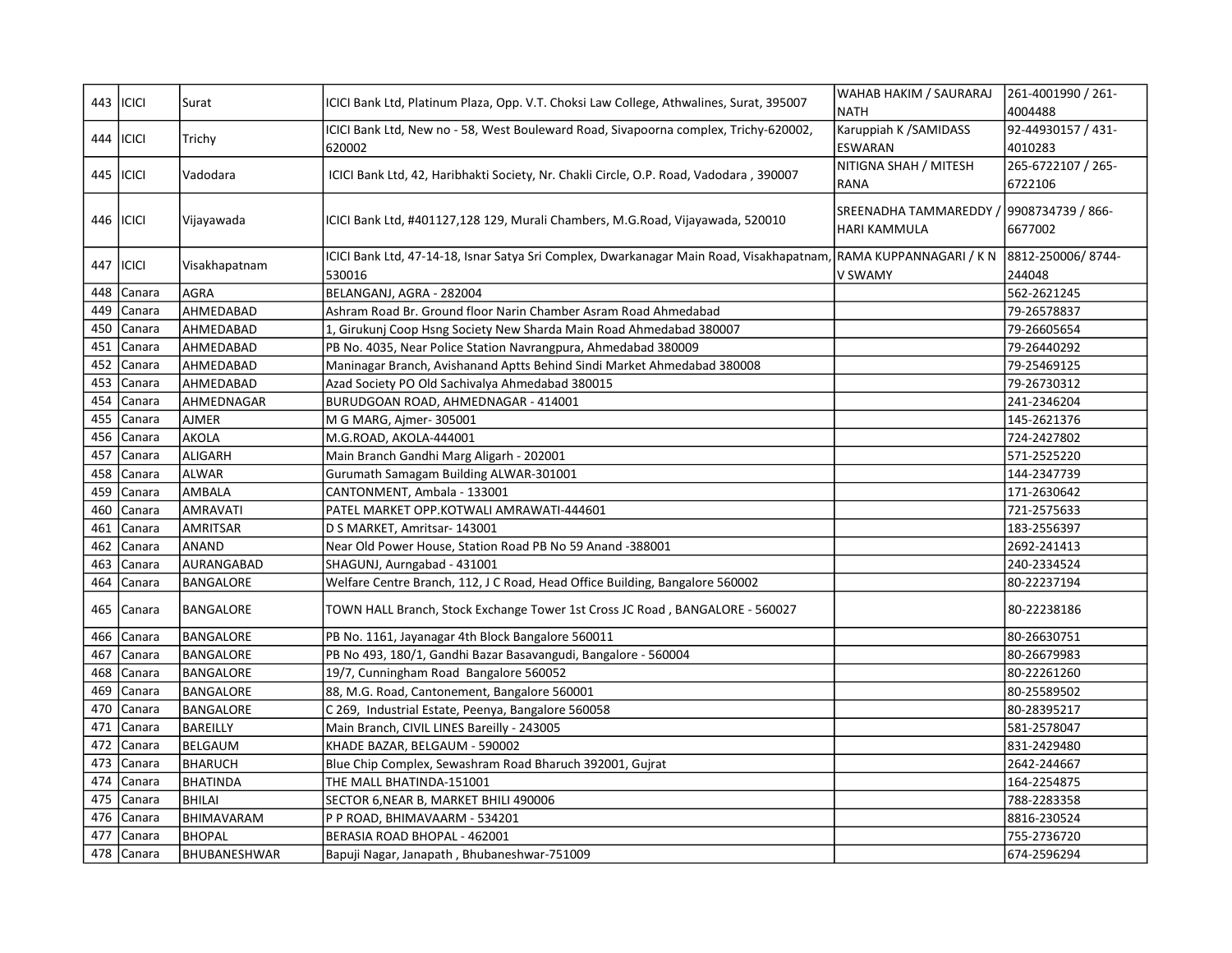|     | 479 Canara | <b>CALICUT</b>       | CHEROOTY ROAD, CALICUT - 673001                                                    | 495-2766701 |
|-----|------------|----------------------|------------------------------------------------------------------------------------|-------------|
|     | 480 Canara | <b>CHANDIGARH</b>    | SECTOR 17C, CHANDIGARH - 160022                                                    | 172-2702116 |
| 481 | Canara     | <b>CHENNAI</b>       | MOUNT ROAD, CHENNAI - 600002                                                       | 44-28521812 |
| 482 | Canara     | <b>CHENNAI</b>       | 150, Habibullah Road, T Nagar Channai - 600017                                     | 44-28345655 |
| 483 | Canara     | <b>CHENNAI</b>       | Plot No A-12 & 13, Anna Nagar East II Avenue Chennai -600102                       | 44-26263992 |
| 484 | Canara     | <b>CHENNAI</b>       | 563/1, Anna Salai GF Teynampet, Chennai-600018                                     | 44-24349289 |
| 485 | Canara     | CHIKMAGALUR          | Main Branch, SYED STREET, CHIKMANGLUR - 577101                                     | 8262-229805 |
| 486 | Canara     | <b>COIMBATORE</b>    | OPPANKARA STREET. COIMBATORE - 641001                                              | 422-2396222 |
| 487 | Canara     | <b>CUDDAPAH</b>      | SANKAPURAM, CUDDAPAH - 516002                                                      | 8562-223150 |
| 488 | Canara     | DAVANAGERE           | AKKA MAHADEV ROAD, PJ Ext, DAVANAGERE - 577002                                     | 8192-237479 |
| 489 | Canara     | <b>DEHRADUN</b>      | R P ROAD, DEHRADUN - 248001                                                        | 135-2659157 |
|     | 490 Canara | DELHI                | Capital Market Service Branch, Jeevan Bharti building Sansad Marg New Delhi 110001 | 11-23356864 |
| 491 | Canara     | DELHI                | South Extension Part 1 New Delhi                                                   | 11-24649925 |
|     | 492 Canara | DELHI                | Kaisons House, Chandni Chowk, Fatehpuri Delhi -110069                              | 11-23961989 |
|     | 493 Canara | DELHI                | E-1, RAJOURI GARDEN New Delhi 110027                                               | 11-25971079 |
| 494 | Canara     | DELHI                | 18, Comminity Centre Central Market, ASHOK VIHAR DELHI 110052                      | 11-27444209 |
| 495 | Canara     | DELHI                | Pocket A, CS Centre, Mayur Vihar Phase 2 Delhi 110091                              | 11-22779795 |
|     | 496 Canara | DHARWAD              | OPP KITTLE COLLEGE, DHARWAD - 580001                                               | 836-2441921 |
| 497 | Canara     | DINDIGUL             | LYOLA BUILDING, SALAI ROAD, DINDIGUL - 624601                                      | 451-2427075 |
|     | 498 Canara | DURGAPUR             | 136, RH Benachitty Durgapur-713213 WB                                              | 343-2584830 |
| 499 | Canara     | ELURU                | POWERPET, ELURU - 534002                                                           | 8812-253570 |
|     | 500 Canara | ERNAKULAM            | BROADWAY, ERNACULUM-682031                                                         | 484-2352338 |
| 501 | Canara     | <b>ERODE</b>         | CUTCHERY ROAD, ERODE - 638001                                                      | 424-2253616 |
| 502 | Canara     | FARIDABAD            | Nehru Grounds, NIT Faridabad - 121001                                              | 129-2430426 |
| 503 | Canara     | FARIDKOT             | Near Thana Sadar Faridkot - 151201                                                 | 1639-250343 |
|     | 504 Canara | GHAZIABAD            | MALIWARA CHOWK, GHAZIABAD -                                                        | 120-2791937 |
| 505 | Canara     | <b>GULBARGA MAIN</b> | SUPER MARKET COMPLEX, GULBARGA - 585101                                            | 8472-224985 |
|     | 506 Canara | <b>GUNTUR</b>        | OPP GANDHI PARK, GUNTUR - 522003                                                   | 863-2221751 |
| 507 | Canara     | GURGAON              | Old Railway Road Gurgaon - 122001                                                  | 124-2233884 |
|     | 508 Canara | GUWAHATI             | FANCY BAZAR, GUWHATI-781001                                                        | 361-2540495 |
| 509 | Canara     | GWALIOR              | DAL BAZAR TIRAHA, Lashkar Gwalior -474009                                          | 751-2626018 |
| 510 | Canara     | <b>HARIDWAR</b>      | RAILWAY ROAD, HARDWAR - 249401                                                     | 1334-227208 |
| 511 | Canara     | <b>HASSAN</b>        | H N PURA ROAD, HASSAN - 573201                                                     | 8172-268238 |
| 512 | Canara     | <b>HISSAR</b>        | Kamla Nagar, Facing Red Square Market Hissar 125001                                | 1662-232557 |
| 513 | Canara     | HOSHIARPUR           | Jalandhar Road, Phagwara Chowk Hoshiarpur-146001                                   | 1882-222087 |
| 514 | Canara     | <b>HUBLI</b>         | TRAFFIC ISLAND, HUBLI - 580029                                                     | 836-2351198 |
| 515 | Canara     | <b>HYDERABAD</b>     | M J MARKET, HYDERABAD - 500001                                                     | 40-23438709 |
|     | 516 Canara | <b>HYDERABAD</b>     | ABID ROAD, HYDERABAD - 500001                                                      | 40-23438631 |
| 517 | Canara     | <b>INDORE</b>        | M G ROAD, INDORE-452002                                                            | 731-2450233 |
| 518 | Canara     | <b>JAIPUR</b>        | M I ROAD, JAIPUR-342001                                                            | 141-2372749 |
| 519 | Canara     | JALANDHAR            | BMC CHOWK, Jalandhar - 144103                                                      | 181-2225920 |
|     | 520 Canara | <b>JALGAON</b>       | CTS 1982 Visanjinagar, Zinhapeth Jagaon 425001                                     | 257-2227097 |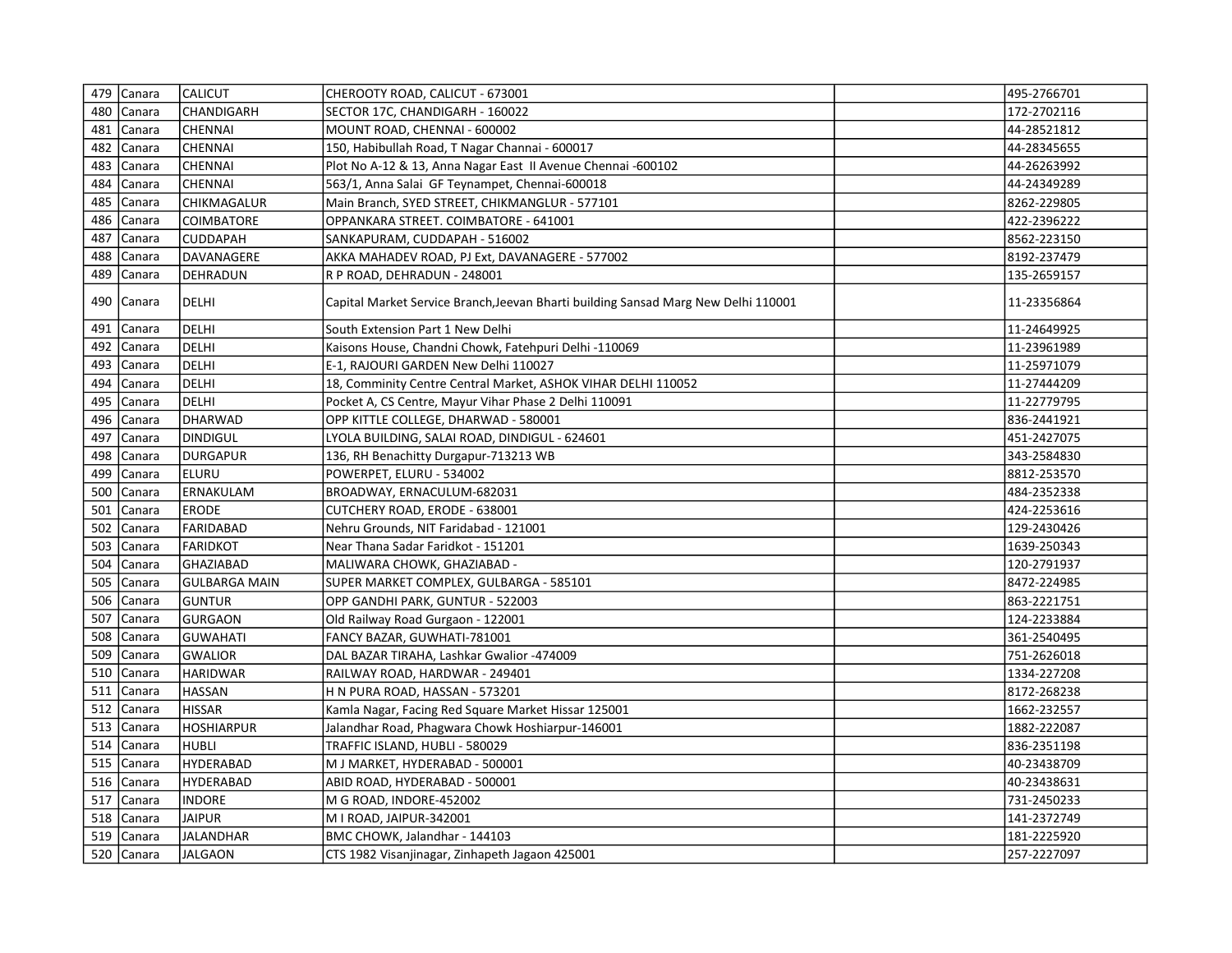|     | 521 Canara | <b>JAMMU</b>   | Karan Bhavan, Shalimar Road Jammu- 180001                           | 191-2543262  |
|-----|------------|----------------|---------------------------------------------------------------------|--------------|
|     | 522 Canara | JAMSHEDPUR     | BISTUPUR, JAMSHEDPUR-831001                                         | 657-2320371  |
|     | 523 Canara | JHANSI         | CIVIL LINES, JHANSI - 282001                                        | 510-2448051  |
|     | 524 Canara | <b>JODHPUR</b> | JALORI GATE, JODHPUR-342001                                         | 291-2435366  |
|     | 525 Canara | KAKINADA       | JAWAHAR STREET, KAKINADA - 533001                                   | 884-2376207  |
| 526 | Canara     | <b>KANPUR</b>  | Main Branch, THE MALL KANPUR - 208001                               | 512-2312161  |
|     | 527 Canara | KARIAKUDI,     | SEKKALAI ROAD, KARIAKUDI - 623001                                   | 4565-237429  |
| 528 | Canara     | KARNAL         | KUNJIPURA ROAD, Karnal - 132001                                     | 184-2271809  |
| 529 | Canara     | KARUR,         | JAWAHAR BAZAAR, KARUR - 639001                                      | 4324-232074  |
| 530 | Canara     | KARWAR,        | KAIKINI ROAD, KARWAR - 581301                                       | 8382-220312  |
|     | 531 Canara | KATNI          | Naswaran Compound, 1st Floor Malviyaganj Katni -483501 MP           | 7622-231953  |
|     | 532 Canara | KOLHAPUR       | C-WARD LAXMI ROAD KOLHAPUR-416002                                   | 231-2641412  |
|     | 533 Canara | KOLKATA,       | NS ROAD, KOLKATTA-700001                                            | 33-22300049  |
| 534 | Canara     | KOTA           | SARASWATHI COLONY BARAN ROAD KOTA-342001                            | 744-2321716  |
|     | 535 Canara | KOTTAYAM       | KMC 9/560, PB 122 KK Road Kottyam -686001                           | 481-2563565  |
|     | 536 Canara | KUMBHAKONAM    | Main Br, TSR BIG BAZAAR STREET, KUMBHAKONAM -612001                 | 435-2422041  |
|     | 537 Canara | KURNOOL,       | PARK ROAD, KURNOOL - 518001                                         | 8518-220740  |
| 538 | Canara     | LUCKNOW        | 32-M.G.ROAD HAZARAT GANJ LUCKNOW-226001                             | 522-2273081  |
|     | 539 Canara | LUDHIANA       | COURT ROAD, Ludhiana - 141008                                       | 161-2741896  |
|     | 540 Canara | MADURAI,       | GRAND CENTRAL, MADURAI - 625008                                     | 452-2340411  |
| 541 | Canara     | MANGALORE,     | HAMPANAKATTA, MANGALORE - 575001                                    | 824-2440431  |
| 542 | Canara     | <b>MAPUSA</b>  | Khalap Bldg, Opp New Muncipal Mkt Mapusa 403507 Goa                 | 832-2262805  |
|     | 543 Canara | MARGOA GOA     | KAMAT HOUSE, SOUTH GOA -403601                                      | 832-2715045  |
| 544 | Canara     | MATHURA        | TILAK DWAR, MATHURA - 281001                                        | 565-2502754  |
| 545 | Canara     | MEERUT         | ABU LANE- MEERUT - 250001                                           | 121-2660029  |
| 546 | Canara     | MOHALI         | SCF 47, Phase 7, Mohali SAS Nagar                                   | 172-2221934  |
| 547 | Canara     | MORADABAD      | Main Branch, STATION ROAD MORADABAD - 244001                        | 591-2321078  |
|     | 548 Canara | <b>MUMBAI</b>  | Capital Market Service Branch,11 Homji Street,FORT Mumbai 4000001   | 22-22692973  |
| 549 | Canara     | MUMBAI         | G.D. Somani Bdg. Cuffe Parade Mum, bai-400005                       | 22-22154604  |
| 550 | Canara     | <b>MUMBAI</b>  | C Wing, GF Mittal Towers, Nariman Point Branch Mumbai-400021        | 22-22042805  |
| 551 | Canara     | <b>MUMBAI</b>  | Dayanand Saraswati Marg Chembur MainMumbai 400071                   | 22-25285332  |
| 552 | Canara     | <b>MUMBAI</b>  | Laxmi Nagar Shoping Centre SV Road, Malad WestMumbai-400064         | 22-28883498  |
| 553 | Canara     | MUZAFFARNAGAR  | Main Branch, G T ROAD, MUZAFFARNAGAR - 252002                       | 1312-2443728 |
|     | 554 Canara | MUZAFARPUR BIH | Motijheel Muzafarpur - 842001                                       | 621-2265314  |
| 555 | Canara     | MYSORE         | 40, New Status Square Mysore - 570001                               | 821-2528209  |
|     | 556 Canara | <b>MYSORE</b>  | CHAMARAJAMOHALLA, MYSORE - 570004                                   | 821-2528206  |
| 557 | Canara     | NADIAD         | Near Santosh Hotel, Tip Top Chemical Rd. Sant Ram Rd. Nadiad-307001 | 268-2565876  |
|     | 558 Canara | NAGERCOIL      | COLLEGE ROAD, NAGERCOIL - 629001                                    | 4652-231729  |
|     | 559 Canara | NAGPUR         | SADAR BAZAR, Nagpur - 440001                                        | 712-2530416  |
|     | 560 Canara | <b>NASIK</b>   | HOTEL RAJ JAIL ROAD, NASIK-422101                                   | 253-2461182  |
| 561 | Canara     | NELLORE,       | JONNAGODAVARI STREET, NELLORE - 524001                              | 861-2326537  |
|     | 562 Canara | NOIDA          | SECTOR-1 C-3 NOIDA-201301                                           | 120-2529164  |
|     | 563 Canara | OOTACAMUND     | COMMERCIAL STREET, OOTACAMUND - 643001                              | 423-2444087  |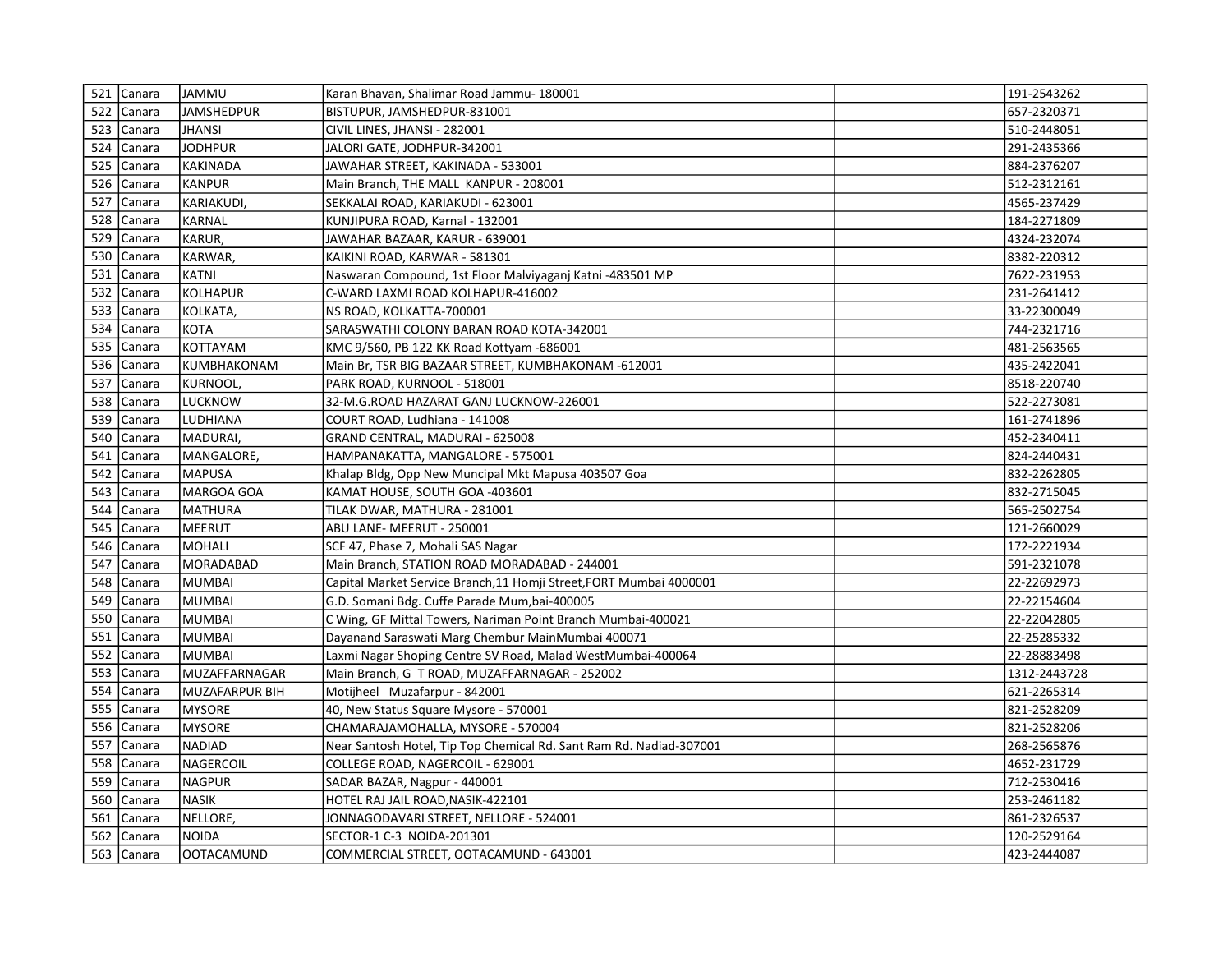|     | 564 Canara | PALAKKAD               | PB No 329, 20/68 1st Floor, Market Rd. Big Bazar Palghat 678014 | 491-2502407  |  |
|-----|------------|------------------------|-----------------------------------------------------------------|--------------|--|
|     | 565 Canara | PALANI                 | DINDIGUL ROAD, PALANI - 624601                                  | 4545-242016  |  |
|     | 566 Canara | PANAJI GOA             | MATHAIJ PALAZA 18TH JUNE ROAD PANAJI-403001                     | 832-2420243  |  |
|     | 567 Canara | PANCHKULA              | SCO 12, Sector 10, Phase 2, Panchkula-134109                    | 172-2578439  |  |
|     | 568 Canara | PANIPAT                | G T ROAD, Panipat - 132103                                      | 1742-2638018 |  |
|     | 569 Canara | PATIALA                | 2, Chhoti Baradari, The Mall , PATIALA-147001                   | 175-2213284  |  |
|     | 570 Canara | PATNA                  | BUDHMARG, PATNA - 80001                                         | 612-2225542  |  |
|     | 571 Canara | POLLACHI               | MAHALINGAPURAM, POLLACHI - 642002                               | 4259-224581  |  |
|     | 572 Canara | PONDICHERRY            | JAWAHARLAL NEHRU STREET, PONDICHERRY - 605001                   | 413-2337054  |  |
| 573 | Canara     | PUNE                   | CAMP, Red Cross Bldg, Pune-411001                               | 20-26130632  |  |
|     | 574 Canara | PUNE                   | DECCAN GYMKHANA, Pune - 411004                                  | 20-25532207  |  |
|     | 575 Canara | RAIPUR                 | Batavia Building Malviya Road Raipur -492001                    | 771-2228415  |  |
|     | 576 Canara | RAJAMUNDRY             | INNESPETA, RAJAMUNDRY - 533101                                  | 883-2421182  |  |
| 577 | Canara     | RAJKOT                 | TRIKONBAG, Rajkot - 360001                                      | 281-2234688  |  |
|     | 578 Canara | RAMPUR                 | Cicil Lines, RAMPUR-244901                                      | 595-2351159  |  |
| 579 | Canara     | RANCHI                 | S.N.GANGULI ROAD, RANCHI-834001                                 | 651-2205091  |  |
|     | 580 Canara | ROORKEE                | ANAJ MANDI, ROORKEE - 247001                                    | 1332-262628  |  |
| 581 | Canara     | <b>SAHARANPUR</b>      | MAIN, CHAKROTA ROAD, SAHARANPUR - 247001                        | 132-2646182  |  |
|     | 582 Canara | SALEM                  | FORT, SALEM - 636001                                            | 427-2210099  |  |
| 583 | Canara     | <b>SECUNDRABAD</b>     | RP Road Secundrabad -500003                                     | 40-23438656  |  |
| 584 | Canara     | <b>SHILLONG</b>        | Main Branch, G S ROAD, SHILLONG-793001                          | 364-2226061  |  |
| 585 | Canara     | <b>SHIMLA</b>          | The Mall Shimla - 171001                                        | 177-2802139  |  |
|     | 586 Canara | <b>SHIMOGA</b>         | NEHRU ROAD, SHIMOGA - 577201                                    | 8182-223188  |  |
| 587 | Canara     | SRINAGAR               | Bhagat Mansions, The Bund Residency Road Srinagar 190001        | 194-2477596  |  |
| 588 | Canara     | <b>SULTANPUR</b>       | MAJORGANJ CHOWK, SULTANPUR - 228001                             | 5362-240692  |  |
| 589 | Canara     | <b>SURAT</b>           | K M ROAD, Surat - 395003                                        | 261-2443293  |  |
|     | 590 Canara | <b>THANE</b>           | GOKHLE ROAD, NAUPADA THANE                                      | 22-25407225  |  |
| 591 | Canara     | <b>THANJAVUR</b>       | MAIN Branch, SOUTH MAIN STREET, THANJAVUR-613009                | 436-2231436  |  |
| 592 | Canara     | <b>TIRUNELVELI JUN</b> | BY PASS ROAD TIRUNELVELI JUNCTION - 627001                      | 462-2333397  |  |
| 593 | Canara     | <b>TIRUPATHI</b>       | R.C.ROAD TIRUPATI-517501                                        | 877-2240211  |  |
| 594 | Canara     | <b>TIRUPPUR</b>        | Main Branch, KAMRAJ ROAD TIRUPUR - 641604                       | 421-2212950  |  |
| 595 | Canara     | <b>TRICHUR MAIN</b>    | ROUND SOUTH, TRICHUR - 680001                                   | 487-2425041  |  |
|     | 596 Canara | TRICHY                 | 26, Nandikoil Street Teppakulam TRICHY - 602002                 | 431-2706857  |  |
| 597 | Canara     | TRIVANDRUM,            | PUTHENCHENTHAI, MG ROAD Thiruvanthapuram-695001                 | 471-2330566  |  |
| 598 | Canara     | <b>TUTICORIN,</b>      | MELUR, TUTICORIN - 628002                                       | 461-2321371  |  |
|     | 599 Canara | UDAIPUR,               | MADHUBAN, UDAIPUR-313001                                        | 294-2525642  |  |
| 600 | Canara     | UDUPI,                 | K M MARG, UDUPI - 576101                                        | 820-2520312  |  |
| 601 | Canara     | VADODARA,              | RAOPURA ROAD, JUBILEE PARK, Vadodra - 390001                    | 265-2439695  |  |
|     | 602 Canara | VARANASI,              | <b>BANS PHATAK</b>                                              | 542-2392508  |  |
|     | 603 Canara | VELLORE                | MAIN, SARATHY MANSION, VELLORE - 632004                         | 416-2221080  |  |
| 604 | Canara     | VIJAYAWADA,            | IRON CENTRE, VIJYAWADA - 520001                                 | 866-2425861  |  |
|     | 605 Canara | VIJAYAWADA,            | VENKATESWARAPURAM, VIJAYAWADA - 520010                          | 866-2470094  |  |
|     | 606 Canara | <b>VISAKAPATNAM,</b>   | DABA GARDENS, VISHAKHAPATNAM - 530020                           | 891-254927   |  |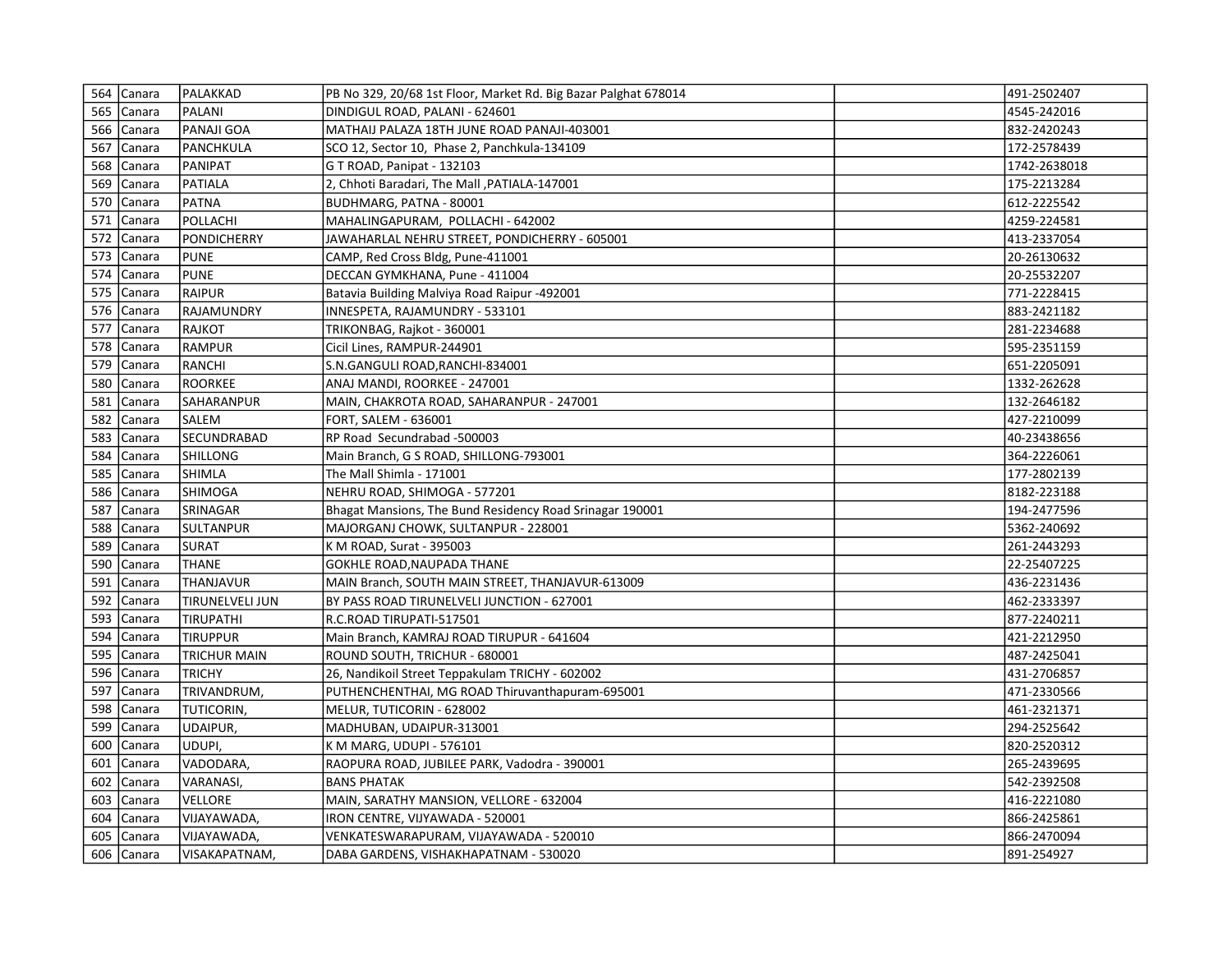| 607 | Canara         | WARANGAL       | STATION ROAD WARRANGAL-506002                                                                                                       |                         | 870-2506754          |
|-----|----------------|----------------|-------------------------------------------------------------------------------------------------------------------------------------|-------------------------|----------------------|
| 608 | Canara         | YAMUNANAGAR    | Jawahar Market, Radaur Rd. Yamunanagar 135001                                                                                       |                         | 1732-238430          |
| 609 | Indusind       | New Mumbai     | Gini Residency, Shop No 2,3,4,5,6, Sector 11, Plot No 13, Panvel Matheran Road, New<br>Panvel - 410 206.                            | <b>Sushree Mohanty</b>  | 7506333630           |
| 610 | Indusind       | New Mumbai     | Shop No. 1& 2, KrishnaKamal CHS, Plot 111/E/1, Sector 21, Nerul East, Navi Mumbai - 400<br>706                                      | Venkatesh Arjun         | 9819148112           |
| 611 | Indusind       | New Mumbai     | Ground & First Floor, "Patel Heritage", Shop # 54 & 55, Sector-7, Plot No. 15 & 17,<br>Kharghar, Navi Mumbai - 410 210              | Isha Mehra              | 7021670228           |
| 612 | Indusind       | East Mumbai    | Shop No: 8,9,10A, Tropical Elite, M.G Road, Naupada, Near Naupada Police Station, Thane<br>West Pin: 400602                         | Rakhi nara              | 7506104565           |
| 613 | Indusind       | West Mumbai 1  | Shop No. 1-4, Gemini Building, Nehru Road, Vile Parle (E),                                                                          | Prachi Viraskar         | 9920168783           |
|     | 614   Indusind | South Mumbai   | Ground Floor, "Vikas", Vaibhav CHS,# 31, Dr. Gopal Rao Deshmukh Marg, Peddar Road,<br>Mumbai- 400 026                               | <b>Bhushan Sonavane</b> | 7738524473           |
| 615 | Indusind       | South Mumbai   | Ground Floor, Shop No 5 & 6, G.T Hospital Complex, L.T. Marg, Crawford Market, Mumbai<br>400 001                                    | Anuja Anil Haldankar    | 9768034880           |
|     | 616   Indusind | Central Mumbai | Ground Floor, Unit no 1-4,' Gateway Plaza' CHS Ltd, Central Avenue, Hiranandani Gardens,<br>Powai.                                  | Sonali Mistri           | 9870343042           |
| 617 | Indusind       | Central Mumbai | Shop No 4 & 5, A Wing, "Gundecha Heights", L.B.S. Marg, Kanjurmarg (W),                                                             | Prasant kamble          | 8169874521/766658091 |
| 618 | Indusind       | West Mumbai 1  | B-10 Gopi Chambers, New Link Road, Opp. Citi Mall, Andheri (W), Mumbai - 400 053                                                    | Rahul Khanna            | 9892440924           |
| 619 | Indusind       | South Mumbai   | Premises No.59 & 61, Sonawala Building, 57, Mumbai Samachar Marg, Opp Bombay Stock<br>Exchange, Fort, Mumbai - 400 001, Maharashtra | Parveen Coatwala        | 9820565650           |
| 620 | Indusind       | West Mumbai 2  | Indusind Bank Ltd., Shop No. 4,5 & 6, Grishma Heights, M.G. Road, Kandivali West,                                                   | Geeta Chavan            | 8082072773           |
| 621 | Indusind       | West Mumbai 2  | Ground Floor, Ram Krupa Co-operative Housing Society Ltd., Near Gokul Hotel, S.V.P. Road,<br>Borivali (West), Mumbai 400 092        | Kavita Patel            | 7709081626           |
| 622 | Indusind       | West Mumbai 2  | 03/103, Accord Nidhi, Link road, Malad (W), Mumbai - 400 064                                                                        | Tejas Goradia           | 9029397257           |
| 623 | Indusind       | West Mumbai 2  | Shop No. 1 to 6, Maurya Shopping Center, Gurunanak Nagar, Ambadi Road, Navghar, Vasai<br>Road (West), 401202.                       | Cyrena Lopes            | 9923204677           |
| 624 | Indusind       | West Mumbai 2  | Shop. No 2,3,4,5 & 6, Kanakia Park II CHS, Thakur Complex, Kandivali-E, Mumbai-400 101                                              | Yogeshkumar Yadav       | 8793452625           |
| 625 | Indusind       | West Mumbai 2  | Ground Floor (Front Portion), "Shree M.B. Trade Center", Near Railway Phatak, Bhayander<br>East, Thane- 401105, Maharashtra         | Kedar Yagnik            | 9930610227           |
| 626 | Indusind       | New Mumbai     | Ground Floor, Hotel Neelkiran building, Plot No. 12, Sec: 24, Turbhe, Vashi Navi Mumbai -<br>400 705                                | Parampreet Kaur Panglia | 9820503843           |
| 627 | Indusind       | Central Mumbai | Acme Plaza, C.T.S. No. 32Opp. Sangam Talkies, Andheri-Kurla Road, Andheri (E), Mumbai<br>400 059                                    | Pradeep Mishra          | 9819684480           |
| 628 | Indusind       | lEast Mumbai   | Marathon Max, Shop no. 12-15, Mulund -Goregaon Link Road, Mulund (W), Mumbai -<br>400080                                            | Avinash Lahase          | 9664501688           |
| 629 | Indusind       | Central Mumbai | Business Park, Tilak Road, Ghatkopar (East), Mumbai - 400 077                                                                       | Vishnupant Joshi        | 9619541935           |
|     | 630   Indusind | East Mumbai    | Priyadarshani Apt., Survey no. 7, Hissa no. 5/6, Chicken Ghar, Khadakpada Road, Kalyan<br>West-421301                               | Yogesh Ambaselkar       | 9967892130           |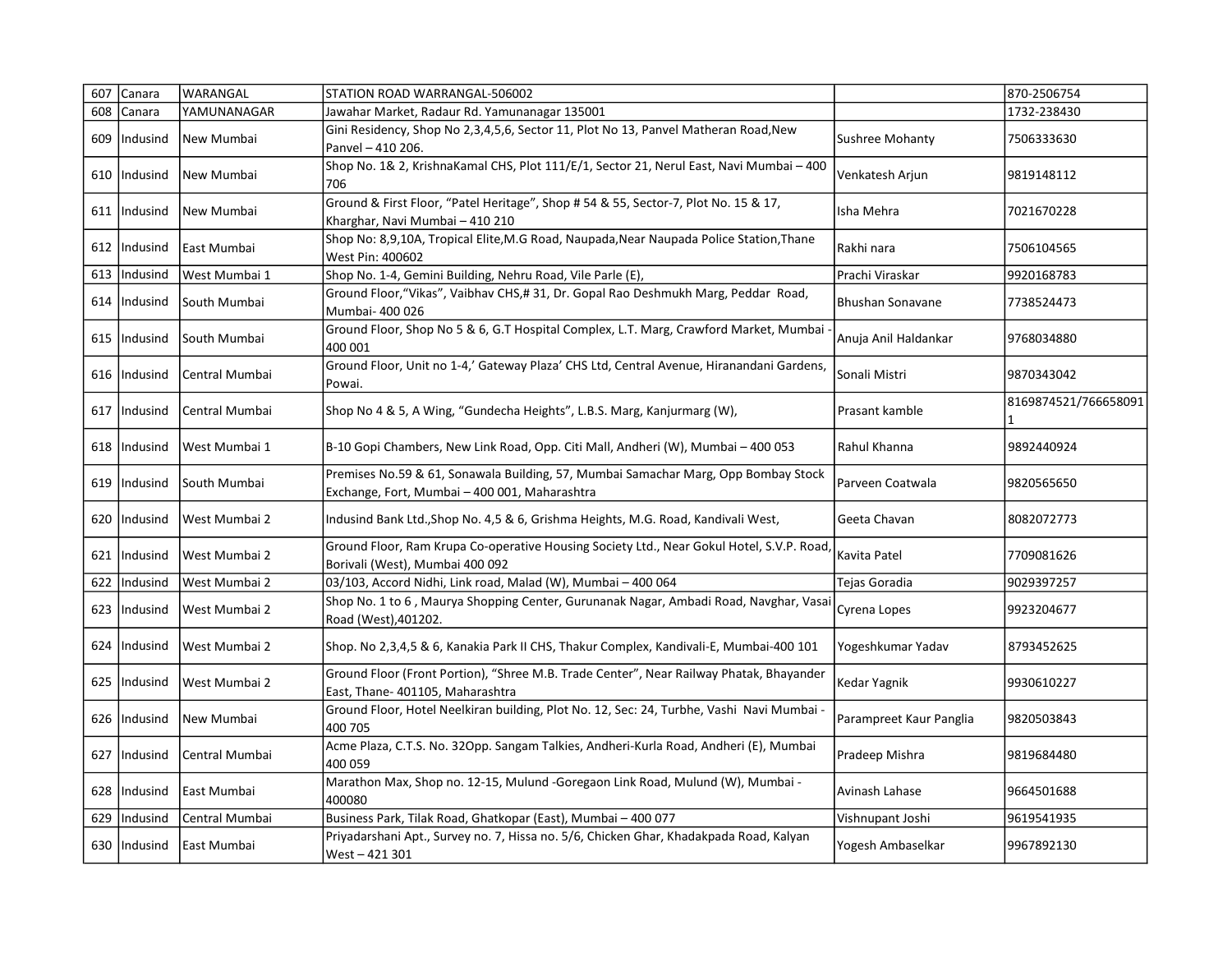|     | 631   Indusind | Central Mumbai            | No.C-2, West Core area, Ground floor, Tower No.3, Bharat Diamond Bourse Complex, G<br>Block, Bandra Kurla Complex, Bandra (East), Mumbai 400 051  | Sharada Dalvi         | 9819736323 |
|-----|----------------|---------------------------|---------------------------------------------------------------------------------------------------------------------------------------------------|-----------------------|------------|
|     | 632   Indusind | West Mumbai 1             | Glacis Tower, Basement & Ground Floor, Plot No. 391, CSTNo. E1271, Linking Road, Khar<br>(W), Mumbai - 400 052                                    | Baishakhi saha        | 9930756362 |
|     | 633   Indusind | East Mumbai               | Ground Floor, "Coral Square", Vijay Garden Naka, Opp. Suraj Waterpark, Ghodbunder<br>Road, Thane (W) - 400 607                                    | Harshita Pant         | 8879444919 |
|     | 634 Indusind   | West Mumbai 1             | IndusInd Centre 231, S.V. Road, Bandra (West) Mumbai - 400 050.                                                                                   | Ulhas Tirodkar        | 9821111456 |
|     | 635  Indusind  | Central Mumbai            | Ground Floor, S-2, Silvanto # 349 - A, Central Avenue Road, Chembur, Mumbai - 400 071                                                             | Chinmay Sahasrabuddhe | 7506922688 |
|     | 636   Indusind | South Mumbai              | IndusInd Bank, Ground Floor, MTNL Matunga Telephone Exchange building, Dr.B A Road,<br>Opp. Matunga Police station, Matunga East, Mumbai-400 019. | Pooja Verma           | 9920411189 |
|     | 637   Indusind | South Mumbai              | Ground Floor, Marathe Udyog Bhavan, Next to SKODA Showroom, Appasaheb Marathe<br>Marg, Prabhadevi, Mumbai - 400025                                | Santosh Kaup          | 9820658346 |
|     | 638   Indusind | lSouth Mumbai             | IndusInd Bank, Lower Parel Branch, Shop 9 & 10, Lodha Parkside, Senapati Bapat Marg,<br>Lower Parel Mumbai- 400013                                | Cyrus Karbhari        | 8879211121 |
|     | 639   Indusind | New Mumbai                | Ground Floor, Shop. No. 5, Mahatma Phule Bhavan, Plot No.66, Sector No.17, Vashi, Navi<br>Mumbai- 400 705                                         | Mangal Pandey         | 7905972132 |
|     | 640   Indusind | South Mumbai              | Ground Floor, Shop. No 1,2,3 & 12,13,14, Jewel World, Cotton Exchange Building, 175,<br>Kalbadevi Road, Mumbai- 400 002, Maharashtra              | Satyam Vishwakarma    | 8425874784 |
| 641 | Indusind       | South Mumbai              | Shop No 2/3, Atlanta Building, Ground Floor, Nariman Point, Mumbai 400 021                                                                        | Sameer Patne          | 9819850553 |
| 642 | Indusind       | South Mumbai              | IndusInd House, 425, Dadasaheb Bhadkamkar Marg, Mumbai - 400 004                                                                                  | Ranjeet Kaur Padalla  | 9930760489 |
| 643 | Indusind       | West Mumbai 1             | Sonbar Building, Plot No. 13, 10th Road, Juhu, Mumbai - 400 049 Maharashtra                                                                       | Maithili Sastry       | 8828001981 |
| 644 | Indusind       | South Mumbai              | P.D.Hinduja National Hospital, Veer Savarkar Marg, Mahim, Mumbai 400016                                                                           | Dhina Vaidya          | 9930363426 |
| 645 | Indusind       | East Mumbai               | Ground Floor, Shop No 1-5, "Simran Elegance", Ground Floor, Shop No 1-5, "Simran<br>Elegance", Dombivali-E-421 201,                               | Jaspal Kaur           | 9833820519 |
| 646 | Indusind       | <b>Indore Home Market</b> | Industry House15 Agra Mumbai Road,'Old Palasia, Indore - 452 001                                                                                  | Parag Ojha            | 9303990273 |
|     |                |                           |                                                                                                                                                   |                       |            |
|     | 647   Indusind | <b>ROMP</b>               | Kwality Business Centre, Ground Floor, Plot No.7, Zone II, M.P. Nagar (Bank Street) Bhopal -<br>462011                                            | Shashank Patodiya     | 9981801759 |
|     | 648   Indusind | <b>ROMP</b>               | Commercial Automobiles Building, 124, Napier Town,'Shastri Bridge Chowk, Jabalpur - 482<br>001                                                    | Radhika Shukla        | 9617768999 |
| 649 | Indusind       | <b>IMP</b>                | 33 "The Empire", Ground Floor, City Centre, Gwalior, M.P. 474011                                                                                  | <b>Bhagat Singh</b>   | 9713545554 |
| 650 | Indusind       | <b>ROMP</b>               | Pooja Plus Complex, Parasia Road, Chhindwara - 480001, Madhya Pradesh                                                                             | Sachin Gosavi         | 9827088756 |
| 651 | Indusind       | <b>ROMP</b>               | Ashra Place, Ground Floor, Near Choubey School, Shujalpur - 465 333                                                                               | Amit Malviya          | 7000080143 |
| 652 | Indusind       | ROMP                      | 7/1, M. G. Road, Near Satyanarayan Mandir, Barwani - 451 551                                                                                      | Amit Gupta            | 9131312192 |
| 653 | Indusind       | <b>ROMP</b>               | SBI Square, Civil Lines, Mandla - 481 661                                                                                                         | Vaibhav Pande         | 9039383439 |
| 654 | Indusind       | MP                        | Ground Floor, Nr. HP Petrol Pump, Gohad Chowk, Gohad, Bhind 477 116                                                                               | Yogesh Ahirwar        | 9630091105 |
| 655 | Indusind       | ROMP                      | Goswami Market Kannod Road, Dist-Sehore, Ashta - 466116 Madhya Pradesh                                                                            | Rajendra Songara      | 9993525914 |
| 656 | Indusind       | ROMP                      | Chopra Complex, NH-7, Road, Maihar-485771                                                                                                         | Akshay Higgins        | 9839610990 |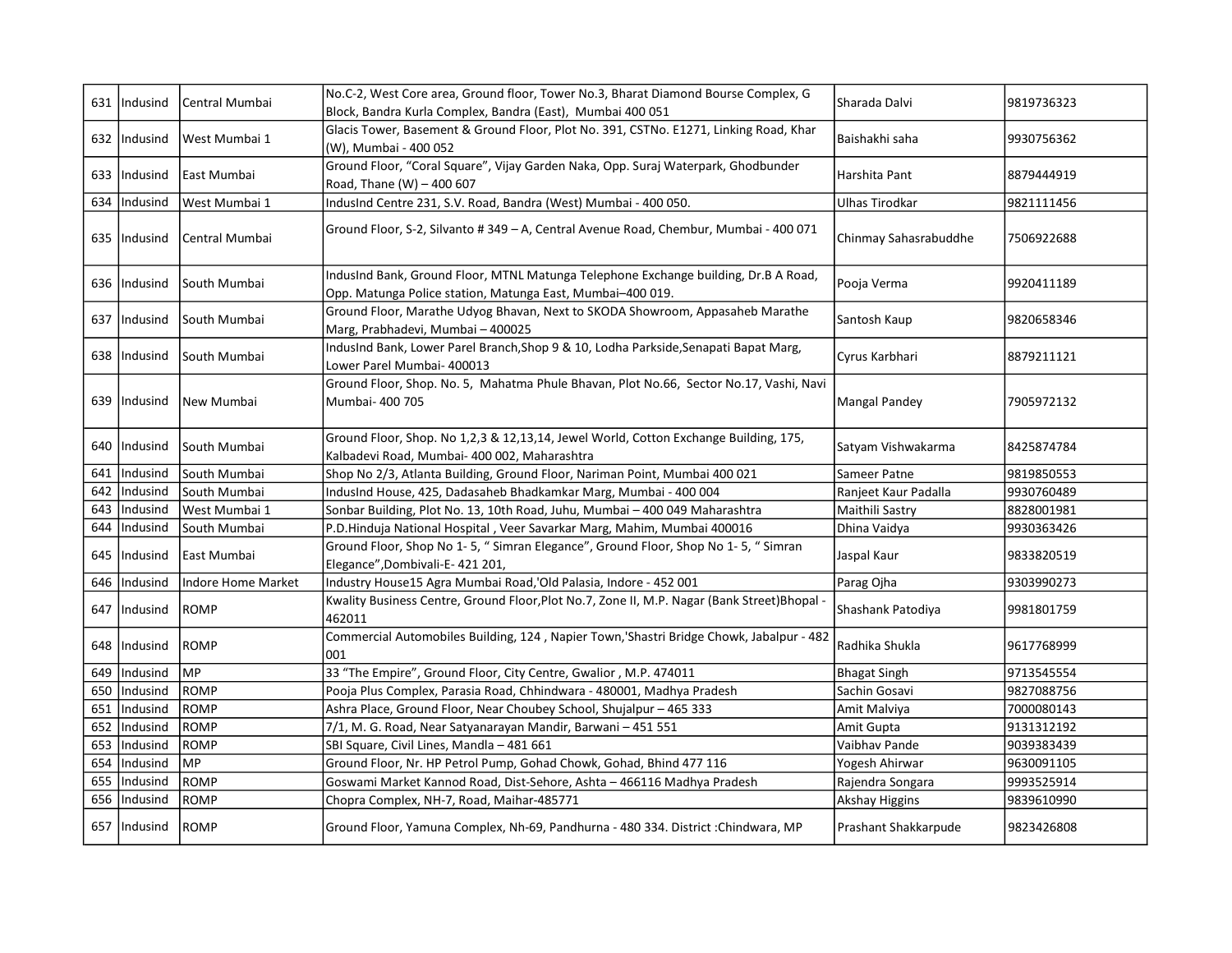| 658   Indusind | <b>ROMP</b>        | Ground Floor, Tilak Ward, opp PNB, Cement Road, Pipariya, Dist: Hosahangabad- 461 775,<br>Madhya Pradesh                                                                                                 | Pawan Manjariya     | 8839094810 |
|----------------|--------------------|----------------------------------------------------------------------------------------------------------------------------------------------------------------------------------------------------------|---------------------|------------|
| 659   Indusind | Indore Home Market | Ground Floor, " Shubham Corporate", No.27, Patel Nagar, Scheme 31, Traffic Root No.6,<br>7, Sapna Sangeeta Main Road, Indore, Madhyapradesh -452004                                                      | Mukul Bundela       | 9575553474 |
| 660   Indusind | <b>IMP</b>         | Ground Floor, Near Ganesh Darwaja, Jhansi Road, Orchha- 472 246. Teekamgarh Dist,<br>Madhya Pradesh                                                                                                      | Ayushi Bhaiji       | 8989188942 |
| 661   Indusind | ROMP               | 1st Floor, " Shree Sai Krupa", Sat Rasta, Hoshangabad- 461 001, Madhya Pradesh                                                                                                                           | <b>Ankit Purwar</b> | 8318645097 |
| 662   Indusind | <b>ROMP</b>        | Ground Floor, "Raj Tractors Building", Station Road, BINA-470 113, Sagar Dist, Madhya<br>Pradesh                                                                                                         | Rakesh Bajaj        | 9926347567 |
| 663 IIndusind  | <b>ROMP</b>        | Ground Floor, Khasra no. 207, Village: Badjhiri, Main Road, Post: Jhagariya Khurd, PS:<br>Ratibad, Block- Phanda, Teh: Huzur, Dist: Bhopal, Madhya Pradesh- 462 044                                      | Bablu Mewada        | 9754111241 |
| 664 IIndusind  | <b>ROMP</b>        | Ground Floor, Khasra No 148/3/2, Village: Dewanganj, Factory Chawraha, PH No 4, Teh &<br>Dist: Raisen, Block-Sanchi, PS: Salamatpur, Madhya Pradesh-464 651                                              | Ram Baghel          | 9926040803 |
| 665   Indusind | <b>MP</b>          | Ground Floor, Survey No 442, Village: Khureri, Khureri Main Road, Block-Morar, Dist:<br>Gwalior, Madhya Pradesh, Pin Code-474 006                                                                        | Sonu Yadav          | 9691822221 |
| 666 IIndusind  | <b>MP</b>          | IndusInd Bank Ltd.<br>Ground Floor, Survey No 1622, Village: Rairoo,<br>Near Mata MandirAB Road, Near Mata Mandir,<br>Block- Barai, PS: Purani Chhawani,, Dist: Gwalior, Madhya Pradesh, Pin Code-474010 | Durgesh Gopal       | 8878083187 |
| 667 Indusind   | <b>IMP</b>         | Ground Floor, Survey No 151-1, Sirol Gram Panchayat Limits, Block-Morar, Dist: Gwalior,<br>Madhya Pradesh, Pin Code- 474006                                                                              | Ajay Jadon          | 9753542060 |
| 668   Indusind | <b>ROMP</b>        | Ganv Than", Village:Umariya , #41, Balaji Bhawan, AB Road, Teh-Mhow, Dist: Indore-453<br>331, Madhya Pradesh                                                                                             | Naveen Panchal      | 7987997298 |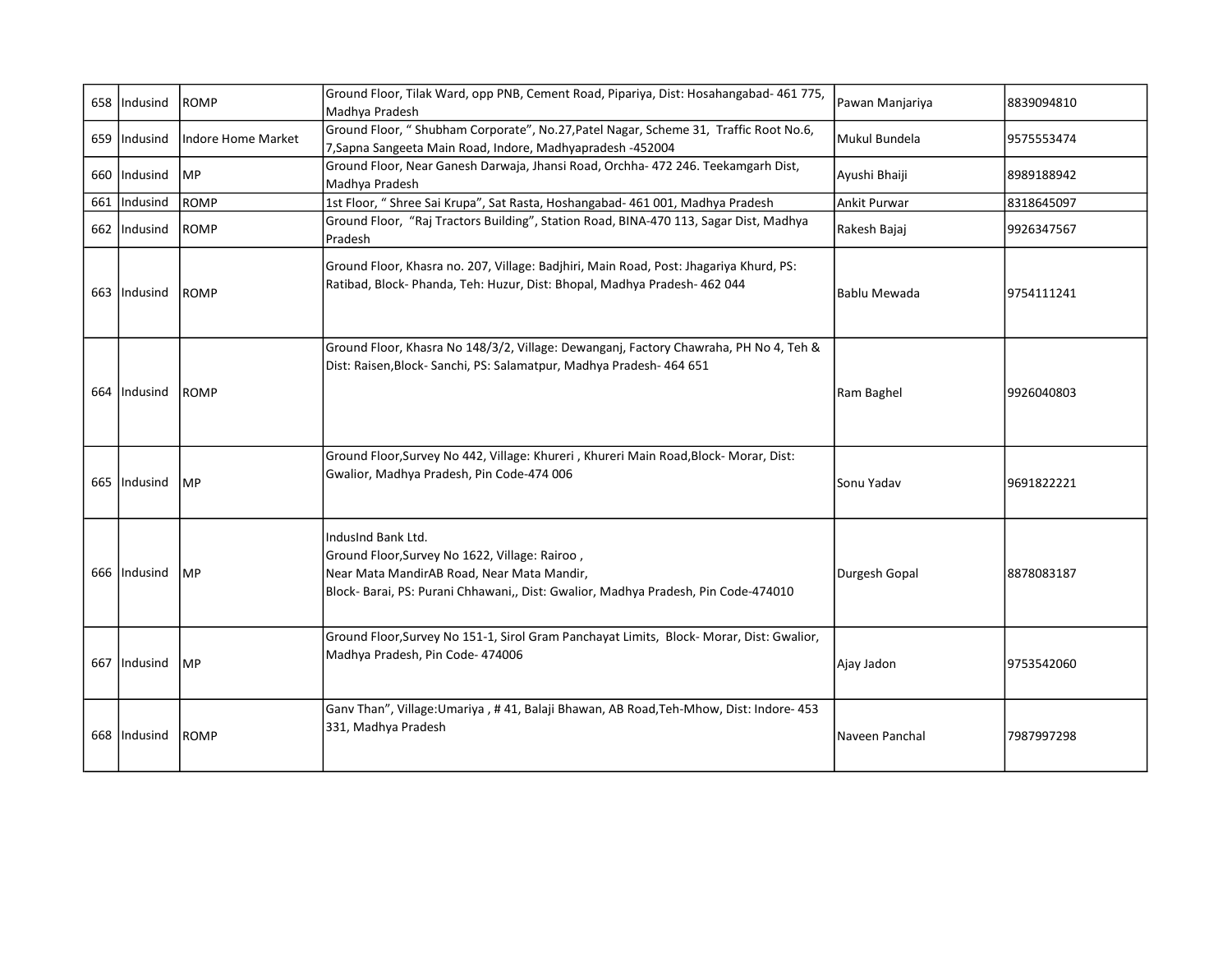| 669   Indusind | <b>ROMP</b>                 | Ground Floor, Survey No. 141, Village Talawali Chanda, Post Manglia, Teh & Dist. Indore-<br>453771, Madhya Pradesh                               | Neeraj Maheshwari    | 9926640316 |
|----------------|-----------------------------|--------------------------------------------------------------------------------------------------------------------------------------------------|----------------------|------------|
| 670   Indusind | <b>ROMP</b>                 | IndusInd Bank Ltd. Ground Floor, Khasra No 200, Rajasya Nirman Ma 04, Village- Kolukhedi,<br>Block: Phanda, Dist: Bhopal- 462 030, M.P.          | Mahesh Khushalani    | 7898661633 |
| 671 IIndusind  | <b>ROMP</b>                 | Ground Floor, Khasra no 70/2/1/1/Ka & 5/Ka Village: Kurana, Block: Phanda PS: Parwadiya<br>Sadak, Teh: Huzur, Dist: Bhopal- 462 036, M.P.        | Ajay Baradia         | 9893142766 |
| 672 Indusind   | <b>ROMP</b>                 | Ground Floor, Khasra 284, Village Sukha, PO: Sukha, Tehsil- Panagar, Patan Road, Dist:<br>Jabalpur, Madhya Pradesh-482 002.                      | Anuj kumar M Choukse | 9300034495 |
| 673   Indusind | ROMP                        | 303A, Silicon City, "Mansee Heights", Village:Nihalpur Mundi, Dist Indore- 452 012, M.P                                                          | Rupali Dhare         | 7999432388 |
| 674 IIndusind  | <b>ROMP</b>                 | Ground Floor, Plot No 87, Anuradha Nagar, Village: Kalod Kartal, Khandwa Road, Bypass<br>Chouraha, Dist: Indore, Madhya Pradesh PIN CODE-452 020 | Shubham Panchal      | 7974311171 |
| 675 Indusind   | ROMP                        | Ground Floor, Rau Pithampur Main Bypass Road Village Bhaislai Tehsil: Mhow Distt Indore<br>,Madhya Pradesh, Pin Code-453332                      | Ankit Mali           | 9669990551 |
| 676 Indusind   | <b>ROMP</b>                 | Ground Floor, H No.172, PH No 48, Village: Deonagar, Post: Hiridaynagar, Block:Sihora,<br>Dist:: Jabalpur, Madhya Pradesh, Pincode: 483 222      | Sumit Sharma         | 9981716120 |
| 677   Indusind | ROMP                        | Ground Floor," Bulbul Dream Palace", Plot No 43, Rasalpura Colony, Village: Harniya Khedi,<br>Tehsil-Mhow, Indore Dist-453 446, Madhya Pradesh   | Kamal Sharma         | 8602132320 |
|                | 678   Indusind   Saurashtra | Shop Nos 1 to 7 and 13, Madhav Hills 'Waghawadi Road, Bhavnagar - 364 002                                                                        | Raghav Bhatt         | 9427211733 |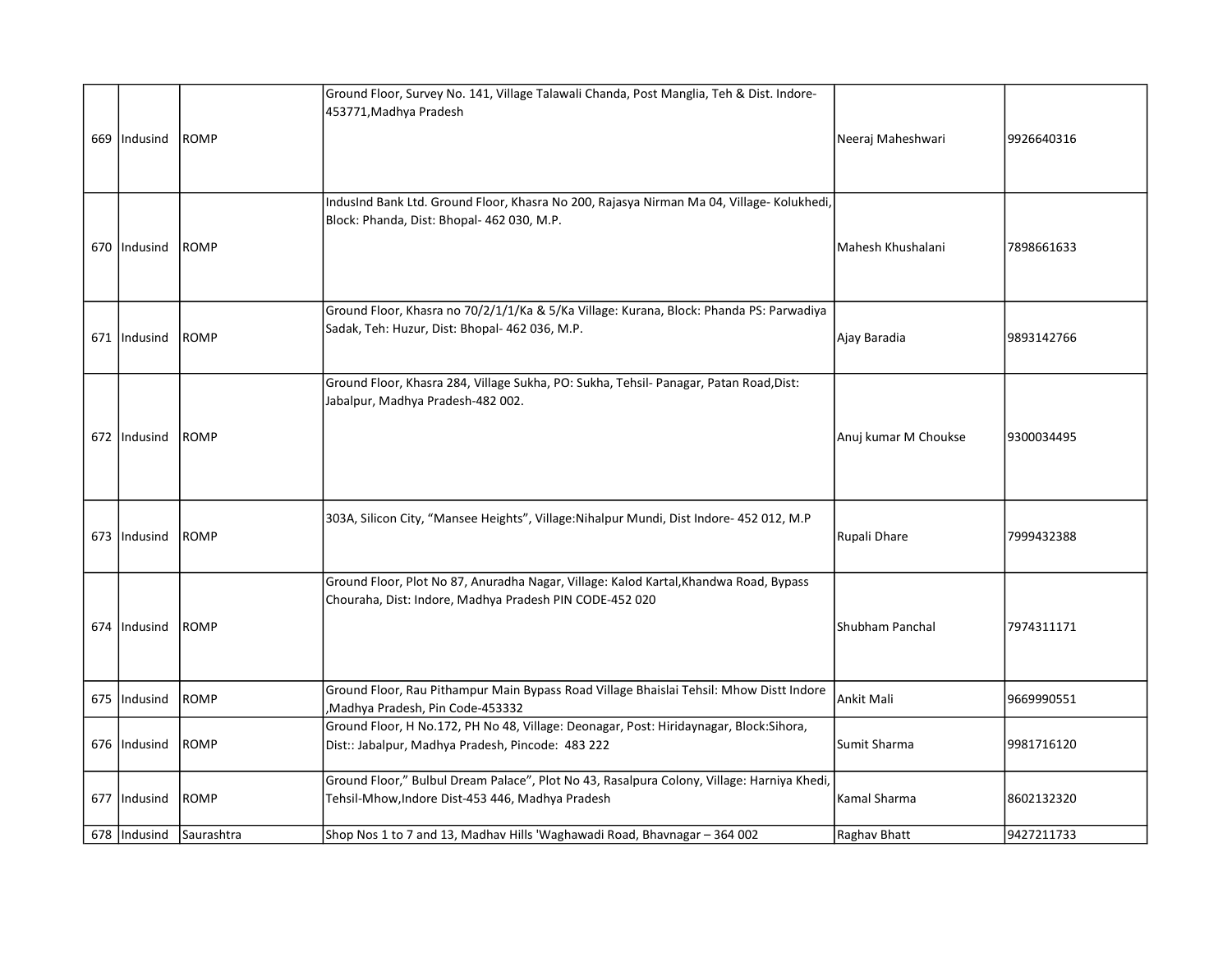|       | 679   Indusind | REST OF GUJARAT        | Shop No 5 & 6, 'Sun Plaza', Bhuj- Mirzapur Highway, Opp. Commerce College, Bhuj-Kutch<br>Dist, Gujarat- 370 001                                                                    | Nishidhkumar ShaH          | 9426972006           |
|-------|----------------|------------------------|------------------------------------------------------------------------------------------------------------------------------------------------------------------------------------|----------------------------|----------------------|
| 680   | Indusind       | <b>REST OF GUJARAT</b> | Rajkamal 2, plot no 342, ward - 12/B, Opp V-Mart, banking circle, Gandhidham -<br>370201, Gujarat                                                                                  | Saikat Biswas              | 9033192575           |
|       | 681   Indusind | REST OF GUJARAT        | Corporate House, Ground Floor, Opp. St. Ann's High School, P.N.Marg, Jamnagar - 361 001<br>- Gujarat                                                                               | Jaynand Patalia            | 9924403018           |
| 682   | Indusind       | REST OF GUJARAT        | Near Nilkanth Vidyalaya, Ravapar Main Road, Morbi - 363 641 Gujarat                                                                                                                | <b>Clifford Mathos</b>     | 9879147403           |
| 683   | Indusind       | <b>REST OF GUJARAT</b> | IndusInd Bank Ltd.Ground + First Floor, Naranpur, Uplovas, Naranpar Pasayali- 370 429,<br>Kachch Dist, Gujarat                                                                     | Divye Rathod               | 9725847711           |
| 684 I | Indusind       | <b>REST OF GUJARAT</b> | Ground Floor, Nakshatra IV, Dr Radhakrishnan Road, Opp. Rajkumar College, Near Marwadi<br>Shaves, Gymkhana Road, Rajkot - 360001, Gujarat                                          | Nirav Gohel/Bhushan Shah   | 9825320007/989816234 |
| 685   | Indusind       | <b>REST OF GUJARAT</b> | Ground Floor, Shop No. 5& 6(part), "The Imperial Heights", 150ft Ring Road, Opp.Iscon<br>Prozone Mall, Kalawad Road, Rajkot-360 007, Gujarat                                       | Shweta Devani              | 9979066834           |
|       | 686   Indusind | AHMEDABAD              | IndusInd Bank Ltd.2 Zodiac Square, Opp. Gurudhwara, S G Road, Bodakdev, Ahmedabad -<br>380 054                                                                                     | Rahul Shah                 | 9377423094           |
| 687   | Indusind       | AHMEDABAD              | GF, Unit no. 14, Suman City, Plot no. 17, Sec - 11, Gandhinagar - 382 0110.                                                                                                        | Dave Devang                | 9979472805           |
| 688   | Indusind       | <b>BARODA</b>          | Ground Floor & 1st Floor, Gold Croft, Vishwas Colony, Jetalpur Road, Baroda - 390 005                                                                                              | Ashish Mehta               | 9909995198           |
| 689   | Indusind       | Surat HM               | Shop No 10 & 11 " Shree Ganesh Building" Old NH-8, Ankleshwar- 393 001, Gujarat                                                                                                    | Amit Raval                 | 9998198965           |
| 690   | Indusind       | <b>REST OF GUJARAT</b> | Shree Shankheshwar Plaza, Zaveri Bazar, Gandevi Road, Amalsad - 396310. Gujarat                                                                                                    | Palak Mehta                | 8780431077           |
|       | 691   Indusind | <b>REST OF GUJARAT</b> | Ground Floor, Shop No 4 " Ras Avenue" survey no. 11/2/2/2 & 11/3/1 Opp. Le Royal<br>Hotel, Near Dadra Garden, Vapi- Silvassa Road, Dadra- 396 193 (U.T of Dadra & Nagar<br>Haveli) | Manthankumar Shah          | 8488957155           |
| 692   | Indusind       | Surat HM               | 1st Floor, Siddhi Plaza, Opp. Kribhco HSG, Kawas Patia, Hazira Road, Dist. Surat - 394516                                                                                          | Sagar Vyas                 | 9913894962           |
| 693   | Indusind       | Gujarat - Rural        | U/G-49-50, Dada Bhagvan Complex, Kamrej Char Rasta, Kamrej- 394 185 Dist: Surat,<br>Gujarat                                                                                        | Kumarpal Sheth             | 9924006789           |
| 694   | Indusind       | Gujarat - Rural        | Ground floor, Sutharwadi, Samroli, Ta. Chikhli, Dist. Navsari - 396 521. Gujarat.                                                                                                  | Pratik Naik                | 9825833977           |
| 695   | Indusind       | <b>REST OF GUJARAT</b> | Ground Floor, Shop Nos. 6, 7 & 8, Ambika Co-Operative Housing Society, Near Udvada<br>Railway station, Post : Udwada, Taluka : Pardi, Dist : Valsad, Pin code : 396185, Gujarat    | Reema Patel                | 9537989149           |
|       | 696   Indusind | Rest of Gujarat        | Shop No.6,7,8 & 9, Roshan Avenue, Silvassa - Vapi Road, Silvassa - 396230. Dadra & Nagar<br>Haveli (U.T.)                                                                          | Karan Champaneri           | 9998600093           |
| 697   | Indusind       | BARODA                 | Ground Floor, Axat Centre, Axi Hospital, Near Shreyas School, Manjalpur, Vadodara -<br>390004 Gujarat                                                                              | Trunal Kadam               | 9727775447           |
| 698   | Indusind       | <b>REST OF GUJARAT</b> | Royal Chemist, Opposite Fuwar, Near Petrol Pump, Bardoli 394602                                                                                                                    | Vipul Soni                 | 9377766404           |
| 699   | Indusind       | REST OF GUJARAT        | G-2, Empire State Bldg., Near Udhana Darwaja, Ring Road, Surat 395 002                                                                                                             | Alkesh Patel               | 9427882991           |
|       | 700   Indusind | <b>REST OF GUJARAT</b> | Plot No. C 6-13, Shrinathji Chambers, Vapi Industrial Area, Char Rasta, Vapi 396 195                                                                                               | <b>Bijendrasinh Thakor</b> | 9825291170           |
|       | 701   Indusind | <b>REST OF GUJARAT</b> | Ground Floor, M/s Ramanlal H. Shroff, Station Road, Rajpipla - 393 145 Gujarat                                                                                                     | Kausar Bhatti              | 9054095687           |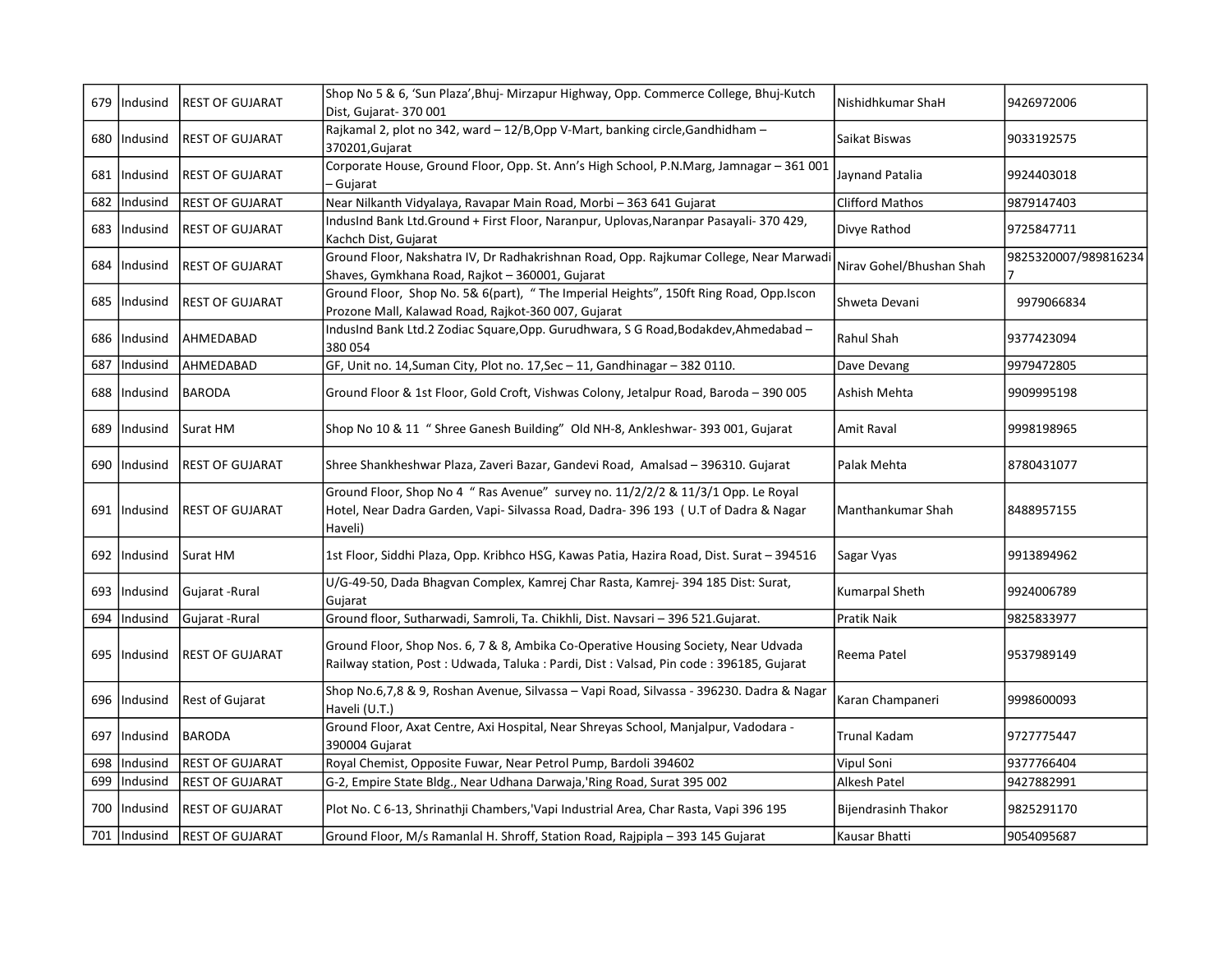|     | 702   Indusind | <b>REST OF GUJARAT</b>  | Ground Floor, "D-Cube", Near Kidney Hospital, Petlad Road, Nadiad-387 001, Gujarat                                                                                                                                                                                      | Anamika Shethna     | 8980656213 |
|-----|----------------|-------------------------|-------------------------------------------------------------------------------------------------------------------------------------------------------------------------------------------------------------------------------------------------------------------------|---------------------|------------|
|     | 703 IIndusind  | <b>IREST OF GUJARAT</b> | Shop no 2 & 3, Prem Residency Co. Op. Ho. Soc. Ltd, Lunsikui, Navsari-396 445 Gujarat                                                                                                                                                                                   | Jatinkumar Patel    | 9825405251 |
|     | 704   Indusind | <b>IREST OF GUJARAT</b> | Royal Corner, Besides Shah Virchand Govanji Jewellers, Halar Road, Valsad. 396001.<br>Royal Corner, Besides Shah Virchand Govanji Jewellers, Halar Road, Valsad. 396001.<br>Royal Corner, Besides Shah Virchand Govanji Jewellers, Halar Road, Valsad. 396001.<br>Royal | Pooja Desai         | 9904704813 |
| 705 | Indusind       | Surat HM                | Ground Floor, G-4, " Mangaldeep Complex", Hirabagh Circle, Varachha Road, Kapodadara,<br>Surat- 395 006, Gujarat                                                                                                                                                        | Nitin Shivnani      | 9687613111 |
|     | 706   Indusind | <b>REST OF GUJARAT</b>  | Ground Floor, "Gagan Complex", Near Gagan Hotel, Sarkhej -Bawla Road, Post: Changodar,<br>Taluka: Sanand, Dist: Ahmedabad- 382 213, Gujarat                                                                                                                             | Dhaval Rajguru      | 9925108228 |
|     | 707   Indusind | IREST OF GUJARAT        | Rajendra Estate, Opp. Gayatri Temple, State Highway, Mehsana - 384002, Gujarat                                                                                                                                                                                          | Jigar Upadhyay      | 9998091116 |
|     | 708 IIndusind  | Baroda HM               | IndusInd Bank Ltd, Ground Floor, Shop No 104-106 & First Floor 204-206, "Akshar Plaza",<br>Besides Goverdhan Nathji Haveli, Opp. Ghelani Petrol Pump, Nizampura, Vadodara-<br>390001, Gujarat                                                                           | Samir Malik         | 9898792944 |
| 709 | Indusind       | <b>BARODA</b>           | Ground & 1st Floor, #A-46, Nutan Maheshwar Nagar Society, Near High Tension Road,<br>Subhanpura, Vadodara- 390 023, Gujarat                                                                                                                                             | Jigar Maniar        | 9825040699 |
|     | 710   Indusind | BARODA                  | Ground Floor, Survey No.62 & 63/1 "Hotel Rajdhani Building", Near Fire Station, Char<br>Rasta, Dandia Bazaar, Vadodara-390001, Gujarat                                                                                                                                  | Viral Shah          | 9879579512 |
|     | 711   Indusind | BARODA                  | IndusInd Bank Ltd.Ground Floor, Shop No 2 & 3," PURV PRIME", Near Nathubhai Circle,<br>Gotri Main Road, Mouje Jetapur, Vadodara- 390 007, Gujarat                                                                                                                       | Samarth Shah        | 9725830025 |
|     | 712   Indusind | BARODA                  | Pancham Icon", GF-Shop No 07 & 08, FF-107 & 108, Plot No 165, Vasna Road, Vadodara-<br>390 007, Gujarat                                                                                                                                                                 | Vishal Vaidya       | 7600032081 |
|     | 713   Indusind | <b>BARODA</b>           | IndusInd Bank Ltd.<br>Ground & 1st Floor, "Haldar Tower",<br># A/2, Plot No 59, Jyoti Park CHS Ltd, Opp. Amrapali Complex, Water Tank Road,<br>Karelibaug, Vadodara- 390 018, Gujarat                                                                                   | Nileshkumar Rana    | 9925041705 |
|     | 714 Indusind   | <b>AHMEDABAD</b>        | World Business House, M. G. RoadNr. Parimal Garden, Ellis BridgeAhmedabad - 380 006                                                                                                                                                                                     | <b>Rushad Vakil</b> | 9726612053 |
| 715 | Indusind       | Saurashtra              | Dharmaj Co-operative Consumers Stores Ltd,'Dharmaj, District Anand, Gujarat 388430                                                                                                                                                                                      | Pragnesh Soni       | 8141123344 |
|     | 716   Indusind | BARODA                  | Ground Floor, Maruti Sunay Building, Aryanager, Amul Dairy Road, Anand - 388001.                                                                                                                                                                                        | Vishal Dantara      | 9099919610 |
|     | 717   Indusind | <b>AHMEDABAD</b>        | IndusInd Bank Ltd.Shant Prabha Height, Opp. Vallabh wadi, Rambagh jawahar chowk, Mani<br>Nagar, Ahmedabad- 380 008, Gujarat                                                                                                                                             | Santanu Mitra       | 9979936284 |
|     | 718   Indusind | AHMEDABAD               | Shop No 1, Saman II Complex, Opp Reliance Petrol Pump, 100 ft Road, Prahaladnagar Main<br>Road, Satellite, Ahemdabad                                                                                                                                                    | Shraddha Shah       | 8306050408 |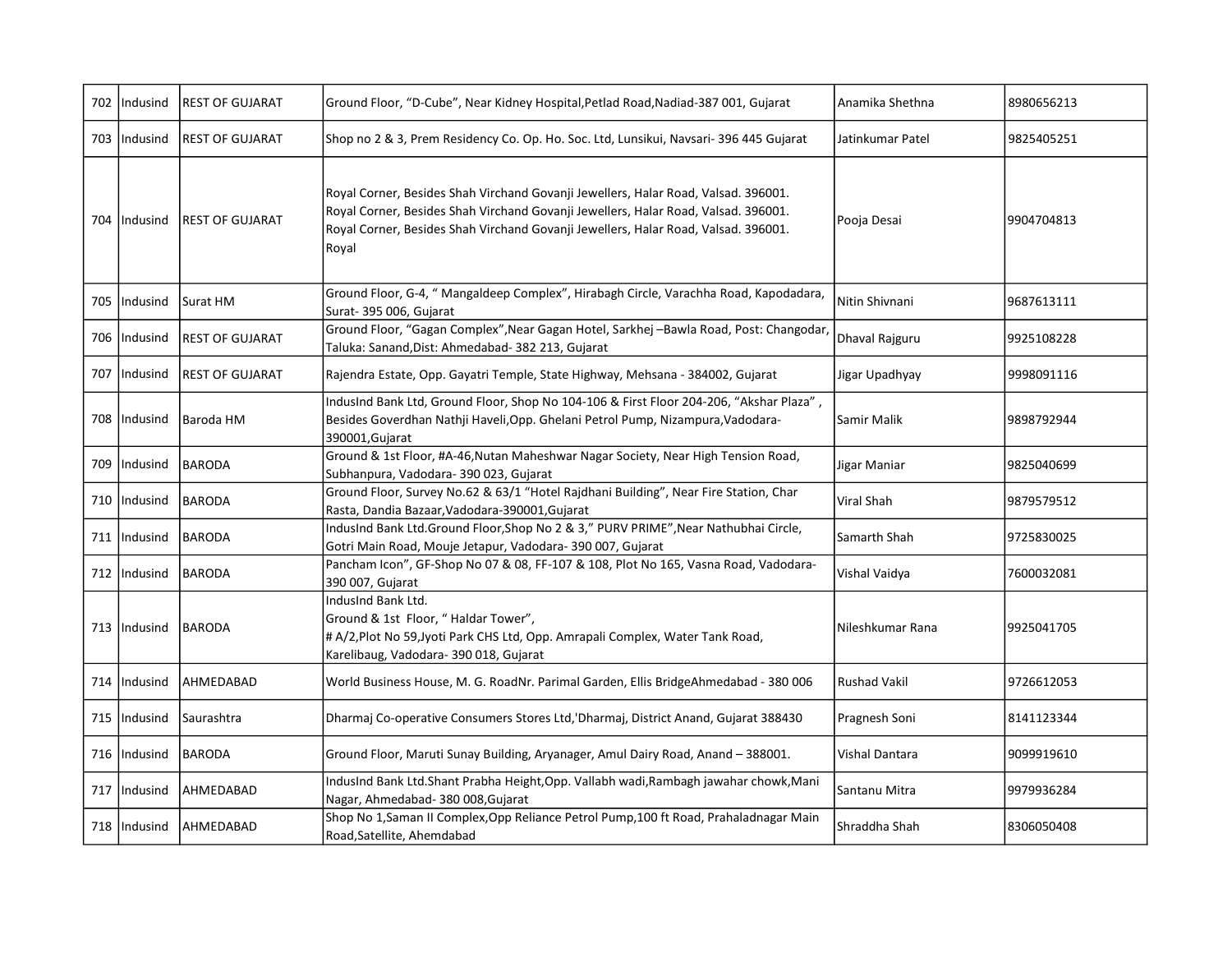| 719   Indusind | BARODA                        | Ground Floor, Swami Premdas Jalaram Hospital, Behind R. T. O.'Harni Warasia Ring Road,<br>Warasia, Vadodara-390006                                                                                                                                                     | Priti Tamboli        | 9890034714    |
|----------------|-------------------------------|------------------------------------------------------------------------------------------------------------------------------------------------------------------------------------------------------------------------------------------------------------------------|----------------------|---------------|
| 720   Indusind | <b>PUNE</b>                   | Indusind Bank Ltd, GE-132, Forteliza Apartment, opp Mariplex goldadlabs, Kalyani nagar,<br>Pune 411014.                                                                                                                                                                | <b>Achal Dubey</b>   | ,919644613561 |
| 721   Indusind | <b>IPUNE</b>                  | Shop No. 11-14, 'ECSTASY', Sangam Press Road, Opp. Siddharth Tower, Kothrud, Pune -<br>411038                                                                                                                                                                          | Medha Joag           | 9921603894    |
| 722   Indusind | <b>REST OF PUNE &amp; GOA</b> | Ground Floor, "Sambhaji Rao Karanje Complex", Nagar Road, At Post Shikrapur- 412 208, Tal<br>Shirur, Dist: Pune, Maharashtra                                                                                                                                           | Sandeep Patil        | 9822872084    |
| 723   Indusind | <b>REST OF PUNE &amp; GOA</b> | IndusInd Bank Ltd.Ground Floor, "Orchid Complex", #70, Railway Lines, Opp. Mayor's<br>Bungalow, Solapur- 413 001, Maharashtra                                                                                                                                          | Shashikant Malji     | 7385007670    |
| 724   Indusind | <b>PUNE</b>                   | Ground Floor, Shop No. G-1 to G4, NECO NX, Next to Neco Gardens Sry No 209(part), Viman<br>Nagar, Pune-411 014, Maharashtra.                                                                                                                                           | Girish Shelar        | 9960639856    |
| 725   Indusind | <b>REST OF PUNE &amp; GOA</b> | Indusind bank Ltd., opp. Kedar talkies, A/P-Gijawane, TAL-Gadhinglaj, Dist.-Kolhapur, State-<br>Maharashtra. 416502                                                                                                                                                    | Ramesh Kalyani       | 9420586206    |
| 726   Indusind | lREST OF PUNE & GOA           | IndusInd Bank, Kolhapur Branch<br>Vasant Prabha Chambers, Ground Floor, 1125, E Ward, Sykes Extension area, Opp. Parekh<br>Bridge, Near S.T. Stand, Kolhapur - 416001                                                                                                  | Dayanand Kulkarni    | 9850072362    |
| 727   Indusind | lGoa                          | IndusInd Bank, Chaze Art Gallery, Rue AbadeFaria Road, Margao, Goa - 403601                                                                                                                                                                                            | <b>Pralahad Naik</b> | 9767899669    |
| 728   Indusind | lGoa                          | IndusInd Bank, Gr. Floor Smit Vandan Nr. Vivanta By Taj, St. Inez Junction, St. Inez Panjim<br>Goa, 403001                                                                                                                                                             | Swati Sahai          | 8999568163    |
| 729   Indusind | Goa                           | IndusInd Bank, Porvorim Branch, Shop No 107 GF2 SALSONS Trade Centre Opp. Tata<br>Motors Near O'Coquiero Junction NH-17Panaji-Ma, Porvorim - 403512                                                                                                                    | Shailesh Pednekar    | 9823774214    |
| 730   Indusind | l Goa                         | IndusInd Bank Ltd., UG 5, 6 & 7, Vinayak Plaza, Curchorem, Sanvordem, Goa, Sanvordem -<br>403706                                                                                                                                                                       | Nivedeeta Dessai     | 9422640808    |
| 731   Indusind | <b>NAGPUR</b>                 | Ground Floor, Shop No 11, Morya-1, Ganesh Nagari, Plot No R-197, Koradi Road, Village:<br>Bhokara, The & Dist Nagpur, Maharashtra<br>Ground Floor, Shop No 11, Morya-1, Ganesh Nagari, Plot No R-197, Koradi Road, Village:<br>Bhokara, The & Dist Nagpur, Maharashtra | Nikhil Hiware        | 9922964399    |
| 732 Indusind   | <b>NAGPUR</b>                 | Ground Floor, Gram Panchayat- Daroda, Village: Daroda, PS/PO- Hinganghat, Dist: Wardha<br>Maharashtra- 442 307                                                                                                                                                         | Swapnil Kolhe        | 8408981035    |
| 733   Indusind | NAGPUR                        | Ground Floor, GramPanchayat House No 116, Ward No 1, Village Yerla, Post: Fetri, Teh:<br>Nagpur(Gramin) Dist: Nagpur, Maharashtra- 441 501                                                                                                                             | Kailash Khanapure    | 9021368457    |
| 734   Indusind | <b>NAGPUR</b>                 | Ground Floor, "Ganapati Plaza", situated Opp.Ashok Vatika, Collector Office Road,<br>Akola-444 001, Maharashtra<br>Ground Floor, "Ganapati Plaza", situated Opp.Ashok Vatika, Collector Office Road,<br>Akola-444 001, Maharashtra<br>Ground Floor, "Ganapati Plaza",  | Saurabh Kulkarni     | 8805022616    |
| 735   Indusind | NAGPUR                        | Ground Floor, MCH No 280/2, Plot No. 3/1, Irwin Square, Morshi Road, Amravati-444 601<br>Maharashtra                                                                                                                                                                   | Girish Matode        | 9011012698    |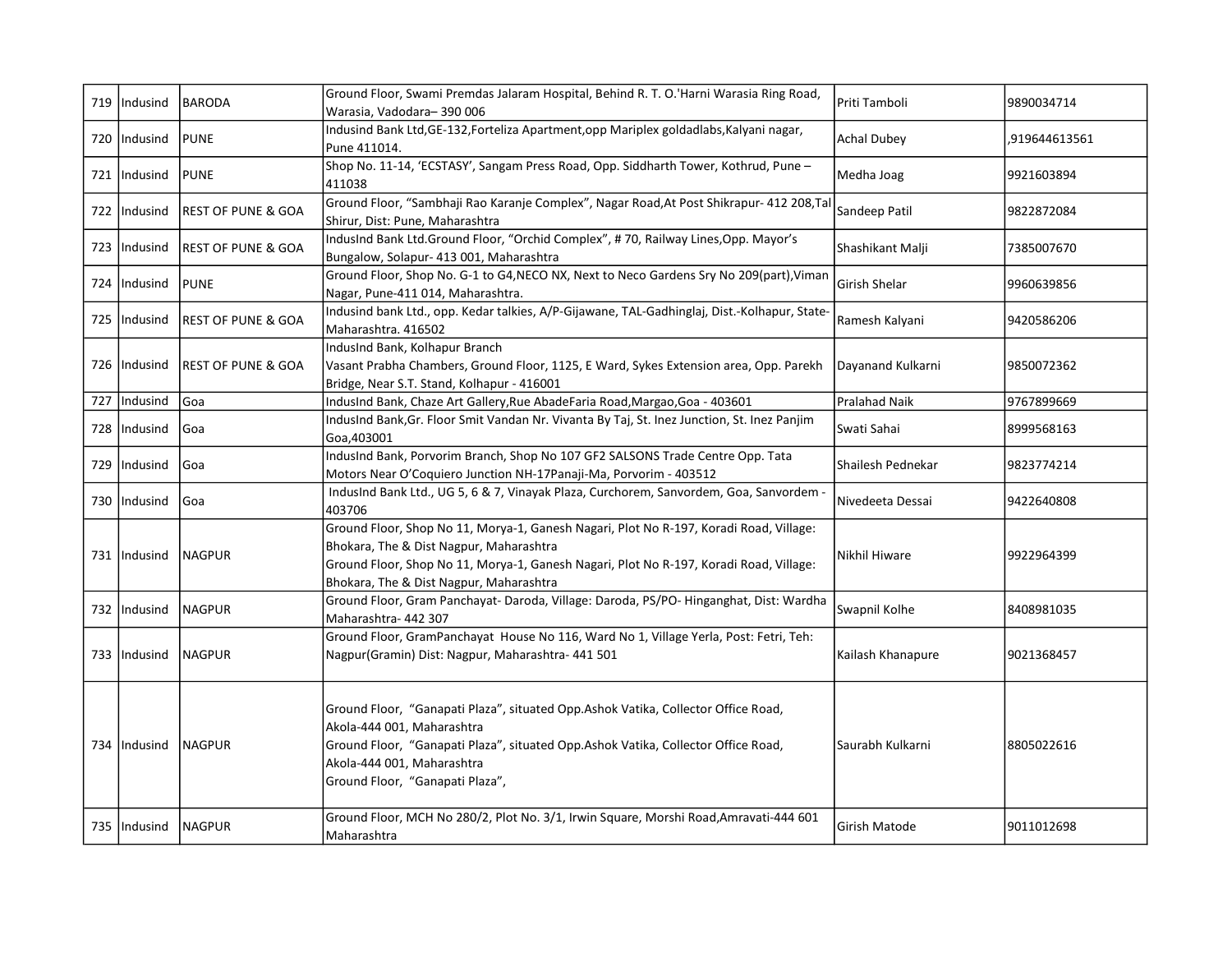|     | 736 Indusind   | <b>NAGPUR</b>                  | Ground Floor, Plot No 5, House No 13/A, Opp. Achraj Tower No II, Chindwara Road,<br>Chhaoni, Byramji Town, Nagpur- 440 013, Maharashtra                                                      | Rakesh Gotmare   | 8698887746 |
|-----|----------------|--------------------------------|----------------------------------------------------------------------------------------------------------------------------------------------------------------------------------------------|------------------|------------|
| 737 | Indusind       | NAGPUR                         | Shop No. 2, Gandhi Grain Market, Near Chapru Nagar Square, Central Avenue, Nagpur -<br>440 008                                                                                               | Ashish Timande   | 9021326130 |
|     | 738 Indusind   | <b>NAGPUR</b>                  | Ground Floor "Zanzari Complex", Saraf Market, Zila Parishad Road, Chandrapur-442402,<br>Maharasthra                                                                                          | Mangesh Matte    | 9881722622 |
|     | 739   Indusind | <b>NAGPUR</b>                  | Ground Floor, Shop No 3,4,5 & 11,12,13,<br>" Shree Ganesh Chambers",<br>Near Panchsheel Square, Dhantoli,<br>Nagpur- 440 012, Maharashtra                                                    | Madhup Deshmukh  | 9881146516 |
|     | 740   Indusind | <b>NAGPUR</b>                  | IndusInd Bank Ltd. Ground & First Floor, Plot No 310-B, Shop No G-002/A&B, F-101/A & B,F-<br>102 A, " Devika Deep Complex", Near Choudhary Chowk, Jaripatka, Nagpur- 440 014,<br>Maharashtra | Bharti Bajaj     | 7507744661 |
|     | 741   Indusind | <b>NAGPUR</b>                  | Shri Swami Plaza, 97, East High Court Road, Ramdas Peth, Nagpur - 440 010                                                                                                                    | Parimal Mahatme  | 8550992477 |
|     | 742   Indusind | <b>NAGPUR</b>                  | Ground Floor -Shop No 1 &34, " Shriram Shyam Towers "S.V. Patel Road, Kingsway, Sadar,<br>Nagpur - 440 001,<br>Maharashtra                                                                   | Akshay Maha      | 9673073888 |
|     | 743 Indusind   | <b>IREST OF PUNE &amp; GOA</b> | Lower Ground Floor, Grampanchayat House No 889, Shrinath VKS Society Limited, Village:<br>Arwada, Tal: Tasgaon, Dist: Sangli- 416 312, Maharashtra                                           | Nitin Ganeshwade | 8806754866 |
|     | 744 Indusind   | <b>WEST 2 ROMG</b>             | IndusInd Bank, Aurangabad Branch,<br>Shop No 1, Sai Square,<br>Osmanpura circle,<br>Station Road Aurangabad -431001                                                                          | Om fattelaskhar  | 9511229933 |
|     | 745   Indusind | <b>REST OF PUNE &amp; GOA</b>  | Ground Floor, Shubham Plaza, CS. No. 150-151 B - 1, Opp. Big Bazar, Sangli - 416 416                                                                                                         | Aditya Pednekar  | 7083476361 |
| 746 | Indusind       | REST OF PUNE & GOA             | IndusInd Bank Ltd.Phase I, MIDC, Hinjewadi,                                                                                                                                                  | Surekha Patil    | 8788899355 |
| 747 | lIndusind      | WEST 2 ROMG                    | Shop no.1 Thakkers Nexus point, Near Bhosla Military School Gate, College Road, Nashik -<br>422 005                                                                                          | Majid Khan       | 8308827861 |
|     | 748   Indusind | <b>PUNE</b>                    | K-3 to K-6, Empire Estate, Mumbai-Pune Road, Chinchward, Pune-411019 Maharashtra                                                                                                             | Nikhil Kulkarni  | 9881468377 |
| 749 | Indusind       | <b>PUNE</b>                    | 2401, Gen. Thimmayya Rd. (Cantonment) Pune - 411 001.                                                                                                                                        | Manisha Verma    | 9665633399 |
| 750 | Indusind       | <b>REST OF PUNE &amp; GOA</b>  | IndusInd Bank Ltd.Ground Floor, Sr. No 283/1/1, Plot No. 29 & 3, At Karanje Tarf, Satara-<br>415 001, Dist-Maharashtra                                                                       | Samir Manurkar   | 8380098101 |
| 751 | Indusind       | <b>WEST 1 PUNE</b>             | 163/1, Surmani Society, D. P. Rd, Opp. DAV, School, Aundh, Pune                                                                                                                              | Sanjay Chaudhari | 9922420132 |
|     | 752 Indusind   | <b>PUNE</b>                    | Ground floor, S. No.1-A (Part), Aditya Business Centre, NIBM Road, Kondhwa Khurd, Pune -<br>411048                                                                                           | Sauray Sinha     | 9823326535 |
|     | 753   Indusind | <b>REST OF PUNE &amp; GOA</b>  | 38, Gat No. 481, Karmoli, Taluka Mulshi, Distt-Pune, Pin Code 412108, Maharashtra                                                                                                            | Devidas Satpute  | 9673832923 |
|     |                | 754   Indusind   Hyderabad 1   | '1-8-448, Sardar Patel Rd.Begumpet,'Secunderabad - 500 003                                                                                                                                   | A Kiran Kumar    | 9948414116 |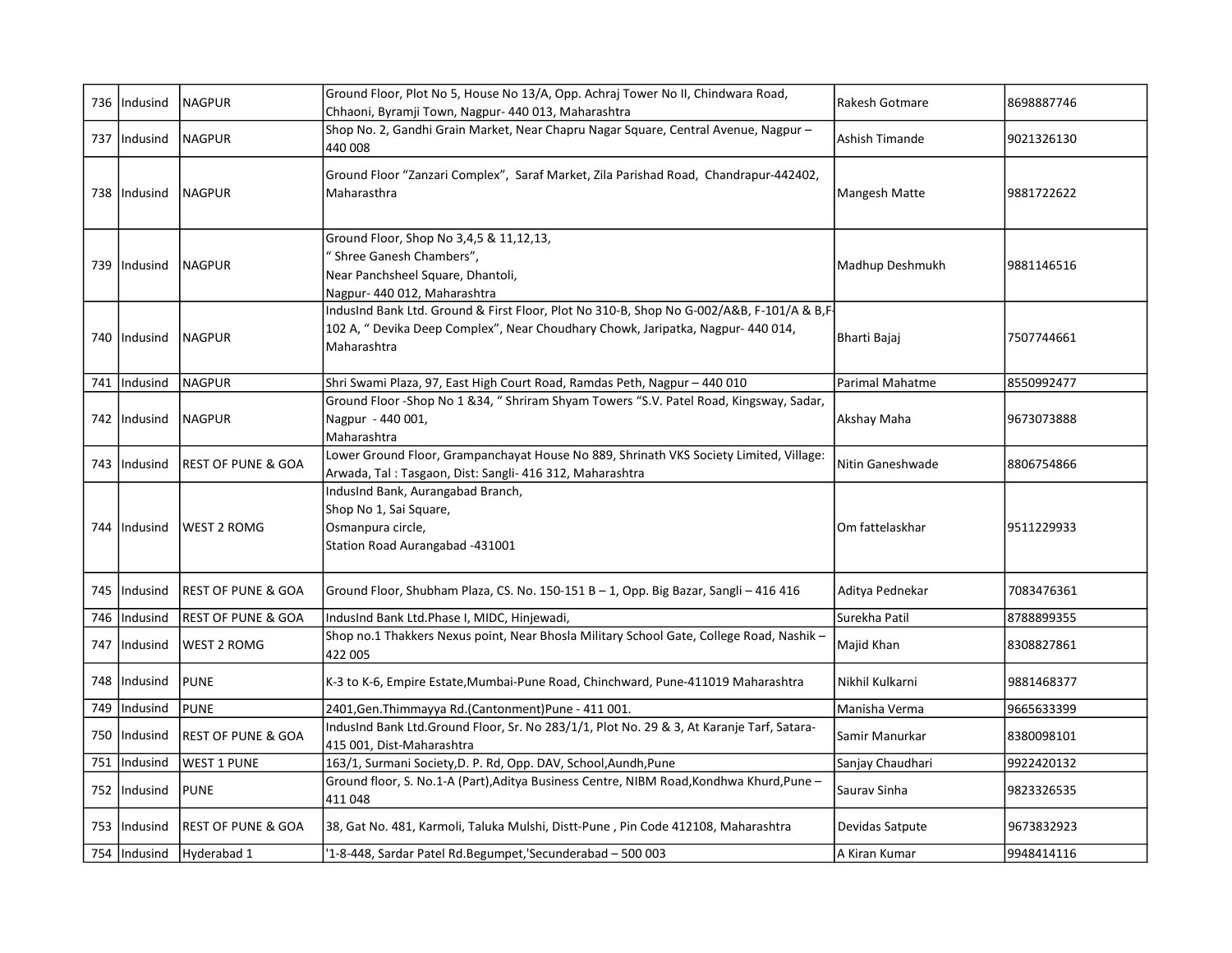| 755 | Indusind       | <b>Bangalore West</b>    | #28 Centernary Building, Ground Floor, MG Road, Bangalore, Karnataka-560001                                                     | Rajalakshmi M             | 9945642333 |
|-----|----------------|--------------------------|---------------------------------------------------------------------------------------------------------------------------------|---------------------------|------------|
| 756 | Indusind       | <b>Bangalore South</b>   | No. 87, Bull Temple Road, Basavanagudi, Bangalore - 560004                                                                      | Saranya R                 | 9740363644 |
| 757 | Indusind       | Vizag                    | M. G. Road, Near Benz Circle, Vijayawada-520 010                                                                                | D Kalyani                 | 9866078331 |
| 758 | Indusind       | Rest of Karnataka        | RR's Mahalaxmi Mansion, Desai Cross, Pinto Road, 'Hubli 580 020                                                                 | Suresh P                  | 9945278444 |
| 759 | Indusind       | Rest of Karnataka        | No. 28, Devaraj Urs Road, Devraj Mohalla, 'Mysore - 570 001                                                                     | S Yogendra                | 9916693237 |
| 760 | Indusind       | Vizag                    | D No 6-9-17, Ratnadeepika Plaza, 9/1 Arundelpet, Guntur - 522002                                                                | P Mahesh                  | 9866259003 |
| 761 | Indusind       | Rest of Hyderabad        | 40/581, S.V.Complex, R. S. Road,'Kurnool - 518004                                                                               | <b>VAMSHI KIRAN REDDY</b> | 8142578889 |
| 762 | Indusind       | Rest of Karnataka        | Ground Floor, Hotel Panchmahal Complex, Kodialbail, Mangalore - 575 003                                                         | Shreenath V Naik          | 9008088766 |
| 763 | Indusind       | Rest of Hyderabad        | Dno. 20-114, Naidu Buildings, Naidu Building Road 'Chittoor - 517 001                                                           | Narasimhulu               | 9985289274 |
| 764 | Indusind       | <b>Rest of Hyderabad</b> | 12-2-958, Sai Nagar 2nd cross, Opp to SIU church, Beside BABY Hospital, Anantapur- 515001                                       | seshagopal                | 8074619599 |
|     | 765   Indusind | <b>Rest of Hyderabad</b> | D.No.16/1007, Subbareddy Shopping Complex, Pogathota, Trunk Road, Nellore - 524 001                                             | V Ranjith Devadanam       | 9553335363 |
| 766 | Indusind       | Vizag                    | No. 15/48, Eluru Road, Near Sobhana Hotel,'Gudivada 521 301                                                                     | K Suresh Kumar            | 8886804766 |
|     | 767   Indusind | Vizag                    | IndusInd Bank, Gajuwaka Branch, 1st Floor 26-17-22, Ward no 61 Chinagantyada Gajuwaka<br>Vishakapatnam,-530026                  | Santosh Kumar P           | 9052022027 |
|     | 768   Indusind | <b>Rest of Hyderabad</b> | Dno. 2-787/788/789, 1st Floor, Sai Ram Towers, 'Sri Hari Rao Street, Nagarajupet, Kadapa<br>516 001                             | M Sujatha                 | 9885811234 |
| 769 | Indusind       | Rest of Karnataka        | Bandigadi Complex, I Floor, 'Nehru Road, Shimoga- 577 201                                                                       | Sathish.Ramappa           | 9731368666 |
|     | 770   Indusind | Rest of Hyderabad        | D.No: 6-1-29&30, Ganapathi Plaza, Opp. Marakaji School, Lakshar Bazar, Hanamkonda,<br>Warangal - 506 001                        | Rama Chandran. B          | 9989932564 |
| 771 | Indusind       | <b>Bangalore West</b>    | Sri Ganesh Towers, No.124, 3rd Main Road, Malleshwaram, Bangalore-560003                                                        | Raghavendra Hande         | 9886616678 |
| 772 | Indusind       | <b>Bangalore South</b>   | No 310, 9th main, 39th cross, Jayanagar 5th block, Bangalore - 560041                                                           | Venkatesh R               | 9663800047 |
| 773 | Indusind       | Non Metro Hyderabad      | 12-104, Huzur Nagar Road, Kodad 508 206                                                                                         | Rajendra S                | 9703330299 |
| 774 | Indusind       | <b>Rest of Hyderabad</b> | 19-145/146/147 Vsn Reddy Complex Sagar Road Miryalaguda - 508207                                                                | SriHarsha Parvath Reddy   | 9951992525 |
|     | 775   Indusind | <b>Bangalore South</b>   | 'ANNA" Complex, #430, Hennagara Gate, Bommassandra Industrial, Area, Hosur Main<br>Road, Bangalore - 560 099                    | Jayendra kumar G          | 6362976672 |
|     | 776   Indusind | Bangalore South          | Ground Floor, CC Classic No. 3/.19, Sitaraman nagar, Krishanagiri Bye-Pass Road, Hosur,<br>Tamil Nadu - 635109                  | Paramesh B                | 9344537227 |
| 777 | Indusind       | <b>Bangalore North</b>   | No. 89, KMJ Arena, Anand NagarOuter Ring Road, Bangalore - 560037                                                               | Sruti Chakraborty         | 8587977232 |
|     | 778   Indusind | l Rest of Karnataka      | Upper Ground Floor, Commercial Complex B C Circle, Kenchnkuppe Gate, Teleswari, Bidadi<br>- 562 109, Karnataka                  | Akash Dayama              | 9880329156 |
|     | 779   Indusind | <b>Bangalore North</b>   | Site no 43, 80 Feet Rd, Opp to Telegraph Office, Thippasandra, Bangalore, Bangalore -<br>560075                                 | Manjunath S               | 9663331617 |
|     | 780   Indusind | Hyderabad 2              | Groundfloor, premier building, plot No 35, 36, 41 & 42, SY no 76, Madhapur, Hyderabad-<br>500035                                | Eshwar Reddy K            | 9000339992 |
| 781 | Indusind       | <b>Bangalore West</b>    | No.63-88, CM Plaza, Koramangala, 1st Block, Sarjapura Main Road, Jakasandra, Bangalore-<br>560034                               | Siraj                     | 9620397779 |
|     | 782   Indusind | Hyderabad 1              | H No 16-11-579/1/1, 16-11-579/1/2,3,4, Shiva Ganga Theatre Lane, Tamasoma<br>jyothirgamaya, Gaddiannaram, Hyderabad, PIN-500060 | Manda Keerthi             | 9966719991 |
|     | 783   Indusind | <b>Rest of Hyderabad</b> | Shop Nos.1-3-80/4/1-5, Venkateshwara Colony, Opp. Head Post Office, Medak - 502110                                              | Bhaskara Narendra         | 7013404448 |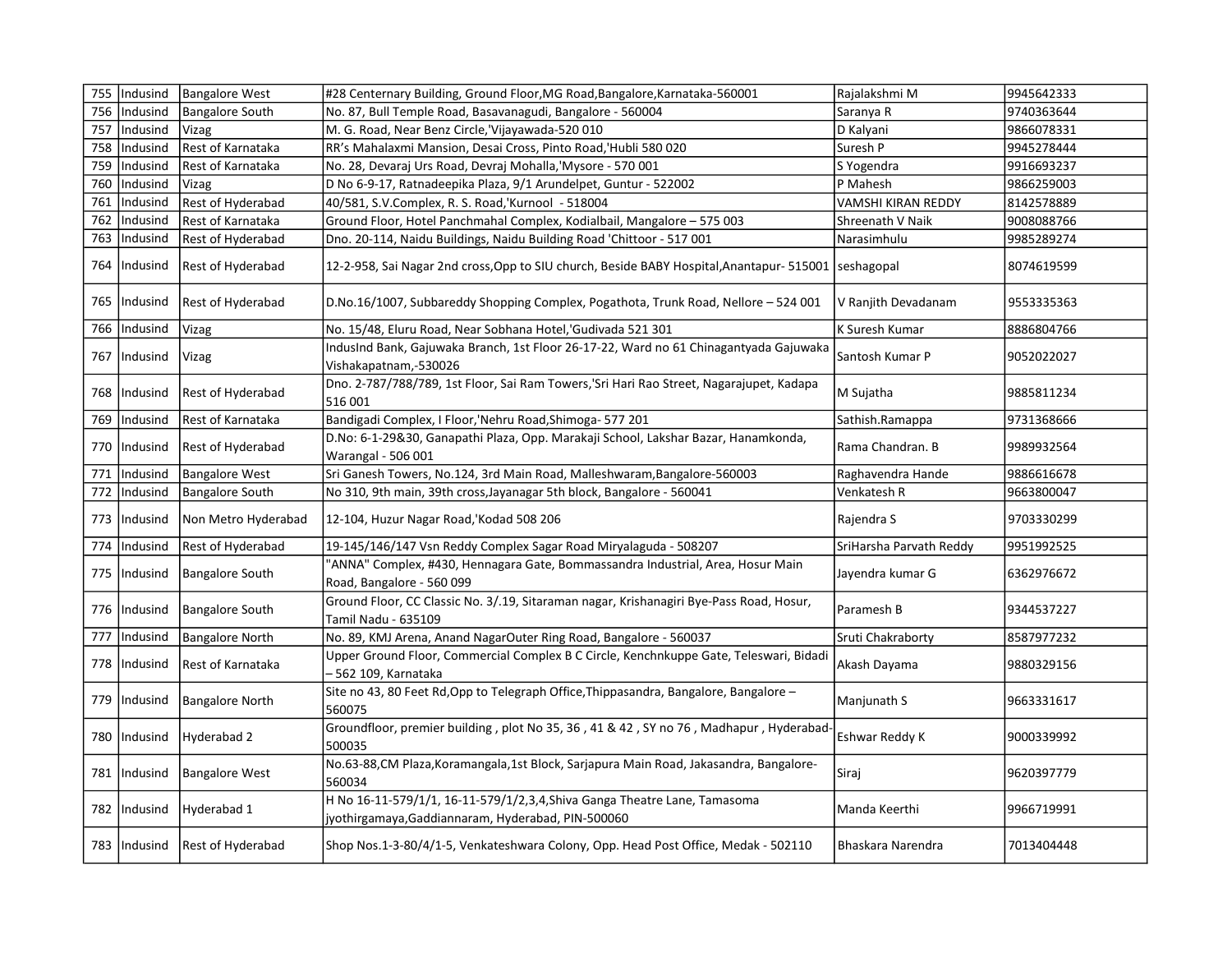|     | 784   Indusind | Hyderabad 2              | H.No. 3-86/A/1, Nizampet Main Road, Beside Bhavya's Anandam Apartments, Nizampet<br>Village - 500090                                                 | Harini N            | 9492766817 |
|-----|----------------|--------------------------|------------------------------------------------------------------------------------------------------------------------------------------------------|---------------------|------------|
| 785 | Indusind       | <b>Bangalore North</b>   | Parvatheswara Complex, DB Cross BB Road, Opp. Jain Temple, Devanahalli, Bangalore -<br>562 110.                                                      | Bhavani             | 9886143020 |
|     | 786   Indusind | Hyderabad 2              | No 1-248, Opp B.K Plaza, Miyapur-Bollaram Cross Roads, Miyapur, Hyderabad-500049                                                                     | P Sravani           | 8179918244 |
| 787 | Indusind       | Hyderabad 1              | IndusInd Bank, Karkhana Branch, Ground Floor, 3/1/101, Moti Valley Next to Devi Shetty<br>Hospital, Tirumalgiri, Karkhana, Secunderabad-500009       | Srinivas AJ         | 9849974481 |
| 788 | Indusind       | <b>Rest of Hyderabad</b> | 3/7/83/101/2, Badri Complex, Gurunagar Colony, NH - 9, Sadashivpet, Medak - 502 291                                                                  | K Bhumesh           | 9845896537 |
| 789 | Indusind       | Rest of Hyderabad        | H No. 4/1/674/A, Alampally Road, Vicarabad 501 101                                                                                                   | Pavan P             | 7799684899 |
| 790 | Indusind       | <b>Bangalore North</b>   | 208, B 80 Feet Main Road, HBR Layout 1st Stage II Block, Bangalore-560043                                                                            | Salva Rushyendra    | 8123790496 |
|     | 791   Indusind | Vizag                    | D.No: 70-1-28/2, Nagamalli thota Jn, Near HP petrol pump, Pithapuram Rd. Sarpavaram<br>Kakinada - 533003                                             | Venkateswara Rao    | 8142333823 |
|     | 792   Indusind | Vizag                    | D. no. 7-105 & 7-96/5M, Near Police station, Opp. Sai Baba Temple, Vizianagaram Road,<br>Kothavalasa, Vizianagaram District - 535 183 Andhra Pradesh | Satish              | 8886882324 |
| 793 | Indusind       | Vizag                    | Main Road NH-5, Opp Police Station, Nakkapalli, Visakhapantnam-531081.                                                                               | Koppana Veerababu   | 9848399987 |
|     | 794   Indusind | Hyderabad 1              | Uma Hyderabad House, Ground floor, Unit B, Premises no 6-3-1090/1/1, Rajbhavan Road<br>beside Bluedart office, Somajiguda, Hyderabad-500082          | phanidra Subbarao V | 9989068623 |
|     | 795   Indusind | Hyderabad 2              | Ground Floor, Sanna Mallesh Yadav Complex, Main Road, Kompally, Medchal Dist,<br>Telangana - 500 014                                                 | Ashok T             | 7032770149 |
|     | 796   Indusind | <b>Bangalore West</b>    | Ground Floor, 1212 BH Road, Dwarka Plaza, Neelamangala, Bangalore 562123 Karnataka                                                                   | Vinod Kumar K P     | 9986600660 |
|     | 797   Indusind | <b>Bangalore West</b>    | New No 15 (Old No 13), Sankey Road, Next to Shell Petrol Service Station, Lower Palace<br>Orchard Bangalore-560080                                   | Avin N              | 9945503466 |
| 798 | Indusind       | <b>Bangalore South</b>   | Anand Surya No.600 100ft Road 6th Phase JP Nagar, Bangalore - 560078                                                                                 | Rashmi V            | 9844369682 |
|     | 799   Indusind | Hyderabad 1              | Ground Floor, Golden Chambers, Old Mumbai Highway, Opp.IOC, Towlichowki, Hyderabad<br>500 008, Andhra Pradesh                                        | Mir Ansar Ali       | 9966678690 |
| 800 | Indusind       | Vizag                    | "Lalitha Towers',# 76-1-4/1, Gandhipuram 2, Rajahmundry-533 103, East Godavari Andhra<br>Pradesh.                                                    | K Usha Rani         | 9346968799 |
| 801 | Indusind       | Rest of Karnataka        | Ground Floor at "MRS Complex", MG Road, Chikmagalur-577 101, Karnataka                                                                               | Shrikant Kuradi     | 9916977453 |
|     | 802   Indusind | Vizag                    | Ground Floor, "Krishnam Raju Complex", 28-1-7/1, Main Road, Ramachandrapuram-533<br>255, East Godavari Dist, AP                                      | D Prabhakar         | 9441808160 |
|     | 803   Indusind | Rest of Hyderabad        | Ground Floor, H.No 5-494/8A, Survey No 217, Block No V, "GS Complex", Handloom<br>Market Road, Choutuppal, Dist:Nalgonda, Telangana-508252           | Saidulu Srirangam   | 9533402003 |
|     | 804 Indusind   | Hyderabad 1              | H.No.8-2-277/3 & 3A, Laxmi Plaza, Road No. 3, Banjara Hills, Hyderabad - 500 034                                                                     | Dusmant Kumar Sahoo | 8099819538 |
|     | 805   Indusind | Hyderabad 1              | Ground Floor, "Bhagyanagar Complex",<br>H. No 12-6-11/4, Sy. No. 581, Main Road,<br>Kukatpally, Hyderabad-500 072,<br>Andhra Pradesh                 | Prashanth D         | 9963152156 |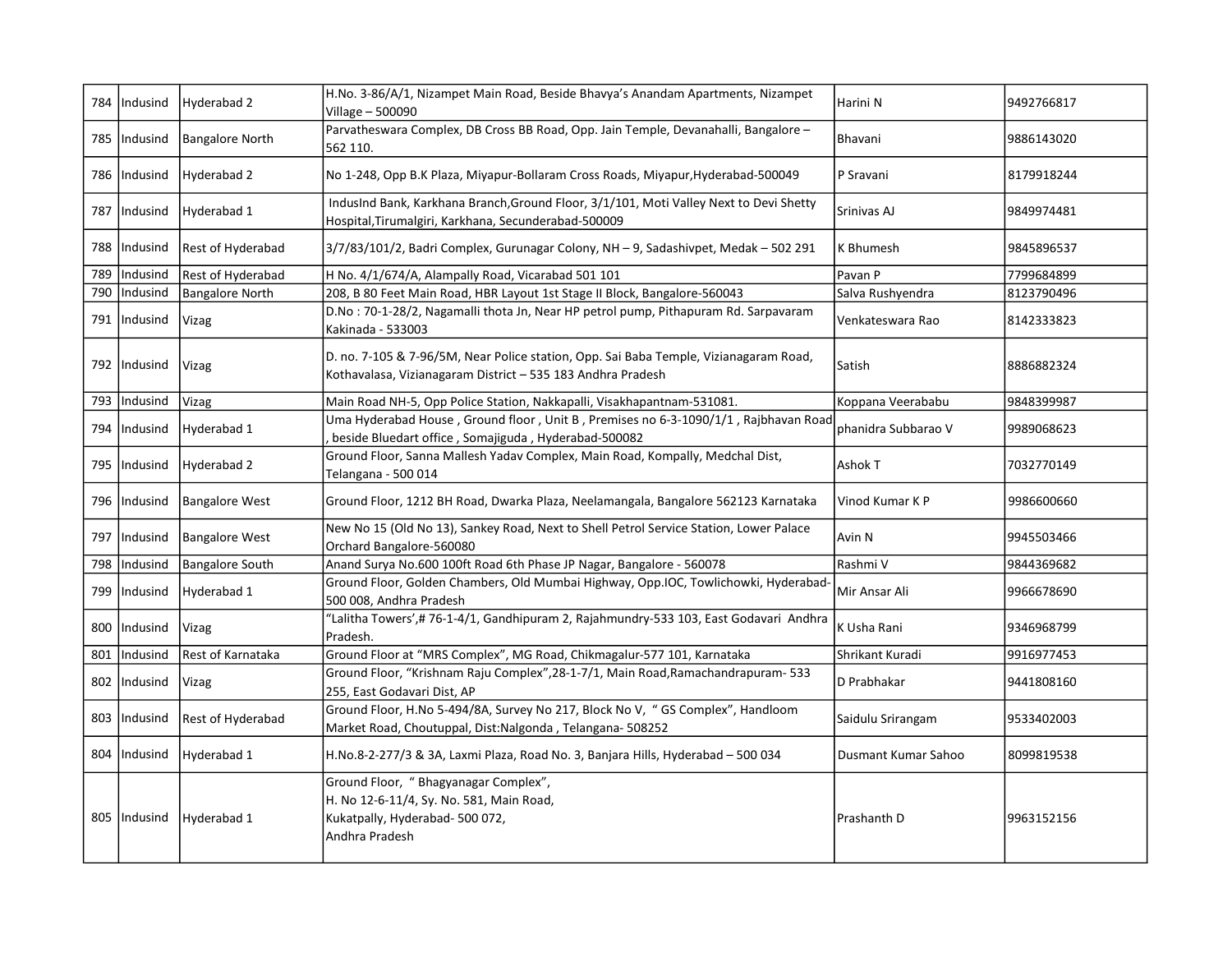|     | 806   Indusind | Hyderabad 1               | Ground Floor, "Amity Ville", H. No 12-13 1273, Tarnaka, Secunderabad- 500 017, Andhra<br>Pradesh                                                     | R Preethi               | 9966777770 |
|-----|----------------|---------------------------|------------------------------------------------------------------------------------------------------------------------------------------------------|-------------------------|------------|
| 807 | Indusind       | <b>Bangalore North</b>    | Manasa Prakarthi, No. 61, 'G' Block, Next to Reliance Fresh,, Sahakaranagar Main<br>Road, Sahakaranagar, Bangalore - 560092                          | Kalyani S               | 9538231678 |
| 808 | Indusind       | <b>IRest of Karnataka</b> | Ground floor " Laxmi Complex" D.No. 3-2 (1), (2), (3) & 6), Sy No. 31/4, Main Road,<br>Udyavara, Udupi District, 574118 Karnataka                    | Shivaram Nadu Mandol    | 8884345978 |
| 809 | Indusind       | Vizag                     | CDR Hospital, A. S. Raja Complex 'Waltair Main Road, Visakhapatnam 530 002                                                                           | A Krishna Rao           | 9581355585 |
|     | 810   Indusind | Vizag                     | Door No 55-8-34/17, Near Alluri Sitarama Raju Statue, Seethammadhara, Visakhapatnam-<br>530013                                                       | S V V N Maheswara rao   | 9032033299 |
|     | 811   Indusind | Kerala North              | Gowrinarayan, Opp.New Jayalakshmi Silks, 40/8399, 8400, M.G Road, Kochi - 682035                                                                     | Sajitha Sathyavrathan   | 9846509766 |
|     | 812   Indusind | Kerala North              | Off Op The Devlp Commissioner, Cochin Special Economic Zone, Csez, Administrative<br>Building, Kakkanad, Kochi 682037, Kerala                        | Cibi M P                | 8075494435 |
| 813 | Indusind       | Kerala North              | VIII/1251, NH Bye-pass Junction, Chandranagar, Palakkad, Palakkad - 678007                                                                           | Nisha Venkat            | 8921247725 |
| 814 | Indusind       | Chennai Metro 1           | Ground Floor, No. 42, 10th Avenue, Ashok Nagar, Chennai, Chennai - 600083                                                                            | Sherin Sha              | 9884430331 |
| 815 | Indusind       | Kerala North              | Royal Plaza, Opp. KSRTC Bus Stand, Perinthalmanna, Perinthalmanna - 679322                                                                           | Sajin Sundaresan P      | 9497604393 |
|     | 816   Indusind | Kerala North              | Laxmanas Tower, M. No. 7/534, M. O. Rd Opp. Municipal Office, Aluva, Ernakulam - 683101                                                              | Amith                   | 9895756223 |
|     | 817   Indusind | Kerala North              | Panaikal House, Near Tripunithura Cricket Club, Govt Hospital Road, Tripunithura,<br>Ernakulam - 682301                                              | Rahul C                 | 9995058556 |
| 818 | Indusind       | COIMBATORE HM             | 652-662, Tristar TowersAvanashi Road, Coimbatore - 641037                                                                                            | Sujith Jayabalan        | 9791011492 |
| 819 | Indusind       | <b>COIMBATORE HM</b>      | IndusInd Bank Ltd., Ramani Paras, 239, Vivekananda Road, Ramnagar, Coimbatore,<br>Coimbatore - 641009                                                | Sureshkumar Dhanabalan  | 9585556099 |
|     | 820   Indusind | Kerala North              | Hotel T.U.D.A. Road Kovilakathumpadam Thiruvambady Thrissur, Thrissur - 680022                                                                       | Anjumole Antony         | 9446990405 |
| 821 | Indusind       | <b>COIMBATORE BAU</b>     | 6, Nanjappa Rao Building, Bedford, Coonoor Pin 643101                                                                                                | Krishnaji Rao           | 9788855050 |
|     | 822   Indusind | Chennai Metro 1           | Ground Floor, Vedachalam Complex, New No. 33B, Arcot Road, Diagonally Opp to Nilgiris,<br>Valasaravakkam, Thiruvallur, Chennai, Thiruvallur - 600087 | Abey George             | 8015314200 |
|     | 823   Indusind | Chennai Metro 3           | Ground Floor New No 9old No 5 Belfour Road Kilpauk<br>Chennai - 600010                                                                               | Bagavathi V             | 9884637272 |
|     | 824   Indusind | Kerala North              | Ground Floor, Royal Spot Shopping Mall, North Nada, Kodungallur, Pin - 680 664, Thrissur,<br>Kerala                                                  | Ranjith Kumar Prabhu    | 9605960525 |
|     | 825   Indusind | <b>COIMBATORE HM</b>      | 10/152,1st Floor, Shree Priya kunj Trust Buildings, East Periasamy Road, R S Puram,<br>Coimbatore - 641002                                           | Rekha K                 | 9940995125 |
| 826 | Indusind       | Chennai Metro 1           | AL Complex, W 115 A, 3rd Avenue, Annanagar, Chennai - 40                                                                                             | Kulothungan Rathinavelu | 9840234754 |
| 827 | Indusind       | Rest of Chennai           | GP Building, No.30, Kamala IInd Street, Chinna Chokkikulam, Madurai - 625002                                                                         | Sivaraman Adaikalam     | 7358814090 |
|     | 828   Indusind | Rest of Chennai           | No 457/459 - PKSA Arumugam Road, (Old Virudunagar Road), Sivakasi - 626189 -<br>Tamilnadu                                                            | Babu Vairamani          | 9962598862 |
| 829 | Indusind       | Rest of Chennai           | 1st Floor, V.V Towers, Opp. LGB Petrol Bunk, Kovai Road, Karur - 639002                                                                              | Gothaman ganesh         | 9361850153 |
|     | 830   Indusind | Rest of Chennai           | Ground Floor, V. E. Road Extn, Near Alwin Hotel, Tuticorin - 628002                                                                                  | Ganesh M                | 8220434348 |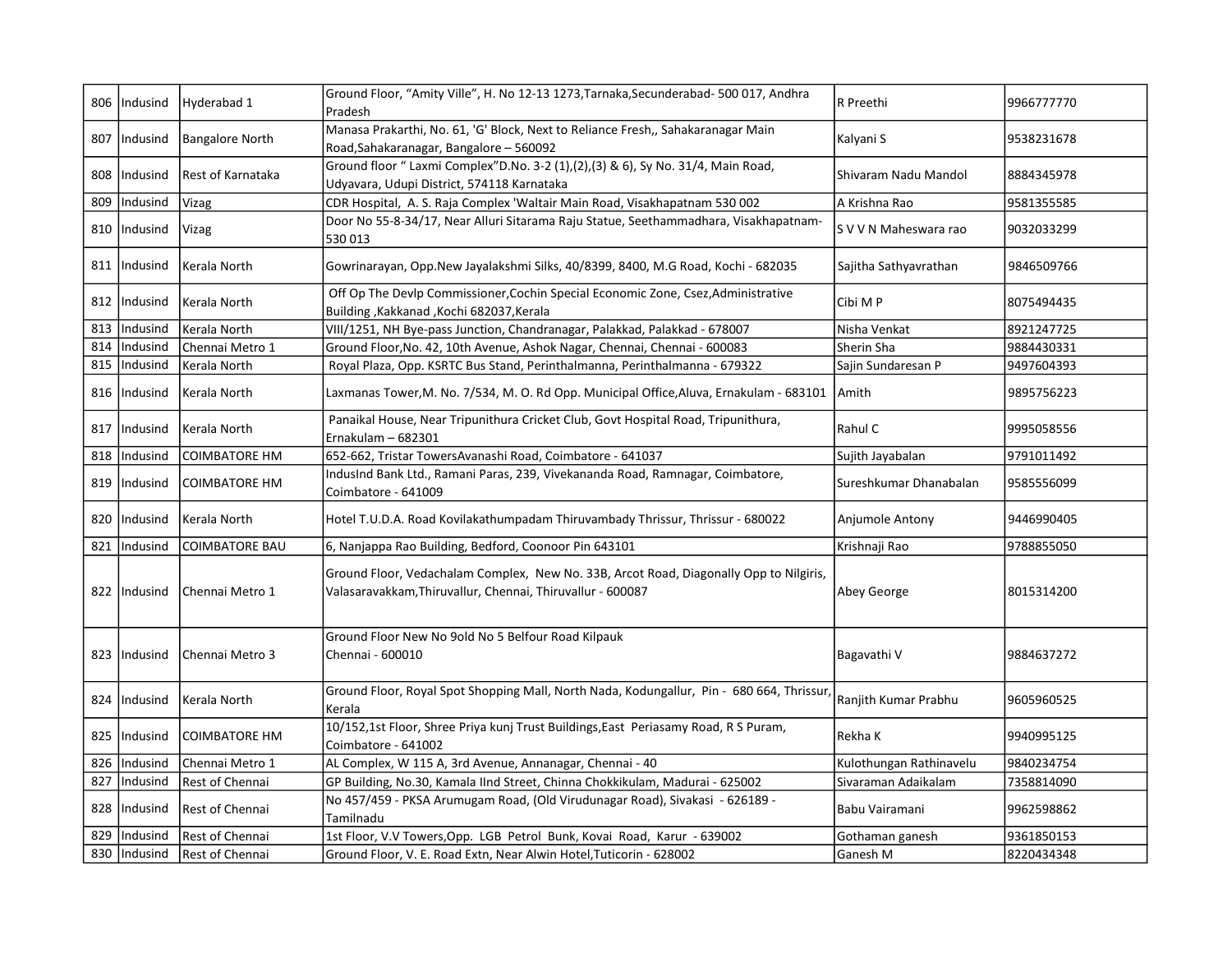|     | 831   Indusind | Rest of Chennai       | No.86 Scheme Road, Dindigul-624001,                                                                                   | Balasubramanian G                   | 9047768178  |
|-----|----------------|-----------------------|-----------------------------------------------------------------------------------------------------------------------|-------------------------------------|-------------|
| 832 | Indusind       | Rest of Chennai       | Jaya Balaji Processing Works, No. 1155, Mettur Road, Erode, Erode - 638001                                            | Pranavapriya                        | 9943344789  |
| 833 | Indusind       | Chennai Metro 1       | Old No.20 New No.581st AvenueSastry Nagar AdyarChennai - 600020                                                       | Jayashree sarish                    | 8939338749  |
|     | 834   Indusind | Rest of Chennai       | Santham Shopping Complex,137 Saradha College, Main RoadAlagapuram, Salem 636016                                       | Nandhini                            | 9585537495  |
|     | 835   Indusind | Rest of Chennai       | 153/3 & 4, New Katpadi Road, Chennai-Bangalore High Way Circle, Vellore - 632004                                      | M Raghavendra Prasad                | 9440930922  |
|     | 836   Indusind | Rest of Chennai       | New No. 60, (Old No. 29 D), Shri Bhuvaneshwari Shopping Complex, Dr. Sankaran Salai,<br>Namakkal - 637001             | Manickam Murugesan                  | 9.18145E+11 |
| 837 | Indusind       | Rest of Chennai       | 3-3-327c, Bharathi nagar, sankari main road, akkamapet, sankari - 637301                                              | R.Rajkumar                          | 9786057755  |
| 838 | Indusind       | Rest of Chennai       | Door No 95, J N Road, Tiruvallur, Thiruvallur - 602001                                                                | Diagarajan Ramu                     | 9.19004E+11 |
| 839 | Indusind       | Rest of Chennai       | 26, PPS Complex, Mettur Main Road, Omalur 636 455                                                                     | Azhaguvel                           | 9790495270  |
| 840 | Indusind       | <b>COIMBATORE BAU</b> | 5/132, Main Road, Tirupur Circle, Avinashi - 641654                                                                   | Yesodha Ponnusamy                   | 9843955447  |
| 841 | Indusind       | Rest of Chennai       | Premier Plaza, 122/5, Bharathiar Salai, Cantonment, Tiruchirapalli - 620001                                           | Kalaivanan J                        | 9698865725  |
| 842 | Indusind       | Chennai Metro 3       | No 23, Medavakkam Main road, Madipakkam, Chennai - 600091                                                             | Raghavan Lakshmi<br>Narasimhan      | 9962420358  |
| 843 | Indusind       | Rest of Chennai       | No 71 K.N Complex, Pattukottai Road, Aranthangi -614616                                                               | Rufus ramesh kumar                  | 7598284445  |
|     | 844   Indusind | Rest of Chennai       | Ground Floor, No.35 Thadalan North Street, Chidambaram Main Road, Sirkali - 609 110                                   | Nagarajan A                         | 9884981130  |
| 845 | Indusind       | <b>COIMBATORE BAU</b> | No 1 & 32 (A) KMA Buildings, Eswaran Kovil North Street, Tirupur - 641604                                             | K Shanmugasundaram                  | 9789128310  |
|     | 846   Indusind | Chennai Metro 1       | #3, Village Road, Nungambakkam, Chennai 600034                                                                        | Gowtham Selvam                      | 9585969686  |
| 847 | Indusind       | Kerala North          | Ground and First Floor, EDAHS Towers, YMCA Cross Rd, Kozhikode, Kozhikode - 673001                                    | Shalu T                             | 9847008181  |
|     | 848   Indusind | Chennai Metro 1       | J.C. House, Ground Floor, Main Building, No.72, Rajaji Salai, Opp to Beach Station, Parrys<br>Chennai - 600001        | Poovendiran Perumal                 | 8355990769  |
| 849 | Indusind       | Kerala North          | Raaby Towers, Railway Station Road, Kannur, Kannur -                                                                  | Sajeevan                            | 9447686528  |
| 850 | Indusind       | Kerala North          | Peekay Arcade, Opp Private Bus Stand, Down Hill, Malapuram - 676519                                                   | Sreejith                            | 9716311137  |
| 851 | Indusind       | Chennai Metro 1       | 5/6 Old No.3/2 Swethambar, Bazullah Road, T Nagar, Chennai - 600 017                                                  | Chockalingam N                      | 9884077099  |
|     | 852   Indusind | Kerala North          | Ground Floor, Sarpangala Building, No. 25-155(2&3), Bank Road, Kasargod, Dist: Kasargod,<br>Kerala, Kasargod - 671121 | Aneesh Madhavan                     | 7736418332  |
| 853 | Indusind       | Rest of Chennai       | New No. 105, 107, Old No. 55, Chetti Street, Pondicherry - 605001                                                     | Vassaguy                            | 9047069449  |
| 854 | Indusind       | Rest of Chennai       | 136, Nethaji Bye Pass Road, Opp Hotel Sri Rama, Dharmapuri 636701                                                     | Dhineshbabu R                       | 7904965593  |
|     | 855   Indusind | Rest of Chennai       | 87, Gandhi Road, Sripermbadur, Sriperumbudur - 602105                                                                 | Santhana Bharathi<br>Dheenadayalan, | 9176900771  |
|     | 856   Indusind | Kerala South          | CSN Building , District Court Ward , Opp. SDV School, Alappuzha - 688011                                              | Sumitha Elizabeth Thampy            | 8281022894  |
| 857 | Indusind       | Kerala South          | Varinjam Towers, Residency Road, Kollam, Kollam - 691013                                                              | Sindhu Kanakamma                    | 9745921314  |
| 858 | Indusind       | Kerala South          | Regency Square, K.K. Road, Near Kottayam Collectorate PO, Kottayam, Kottayam - 686002                                 | Vinu issac                          | 94476 98393 |
|     | 859   Indusind | Kerala South          | IndusInd Bank, Thiruvalla Branch, Parackel Building, Near Nippon Toyota, Thukalassery,<br>Thiruvalla, Kerala - 689101 | Sujeev                              | 8086145569  |
|     | 860   Indusind | Kerala South          | Chamatharayil Building, Near Idukki Kavala, Kuttikkanam Road, Kattappana - 685508                                     | Saravanaprasad J                    | 9961417579  |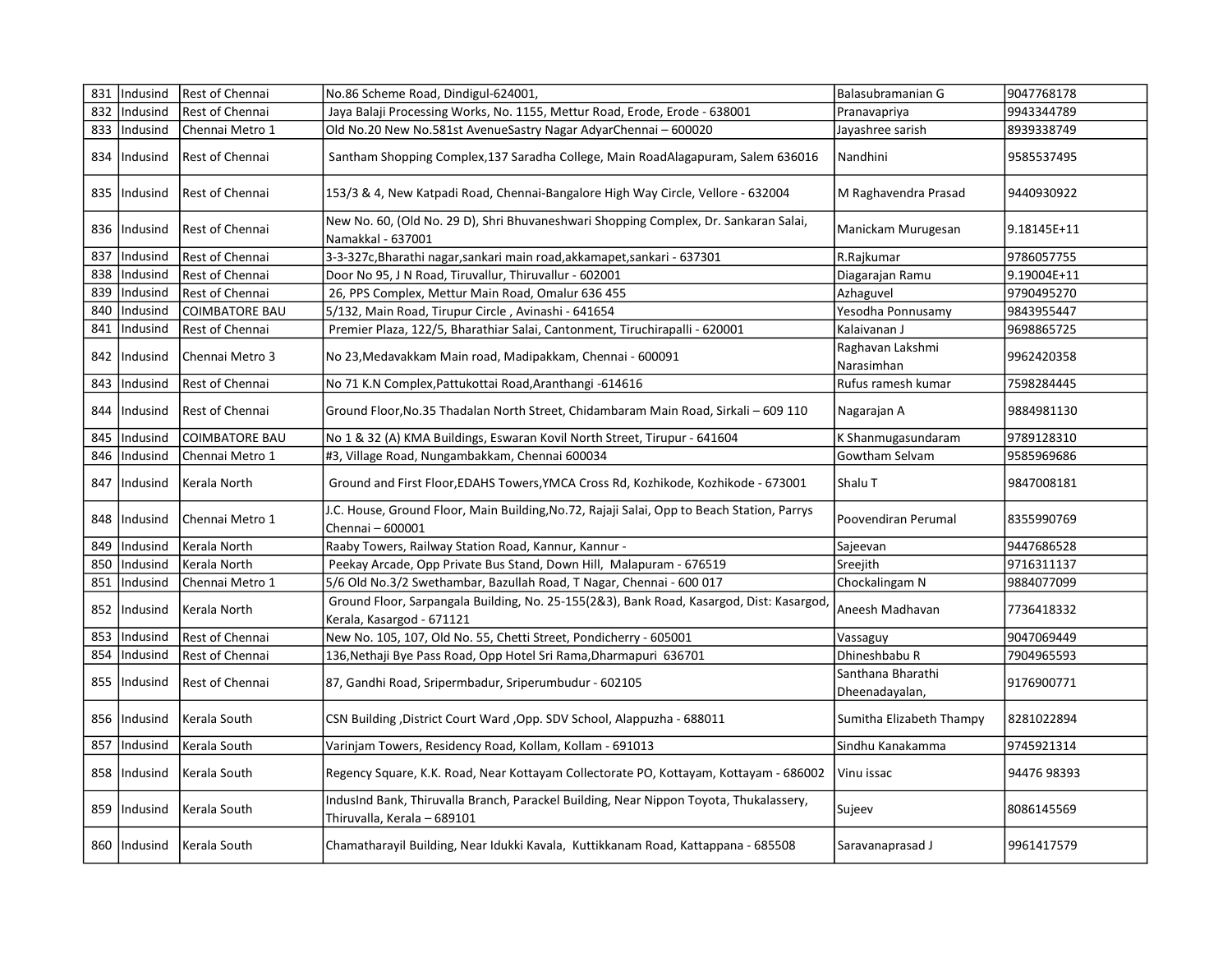|     | 861   Indusind | Kerala South           | Chittundayil Shopping Complex, Konnamakara, Adoor, Adoor - 691523                                                                                                         | Sooraj Sivan                     | 9447702641 |
|-----|----------------|------------------------|---------------------------------------------------------------------------------------------------------------------------------------------------------------------------|----------------------------------|------------|
| 862 | Indusind       | Chennai Metro 2        | No.30 Old No.159, Eldams Road, Teynampet, Chennai - 600018                                                                                                                | Nigama S                         | 9094760950 |
| 863 | Indusind       | Rest of Chennai        | Ground Floor, G-3, Ragamaalika, Phase-II, #150, Tambaram Velachery Main Road,<br>Medavakkam, Chennai, Chennai - 600042                                                    | Ganesan Ramakrishnan             | 9941077277 |
|     | 864   Indusind | Kerala South           | Janvilla City Centre, Vellayambalam-Sasthamangalam Road, Sasthamangalam PO,<br>Thiruvananthapuram - 695010                                                                | Suresh Babu VS                   | 9895040461 |
|     | 865   Indusind | Kerala South           | Module 14, Nila Bldg. Technopark Complex, Kazhakuttom, Thiruvananthapuram - 695581                                                                                        | Krishna K                        | 9539077797 |
| 866 | Indusind       | Rest of Chennai        | Plot no. 35, Sri Ranga Nagar, Mowlivakkam, Chennai - 600125                                                                                                               | Vigensh Vijayan                  | 9445473344 |
|     | 867   Indusind | Chennai Metro 3        | Ground Floor No 1 & 2, Lakshmi Ammal Street, Ayyavoo Naidu Colony, Aminjikarai,<br>Chennai - 600029                                                                       | Eunice K Priyakumari<br>Gnanaraj | 9551662210 |
|     | 868   Indusind | Kerala South           | Ground Floor, Sun Sapphire Apartments, Kesavadasapuram. Pattom PO,<br>Thiruvananthapuram - 695004                                                                         | Jyothi                           | 9745911148 |
|     | 869   Indusind | Kerala South           | Chakkittamuriyil Building, Near Parel Church, Vazhoor Road, Changanacherry -686101                                                                                        | Praveena Rajagopal               | 9249731173 |
|     | 870   Indusind | Gurgaon Central        | IndusInd Bank Ltd, "Vanijya Kunj', Unit No 1,2,15 & 16 Enkay Tower, Udyog Vihar, Phase-V,<br>Gurugram, Haryana- 122001                                                    | Neha Arora                       | 9818073612 |
| 871 | Indusind       | <b>Gurgaon Central</b> | IndusInd Bank Ltd, SOC 7, Sector 14, Gurugram, Haryana- 122001                                                                                                            | <b>Abhishek Paul</b>             | 7897998085 |
|     | 872   Indusind | Gurgaon Central        | IndusInd Bank Ltd, Ground Floor, # 646/9, Subhash Nagar, Old Railway Road, Kabir Bhawan<br>Chowk, Sadar Bazaar, Gurugram, Haryana - 122001                                | Amarkant                         | 9891442371 |
|     | 873   Indusind | Delhi Direct           | IndusInd Bank Ltd, Dr. Gopal Das Bhawan, 28 Barakhamba Road, New Delhi - 110001                                                                                           | Yogesh Gaur                      | 9811558220 |
|     | 874   Indusind | Gurgaon Main           | IndusInd Bank Ltd, Block A, Sushant Lok, Phase I, Tower B, First India Place, Gr. Floor,<br>Mehrauli-Gurgaon Road, Gurugram, Haryana-122002                               | Ankur Arora                      | 8130415454 |
|     | 875   Indusind | Gurgaon South          | IndusInd Bank Ltd, Lower Ground Floor, Shop No LG-7, 8 & 9 and UG-6, "Bestech Centre<br>Point", A- Block, Galeria Market Road, Sushant Lok-1, Gurugram, Haryana-122002    | Parul Charaya                    | 9990902584 |
|     | 876 Indusind   | Gurgaon South          | IndusInd Bank Ltd, Ground Floor at Shop No 2,' Suncity Business Tower', Sector-54, Golf<br>Course Road, Gurugram, Haryana-122002                                          | Arunav Hazarika                  | 9873064158 |
|     | 877   Indusind | Gurgaon South          | IndusInd Bank Ltd, Ground Floor(Shop no G-5) & Upper Ground floor (Shop No UG-5),<br>Bestech Central Square, Block-G, Sector-57, Sushant Lok-II, Gurugram, Haryana-122002 | Shilpi Soni                      | 7838079353 |
|     | 878   Indusind | Delhi West             | IndusInd Bank Ltd, Plot No. 2, State Bank Nagar, Pashchim Vihar, New Delhi - 110063                                                                                       | Sonal Khurana                    | 7838102102 |
| 879 | Indusind       | Delhi West             | IndusInd Bank Ltd, Antriksh Plaza Plot No 2, Sec 10, Dwarka, New Delhi - 110075                                                                                           | Amit Ahuja                       | 9810748928 |
| 880 | Indusind       | Delhi West             | IndusInd Bank Ltd, B 23, Community Centre, Janakpuri, New Delhi - 110058                                                                                                  | Jyoti Manchanda                  | 9911847529 |
|     | 881   Indusind | Delhi West             | IndusInd Bank Ltd, Aggarwal E- Mall, CSC Block No. E, Sector - 7, Rohini, New Delhi - 110085   Prashant Mathur                                                            |                                  | 9711201384 |
| 882 | Indusind       | Delhi Central          | IndusInd Bank Ltd, 4070 - 4075, Naya Bazar Branch, Delhi - 110006                                                                                                         | Rakesh Kumar                     | 9911969756 |
|     | 883   Indusind | Delhi Central          | IndusInd Bank Ltd, Municipal No -43 to 46, Laxmi Niwas Building, Main Road-Chandni<br>Chowk, Delhi - 110006                                                               | Akhil Gadhok                     | 9818266603 |
|     | 884 Indusind   | Delhi Central          | IndusInd Bank Ltd, 21, West Avenue, Punjabi Bagh, New Delhi - 110026                                                                                                      | Indu Yadav                       | 9873902939 |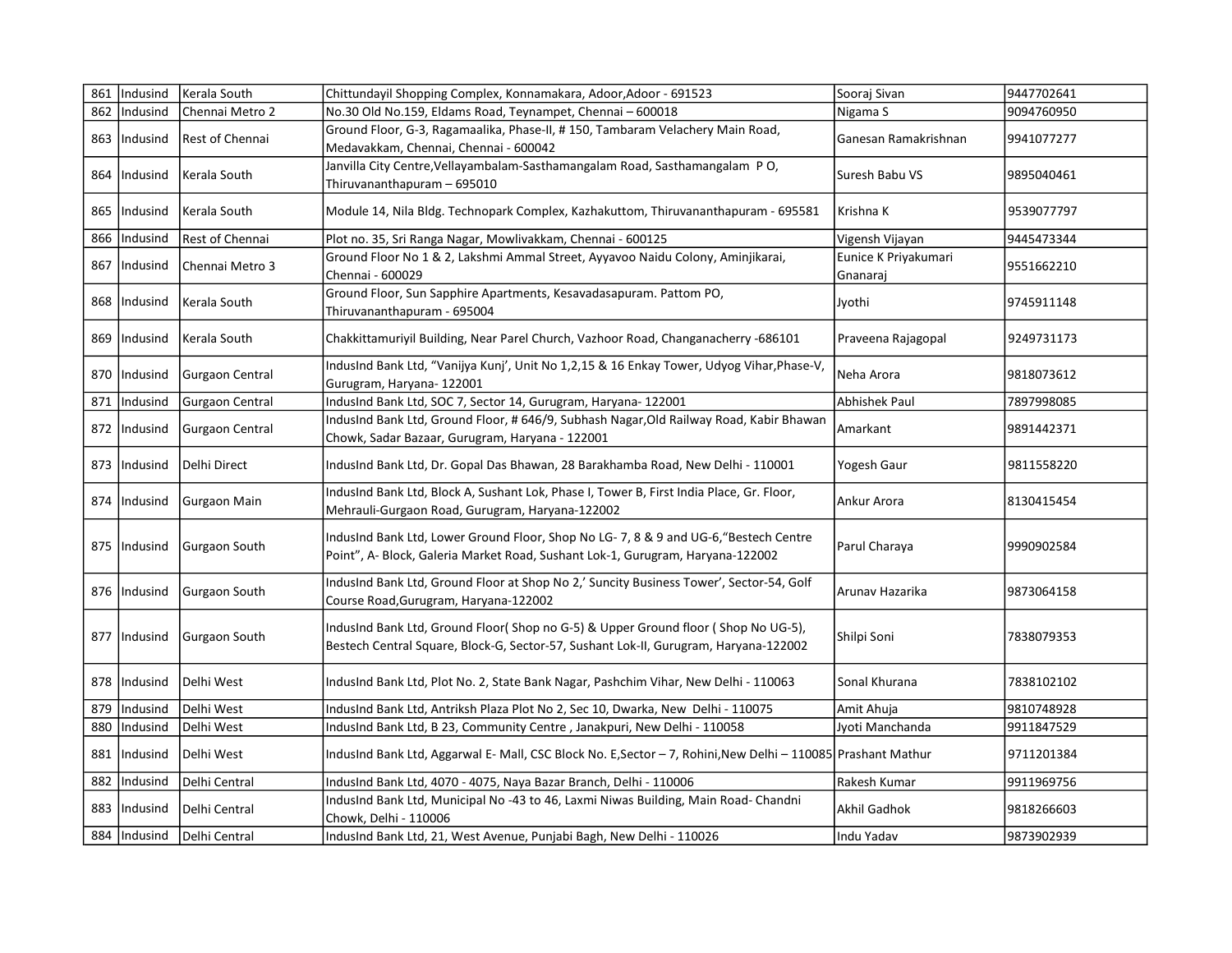| 885 | Indusind       | Delhi Central   | IndusInd Bank Ltd, 18/8, Keltron Chambers, Arya Samaj Road, Karol Bagh, New Delhi -<br>110005                                                                     | Vikram Negi          | 9711000959 |
|-----|----------------|-----------------|-------------------------------------------------------------------------------------------------------------------------------------------------------------------|----------------------|------------|
| 886 | Indusind       | Delhi Central   | IndusInd Bank Ltd, Ground Floor, 2W/3, West Patel Nagar, Opp. Metro Pillar No 195, New<br>Delhi - 110008                                                          | Joy Gogoi            | 9953620709 |
| 887 | Indusind       | Delhi Central   | IndusInd Bank Ltd, B-1/8, Ashok Vihar, Phase II, New Delhi - 110052                                                                                               | Namita Trikha        | 8851847641 |
| 888 | Indusind       | Delhi Central   | IndusInd Bank Ltd, J-2/11, Rajori Garden, New Delhi - 110027                                                                                                      | Dinesh Mathpal       | 9582577792 |
| 889 | Indusind       | Delhi Central   | IndusInd Bank Ltd, B-8, Gujranwala, Part I, Opposite Model Town II, New Delhi - 110009                                                                            | Dvya Gupta           | 9650968222 |
|     | 890   Indusind | Delhi Central   | IndusInd Bank Ltd, Ground Floor, No. A-4, Lok Vihar.Pitampura, New Delhi - 110034                                                                                 | Karan Makan          | 9910936686 |
| 891 | Indusind       | Delhi East      | IndusInd Bank Ltd, C-61, Preet Vihar, Vikas Marg, New Delhi - 110092                                                                                              | Saurabh Verma        | 9873722920 |
|     | 892   Indusind | Delhi East      | IndusInd Bank Ltd, Ground & 1st Floor, "RG Square Mall", Plot No 2, LSC at Mandawali<br>Fazalpur, Indraprastha Extension(IP Extn), Patparganj, New Delhi - 110092 | Snehashish Bose      | 9999456897 |
|     | 893   Indusind | Delhi East      | IndusInd Bank Ltd, Ravissance House, 1st Ring Road, Lajpat Nagar IV, New Delhi - 110024                                                                           | Shrey Dhannani       | 9811081440 |
|     | 894   Indusind | Delhi East      | IndusInd Bank Ltd, Shop No- G-5, G-6, G-7 Skipper House, Building No-62-63, Nehru Place,<br>New Delhi - 110019                                                    | <b>Tiju Thomas</b>   | 9871890482 |
|     | 895   Indusind | Noida 51 Region | IndusInd Bank Ltd, Plot No 14, Block A/3, Sector-110, Noida-201 301, Dist: Gautam Budh<br>Nagar, Noida, Uttar Pradesh-201301                                      | Pankaj Arya          | 9313247856 |
| 896 | Indusind       | Noida 51 Region | IndusInd Bank Ltd, B-1/A, Shop no. 21, Sec 51, Noida, Uttar Pradesh - 201301                                                                                      | Sonia Bhatia         | 9971044744 |
| 897 | Indusind       | Noida 51 Region | IndusInd Bank Ltd, Hall No. 13, Gaur Gravity Mall, Gaur Green City, Plot No-8, Vaibhav<br>Khand, Indirapuram, Ghaziabad, Uttar Pradesh - 201014                   | Harish Kumar Sharma  | 9873596625 |
|     | 898   Indusind | Alpha Region    | IndusInd Bank Ltd, Shop no-21-24 Shopping Planet, Sector -48, C-232 A/1 Main Dadri Road<br>Noida Uttar Pradesh -201304                                            | Amit Saini           | 9899473355 |
| 899 | Indusind       | Gurgaon North   | IndusInd Bank Ltd, SCO-8, Sector31/32A. Main HUDA Market, Gurugram, Haryana-122002                                                                                | Ramya Shetty         | 9535077730 |
|     | 900   Indusind | Gurgaon North   | IndusInd Bank Ltd, Shop No. A-12A, A-15, A-19, Ground Floor, Omaxe City centre, Sector - 49<br>Gurugram, Haryana - 122002                                         | Ishu Vermani         | 7988992119 |
| 901 | Indusind       | Gurgaon North   | IndusInd Bank Ltd, Ground & 1st Floors, SCO-3, Sector-10A, Gurugram, Haryana- 122001                                                                              | Akhilesh Shrivastava | 8682852549 |
|     | 902   Indusind | Gurgaon North   | IndusInd Bank Ltd, Ground Floor (Right Side),"MD Tower", Khatouni No 468, Sohna Road,<br>Badshahpur, Gurugram, Haryana - 122001                                   | Ankur Rastogi        | 9899500820 |
|     | 903   Indusind | Gurgaon North   | IndusInd Bank Ltd, Shop No.- 2,3, 35 & 36, Ground Floor, EROS Corporate Tower, Tower - K<br>Sector- 2, IMT Manesar, Gurugram, Haryana - 122050                    | Deependra Shekhawat  | 9879140914 |
|     | 904   Indusind | Gurgaon North   | IndusInd Bank Ltd, SCO-57, Old Judiciary Complex, Sector-15, Civil Lines, Gurugram,<br>Haryana-122001                                                             | Amit Kumar           | 8010471052 |
| 905 | Indusind       | Alpha Region    | IndusInd Bank Ltd, Omega branch- Shop no.2, sector omega 01/P2, Greater Noida, Uttar<br>Pradesh -201308                                                           | Pratish Tripathi     | 8826310017 |
|     | 906   Indusind | Alpha Region    | IndusInd Bank Ltd, Shop no 11-16 MSX Tower-2, Alpha commercial belt, Greater Noida,<br>Uttar Pradesh - 201308                                                     | Varun Dhingra        | 8447432779 |
|     | 907   Indusind | Noida Direct    | IndusInd Bank Ltd, H-1, A/1, Zygon Square, Sector 63, Noida, Uttar Pradesh - 201307                                                                               | Deepak Negi          | 9999107974 |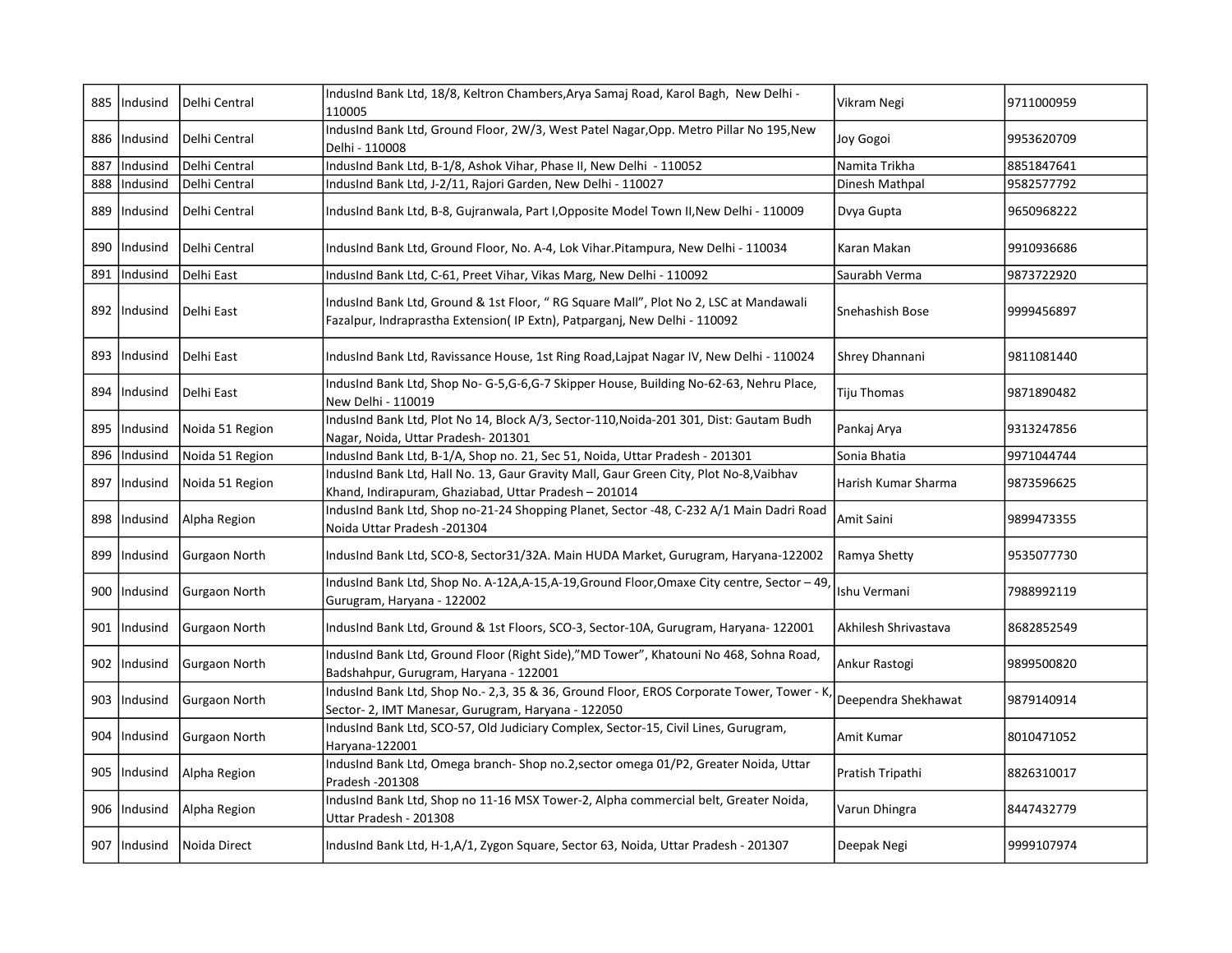|     | 908   Indusind | Alpha Region             | IndusInd Bank Ltd, Ground Floor, C-80, Raj Nagar District Centre, Ghaziabad, Uttar Pradesh<br>201002                                                                           | Divya Mittal         | 7838010809 |
|-----|----------------|--------------------------|--------------------------------------------------------------------------------------------------------------------------------------------------------------------------------|----------------------|------------|
|     | 909   Indusind | Delhi Faridabad          | IndusInd Bank Ltd, SCO no. 10, Sector - 16, HUDA Commercial Complex, Faridabad,<br>Haryana - 121002                                                                            | Sinduja Bhat         | 9990263444 |
| 910 | Indusind       | Noida Direct             | IndusInd Bank Ltd, N 10-11, Sector 18, Noida, Uttar Pradesh - 201301                                                                                                           | Santosh Kumar Mahto  | 9810103989 |
|     | 911 IIndusind  | Delhi South              | IndusInd Bank Ltd, B-225, Naraina Industrial Area, Near Bikanerwala Phase- I, New Delhi -<br>110028                                                                            | Anju Ahuja           | 8860006852 |
| 912 | Indusind       | Delhi Direct             | IndusInd Bank Ltd, M-56 Greater Kailash II (Main Market) New Delhi - 110048                                                                                                    | Pooja Bajaj          | 9818817772 |
|     | 913   Indusind | Delhi South              | IndusInd Bank Ltd, Common Cause House, 5, Instl Area, Nelson Mandela Road, Vasant Kunj,<br>New Delhi - 110070                                                                  | Bindu Chauhan        | 9999793058 |
|     | 914   Indusind | Delhi South              | IndusInd Bank Ltd, S-6, Building No 18&19, Oriental House, Gulmohar Community Centre,<br>Yusuf Sarai, New Delhi - 110016                                                       | Arun Sapra           | 7503235620 |
|     | 915   Indusind | Delhi South              | IndusInd Bank Ltd, A-276, Bhishma Pithamaha Marg, Defence Colony, New Delhi - 110024                                                                                           | Angshuman Nandi      | 9711229472 |
|     | 916   Indusind | Delhi South              | IndusInd Bank Ltd, Shop no G-1 building no. 5, Capital Exim Centre, Local Shopping Centre,<br>Okhla Industrial Area, Near C Lal Chowk, Okhla Indl Area PH-II, New Delhi-110020 | Sumit Kumar Sinha    | 9650006832 |
| 917 | Indusind       | Delhi Faridabad          | IndusInd Bank Ltd, 134/4, Lala Lajapat Nagar, Kailash Colony, New Delhi - 110048                                                                                               | Deepika Bhagi        | 8860752572 |
|     | 918   Indusind | Delhi Faridabad          | IndusInd Bank Ltd, Shop No.GF-1,2 & 5,Ground Floor, TDI Centre, Jasola, New Delhi-<br>110025                                                                                   | Sneha Sharma         | 8800865545 |
| 919 | Indusind       | Himachal Cluster         | INDUSIND BANK LTD, BELL VILLA, THE MALL, SHIMLA, H.P. 171001                                                                                                                   | Krishan Kumar        | 7018966983 |
|     | 920   Indusind | Punjab Amritsar Direct   | IndusInd Bank Ltd, Srinagar Branch, Ground Floor, Mir Building, M.A.Raod, Opp. Banquet<br>Hall, Srinagar Jammu and Kashmir,<br>Srinagar - 190001                               | Jahangeer Ahmad Wani | 9906891951 |
|     | 921   Indusind | Punjab Amritsar Direct   | Gupta's Tower, Bahu Plaza, Jammu-180004                                                                                                                                        | Gaurav Magotra       | 9796657075 |
| 922 | Indusind       | Pkl Mohali direct        | Indusnd Bank Ltd , Sco-321, Sector-9, Panchkula                                                                                                                                | Abhishek Mehta       | 9465017112 |
| 923 | Indusind       | <b>CHANDIGARH DIRECT</b> | IndusInd Bank Ltd.SCO - 359 - 360, Sector 35 B, Chandigarh - 160 035                                                                                                           | Poonam Saini         | 8427436699 |
| 924 | Indusind       | PKL MOHALI DIRECT        | Basement & Ground Floor, SCF No. 36, Phase - XI, Mohali - 160062 (Punjab)                                                                                                      | Depinder Singh       | 8437941414 |
|     | 925   Indusind | Chandigarh Direct        | IndusInd Bank, Chandigarh Branch, S.C.O. No.53-54Sector 8-C, Madhya Marg Chandigarh,<br>Chandigarh - 160018<br>8283906196 #0172-5001871                                        | Neerja               | 9876943269 |
|     | 926   Indusind | <b>Pkl Mohali direct</b> | IndusInd Bank, Mohali Branch<br>S.C.O. 23-24, Phase III-B-2 SAS Nagar Mohali Chandigarh<br>Mohali - 160059                                                                     | suman Gupta          | 9417579660 |
|     | 927   Indusind | l Karnal Saha            | IndusInd Bank, Vill Kalarheri, Defence Colony, Ambala cantt-133001<br>201712671190                                                                                             | Sandeep Sharma       | 8930666586 |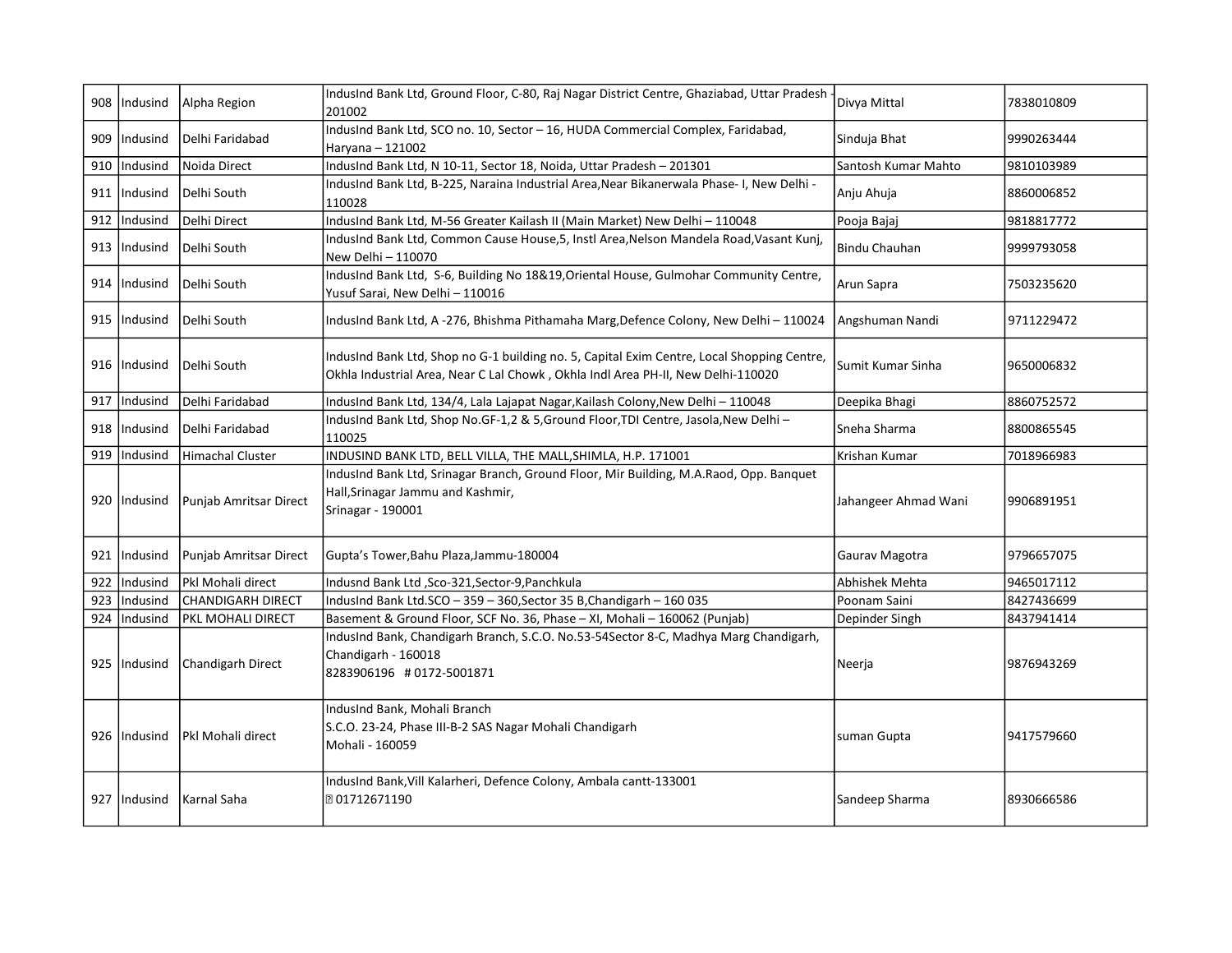|     | 928 Indusind   | KARNAL PEHOWA                   | IndusInd Bank, Pipli Majra Branch, Ground Floor Near Geeta Dware, Kurukshetra Road Pipli<br>136131                                | Raj Pal              | 9996848666 |
|-----|----------------|---------------------------------|-----------------------------------------------------------------------------------------------------------------------------------|----------------------|------------|
|     |                | <b>CLUSTER</b>                  | 201744230212 28053293456                                                                                                          |                      |            |
|     | 929  Indusind  | KARNAL PEHOWA<br><b>CLUSTER</b> | IndusInd Bank Limited, Opp. R.S. Medical Hall, Ambala Hissar Road, Near Bus Stand<br>Pehowa-136128 HRY.                           | Ankit                | 9729021420 |
| 930 | Indusind       | Punjab Central                  | Lower Ground Floor, Ganapati tower, Gill Road, Near Cycle Market, Miller Ganj, Ludhiana<br>141003 Punjab                          | Shweta Choudhary     | 9780012750 |
| 931 | Indusind       | Punjab Central                  | Ground Floor, BXXIV 4569, Main Road, Sunder Nagar, Ludhiana - 141 007                                                             | Amarpreet Kaur       | 9872624980 |
|     | 932  Indusind  | Punjab Rural South              | 1st Floor, Opp. Mandi, Ludhiana-Chandigarh Highway, Khamanon, Punjab - 141801                                                     | Preet Pal Singh Gill | 8837554747 |
| 933 | Indusind       | Punjab Central                  | Ground Floor, #5, Baba Farid Nagar, PO Badowal, Feroze Gandhi Road, Threekay Chowk,<br>Threekay - 142021 (Ludhiana Distt). Punjab | Prabhjot Singh       | 9779065235 |
|     |                |                                 | Decent Tower,                                                                                                                     |                      |            |
|     | 934 Indusind   | Punjab Central                  | SCF 141 - 142, Urban Estate - Phase - II,<br>Focal Point, Ludhiana - 141010. Punjab                                               | Shyam Lal            | 9872476824 |
|     |                |                                 |                                                                                                                                   | Satvinder Kumar      |            |
| 935 | Indusind       | Punjab Central                  | Khasra No. 3914/2489, Gill Plaza, Banga Road, Nawanshahr                                                                          |                      | 9417648225 |
| 936 | Indusind       | Punjab Central                  | GT Road, Opp Bus Stand, Phagwara                                                                                                  | Balwinder kaur       | 9915560456 |
| 937 | Indusind       | Punjab Central                  | Ludhiana Road, Rahon Distt Nawanshahr                                                                                             | Rahul Lal            | 7009593830 |
| 938 | Indusind       | Punjab Central                  | Ground Floor at VPO: Pind, Apra, Banga Road, Teh: Phillaur, Dist: Jallandhar, Punjab                                              | Sandeep Ratra        | 9478129343 |
| 939 | Indusind       | Punjab Central                  | Garshankar Road, Banga Distt Nawanshahr                                                                                           | Jagdeep Tokhi        | 9814302448 |
|     |                |                                 | <b>Indusind Bank Ltd</b>                                                                                                          |                      |            |
|     | 940  Indusind  | <b>MOHALI ONE CLUSTER</b>       | Main Road Village                                                                                                                 | Rohit Rana           | 9988177182 |
|     |                |                                 | Mullanpur, Mohali-140901 Punjab India                                                                                             |                      |            |
|     | 941  Indusind  | MOHALI ONE CLUSTER              | Shop No.2, Green Enclave, Kharar Road, Daon - 140301, Tehsil & Dist: Mohali                                                       | Veerender Koundal    | 7307653035 |
| 942 | Indusind       | <b>MOHALI ONE CLUSTER</b>       | Ground Floor, Shop No 1-5, Near Gurudwara Sahib, Patshahi 6th V.P.O Manauli, Teh &<br>Distt Mohali-140306, State-Punjab           | Nitin Goyal          | 9815066900 |
| 943 | Indusind       | Karnal Saha                     | IndusInd Bank, Chhachhrauli Branch, Deep Market, Chhachhrauli - 135103                                                            | Sanjeev Sanora       | 9996005354 |
|     | 944  Indusind  | Himachal Cluster                | IndusInd Bank, Baddi Branch, GTM Towers, Near Sagar Ratna, Nalagarh Road, Baddi, Baddi -<br>173205                                | Mamta Kumari         | 7837410544 |
| 945 | Indusind       | <b>MOHALI ONE CLUSTER</b>       | IndusInd Bank, Bakarpur, Vill - Bakarpur Near Govt High School, Pin - 140306,                                                     | Jayant Magotra       | 9872694288 |
|     | 946   Indusind | lMOHALI ONE CLUSTER             | Vill Landran, Kharar Road Distt. Mohali-140307 India                                                                              | Manjot Kaur          | 9888118147 |
|     | 947   Indusind | Punjab Rural South<br>Direct    | Ground Floor, Gaushala Road, Opp. New Grain Market, Near Khanna Foundation, Sangrur<br>148001                                     | Rahul Jindal         | 8427400661 |
| 948 | Indusind       | Punjab Amritsar                 | 55 City Center, GT Road, Amritsar                                                                                                 | Payal Mehra          | 8146536363 |
| 949 | Indusind       | Punjab Amritsar                 | 39, The Mall, Platinum Plaza, Amritsar                                                                                            | Mandeep Kaur         | 9501477887 |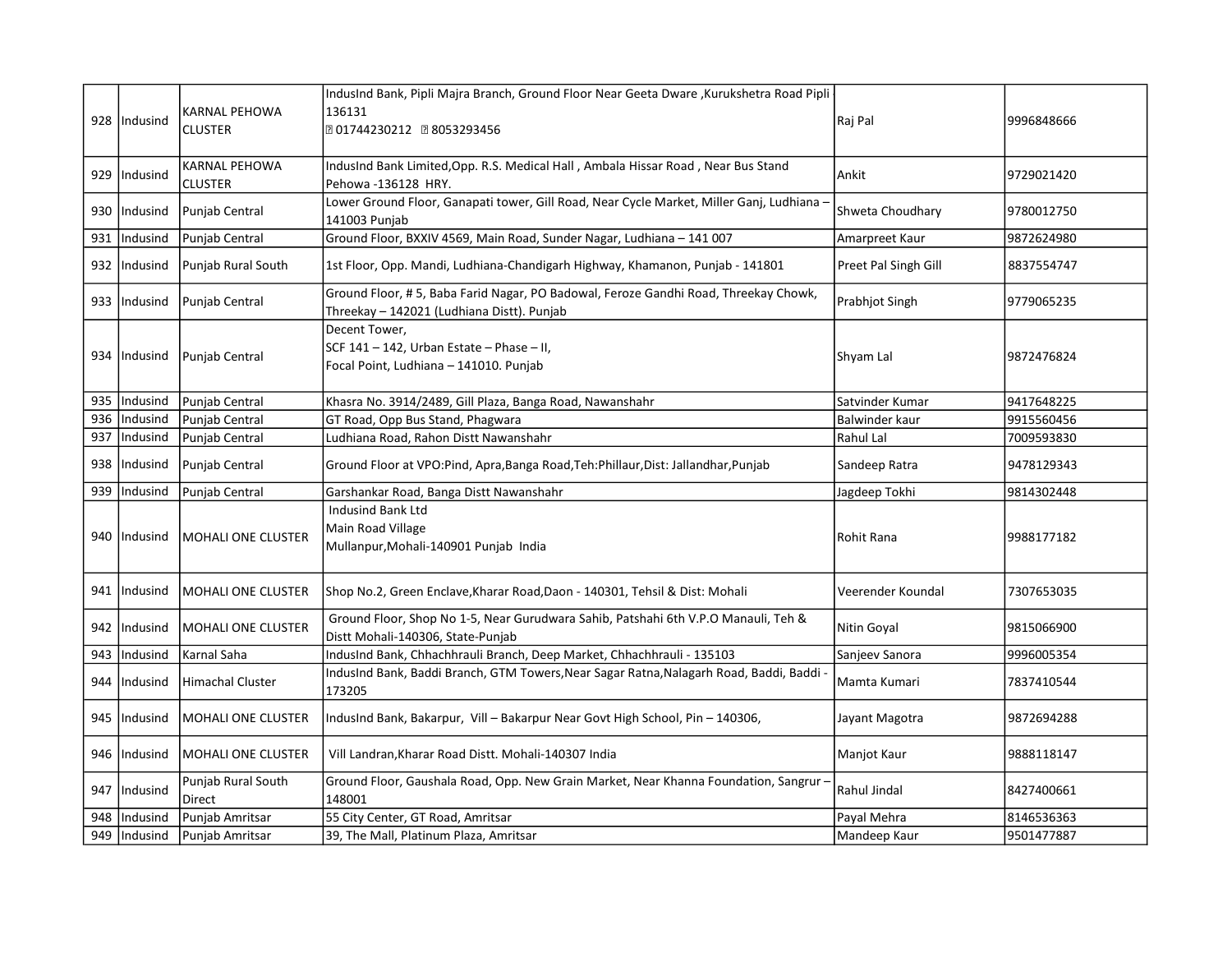| 950 l | Indusind       | Karnal Saha                            | Indusind Bank ltd , Shop No.1, Ground Floor, Bansal Complex, Main Road, Barwala-<br>134119, District Panchkula, Haryana               | Om prakash             | 9992362839 |
|-------|----------------|----------------------------------------|---------------------------------------------------------------------------------------------------------------------------------------|------------------------|------------|
| 951   | Indusind       | PKL MOHALI DIRECT                      | SCO 28, Sector 11, Panchkula, Haryana                                                                                                 | Prerna Chaudhary       | 9888058525 |
|       | 952   Indusind | Karnal Saha                            | IndusInd Bank, Ground Floor, House No 253, Shahbad Road , Village & PO: Dhakola-133 104<br>Saha, Dist:Ambala, Haryana                 | Chinsiya Rana          | 9588197966 |
| 953   | Indusind       | <b>BHATINDA CLUSTER</b>                | 2679 / C - 1- A, Guru Kanshi Marg, Bhatinda 151 001                                                                                   | Kamaldeep Singh Sandhu | 8427900622 |
| 954   | Indusind       | <b>PUNJAB RURAL SOUTH</b><br>DIRECT    | IndusInd Bank, Ward No. 13, Mandir Wali Street, Baran Hattan Chowk, Mansa - 151 505<br>Punjab                                         | Neetu Rani             | 9501272454 |
|       | 955   Indusind | Punjab Amritsar                        | UGF-S, located at Upper Ground Floor, J's EmiNent Mall, Municipal No.8-XVII/81S, Sutheri<br>Road. Hoshiarpur                          | Vibhuti Dayal          | 8288015141 |
| 956   | Indusind       | Punjab Amritsar                        | 10-R Model Town, GT Road, Jalandhar                                                                                                   | Hitesh Goyal           | 9888084837 |
| 957   | Indusind       | Punjab Amritsar                        | 365 A Shoppers Square, Opp Gymkhana Club, Lajpat Nagar, Jalandhar                                                                     | Monika                 | 7973747156 |
| 958   | Indusind       | Punjab Rural North                     | Shop No 1,2,3.Opp Bharat Petrolpump, Malsian Road, Shahkot                                                                            | Nisha Rana             | 9041582773 |
| 959   | Indusind       | <b>HISSAR CLUSTER</b>                  | IndusInd Bank, Hissar Branch, SCO No. 99 Green Square Market, Near Telephone Exchange<br>Hissar 125001                                | Rahul Mehta            | 9671400081 |
|       | 960   Indusind | <b>ROHTAK CLUSTER</b>                  | IndusInd Bank, Rohtak Branch SCO 19 & 20, Subhash Park, Civil Lines, Rohtak124001                                                     | Harish Katyal          | 9729074441 |
|       | 961   Indusind | <b>KARNAL REWARI</b><br><b>CLUSTER</b> | IndusInd Bank, Sco-2, Brass Market, Rewari, Haryana                                                                                   | Rajeev Singh           | 8053037222 |
|       | 962   Indusind | <b>KARNAL REWARI</b><br><b>CLUSTER</b> | Ground Floor, Tauru Road, Village Fajiluas (Panchgaon), Teh: Manesar, Dist Gurgaon, 122<br>005, Haryana                               | Love Gaur              | 9467717654 |
| 963   | Indusind       | <b>ROHTAK CLUSTER</b>                  | SCO No. 30, Shopping Complex HSIIDC, Phase-I, Kundli-131028 Dist. Sonepat, haryana                                                    | Mukta Sharma           | 7838361500 |
| 964   | Indusind       | lpunjab CENTRAL                        | SCO 12, 13, Canal Colony, Near NRI Silk Store, Pakhowal Road, Ludhiana - 141 001                                                      | Deepak Sood            | 9915500668 |
| 965   | Indusind       | <b>KARNAL REWARI</b><br><b>CLUSTER</b> | IndusInd Bank Ltd, Ground Floor, Old Burf Khanna Road, Near. Deswal Food Point, Behind<br>Bus Stand, Tehsil & Dist - Jhajjar - 124103 | Manish Kumar           | 9992155331 |
| 966   | Indusind       | <b>ROHTAK CLUSTER</b>                  | IndusInd Bank, , Israna Branch, SCO 82-83, Waka Moti Mandi, Near Petrol Pump, Israna -<br>132107, Panipat                             | Ravinder Kumar         | 9996138131 |
| 967   | Indusind       |                                        | KARNAL MAIN CLUSTER   IndusInd Bank, Karnal Branch, SCO 254, Sector 12, Part 1, Karnal, Karnal - 132001                               | Shefali Nagpal         | 9354108848 |
|       | 968   Indusind |                                        | KARNAL MAIN CLUSTER  IndusInd Bank Opp. to Grain Market, Karnal Road, Assandh, Dist: Karnal 132039, Haryana                           | Anand Sharma           | 9813355456 |
| 969   | Indusind       | <b>KARNAL MAIN CLUSTER</b>             | IndusInd Bank, Grnd Flr Nilokheri Dhand Road Main Chowk Nigdhu Distt Karnal                                                           | Vaibhav Bindlesh       | 8607027502 |
|       | 970   Indusind | PUNJAB CENTRAL<br><b>DIRECT</b>        | S.C.O. 11 Ground Floor, Chotti Baradari, Bank Square, Backside Narayan Continental,<br>Patiala 147001                                 | Lovelesh Chhabra       | 9888822468 |
|       | 971   Indusind | PUNJAB RURAL SOUTH<br>DIRECT           | Amloh Bye-pass Road, Below L.I.C office, Amloh (Punjab). 147 203                                                                      | Darshan Singh Lungani  | 9988316755 |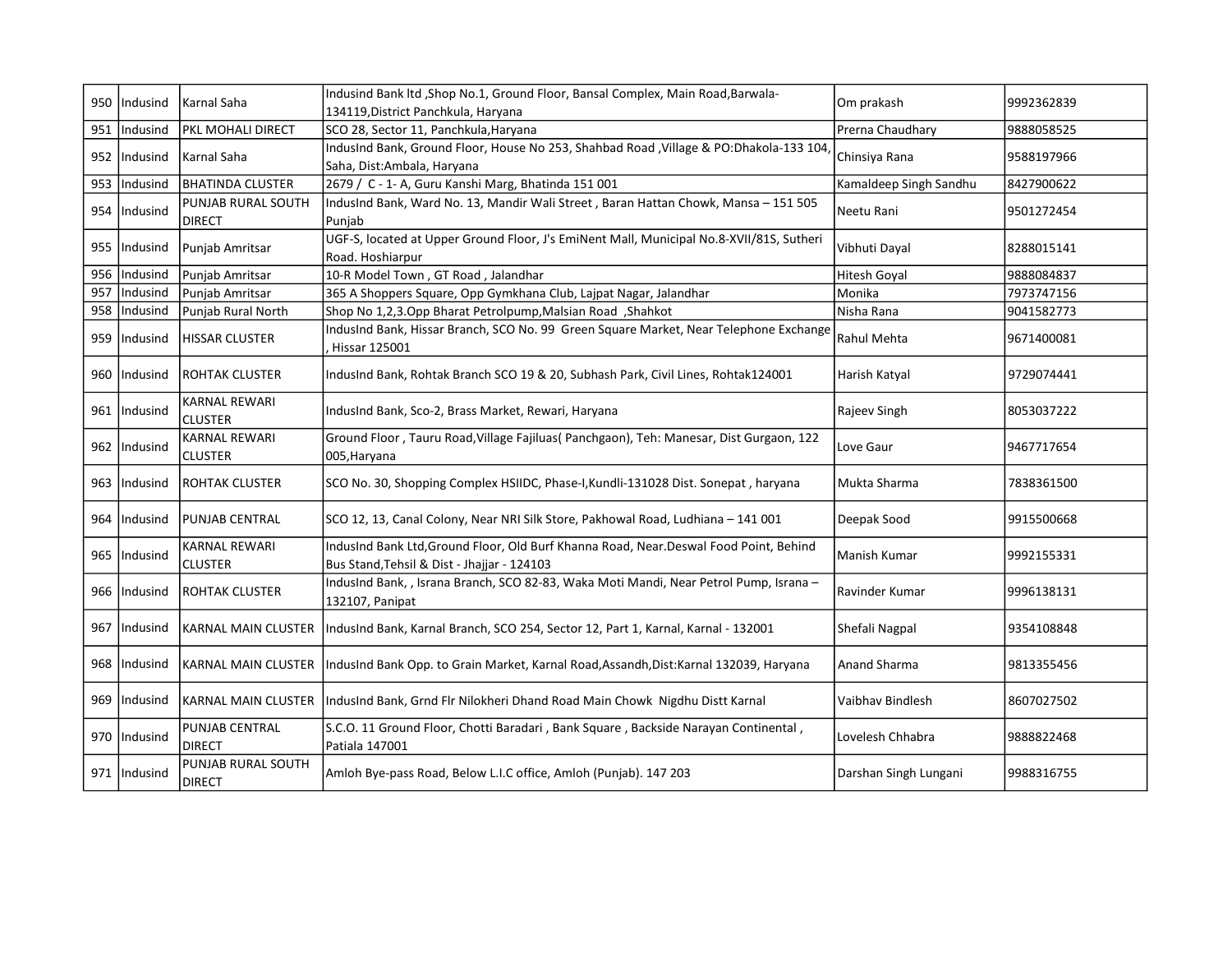|     | 972   Indusind | PUNJAB RURAL SOUTH<br><b>DIRECT</b> | Bhagwan Parsuram Marg,<br>Post office Road,<br>Mandi Gobindgarh - 147 301<br>Dist. Fatehgarh Sahib, Punjab                                                                                                     | Jasdeep Singh                        | 9914130009 |
|-----|----------------|-------------------------------------|----------------------------------------------------------------------------------------------------------------------------------------------------------------------------------------------------------------|--------------------------------------|------------|
|     | 973   Indusind | PUNJAB CENTRAL<br><b>DIRECT</b>     | Surya Tower, Near Main Bus Stand, G.T Road, Khanna-141401                                                                                                                                                      | Deepak Garg                          | 9914080022 |
|     | 974   Indusind | <b>UP East</b>                      | Indusind Bank Ltd., D-59/105-67, Chandrika Nagar Colony, Sigra, Varanasi - 221 010                                                                                                                             | Arun Kumar Singh                     | 9839588111 |
| 975 | Indusind       | <b>UP East</b>                      | Indusind Bank Ltd., Part-B, 58 Sardar Patel Marg Civil Lines, Allahabad - 211 001                                                                                                                              | Samiksha Singh                       | 9839658165 |
| 976 | Indusind       | UP East                             | Indusind Bank Ltd.,6 Park Road, Golghar, Gorakhpur - 273 001                                                                                                                                                   | Subhash Chandra Srivastava           | 9648235236 |
|     | 977   Indusind | UP East Rural                       | Indusind Bank Ltd., Hotel Safari Place, Bina RoadAuri More, Anpara - 231 225 Uttar Pradesh                                                                                                                     | Firoj Ahamad                         | 9389748046 |
| 978 | Indusind       | IUP East Rural                      | Indusind Bank Ltd., Ground Floor, Plot No. 389/10, Jalalpur Station Road, Bhadohi - 221401                                                                                                                     | Rizwana Bano                         | 9839192474 |
| 979 | Indusind       | <b>UP East Rural</b>                | Indusind Bank Ltd., GT Road (Padav), Gopi Ganj-221 303, S.R.N., U.P                                                                                                                                            | Abhishek Srivastava                  | 9839295624 |
| 980 | Indusind       | UP East Rural                       | IndusInd Bank Ltd., Ground Floor, Kakkarmatta Road, Near DLW Gate, Village: Kakkarmatta<br>Dist: Varanasi-221004                                                                                               | Shamshad Alam(officiating)           | 8840181067 |
|     | 981   Indusind | UP East Rural                       | Indusind Bank Ltd., Opp. Police Station, Village: Narepar Uparwar Paragna, PO: Sitamari,<br>Teh: Gyanpur- Dist:Sant Ravidas Nagar Bhadohi- 221 309, UP                                                         | Saurabh kumar singh<br>(officiating) | 9665117927 |
|     | 982   Indusind | UP East Rural                       | Indusind Bank Ltd., Ground Floor, Arazi No.154,186 & 251, Arazi No. 499, Ground Floor,<br>Village-Ahimanpur, Post: Khamaria, Taluka Asnaw, Tehsil Aaurai, Sant Ravidas Nagar,<br>Bhadohi, Uttar Pradesh-221306 | Ramesh Kumar Gupta<br>(Officiating)  | 9793946524 |
|     | 983   Indusind | <b>UP East</b>                      | Indusind Bank Ltd., Ground Floor, Plot No 35 (House No 67) rd No9, Dharmashala Road,<br>Robertsganj-231 216, Dist: Sonbhadra, Uttar Pradesh                                                                    | <b>Bhairav Dutt Pandey</b>           | 7007119406 |
| 984 | Indusind       | Kanpur Home Market                  | Indusind Bank Ltd.,113/120, Opposite Moti Jheel Gate, Swaroop nagar, Kanpur - 208002                                                                                                                           | Ranjan Kumar Agrawal                 | 7233944474 |
| 985 | Indusind       | <b>UP East Rural</b>                | IndusInd Bank Ltd, Mishrilal Market, Above CBI, Jagdishpur, Amethi -227809                                                                                                                                     | Manoj Kumar Sharma                   | 8052433336 |
| 986 | Indusind       | <b>UP East</b>                      | Indusind Bank Ltd. Indira Nagar Colony, Bhira Road, Palia Kalan Distt-Kheri (UP)-262902                                                                                                                        | Achyut Mishra                        | 9793055730 |
| 987 | Indusind       | Lucknow Home Market                 | Indusind Bank Ltd., B64, Sector B Main Kapoorthala Road, Aliganj, Lucknow 226020                                                                                                                               | Himanshu Shukla                      | 9023544304 |
| 988 | Indusind       | Kanpur Home Market                  | Indusind Bank Ltd.,124/248,Block - C, Chawla Market Road, Govind Nagar, Kanpur -<br>208006                                                                                                                     | Swati Srivastava                     | 9839488994 |
| 989 | Indusind       | <b>UP West</b>                      | IndusInd Bank Ltd , Block No 48/6, Puneet Vrindavan Building, Sanjay Palace, Agra - Uttar<br>Pradesh - 282002                                                                                                  | Sumit Agarwal                        | 8126934167 |
| 990 | Indusind       | <b>UP West Rural</b>                | IndusInd Bank Ltd , P.O - Donkeli, Thana - Matsena, Firozabad, U. P. (W) - 283203                                                                                                                              | Abhishek Singh (Officiating)         | 9084301222 |
|     | 991   Indusind | UP West Rural                       | IndusInd Bank Ltd , Ground Floor , Sikri Hissa -4 Fatehpur Sikri, Tehsil Kirawali, Agra-283110                                                                                                                 | Tarun Bansal                         | 8273259976 |
|     | 992   Indusind | UP West Rural                       | IndusInd Bank Ltd , Village Chitaura, Tehsil Fatehabad, Block Shamshabad, Agra 283125                                                                                                                          | Daksh Kumar Rana<br>(Officiating)    | 7500025676 |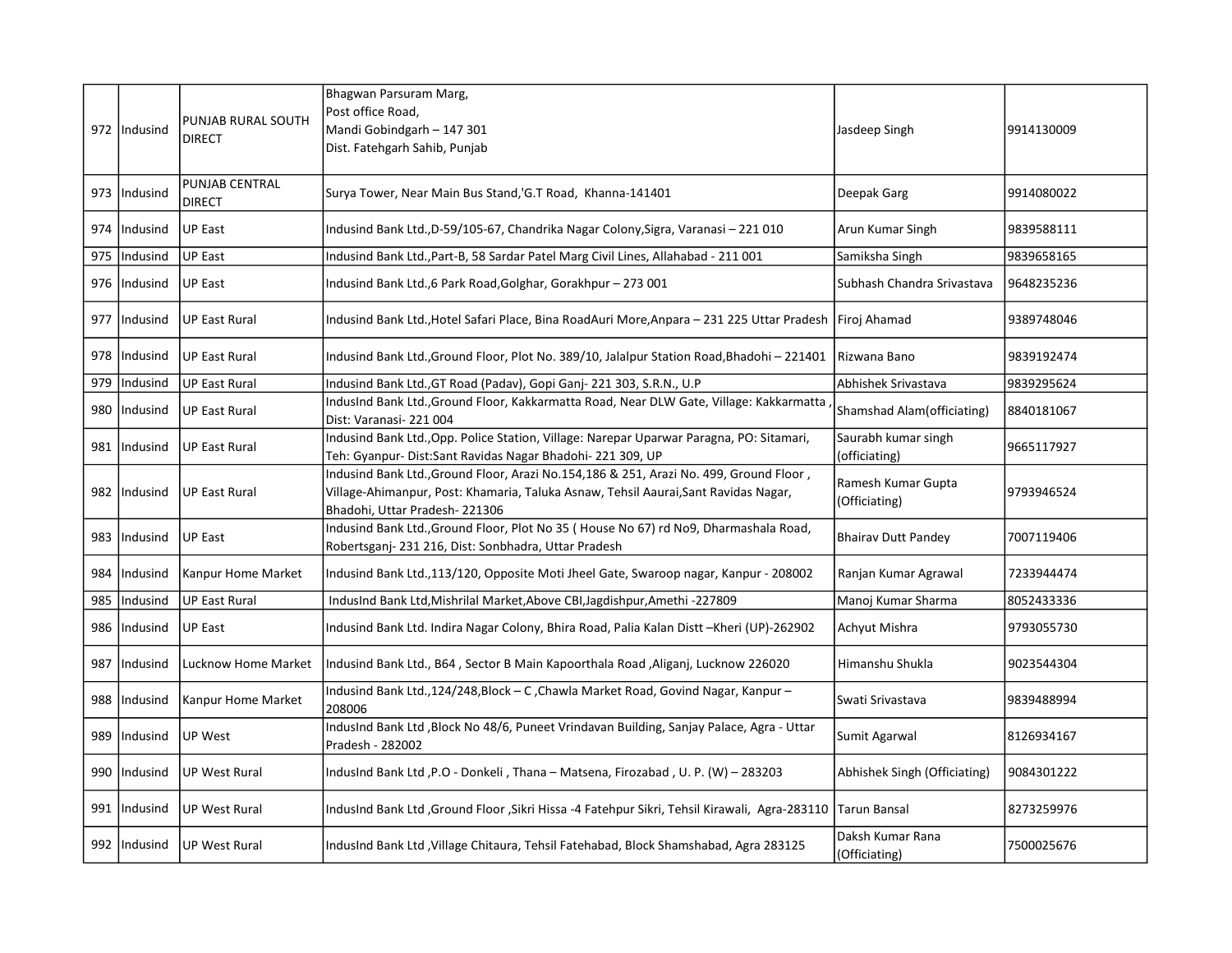| 993 | Indusind        | UP West Rural        | IndusInd Bank Ltd , Ground + Basement Floor, Khasra No 184, Village Bairamgarhi Majra<br>Ramghat Road, Aligarh - 202125                                                | Girdhari Lal Gupta                     | 7877340580 |
|-----|-----------------|----------------------|------------------------------------------------------------------------------------------------------------------------------------------------------------------------|----------------------------------------|------------|
| 994 | Indusind        | UP West              | Indusind Bank Ltd., C/o Hotel Mansarovar, 44/45, Civil Lines, 'Bareilly - 243 001                                                                                      | Navneet Singh                          | 7351510311 |
| 995 | Indusind        | <b>UP West</b>       | IndusInd Bank Ltd, Sai Tower, Near Ekta Dwar, Civil Lines, Moradabad-244 001 Uttar<br>Pradesh                                                                          | Mayank Arora                           | 7535815689 |
| 996 | Indusind        | <b>UP West Rural</b> | Indusind Bank Ltd., Gram: Tanda-Sadat, PO: Sethal, The: Nawabganj, Bareilly Dist, Uttar<br>Pradesh-262407                                                              | Vikas Tiwari (Officiating)             | 9336206503 |
| 997 | Indusind        | <b>UP West Rural</b> | IndusInd Bank Ltd., Ground Floor Kasra No. 619, Chouraha Ajitpur, Shabad Road, Ajitpur,<br>Rampur District-244 901Uttar Pradesh                                        | Surendra Kumar Mishra                  | 9411912601 |
| 998 | Indusind        | Uttarakhand Urban    | Indusind Bank Ltd., Ground Floor, 69 Rajpur Road, Krishna Tower, Dehradun - 248001                                                                                     | Sumit Srivastava                       | 7903266249 |
| 999 | Indusind        | UP West              | Indusind Bank Ltd., Rajan Plaza, 128, Railway Road, 'Hapur-245101                                                                                                      | Abhishek Gupta                         | 7408078880 |
|     | 1000 Indusind   | <b>UP West</b>       | Indusind Bank Ltd., Ground Floor "Tyagi Market", #22, Tej Garhi, Garh Road, Meerut-250<br>004, Uttar Pradesh                                                           | Gaurav Sharma (Officiating)            | 9783861981 |
|     | 1001 Indusind   | UP West Rural        | IndusInd Bank Ltd , Ground Floor, Nagar Sadan, Near Chhapraula Police Chowki-Opposite.<br>Harish Chand Ka Bagh, NH-24, Chhapraula-203201, Distt. Gautam Budh Nagar-U.P | Sarvesh Dwivedi                        | 6396262699 |
|     | 1002 Indusind   | Lucknow Home Market  | Indusind Bank Ltd., 19 ashok Marg Lucknow                                                                                                                              | Sumaira Asghar                         | 9140816449 |
|     | 1003 Indusind   | UP East Rural        | IndusInd Bank, Obaree Branch, Mitra Plaza 507/508 Ops DM niwas, Barabanki 225001                                                                                       | Gauray srivastava                      | 9335742701 |
|     | 1004 Indusind   | UP East Rural        | Indusind Bank Ltd., Village-Dhanwa, Post chinhat-226028, UP                                                                                                            | Inderjeet Singh Bisht<br>(Officiating) | 7800581725 |
|     | 1005 Indusind   | UP East Rural        | Indusind Bank Ltd., Upper Ground Floor, Paikramau, Tehsil: Bakshi Kaa Talab, Post Behta,<br>Thana Gudamba, Paikramau, Lucknow                                          | Mohd Bilal(officiating)                | 9838323535 |
|     | 1006   Indusind | Lucknow Home Market  | Indusind Bank Ltd., 56/01 Madhuban Hotel Building Hewett Road Lucknow (UP) -226018                                                                                     | Narendra Rawat                         | 9997781627 |
|     | 1007 Indusind   | UP East Rural        | Indusind Bank Ltd., Ground Floor Anaura Kalan, P.O. - Anaura Kalan, Dist - Lucknow,<br>227105, U.P.                                                                    | Vineet Yadav (Officiating)             | 9125000027 |
|     | 1008   Indusind | Lucknow Home Market  | Indusind Bank Ltd., 1/90, Vinay Khand, Gomti Nagar, Lucknow                                                                                                            | Shobhit Shukla                         | 9839048555 |
|     | 1009   Indusind | Lucknow Home Market  | Indusind Bank Ltd., Plot No-05 (Part)&7, Darsh tower- Opposite Garha bhandar, Ram nagar,<br>bilawan, Kanpur Road, Alambagh, Lucknow - 226005                           | Ashish Tandon                          | 9839991576 |
|     | 1010 Indusind   | UP East Rural        | Indusind Bank Ltd., RR institute of modern tech. Village- Bhaisamau, Bakshi ka Talab,<br>Sitapur Road, Lucknow                                                         | Shubham Yadav (Officiating)            | 8960394576 |
|     | 1011   Indusind | Lucknow Home Market  | IndusInd Bank Ltd., Indira Nagar Branch, Ground Floor, 628/10A, Faizabad<br>Road, Indranagar, Lucknow. Uttar Pradesh. 226016                                           | Arpit Mishra                           | 9729533656 |
|     | 1012 Indusind   | Lucknow Home Market  | IndusInd Bank Ltd., Ground Floor, LIC Building, Khun Khun Ji Road, Chowk, Lucknow -<br>226003                                                                          | sharad Savant                          | 8953789676 |
|     | 1013 Indusind   | UP West Rural        | IndusInd Bank Ltd , Khasra No 292, Opp. Hospital, PGI Road, Saifai, Etawah, U.P-206130                                                                                 | Ashish                                 | 9837045856 |
|     | 1014 Indusind   | UP West Rural        | IndusInd Bank Ltd ,#276, Village: Sirsa, Po: Sirsa, Block: Basrehar, Dist: Etawah, Uttar<br>Pradesh, Sirsa Etawah - 206253                                             | Satyam Tiwari (Offciating)             | 7877777245 |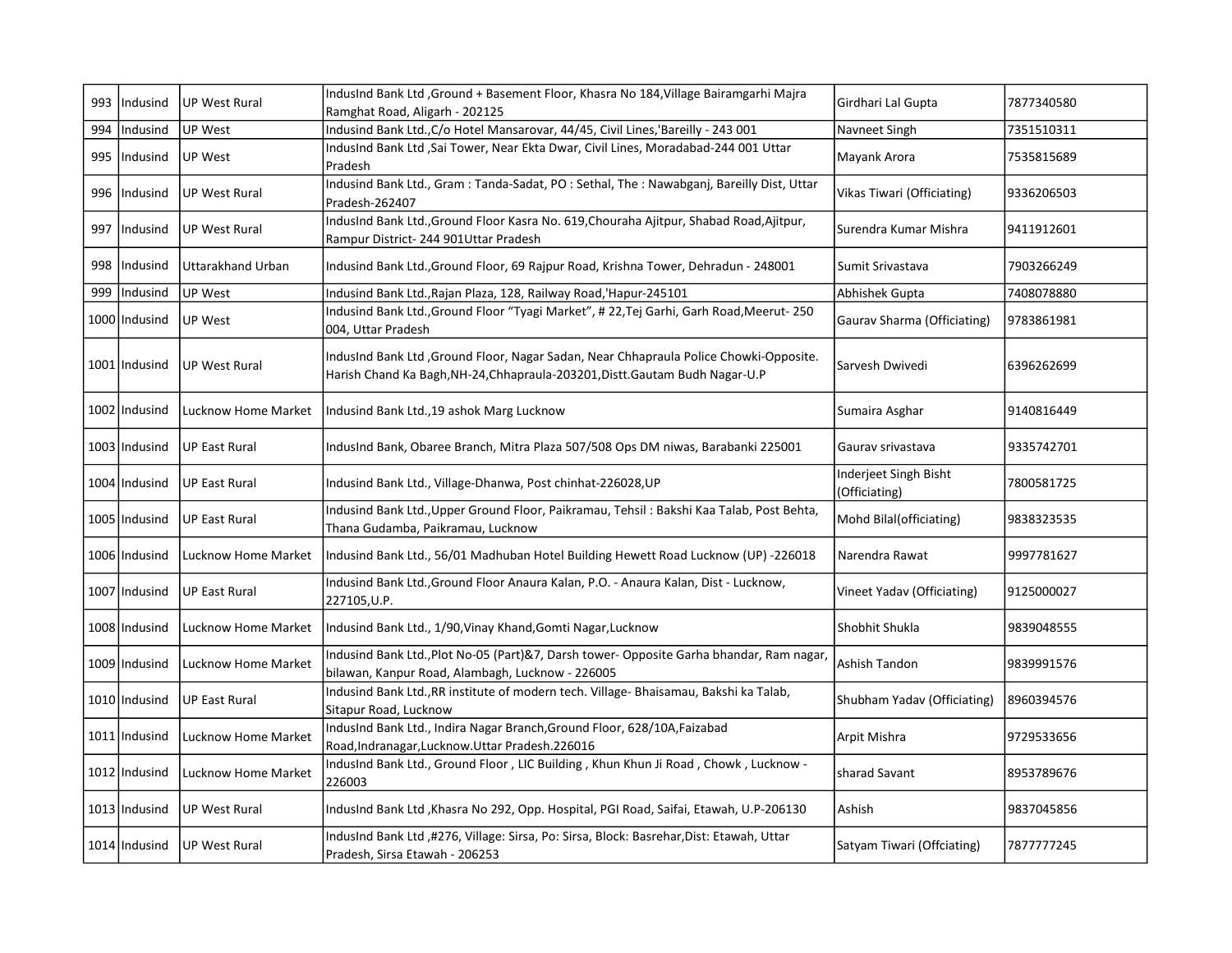| 1015 Indusind   | <b>UP West Rural</b>  | IndusInd Bank Ltd, Village, Kundol, Post: Bachedi, Teh: Chakar Nagar, Dist: Etawah, Uttar<br>Pradesh, Etawah - 206125                                              | Mohit Rajawat (Officiating) | 9149347631 |
|-----------------|-----------------------|--------------------------------------------------------------------------------------------------------------------------------------------------------------------|-----------------------------|------------|
| 1016 Indusind   | <b>UP West Rural</b>  | IndusInd Bank Ltd, Ground Floor, Lakmi Narayan Vidhyala, Village: KhandamauPO Pihani,<br>Dist: Kanpur- 209 202, UP                                                 | Rambhan Singh (Officiating) | 8057981226 |
| 1017 Indusind   | <b>Rest of Jaipur</b> | AMC no. 134/18, Near Govt T.B. Hospital, Jaipur Road, Ajmer -305001                                                                                                | Manvendra Singh             | 9929561066 |
| 1018   Indusind | <b>Rest of Jaipur</b> | Ground Floor "Dreams", Near Bijli Ghar Circle, Opp Govt Children Hospital Gaurav Path,<br>Alwar- 301 001, Rajasthan                                                | Pankaj Sharma               | 9460601831 |
| 1019 Indusind   | Jodhpur               | Ground Floor, "OMEGA TOWER", Property No 414, Roy Colony, Near Collector's<br>Bunglow, Barmer-344 001, Rajasthan                                                   | Sandeep Singh Parihar       | 9414411665 |
| 1020 Indusind   | <b>Rest of Jaipur</b> | IndusInd Bank Ltd, Banswara Branch, IndusInd Bank Ltd., Ground Floor, Plot No. - 174/A, B,<br>C & D, Mohan Colony, Udaipur Road, Banswara - 327001                 | Mudit Panwar                | 7727006973 |
| 1021   Indusind | Jodhpur               | IndusInd Bank, Bhilwara Branch, Basant Vihar, Near Hotel Landmark, Opp Circuit House,<br>Bhilwara, Bhilwara - 311001                                               | <b>Bheru Lal Mali</b>       | 9829031823 |
| 1022 Indusind   | Jodhpur               | Indusind Bank Ltd, Ground Floor, A-6, Bhagat Singh Colony, Adj. Hero Show Room, Delhi-<br>Alwar Highway, Bhiwadi-301 019, Alwar Dist, Rajasthan                    | Arvind Mishra               | 7891390390 |
| 1023 Indusind   | Rajasthan Rural       | Indusind Bank Ltd, Ground Floor, Tejaji Chowk, Bundi Road, Bijoliya<br>Bijoliya - 311602                                                                           | Naresh Gocher               | 9799940142 |
| 1024 Indusind   | Jodhpur               | Jai Siyaram Complex,Ambedkar Circle, Near Thar Hotel,Bikaner – 334 001Rajasthan                                                                                    | Bajrang Singh Rathore       | 9928022645 |
| 1025 Indusind   | Rajasthan Rural       | Show Room No- 9/10, RIICO Housing Colony, Balotra Road, Boranada, Jodhpur - 342012                                                                                 | Rishi Mathur                | 9828522023 |
| 1026 Indusind   | <b>Rest of Jaipur</b> | Ground Floor at "APSARA COMPLEX", Shop No. 31,32, 47, 48 & 49, Near Collectorate<br>Chauraha, Opp. Meera Market, Chittaurgarh - 312 001 (Rajasthan)                | Sanjay Chechani             | 7665033554 |
| 1027 Indusind   | <b>Rest of Jaipur</b> | IndusInd Bank,<br>Ground Floor, Goyal Sales Corporation, Plot No.16 & 17, Ward No 18, Opp. Goyal Motors,<br>Kota Main Road, Deoli, Tonk District<br>Deoli - 304804 | Mukesh kumar Kulshrestha    | 9785322617 |
| 1028 Indusind   | Rest of Jaipur        | IndusInd Bank, Shop No. S-7+S-15, Trimurty Apartments, 100Ft. Main Road, M-Block,<br>Sector-14, Goverdhanvilas Branch, Udaipur - 313001                            | Chandan Paliwal             | 9982211449 |
| 1029   Indusind | Rajasthan Rural       | IndusInd Bank Ltd.Merta City Road, VPO - Gotan Dist. Nagaur, Rajasthan - 342 902.                                                                                  | Piyush Soni                 | 9461315735 |
| 1030 Indusind   | Rajasthan Rural       | Indusind Bank Limited, Punarwas Colony, Gowari(Sagwara), Dungarpur - 314025                                                                                        | Nikhil Vyas                 | 9602998435 |
| 1031 Indusind   | JAIPUR HM             | Sangam Complex, Gr. Flr. Church Road, Jaipur 302 001                                                                                                               | Punnet kala                 | 9829266656 |
| 1032 Indusind   | <b>Rest of Jaipur</b> | Rama Complex, Near Sangam Hotel, B-21, Man Nagar, Jhunjhunu-333001                                                                                                 | Mukesh Bajiya               | 7357960231 |
| 1033   Indusind | Jodhpur               | City Centre Bldg., Ground Floor, Near Sanghi Petrol Pump, Station Road, Jodhpur - 342 001,<br>Rajasthan                                                            | Rakesh Yadav                | 9660246993 |
| 1034 Indusind   | Jaipur HM             | 67-68, 1st Floor, Khandaka Diamond Trade Centre, Johari Bazar, Jaipur -302 003                                                                                     | Sultan Singh Rathore        | 9828665853 |
| 1035 Indusind   | Rest of Jaipur        | IndusInd Bank Ltd, 412, Shopping Centre, Kota - 324007 (Raj.)                                                                                                      | SHOBHIT JAIN                | 8696905506 |
| 1036 Indusind   | <b>Rest of Jaipur</b> | Indusind Bank Ltd, Setho ka bazar, near old nagar palika, laxmangarh, sikar (raj)-332311                                                                           | Maheepal Yadav              | 8107490957 |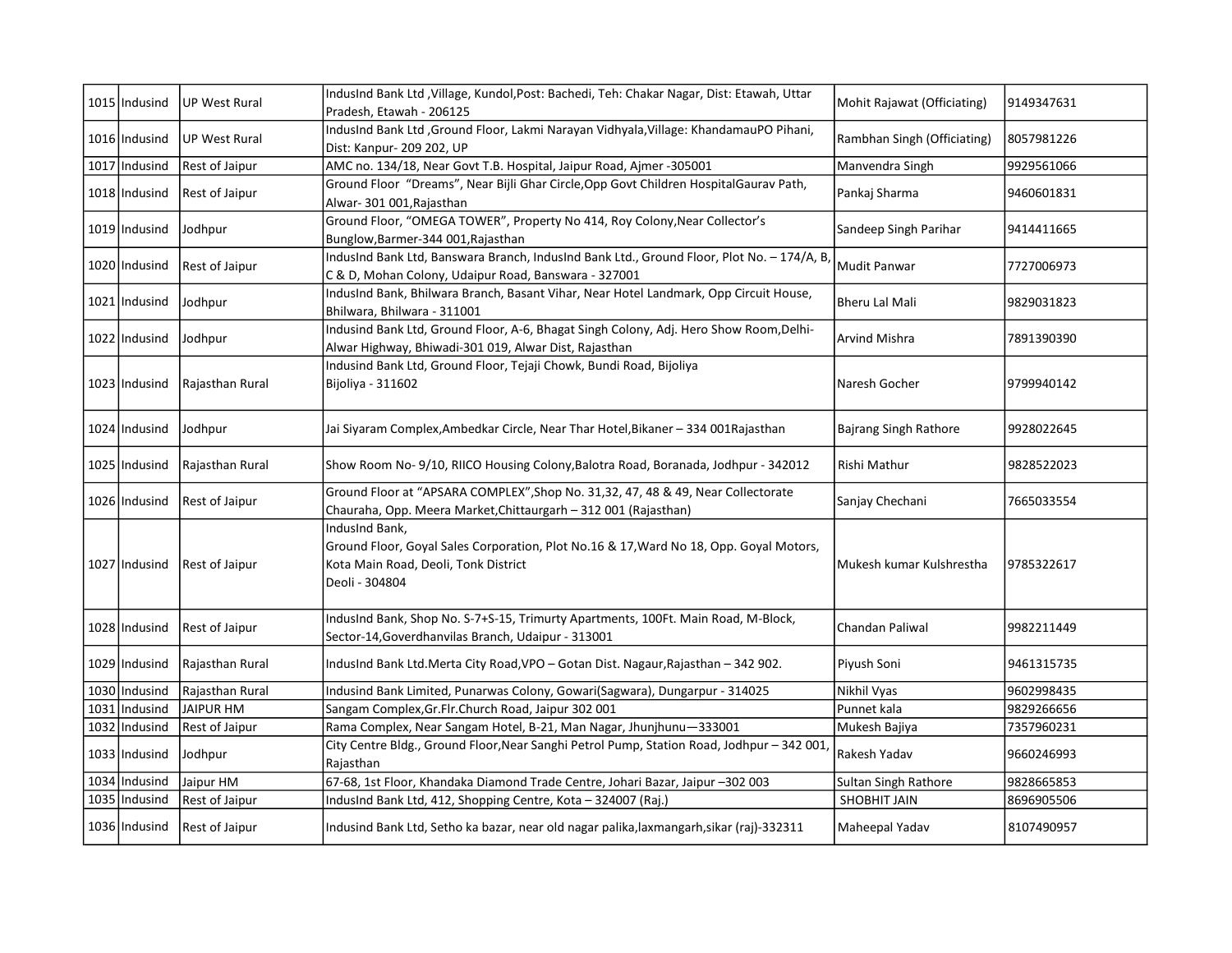| 1037 Indusind   | Rajasthan Rural       | IndusInd Bank Ltd.Ground Floor, Shop No. 10,11 & 12Shivanandapuri Vistar, Kalwada Road<br>Mahapura - 302026 Jaipur Distt. Rajasthan                       | Deepak Moolchandani  | 9887567636 |
|-----------------|-----------------------|-----------------------------------------------------------------------------------------------------------------------------------------------------------|----------------------|------------|
| 1038   Indusind | Jaipur HM             | Ground Floor, L-3,4 & 5, " Class Of Pearl"<br>K No 48 & 49, Income Tax Colony, Malviya Nagar, Tonk Road, Jaipur-302 018, Rajasthan                        | Heena Malukani       | 8103162337 |
| 1039 Indusind   | Jodhpur               | Nakash Gate, Nagaur - 341001 Rajasthan                                                                                                                    | Vijayesh Dave        | 9928501408 |
| 1040 Indusind   | Jodhpur               | 1207/1208, 1st floor, GCA complex, Subash Ganj, Nasirabad - 305601, Rajasthan                                                                             | Rahul Tandon         | 8905813363 |
| 1041   Indusind | Rajasthan Rural       | IndusInd Bank Ltd, Neemrana Branch, Neemrana City Centre, CC-2, RIICO Industrial Area,<br>Neemrana, Alwar - 301705                                        | Neeraj Kumar         | 9728065133 |
| 1042   Indusind | Jodhpur               | Ground Floor, Plot No. 114 & 115, Laxman Bhawan, Polo 1st, Paota, facing Main Mandore<br>Road, Jodhpur - 342 006 (Rajasthan)                              | Rahul Verma          | 9928820145 |
| 1043   Indusind | Raja Park Cluster     | Abhinandan B-10-I, Govind Marg, Adarsh Nagar, Raja Park, Jaipur - 302 004                                                                                 | Saurabh Agarwal      | 8619455983 |
| 1044 Indusind   | Jodhpur               | IndusInd Bank, Rajasmand Branch<br>Ground floor, Giridhar Complex, Aaraji No 41/3, Near Surbhi Complex, 100ft Road<br>Chouraha, Nathwara Road, Rajasamand | Gagandeep kothari    | 9785187257 |
| 1045 Indusind   | Rajasthan Rural       | IndusInd Bank Ltd.Ground Floor 3 Shops, Near Railway Crossing, Sanchore Road,Raniwara-<br>343 040, Dist: Jalore, Rajasthan                                | TBI                  | TBI        |
| 1046 Indusind   | Rajasthan Rural       | Dabhas Complex, Near New Bus Stand, Shahpura (Jaipur), Pin-303103                                                                                         | Sanjay Agarwal       | 9672720444 |
| 1047   Indusind | Jodhpur               | Indusind Bank Ltd, Opp. Main Post Office, Jawai Bandh RoadSumerpur -306902, Rajasthan                                                                     | Deepak Jain          | 9887792092 |
| 1048   Indusind | Jodhpur               | Durga Villa", Manna Ki Badi Fidusar Road, Sursagar - 342 024, Dist: Jodhpur (Rajasthan)                                                                   | Sanjeev Dutta        | 8561006268 |
| 1049   Indusind | <b>Rest of Jaipur</b> | IndusInd Bank, Udaipur Branch, 2-C Chowgaan Yojana Near Lok Kala Mandal Panchavati<br>Choraha Udaipur, Udaipur - 313001                                   | Ashok kumar sant     | 9166757471 |
| 1050   Indusind | Jaipur HM             | Plot No. C-212 & 213, " Solitaire Building", Gautam Marg, Vaishali Nagar, Hanuman<br>Nagar, Jaipur - 302 020, Rajasthan                                   | Daya Shankar Dadhich | 9414043856 |
| 1051   Indusind | Rajasthan Rural       | IndusInd Bank, Vallabh Nagar Branch, Near Government Hospital, Station Road, Vallabh<br>Nagar, Udaipur, Udaipur - 313601                                  | Mohit Sharma         | 9460343595 |
| 1052 Indusind   | <b>BENGAL1</b>        | Indusind Bank Ltd., Savitri Towers, 3A, Upper Wood Street, Kolkata - 700 017                                                                              | Sourav Roy Chowdhury | 9830144416 |
| 1053   Indusind | RAIPUR HM             | IndusInd Bank Ltd., Krishna Complex, Lal Bahadur Shastri Square, Jawahar Nehru Road -<br>492 001, Chhattisgarh                                            | Pramila Chandra      | 9752991671 |
| 1054 Indusind   | <b>BENGAL 2</b>       | IndusInd Bank Ltd., 2/1A, Ekdalia Road, Kolkata - 700 019, West Bengal                                                                                    | Sanhita Sarkar       | 9836043432 |
| 1055   Indusind | <b>JHARKHAND</b>      | IndusInd Bank Ltd., Jain Enclave Bldg., 56/B, Opposite Good Books - 834 001, Jharkhand                                                                    | Anshul Anand         | 8334937778 |
| 1056 Indusind   | JHARKHAND             | IndusInd Bank Ltd., Shastri Nagar, Behind Laxmi Petrol Pump, Bank More - 826 001,<br>Jharkhand                                                            | SOMNATH CHATTERJEE   | 9934022666 |
| 1057 Indusind   | <b>ODISHA</b>         | IndusInd Bank Ltd., 78, Kharavela Nagar, Unit III - 751 001, Orissa                                                                                       | Suraj Jyoti Biswal   | 7381067982 |
| 1058   Indusind | <b>INORTH EAST</b>    | IndusInd Bank Ltd., G. S. Road, Bhangagarh, Above Bata Showroom - 781 005, Assam                                                                          | Bapan Saha           | 8402999585 |
| 1059   Indusind | <b>BENGAL 2</b>       | IndusInd Bank Ltd., Dhandania House, 203 C R Avenue (1st Floor), Kolkata - 700006, West<br>Bengal                                                         | Namita Bhadra        | 9831827496 |
| 1060 Indusind   | BIHAR                 | IndusInd Bank Ltd., SR02, Rajendra Ram Plaza, Exhibition Road - 800001, Bihar                                                                             | Binod Kumar Singh    | 9934411255 |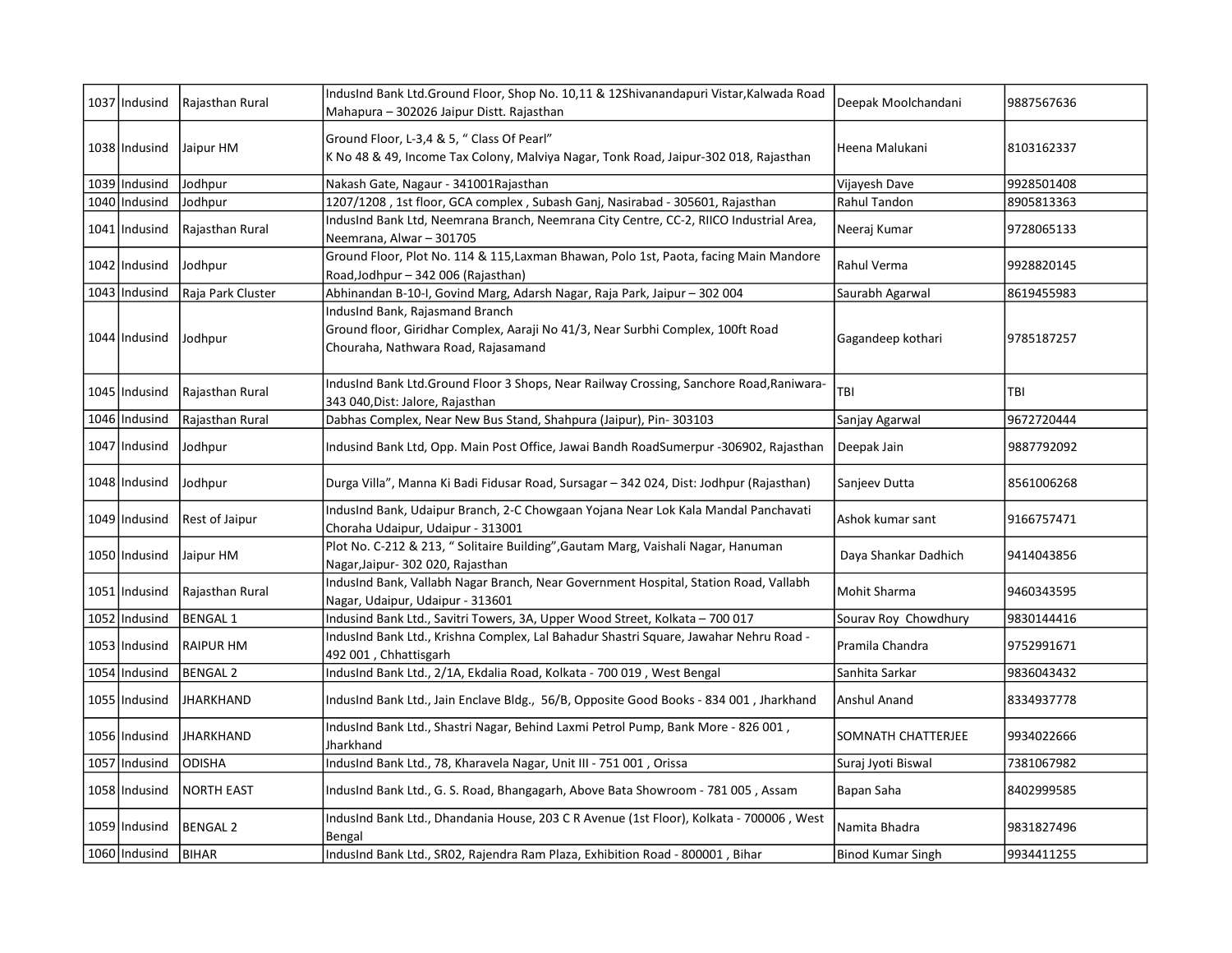|      | 1061   Indusind | BENGAL 2          | IndusInd Bank Ltd., Golden Plaza, Ground Floor, Burdwan Road - 734 401, West Bengal                                                                             | Sritam Sarkar          | 9647800423 |
|------|-----------------|-------------------|-----------------------------------------------------------------------------------------------------------------------------------------------------------------|------------------------|------------|
|      | 1062 Indusind   | <b>JHARKHAND</b>  | IndusInd Bank Ltd., Swamy Building, Sakchi Boulevard Shop Area, Main Road (Opp. Ram<br>Mandir) - 831 001, Jharkhand                                             | Prabhat Ranjan         | 7739080799 |
|      | 1063   Indusind | <b>BENGAL1</b>    | IndusInd Bank Ltd., Atwals Real Estate Pvt Ltd, Near Kharagpur College P.O. India, O T Road<br>721 305, West Bengal                                             | Pramenjit Saha         | 9830008426 |
|      | 1064 Indusind   | <b>ODISHA</b>     | IndusInd Bank Ltd., Plot No. 1320, Umang Plaza, Bajrakabati Road - 753 001, Orissa                                                                              | Sk Sahajahan Ali       | 7381088484 |
|      | 1065   Indusind | IBENGAL 2         | IndusInd Bank Ltd., N H 34, Sukanta More, First Floor, Malda - 732 101, West Bengal                                                                             | Prasun Singha Roy      | 8961680600 |
|      | 1066 Indusind   | <b>JHARKHAND</b>  | IndusInd Bank Ltd., A-16, City Centre, Bokaro Steel City - 827 004, Jharkhand                                                                                   | Ravi Anand             | 8210590430 |
|      | 1067   Indusind | BENGAL 2          | IndusInd Bank Ltd., 74(192), G.T. Road, P.C. Chatterjee Market, Rambandan Tala - 713303<br>West Bengal                                                          | Sommya Mukherjee       | 7865951015 |
|      | 1068   Indusind | BENGAL 2          | Indusind Bank Ltd. Ground Floor, Hotel Shankar, City Centre, Shahid Khudiram Sarani,<br>Durgapur - 713216, Paschim Bardhaman, West Bengal, West Bengal          | Abhijit Chakraborty    | 8918964909 |
|      | 1069   Indusind | <b>NORTH EAST</b> | IndusInd Bank, Ground Floor, B. L. Enclave, Goenka Market, R. K. B. Path, Dibrugarh,<br>Assam; PIN: 786001                                                      | Upasana Dutta          | 9954439551 |
|      | 1070 Indusind   | INORTH EAST       | Indusind Bank Ltd., 1st Floor, Cachar Market, Rangirkhari, N. S. Avenue, Silchar -788005,<br>Assam, Assam                                                       | Shyamala Sinha         | 9854145395 |
|      | 1071   Indusind | <b>NORTH EAST</b> | Indusind Bank Ltd., Ankit Tower, 1st Floor, Chirwapatty Road, Tinsukia - 786125,<br>Assam, Assam                                                                | Rupam Dev              | 9954274692 |
|      | 1072   Indusind | <b>NORTH EAST</b> | IndusInd Bank Ltd., 1, Mantri Bari Road, Agartala, Tripura (West) - 799001, Tripura                                                                             | Debasish Ray Barman    | 9774015281 |
|      | 1073   Indusind | <b>NORTH EAST</b> | IndusInd Bank Ltd., 1st Floor, Pachhunga & Sons Building, Chanmari, Aizwal 796 007,<br>Mizoram                                                                  | Angshuman Chowdhury    | 8787898220 |
|      | 1074 Indusind   | <b>BENGAL1</b>    | IndusInd Bank Ltd., Basundhara Housing Complex, 109, Jessore Road, Chomatha More,<br>Madhyamgram, Dist - North 24 Parganas- 700129, West Bengal                 | Subha Brata Datta      | 9830583300 |
|      | 1075 Indusind   | Rural             | EAST 2 RURAL & CG Non  IndusInd Bank Ltd., Ground Floor, Main Road, Vyapar Vihar, Bilaspur, Chhattisgarh-495001<br>Chhattisgarh                                 | Mithilesh Kumar Pandey | 7869340818 |
|      | 1076 Indusind   | ODISHA            | IndusInd Bank Ltd., Motilal Didwani Bldg., FM Circle, Orissa Trunk Road - 756 001, Orissa                                                                       | Aswinee Tripathy       | 8763880111 |
| 1077 | Indusind        | <b>BENGAL 2</b>   | IndusInd Bank Ltd., Sarda Building, Opp. SBI, Ta dong - 737 102, Sikkim                                                                                         | <b>Binay Pradhan</b>   | 7557051930 |
|      | 1078 Indusind   | <b>ODISHA</b>     | Indusind Bank Ltd., St. Marys School Road, Barbil - 758035, Dist. Keonjhar, Orissa                                                                              | Dipti Ranjan Chaini    | 8917303055 |
|      | 1079 Indusind   | <b>JHARKHAND</b>  | IndusInd Bank Ltd., Vidya Market Complex, Lepo Road, Hazaribagh - 825 301, Jharkhand                                                                            | Murari Mohan Ojha      | 9334324822 |
|      | 1080 Indusind   | Rural             | EAST 2 RURAL & CG Non   Indusind Bank Ltd., Ground Floor Plot No 374, Deviganj Road, Khuten Para, Ambikapur<br>Dist. Surguja, Chhattisgarh 497001, Chhattisgarh | Mohit Jaiswal          | 9424482049 |
|      | 1081 Indusind   | Rural             | , EAST 2 RURAL & CG Non  IndusInd Bank Ltd., Ashwini Rajkumar Complex, Geedam Road, Jagdalpur - 494 001<br>Chhattisgarh                                         | Y SURENDRA KUMAR       | 8224860009 |
|      | 1082 Indusind   | <b>NORTH EAST</b> | Indusind Bank Ltd., 1st Floor, Madhu Market, J. B. Road, Jorhat, Assam, Pin - 785<br>001, Assam                                                                 | Pragyan Lahon          | 9706184746 |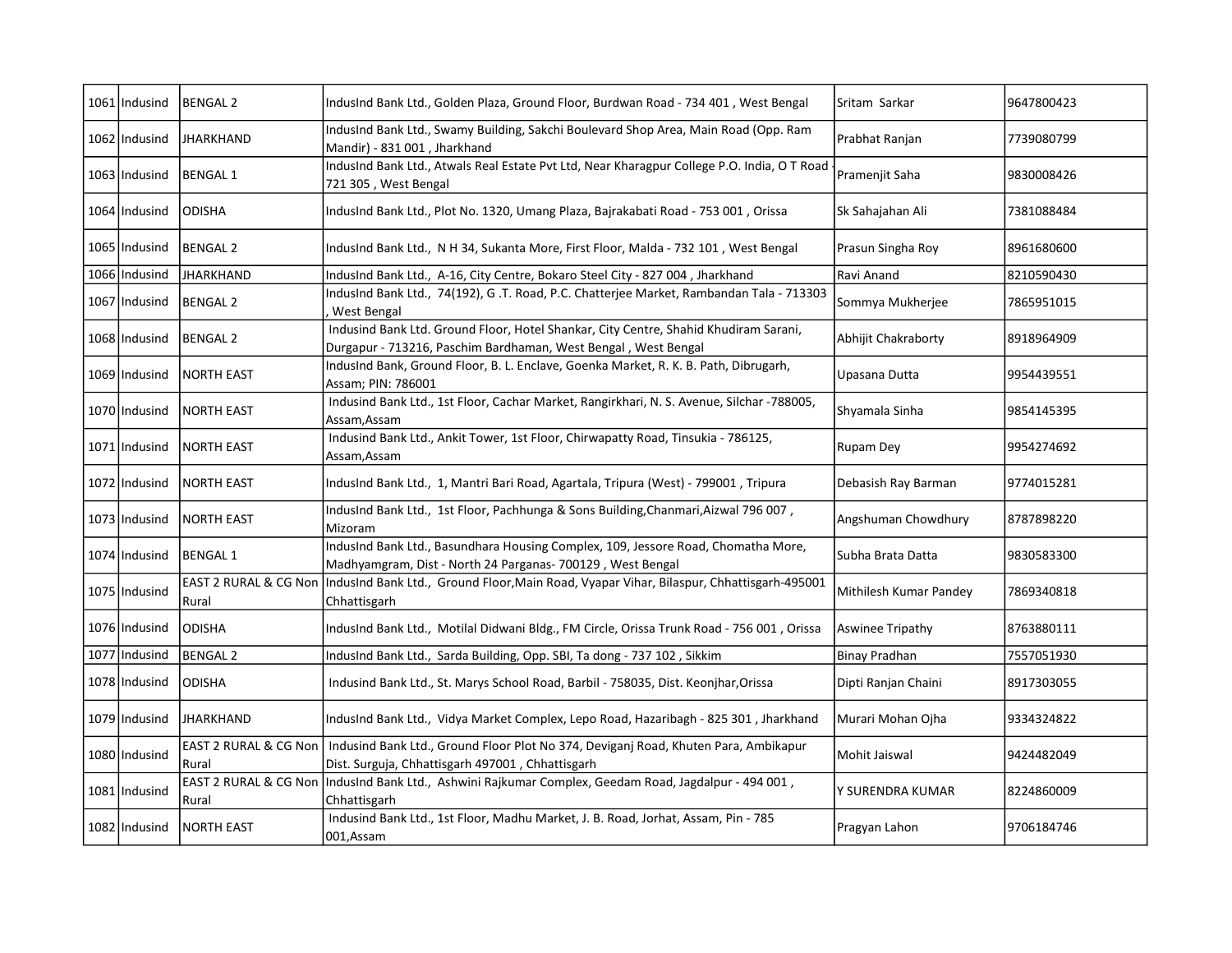| 1083 Indusind   | <b>NORTH EAST</b>              | Indusind Bank Ltd., Dugar Mansion, Ground Floor, Main Road, Tezpur - 784001<br>(Assam), Assam                                                                  | Gautam Baruah               | 9613684421                 |
|-----------------|--------------------------------|----------------------------------------------------------------------------------------------------------------------------------------------------------------|-----------------------------|----------------------------|
| 1084 Indusind   | <b>NORTH EAST</b>              | IndusInd Bank Ltd., Kadamtala Road, Near Auto Stand, Dharmanagar - 799250, Tripura                                                                             | Sarajit Debbarma            | 8731818051                 |
| 1085 Indusind   | <b>ODISHA</b>                  | IndusInd Bank Ltd., AT / PO - Joda, Dist - Keonjhar, Orissa - 758 043, Orissa                                                                                  | Sushanta Kumar Sahoo        | 9438567634                 |
| 1086 Indusind   | <b>ODISHA</b>                  | IndusInd Bank Ltd., Loidapada, AT/PO - Guali, Dist - Keonjhar - 758 035, Orissa                                                                                | Jnanadeepta Bal             | 6370199902                 |
| 1087 Indusind   | Rural                          | EAST 2 RURAL & CG Non   IndusInd Bank Limited, Ground Floor ; Plot No 1184, Sunguda Chandikhole Chakka, Near<br>Chandikhole Home Pipe, Chandikhole, Pin-754296 | Rajeeb Kumar Bishoyi        | 7440046617                 |
| 1088 Indusind   | <b>ODISHA</b>                  | IndusInd Bank Ltd., Plot No. H-1, Area 7 & 8, Civil Township, Panposh Road, Rourkela - 769<br>004, Orissa                                                      | Dipti Ranjan Paital         | 7381095385                 |
| 1089 Indusind   | <b>ODISHA</b>                  | IndusInd Bank Ltd., Jagadish Chandra Bhawan, Plot No-1448/2527, 413/720, Ground<br>Floor, Gandhi Marg, Angul - 759 122, Orissa-759122.                         | Situ Kanta Chhotaray        | 8596947652                 |
| 1090 Indusind   | <b>ODISHA</b>                  | IndusInd Bank Ltd., 1606/3202, Sharma Chowk, Talcher - 759 100, Orissa                                                                                         | Abhilash Satapathy          | 9040350624                 |
| 1091 Indusind   | <b>EAST 1 RURAL</b>            | IndusInd Bank Ltd., 1st Floor, Above Hotel Anand, Mahatma Gandhi Road, Po Jaigaon, Dist<br>Aliporeduar, W.B - 736182                                           | Arindam Ghose               | 9733230822                 |
| 1092 Indusind   | <b>BENGAL1</b>                 | IndusInd Bank Ltd., First Floor, Soumili Bhawan, Howrah Amta Road, P.O. Domjur, Howrah<br>711 405, West Bengal                                                 | Anupam Dhara                | 9732612461                 |
| 1093 Indusind   | EAST 2 RURAL & CG Non<br>Rural | IndusInd Bank Ltd., Plot No -2732, Jatshree Chowk, Ganesh Market, Nimapada Main road<br>Opp. Bharat Petroleum, Nimapada, Dist-Puri, Orissa - 752 106, Orissa   | Pratap Kumar Dash           | 8871561597                 |
| 1094 Indusind   | <b>JHARKHAND</b>               | IndusInd Bank Ltd., Saloja House, Ranchi-Patna Road, Koderma, Jharkhand - 825 409,<br>Jharkhand                                                                | Sushanto Dey                | 9955162918                 |
| 1095 Indusind   | JHARKHAND                      | IndusInd Bank Ltd., Bhagat Para, Below Sahara Office, Opp. Pakur Head PO, Pakur-Dumka<br>main road, Pakur-816 107Jharkhand, Jharkhand                          | Manish Kumar                | 7004413352                 |
| 1096 Indusind   | <b>BENGAL 1</b>                | Indusind Bank Ltd. Ground Floor, Regent Super Market, Diamond Harbour Rd, Amtala,<br>PO:Kannyanagar, Dist:South 24 Parganas, West Bengal - 743398, West Bengal | Pravas Kumar Maiti          | 7407500123                 |
| 1097 Indusind   | <b>EAST 1 RURAL</b>            | IndusInd Bank Ltd., T Trade Centre, NH-6, Nr. Sujata Cinema, Bagnan - 711 303 Howrah<br>dist, West Bengal., West Bengal                                        | KAUSHIK MUKHERJEE           | 8282827242                 |
| 1098   Indusind | Rural                          | EAST 2 RURAL & CG Non   Indusind Bank Ltd., Station Road, Near Vijay Lodge, Tilda - 493114, District- Raipur<br>Chhattisgarh,                                  | Anjani Kumar Pandey         | 9907180009                 |
| 1099 Indusind   | <b>BENGAL 1</b>                | IndusInd Bank Ltd., Ground Floor, Ward no. 17, Sankarara, Tamluk, Purba Medinipur, West<br>Bengal 721 636, West Bengal                                         | Suvendu Bandopadhyya        | 8906928011                 |
| 1100   Indusind | <b>ODISHA</b>                  | IndusInd Bank Ltd., T C Plaza, First Floor, Chorda Bypass Square, PO. Jajpur road,<br>Dist:Jajpur- 755019, , Orissa                                            | Satya Ranjan Samanta        | 8763870784                 |
| 1101 Indusind   | <b>BENGAL 1</b>                | IndusInd Bank Ltd., H-84, B.T. Road, Netaji colony, Dunlop (nr Tobin road crossing), Kolkata<br>700 090 West Bengal, West Bengal                               | Susanta Ghosh               | 9674703788                 |
| 1102 Indusind   | <b>BENGAL 1</b>                | Indusind Bank Ltd., P-253, CIT Road, Schemed VI -M, P. S. Phoolbagan, First Floor,<br>Kankurgachi, Kolkata - 700 054                                           | <b>Bipradas Paul</b>        | 8787597765                 |
| 1103 Indusind   | <b>ODISHA</b>                  | IndusInd Bank Ltd., Opp. Stadium road, Nr. Patanji Chikitsalay, Sai Vihar Road,<br>Sundergarh, Orissa 770 001, Orissa                                          | Niraj Kanta Lenka           | 7978537196/943710885<br>14 |
| 1104 Indusind   | <b>BENGAL 2</b>                | Indusind Bank Ltd., Sardar Complex, Shibani Pith, Kulpi Road, Post Office Baruipur, Kolkata<br>700144                                                          | <b>Subratip Chakraborty</b> | 9836809151                 |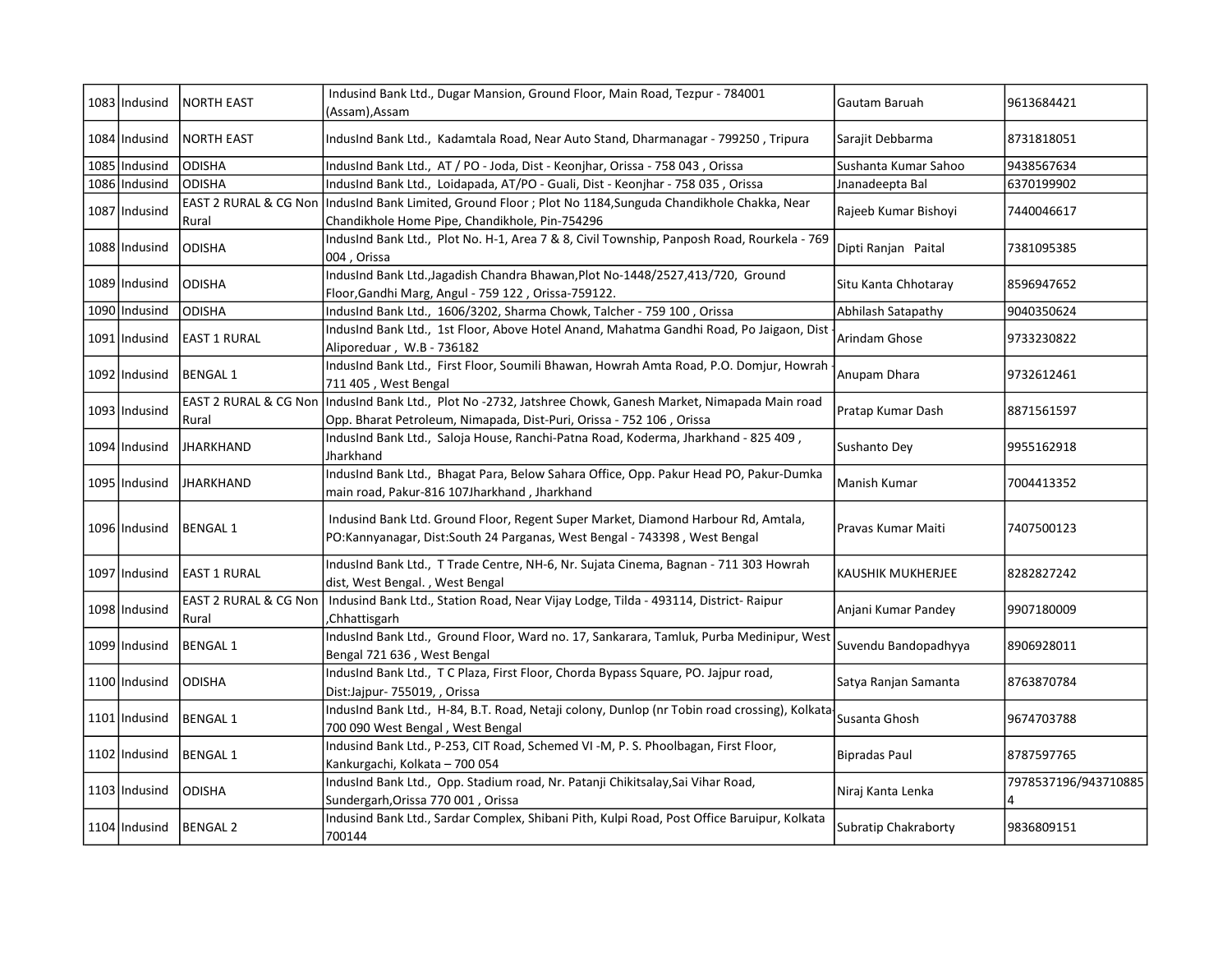| 1105 Indusind   | <b>BENGAL1</b>                 | IndusInd Bank Ltd., Ground Floor, Merlin Oxford, 22 Prince Anwar Shah Road, Kolkata -<br>700033, West Bengal                                                          | Kakali Mazumder         | 8108464567 |
|-----------------|--------------------------------|-----------------------------------------------------------------------------------------------------------------------------------------------------------------------|-------------------------|------------|
| 1106 Indusind   | Rural                          | EAST 2 RURAL & CG Non   IndusInd Bank Ltd., Ground Floor, Barhi Chowk, Gaya Road, Barhi, Hazaribagh, Jharkhand-<br>825405, Jharkhand                                  | Rakesh Mahanand         | 8698008744 |
| 1107 Indusind   | EAST 2 RURAL & CG Non<br>Rural | IndusInd Bank Ltd., Ground Floor, Singh Complex, NH-30, Kaemnagar, District, Bihar                                                                                    | Pankaj Kumar            | 8521214511 |
| 1108 Indusind   | <b>BIHAR</b>                   | Indusind Bank Ltd.Ground Floor, "Rajhans Niketan", Bailey Road, Rukanpara (Near<br>Canal), Patna-800 014, Bihar                                                       | Sanjeev Kumar           | 8877962123 |
| 1109 Indusind   | EAST 1 RURAL                   | IndusInd Bank Ltd., Sampriti Sarani, Ward no.4, Falakata road, P. O. Dhupguri, Dist:<br>Jalpaiguri, 735210, West Bengal, West Bengal                                  | <b>Barun Dahal</b>      | 8918517982 |
| 1110 Indusind   | <b>JHARKHAND</b>               | Indusind Bank Ltd., "B-Wing, Aikath Market, Chaibasa-833201, Paschim Singhbum Dist,<br>Jharkhand, Jharkhand                                                           | Vishal Kumar            | 9979973421 |
| 1111 Indusind   | ODISHA                         | IndusInd Bank Ltd, Plot no -626/5879, Beheramal chowk, Jharsuguda 768 202, Orissa                                                                                     | Prasad Choudhury        | 7978765130 |
| 1112   Indusind | <b>ODISHA</b>                  | IndusInd Bank Ltd., Plot No B-32, NH-5, Mouza-Dumduma, Teh- Bhubaneswar, SRO-<br>Khandagiri, Patrapara- 751 019, Orissa                                               | Ranjan Kumar Nayak      | 9777167635 |
| 1113 Indusind   | <b>BENGAL1</b>                 | IndusInd Bank Ltd., 8/1 Hardutt Rai Chamaria Road, Howrah 711101, West Bengal                                                                                         | Pritam Saha             | 9674457345 |
| 1114 Indusind   | EAST 2 RURAL & CG Non<br>Rural | IndusInd Bank Ltd, Ground Floor, Hospital Square, Main Road, Pipli Puri - Orissa 752104,<br>Orissa                                                                    | Sunit Kumar Mishra      | 9776329296 |
| 1115 Indusind   | BENGAL 1                       | IndusInd Bank Ltd., First Floor, Raj Palace, Konnagar, Ghatal, P.S. Ghatal, Ward No.16,<br>Mouza Konnangar, Dist. Paschim Midnapur, West Bengal - 721212, West Bengal | Rudra Prasad Mandal     | 9593123458 |
| 1116 Indusind   | <b>ODISHA</b>                  | IndusInd Bank Ltd., Plot No 2121/2392, Unit 14, PO Budha Raja, Sambalpur, Orissa 768004<br>Orissa                                                                     | Swagat Kumar Subudhi    | 7381124488 |
| 1117 Indusind   | <b>ODISHA</b>                  | IndusInd Bank Ltd., Royal Tower, At-Damana Chowk, PO-Sailashree Vihar, PO<br>Chandrasekharpur, Bhubaneswar-Orissa 751023, Orissa                                      | Mihir Kumar Nayak       | 9937093308 |
| 1118 Indusind   | BENGAL 1                       | Indusind Bank Ltd., G-4, Building No18, Rajendra Nath Mukherjee Road, Kolkata-700 001,<br>West Bengal                                                                 | ALOKE KUMAR MUKHERJI    | 9830519881 |
| 1119 Indusind   | BIHAR                          | IndusInd Bank Ltd, Ground Floor, Vishwas Amawan House, Jamuna Apartments Complex (<br>front Block) Boring Road, Patna, Bihar 800 013, Bihar                           | Prakash Kumar Jha       | 9304815008 |
| 1120   Indusind | <b>NORTH EAST</b>              | IndusInd Bank Ltd, Hotel Pegasus Crown, Jail Road, Police Bazar, Shillong, Meghalaya 793<br>001, Meghalaya                                                            | Deep Jyoti Barman       | 9706075332 |
| 1121 Indusind   | EAST 1 RURAL                   | IndusInd Bank Ltd, 1st Floor, #310, Taraknath Mukherjee Road, PO: Raghunathpur, Near<br>Makhla, Sevasadan Hospital, Hooghly, WB 712247, West Bengal                   | Sujan Baidya            | 9830818080 |
| 1122 Indusind   | <b>EAST 1 RURAL</b>            | Indusind Bank Ltd., Ground Floor at TC Road, Sardapally, Tarakeshwar, Hoogly Dist-712<br>410, West Bengal                                                             | Arghya Chatterjee       | 9800299068 |
| 1123 Indusind   | BENGAL 1                       | Indusind Bank Ltd., Ground Floor, at R 1/2, Baisnabghata-Patuli, South 24Paragnas<br>Dist, Kolkata-700 094, West Bengal.                                              | Subhashish Roychowdhury | 8910753179 |
| 1124 Indusind   | Rural                          | EAST 2 RURAL & CG Non   IndusInd Bank Ltd, Ground Floor, Plot No 6/664, Pradyut Nagar, Dusinga, PO- Dhamra,<br>Bhadrak Dist, Orissa 756 171, Orissa                   | Mihir Kumar Rout        | 6371247817 |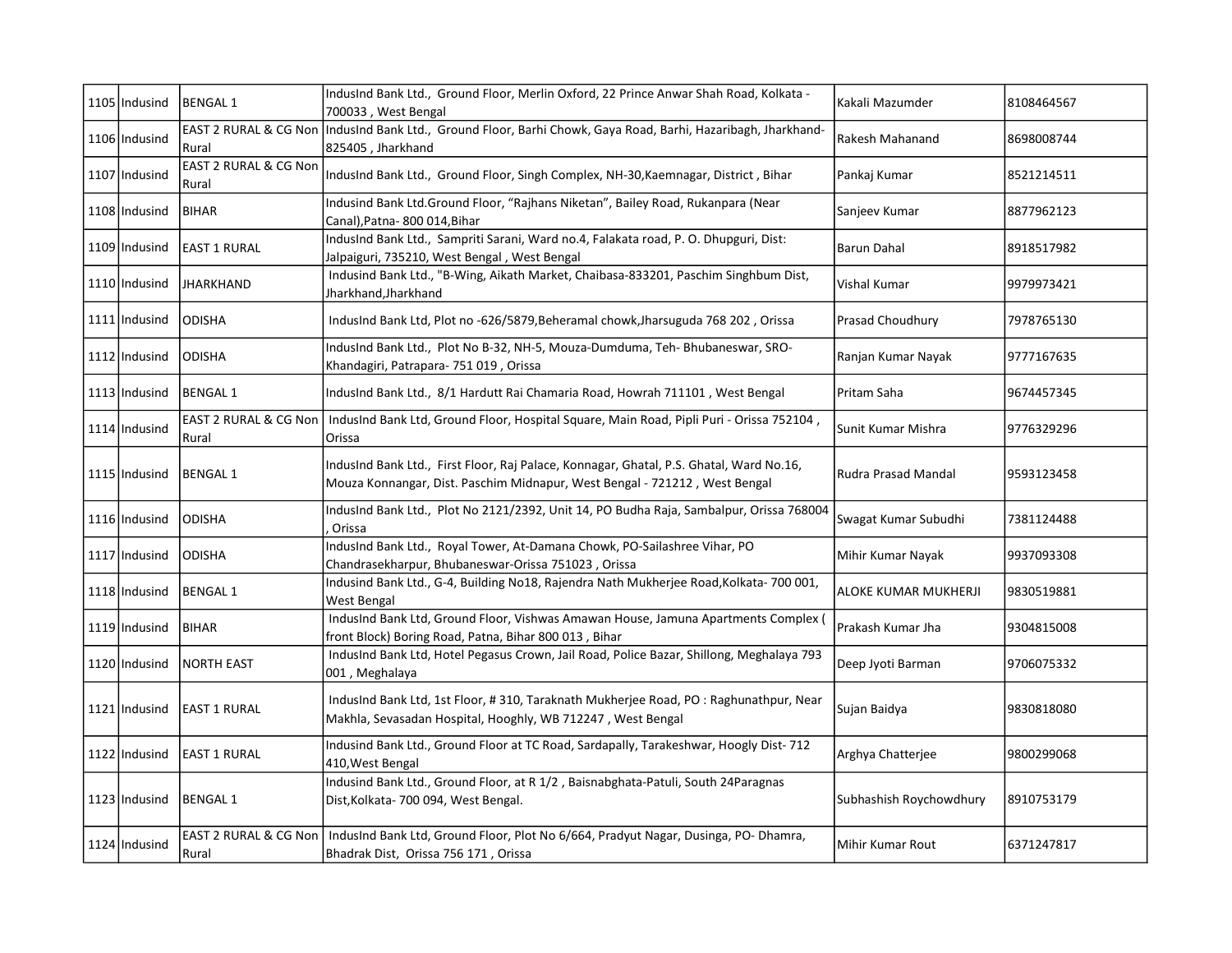| 1125 Indusind   | <b>ODISHA</b>                  | IndusInd Bank Ltd, Ground Floor, Plot No 590, Pabitradiha, Kamargadia, Keonjhar, Orissa<br>758 001, Orissa                                                                                    | Ramakanta Panda       | 9090701717 |
|-----------------|--------------------------------|-----------------------------------------------------------------------------------------------------------------------------------------------------------------------------------------------|-----------------------|------------|
| 1126 Indusind   | <b>BENGAL 1</b>                | IndusInd Bank Ltd, 1st Floor, Madhapur, Near Police Station, Ward No 13, Diamond<br>Harbour, 24 South Paragnas, West Bengal 743 331, West Bengal                                              | Tanmoy Mojumdar       | 9836400556 |
| 1127 Indusind   | Rural                          | EAST 2 RURAL & CG Non   IndusInd Bank Ltd, Ground Floor, Chandni Chowk, Kuchai Road, POIPS Kharsawan,<br>Jharkhand 833216, Jharkhand                                                          | Hasan Akhtar          | 9031745173 |
| 1128 Indusind   | <b>RAIPUR HM</b>               | IndusInd Bank Ltd, Plot No B-75, Ring Road No.1, Near Siddheshwari Temple, Bhatagaon,<br>Raipur Dist., Chattisgarh 492001, Chhattisgarh                                                       | Anil Kumar            | 9826161529 |
| 1129   Indusind | EAST 2 RURAL & CG Non<br>Rural | Indusind Bank Ltd., Ground + 1st Floor premises at Shop No 23-24, " Ambedkar Shopping<br>Complex", Majhapara, Kanker- 494 334, Chhatisgarh, Chhattisgarh                                      | Ashutosh Khare        | 7024356918 |
| 1130 Indusind   | EAST 2 RURAL & CG Non<br>Rural | IndusInd Bank Ltd, Majhi pada, Market Road, Sonepur, Orissa 767017, Orissa                                                                                                                    | Asish Kumar Mahapatra | 9937039347 |
| 1131 Indusind   | <b>JHARKHAND</b>               | IndusInd Bank Ltd, Ground & 1st Floor, Holding No 719/A, Plot No 1358/B, Lalpur Chowk,<br>Ranchi, Jharkhand 834001, Jharkhand                                                                 | Amit Kumar Verma      | 9771431243 |
| 1132   Indusind | <b>EAST 1 RURAL</b>            | Indusind Bank Ltd., Ground Floor, Dag No 128, Near Bharat Waybridge, Village & PO<br>Jogighopa- 783 382, Dist: Bongaigaon, Assam, Assam                                                       | Mintu Nath            | 9401245175 |
| 1133 Indusind   | EAST 2 RURAL & CG Non<br>Rural | Indusind Bank Ltd., Portion Of Ground Floor & First Floor Property At Raja Market Purbi<br>Bazar Bhagwanpur - 844 114 Vaishali Dist Bihar                                                     | Anuranjan Singh       | 7542016599 |
| 1134 Indusind   | EAST 1 RURAL                   | IndusInd Bank Ltd,1st Floor, Station Road, Barpeta Road, Dist-Barpeta, Assam. 781315,<br>Assam                                                                                                | Bitumani Medhi        | 9706661629 |
| 1135 Indusind   | <b>NORTH EAST</b>              | Indusind Bank Ltd., 1st Floor, N.L. Road(Church Road), Opp. Plaza Restaurant, Dimapur-<br>797 112, Nagaland, Nagaland                                                                         | Abenthung Odyuo       | 7005129547 |
| 1136 Indusind   | <b>EAST 1 RURAL</b>            | IndusInd Bank Ltd, Ground Floor, 1st Street, Near Fountain, Jorethang, South Sikkim Dist,<br>Sikkim 737 121, Sikkim                                                                           | Dil Kumari Sapkota    | 9733468774 |
| 1137 Indusind   | <b>BENGAL1</b>                 | IndusInd Bank Ltd, 13, Elgin Road, Kolkata, West Bengal. 700020, West Bengal                                                                                                                  | Abhrajyoti Guha       | 9051026888 |
| 1138 Indusind   | Rural                          | EAST 2 RURAL & CG Non   IndusInd Bank Ltd, First Floor, Asaon Road, Near Police Station, Andar, Siwan Dist, Bihar<br>841 231, Bihar                                                           | Jogendra Prasad       | 8051172429 |
| 1139 Indusind   | Rural                          | EAST 2 RURAL & CG Non   IndusInd Bank Ltd, H.No.467, Patwari Hall No.7, Village Biladi, Tehsil Tilda, Chhaattisgarh<br>493114, Chhattisgarh                                                   | <b>NEELAM KUMAR</b>   | 8109987079 |
| 1140 Indusind   | Rural                          | EAST 2 RURAL & CG Non   IndusInd Bankt Ltd. House No-57, Patwari Hal no-12, Tehsil-Simga, PS & PO-Bansankara,<br>District- Raipur, Chattisgarh 492101, Chhattisgarh                           | Bhupendra Kumar Verma | 9575549588 |
| 1141 Indusind   | Rural                          | EAST 2 RURAL & CG Non   IndusInd Bank Ltd, Ground Floor, House No 1015/1 & 1017/1, R.B. Road, Appu Chowk,<br>Village Simga, Block: Bhatapara Dist: Raipur, Chhatisgarh - 493101, Chhattisgarh | Vijay Kumar Bera      | 8827331050 |
| 1142 Indusind   | Rural                          | EAST 2 RURAL & CG Non   IndusInd Bank Ltd, Ground Floor, Khasra No.581/21 Vill. Kendri Tauhsil Abhanpur, Dist.<br>Raipur, Chattisgarh - 493661, Chhattisgarh                                  | Anmol Sharma          | 9584011110 |
| 1143 Indusind   | Rural                          | EAST 2 RURAL & CG Non   IndusInd Bank Ltd, Ground Floor, Khasra no 744, Village: Dhanora, PO: Hanoda, Teh& Dist:<br>Durg, Chhatisgarh - 491001, Chhattisgarh                                  | Atul Kumar Sharma     | 8817756560 |
| 1144 Indusind   | <b>NORTH EAST</b>              | IndusInd Bank Ltd, First Floor, Thangal Bazaar, Khuyathon Road, Near Kalibari, Imphal,<br>Manipur 795 001, Manipur                                                                            | Arun Khangebam        | 8414920880 |
| 1145 Indusind   | <b>BENGAL1</b>                 | IndusInd Bank Ltd., Ground Floor, Megacity Chambers, 1 India Exchange Place, Kolkata -<br>700 001, West Bengal                                                                                | Prabanta Banerjee     | 9830252121 |